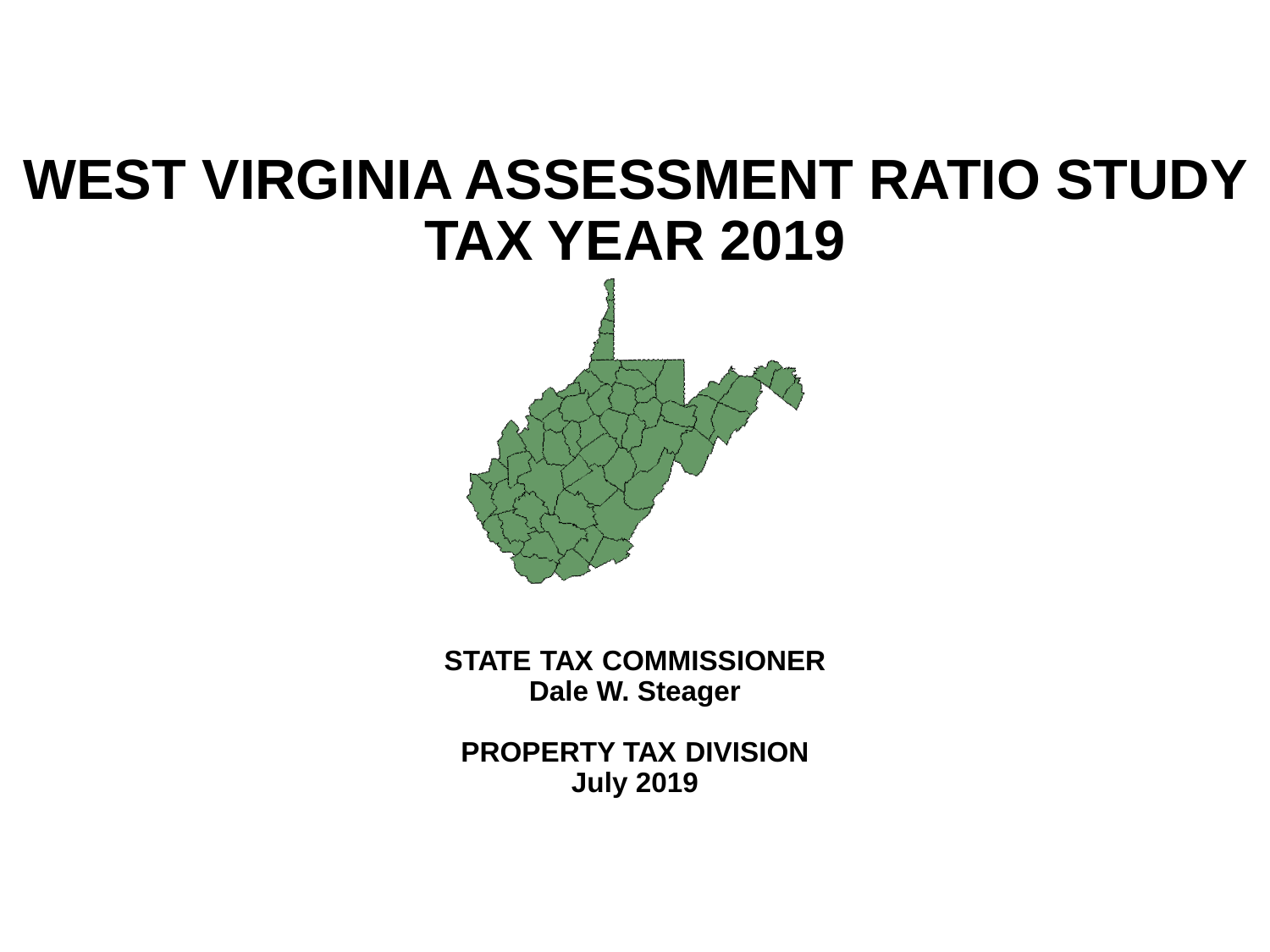

### **TABLE OF CONTENTS**

|--|

| Table II.A |                                                          |  |
|------------|----------------------------------------------------------|--|
| Table II.B |                                                          |  |
| Table II.C | Map – Coefficients of Dispersion, Residential Improved11 |  |
| Table II.D |                                                          |  |
| Table II.E |                                                          |  |
| Table II.F |                                                          |  |
| Table II.G |                                                          |  |
| Table II.H |                                                          |  |
| Table II.I |                                                          |  |
| Table II.J |                                                          |  |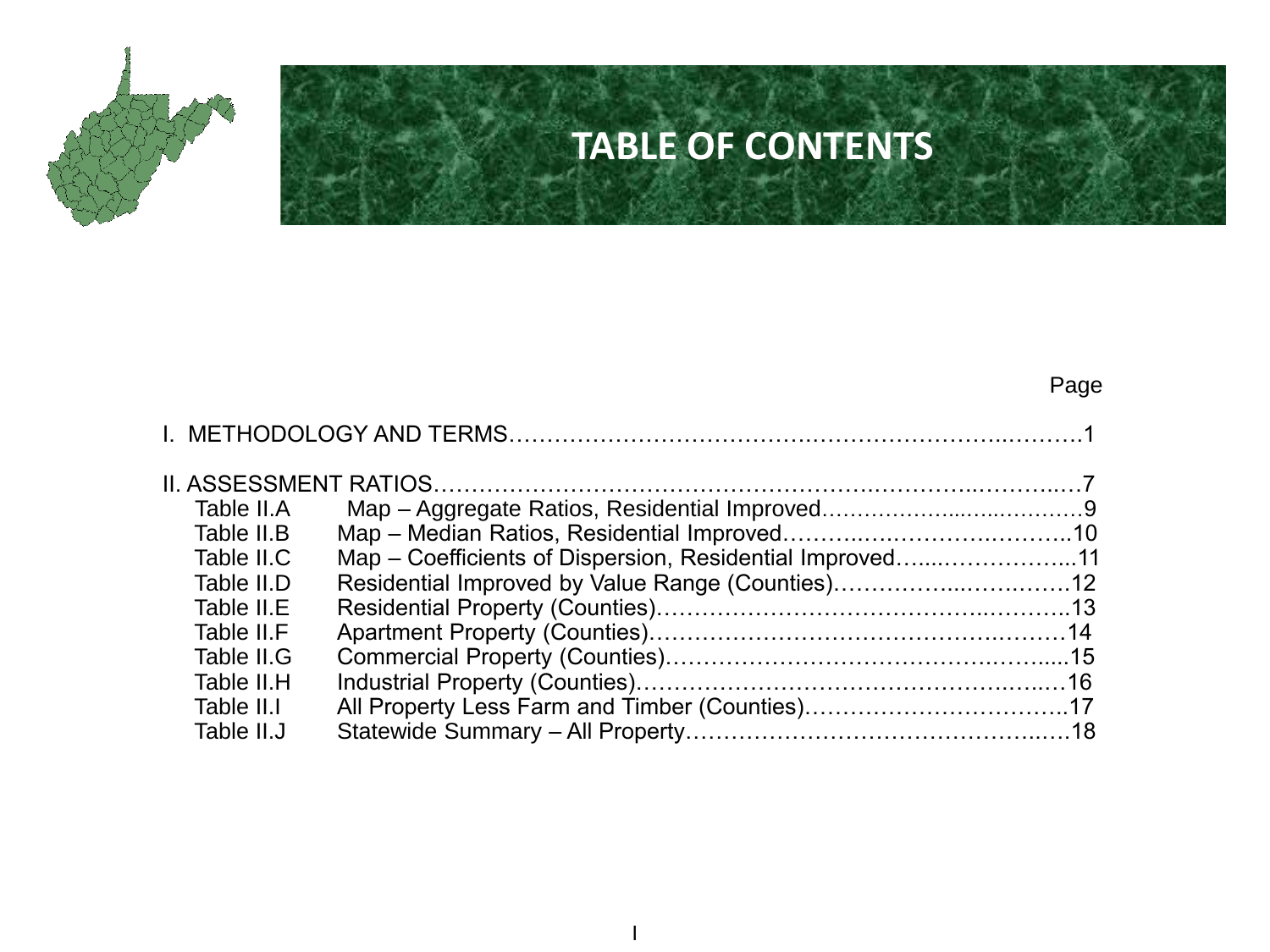

## **TABLE OF CONTENTS (CONT.)**

#### Page

| <b>III. TAX CLASS COMPARISON</b>                             |  |
|--------------------------------------------------------------|--|
| Table III.A                                                  |  |
| Table III.B                                                  |  |
| Table III.C                                                  |  |
| Table III.D                                                  |  |
| Table III.E                                                  |  |
| IV. APPRAISAL RATIO                                          |  |
| All Property Less Farm and Timber (counties)26<br>Table IV.A |  |
| V. APPENDICES                                                |  |
|                                                              |  |
|                                                              |  |
|                                                              |  |
|                                                              |  |
|                                                              |  |
|                                                              |  |
|                                                              |  |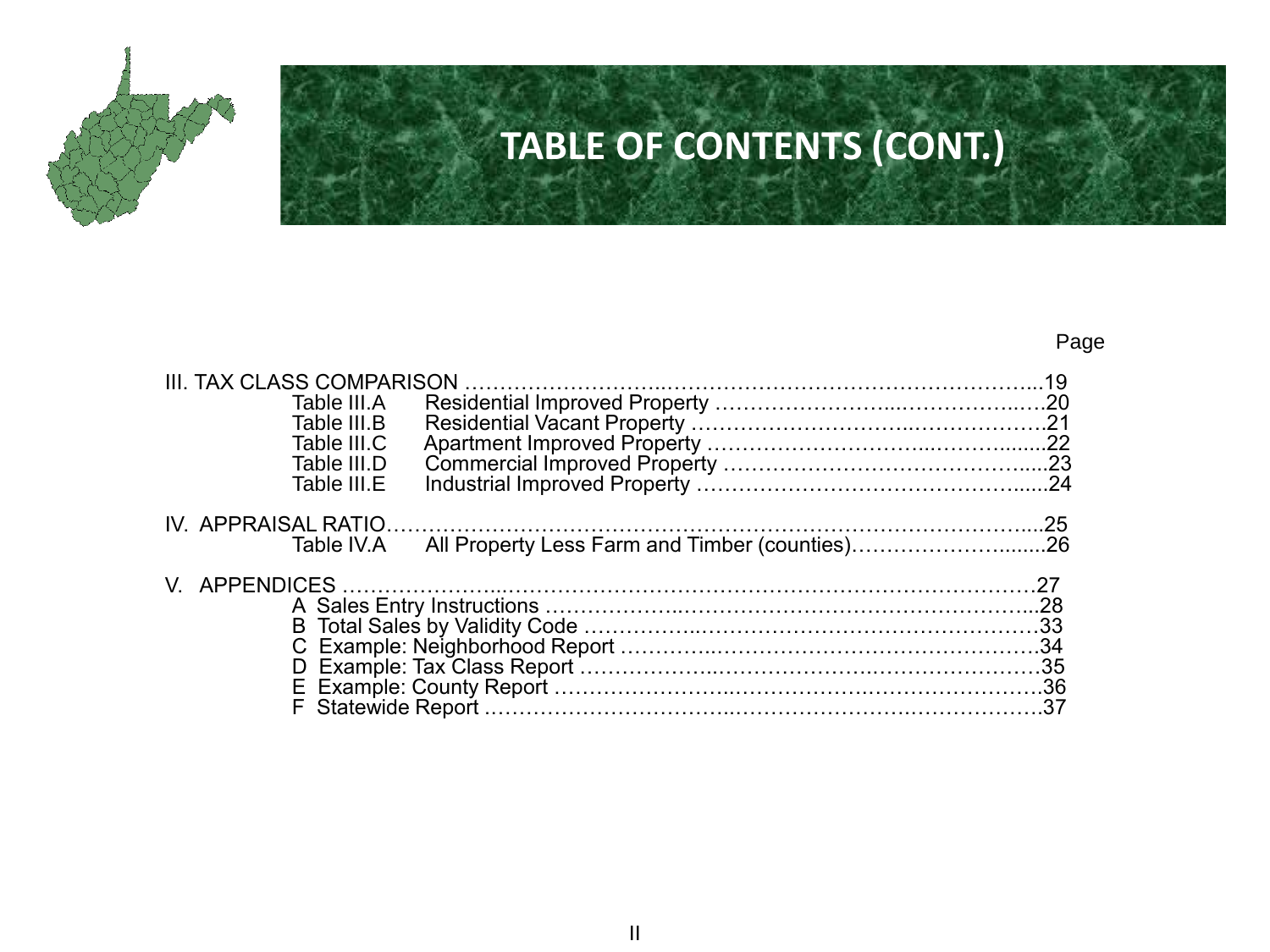

This report compares real property values to selling prices of properties sold in West Virginia. Assessments used in this report are Tax Year 2019 assessed values found on the property books in each of the fifty-five counties. They represent a fractional assessment of the market value of each property as of July 1, 2018. Appraised values used in Section IV of this report represent the estimated market value of each property as of July 1, 2018, as determined by the county assessor in each of the 55 counties. The time period of the sales involved is July 1, 2017 through June 30, 2018. Any sales that were more than plus or minus two standard deviations from the median in a county may have been eliminated from that county's ratio calculation by the State Tax Department.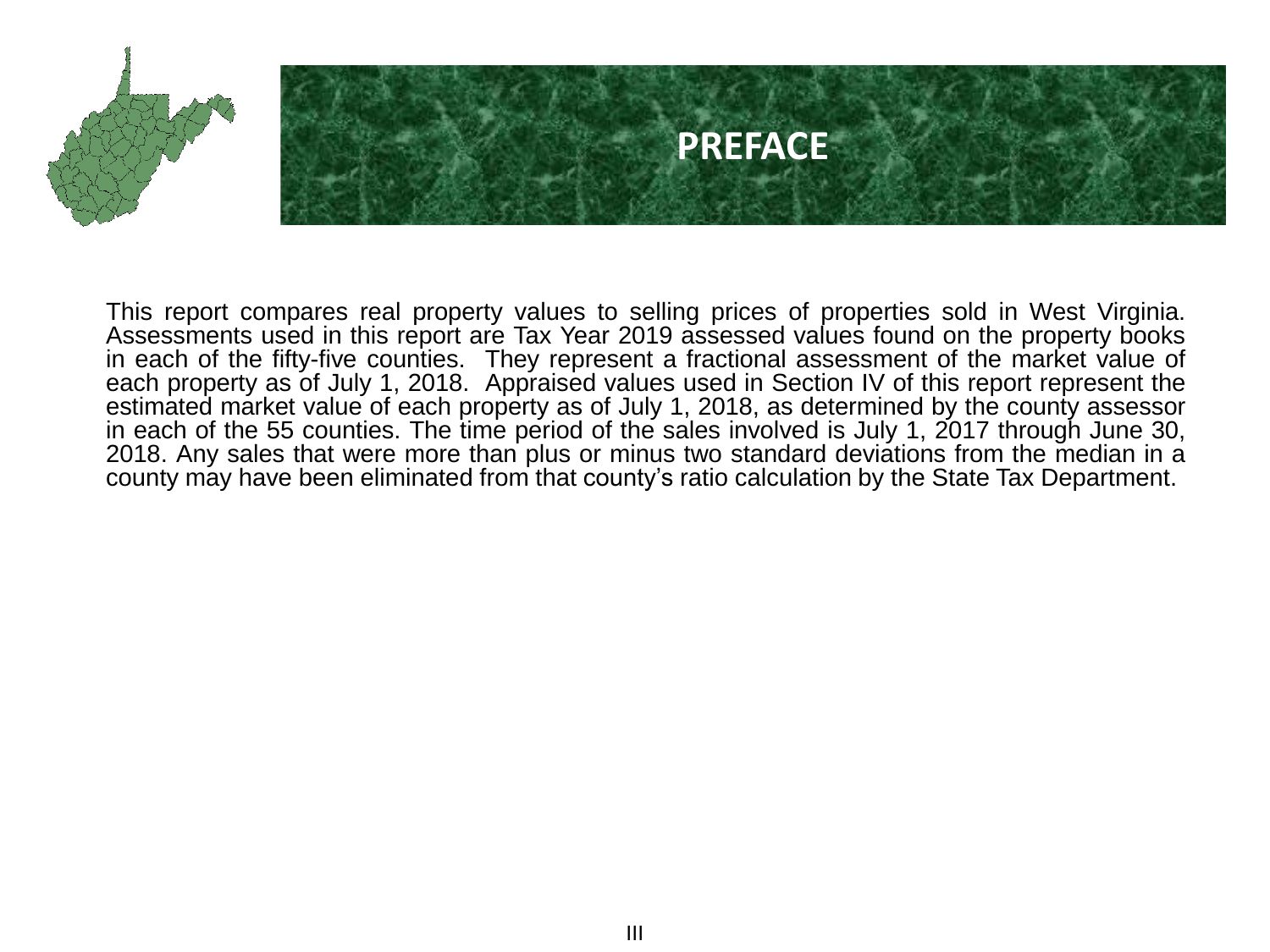

### **I. METHODOLOGY AND TERMS**

The time period of the sales involved is July 1, 2017 through June 30, 2018. Only sales judged to be a valid arms-length sales by county assessors were used. West Virginia Code §7-7- 6a requires all sales information to be verified and entered into the **I**ntegrated **A**ssessment **S**ystem (IAS) by the fifty-five (55) county assessors. Completion dates and instructions for verification and data entry are located in APPENDIX A. The total number of sales for each county are displayed by validity codes in APPENDIX B.

Tables in this study display data for each county for the following types of property: residential, apartment, commercial, and industrial. In this study, no data is displayed for any county with fewer than three (3) reported sales. If, however, a county's total reported sales for improved and vacant property is three (3) or greater, the data will then be provided.

The tables in Section II display assessment ratios for residential, apartment, commercial, and industrial property and all property less farm and timber in each county. Each table lists the number of sales for improved property, vacant property, and a combination of these. Statistical data presented are the aggregate ratio, median and the coefficient of dispersion about the median, CÕD.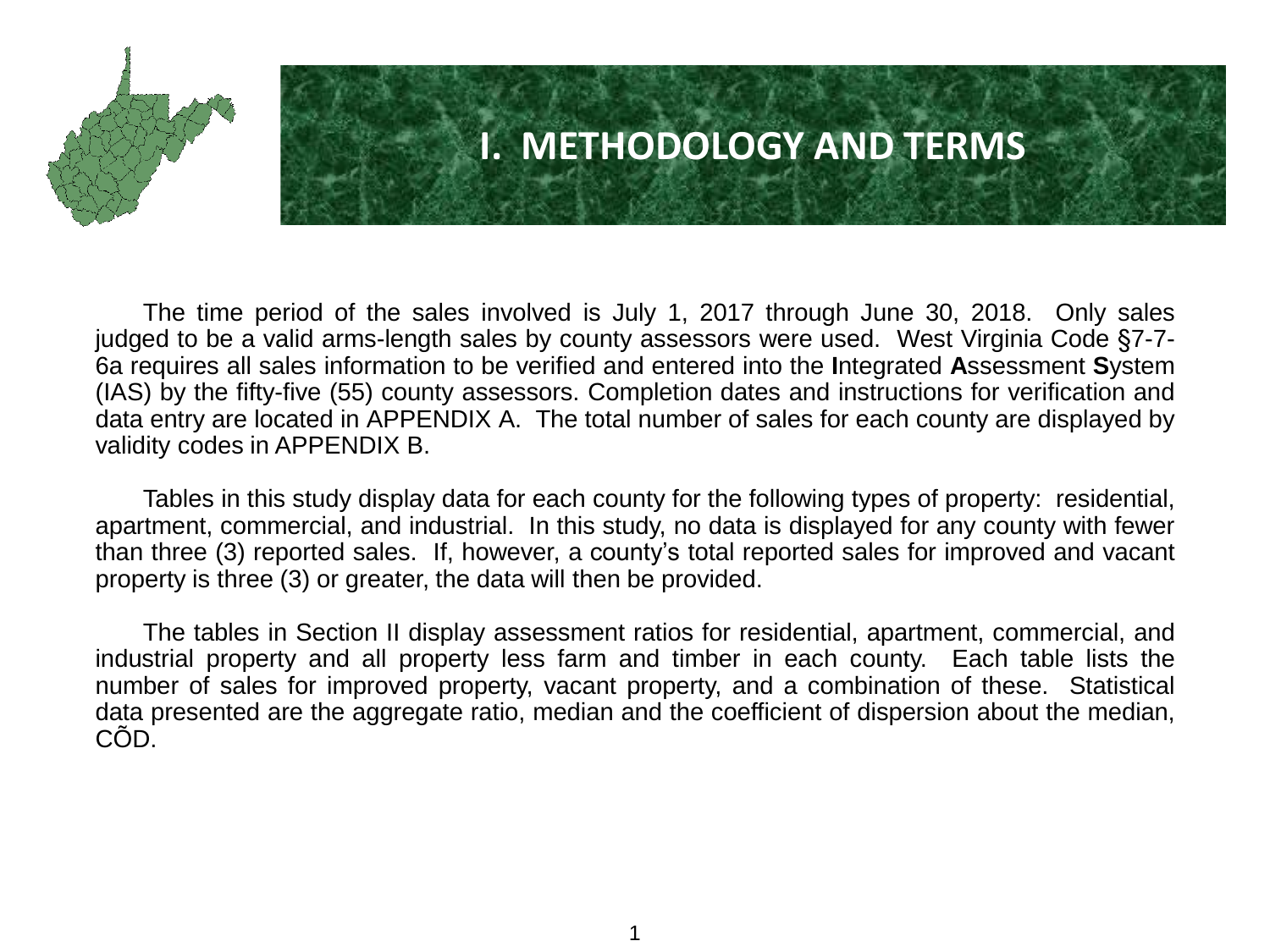

The following is an example of the methodology employed using five (5) sales and their assessed values to illustrate the calculations used in this report.

| Sale #         |     |   | Assessment       |   | Sale Price        |     | Ratio |
|----------------|-----|---|------------------|---|-------------------|-----|-------|
| 1              | 100 | Χ | 32,100           | ÷ | 69,000            | $=$ | 46.52 |
| $\overline{2}$ | 100 | Χ | 9,600            | ÷ | 10,500            | $=$ | 91.43 |
| 3              | 100 | Χ | 27,400           | ÷ | 75,000            | $=$ | 36.53 |
| 4              | 100 | Χ | 18,700           | ÷ | 22,500            | $=$ | 83.11 |
| 5<br>Total     | 100 |   | 10,900<br>98,700 | ÷ | 17,500<br>194,500 | $=$ | 62.29 |

The aggregate ratio or weighted mean  $\overline{(A/S)}$  is defined as the ratio of the total assessed values to the total considerations. To determine this ratio, the total assessed value of the sales is divided by the total of the sale price. In the above example, the calculation is: \_  $\overline{a}$ 

100  $\ X$  98,700  $\div$  194,500  $\ =$  50.75

The median (A/S) is the middle ratio when the ratios are arrayed in ascending or descending order. If the number of ratios is odd, the median is that ratio ranked as (n+1)/2, where "n" is the number of ratios. If the number of ratios is even, the median is computed as the midpoint between the two middle ratios. ∼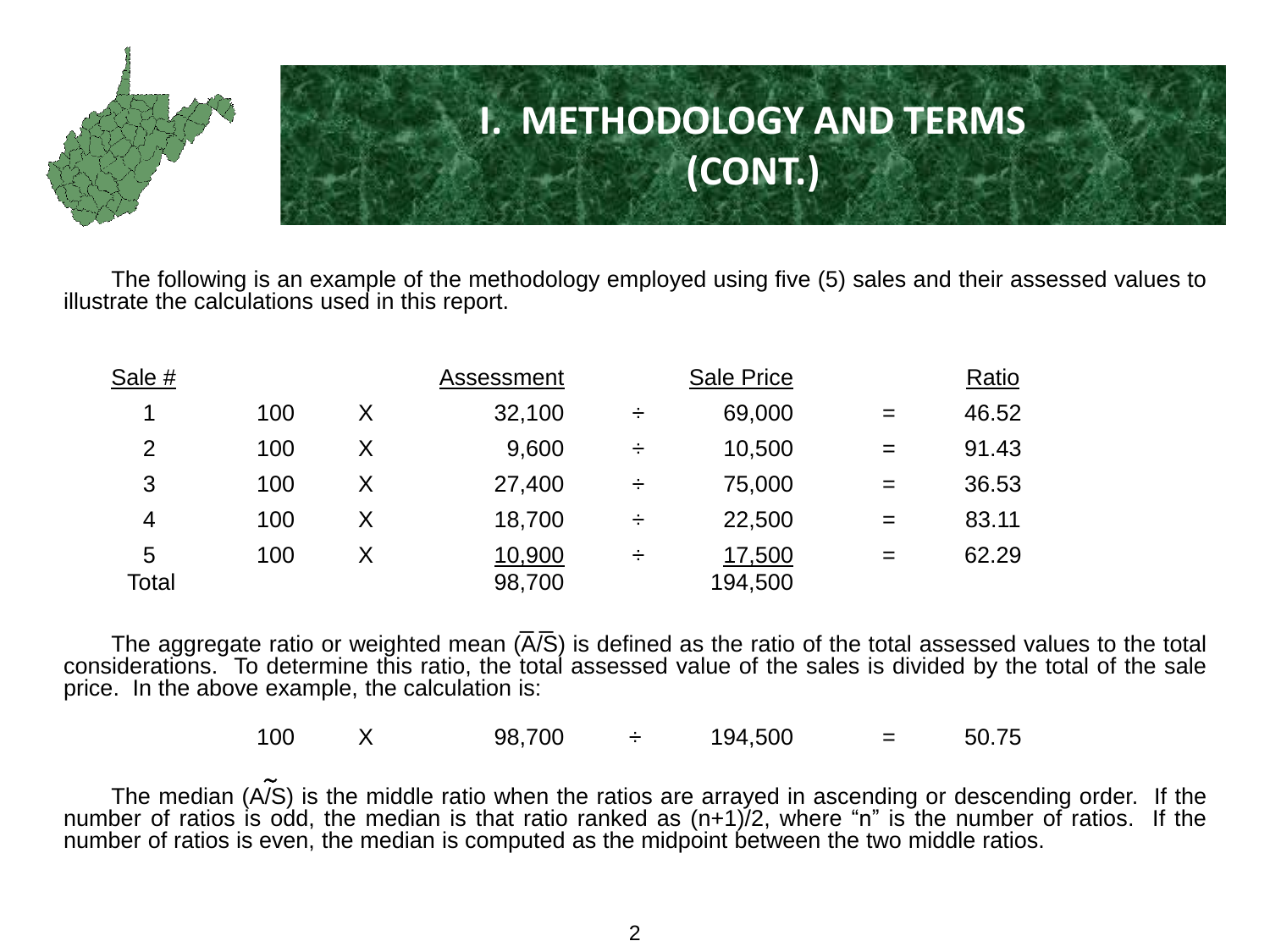

In our example there are five (5) ratios and when arrayed in ascending order the median is the third ratio,  $(5+1)/2=3$ , in the array:

> (1) 36.53 (2) 46.52 (3) 62.29 = Median Ratio (**A/S**) (4) 83.11 (5) 91.43 ∼

The final statistic shown in these reports is the coefficient of dispersion (**CÕD**) about the median, the average deviation of a group of assessment ratios taken around the median and expressed as a percentage of that measure. The formula for calculating the **CÕD** for the above example is as follows:

| TERMS: | <b>CÕD</b>                   | $=$ Coefficient of Dispersion about the Median |
|--------|------------------------------|------------------------------------------------|
|        | $\tilde{\phantom{a}}$<br>A/S | $=$ Median                                     |
|        | n                            | $=$ Number of Sales                            |
|        | $\overline{A/S}$             | $=$ Individual Ratios                          |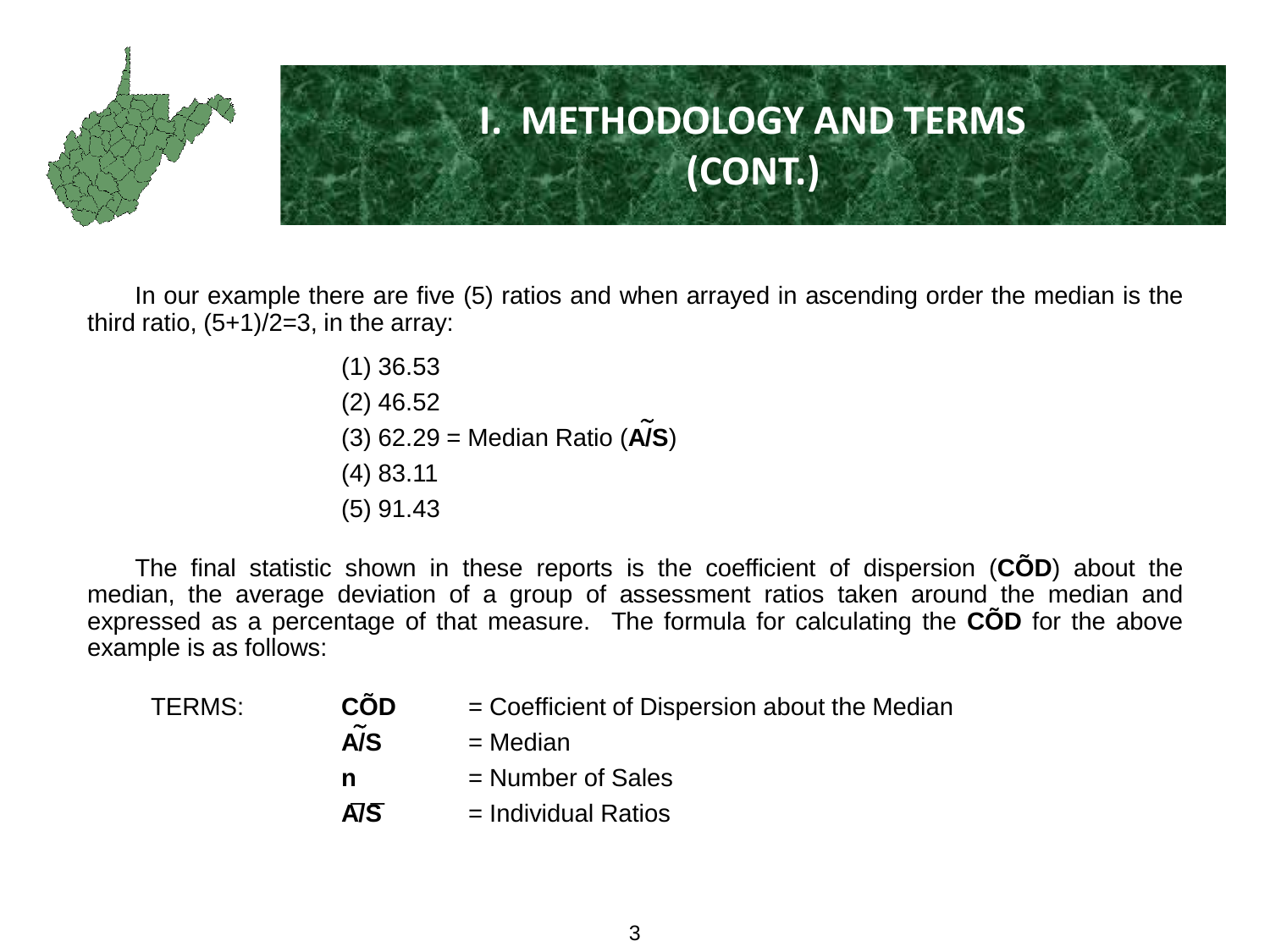

### **I. METHODOLOGY AND TERMS (CONT.)**

$$
\widehat{\text{COD}} = \frac{100}{\widehat{\text{A/S}}} \left( \frac{\sum_{i=1}^{n} |A_i / S_i - \widehat{\text{A/S}}|}{n} \right)
$$

FORMULA:

CALCULATION: 
$$
\widehat{COD} = \frac{100}{62.29} \left( \frac{91.48}{5} \right) = 29.37
$$

The coefficient of dispersion is a method for determining how closely each county's ratios are arrayed about the median ratio. A large **CÕD** indicates that a great disparity exists in the assessment of property. On the other hand, a small **CÕD** indicates that the assessment ratios are clustered about the median and more homogeneous assessments exist in that county.

As a general rule, a **CÕD** of 15 or less for improved residential property signifies a homogeneous distribution of values. For other property types a **CÕD** of 20 or below is considered to indicate assessment homogeneity.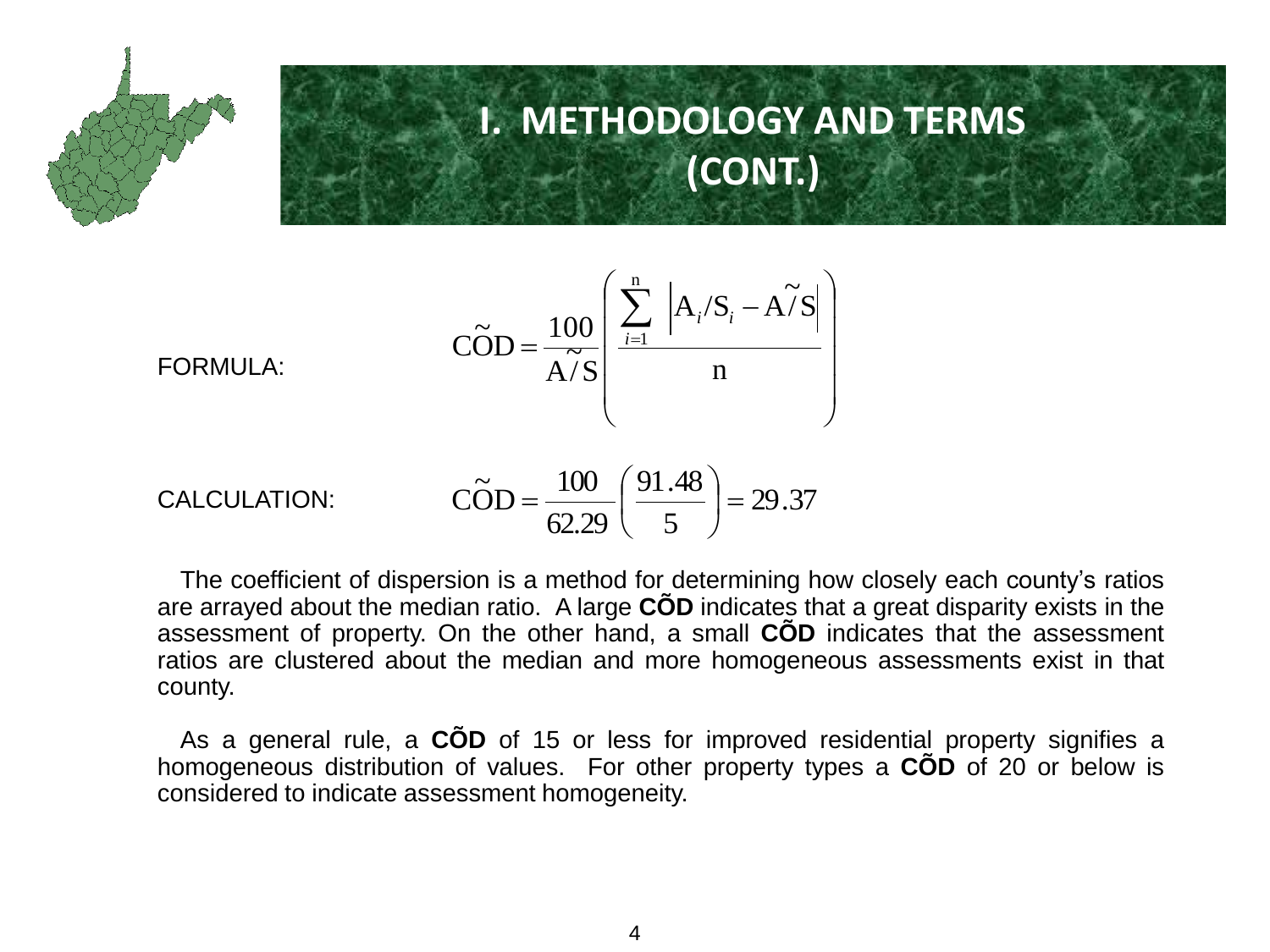

## **I. METHODOLOGY AND TERMS (CONT.)**

The concept of the coefficient of dispersion about the median is illustrated by the example shown below:

|                 | Sale #          |       |              | Assessment |   | <b>Sale Price</b> |                   | Ratio |                       |
|-----------------|-----------------|-------|--------------|------------|---|-------------------|-------------------|-------|-----------------------|
|                 | 1               | 100   | $\mathsf{X}$ | 27,400     | ÷ | 75,000            | $=$               | 36.53 |                       |
|                 | $\overline{2}$  | 100   | $\mathsf{X}$ | 32,100     | ÷ | 69,000            | $\qquad \qquad =$ | 46.52 |                       |
| <b>County A</b> | 3               | 100 X |              | 10,900     | ÷ | 17,500            | $=$               | 62.29 | $=$ Median (A/S)      |
|                 | 4               | 100 X |              | 18,700     | ÷ | 22,500            | $=$               | 83.11 |                       |
|                 | $5\phantom{.0}$ | 100 X |              | 9,600      | ÷ | 10,500            | $=$               | 91.43 |                       |
|                 |                 |       |              |            |   |                   |                   |       |                       |
|                 | 1               | 100   | $\mathsf{X}$ | 13,100     | ÷ | 24,000            | $=$               | 54.58 |                       |
|                 | $\overline{2}$  | 100 X |              | 10,200     | ÷ | 17,359            | $=$               | 58.76 | $\tilde{\phantom{a}}$ |
| County B        | 3               | 100 X |              | 10,900     | ÷ | 17,500            | $=$               | 62.29 | $=$ Median $(A/S)$    |
|                 | 4               | 100 X |              | 13,000     | ÷ | 20,000            | $=$               | 65.00 |                       |
|                 | $5\phantom{.0}$ | 100   | $\mathsf{X}$ | 7,100      | ÷ | 10,000            | $=$               | 71.00 |                       |

In this example, both counties have a median of 62.29 for the residential property but the difference in the **CÕD** for each county illustrates a difference in the homogeneity of the assessed values, as illustrated on the following page.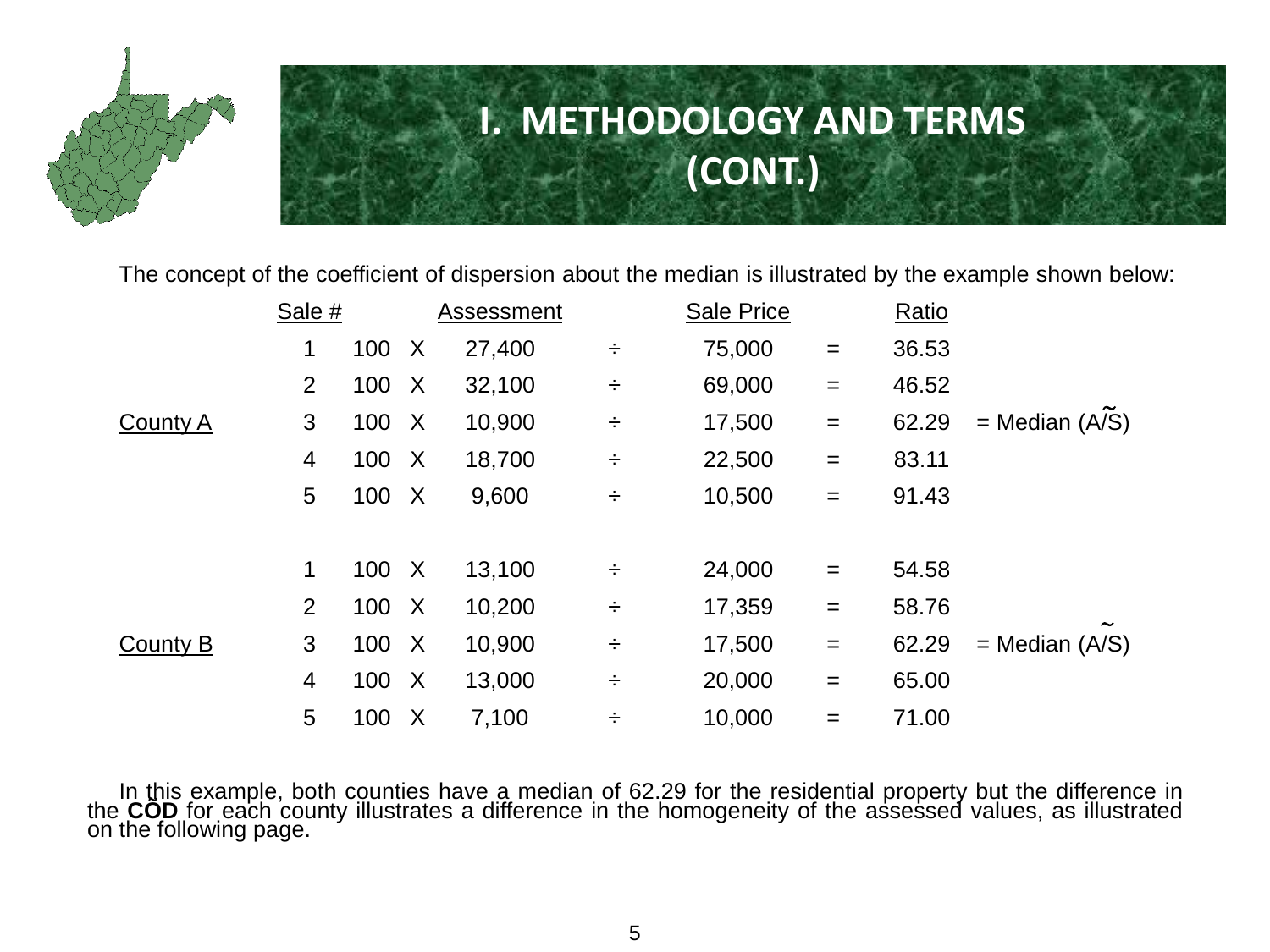

## **I. METHODOLOGY AND TERMS (CONT.)**

#### County A: County B:

| $\widetilde{\text{COD}} = \frac{100}{62.29} \left( \frac{91.48}{5} \right) = 29.37$ | $\widetilde{\text{COD}} = \frac{100}{62.29} \left( \frac{22.65}{5} \right) = 7.27$ |  |
|-------------------------------------------------------------------------------------|------------------------------------------------------------------------------------|--|
|                                                                                     |                                                                                    |  |

County A has a **CÕD** of 29.37 which indicates a large disparity of property assessments in that county. The **CÕD** for County A is higher than the generally acceptable 15 to 20.

County B shows a **CÕD** of only 7.27. County B ratios cluster more closely about the median; therefore, these assessments are more homogeneous, and would be considered more equitable.

Section II displays the relationship of assessed values to market and the uniformity of assessments through the use of the aggregate ratio, median and the coefficient of dispersion for all counties and the State. Section III has tables showing the ratios and **COD** for property types among tax classes 2, 3, and 4.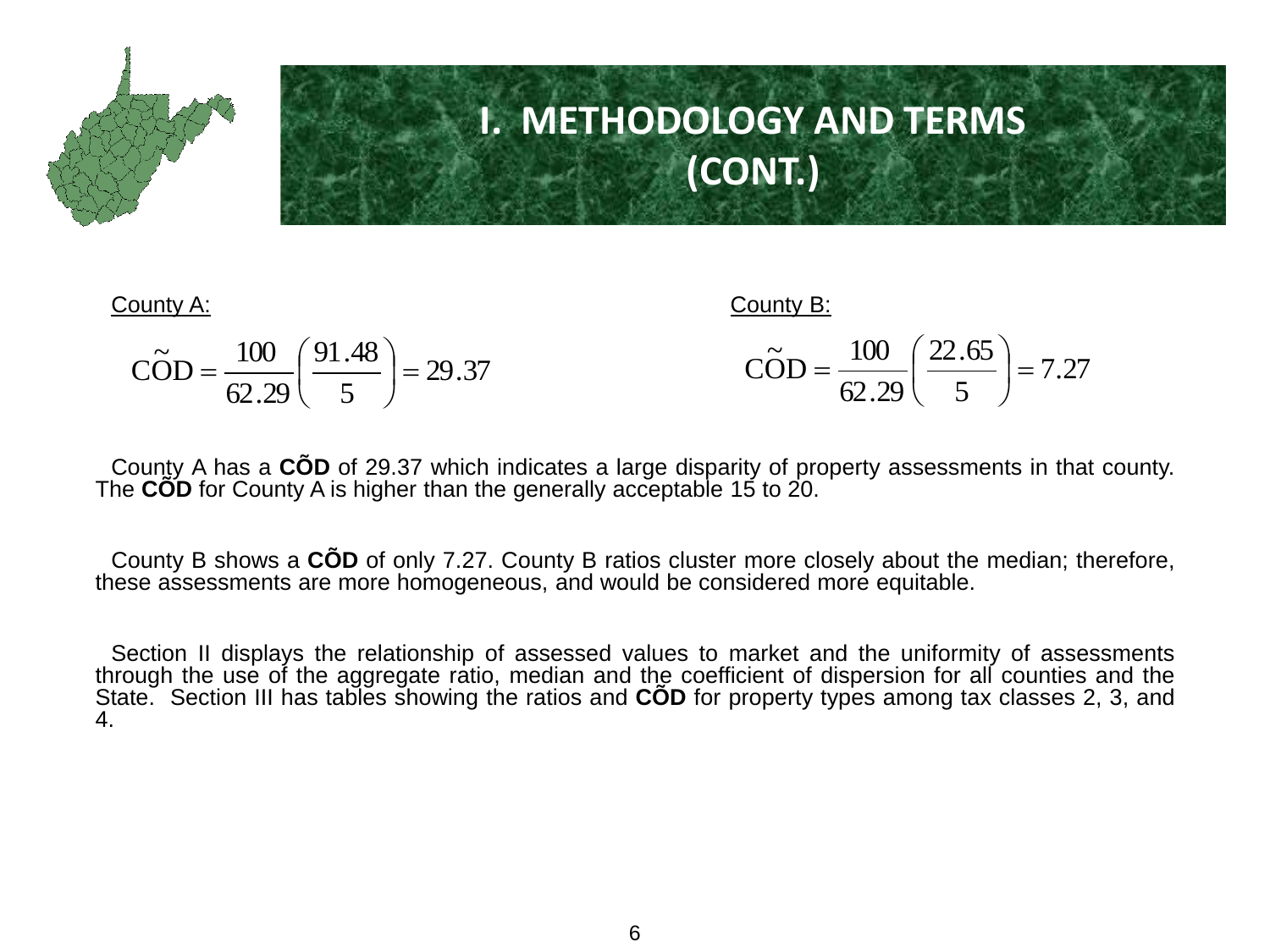

### **II. ASSESSMENT RATIOS**

Reports in this section display data using sales verified by the assessor The recording period of the sales involved is July 1, 2017 through June 30, 2018. This data is for the Tax Year 2019 assessed values representing property values as of July 1, 2018.

The three tables II.A, II.B, and II.C are maps showing the aggregate ratio, median, and coefficient of dispersion of improved residential assessed values to sale prices for all counties in West Virginia.

Table II.D shows the median or aggregate ratio and **CÕD** data for residential improved property stratified by sale price level. If properties selling for different prices are assessed uniformly, then the median should be approximately the same regardless of sales price range.

Tables II.E through II.H display information for four different types of property: residential, apartment, commercial, and industrial. Table II.I shows the same information for all properties combined except farm and timber property sold in the county. Each table lists the number of sales for improved property, vacant property, and a total of both, with aggregate ratio, median, and the **CÕD** displayed. The final table, II.J, in this section lists statewide totals for each type of property. Statistics shown are the number of sales, aggregate ratio, median, and the **CÕD** .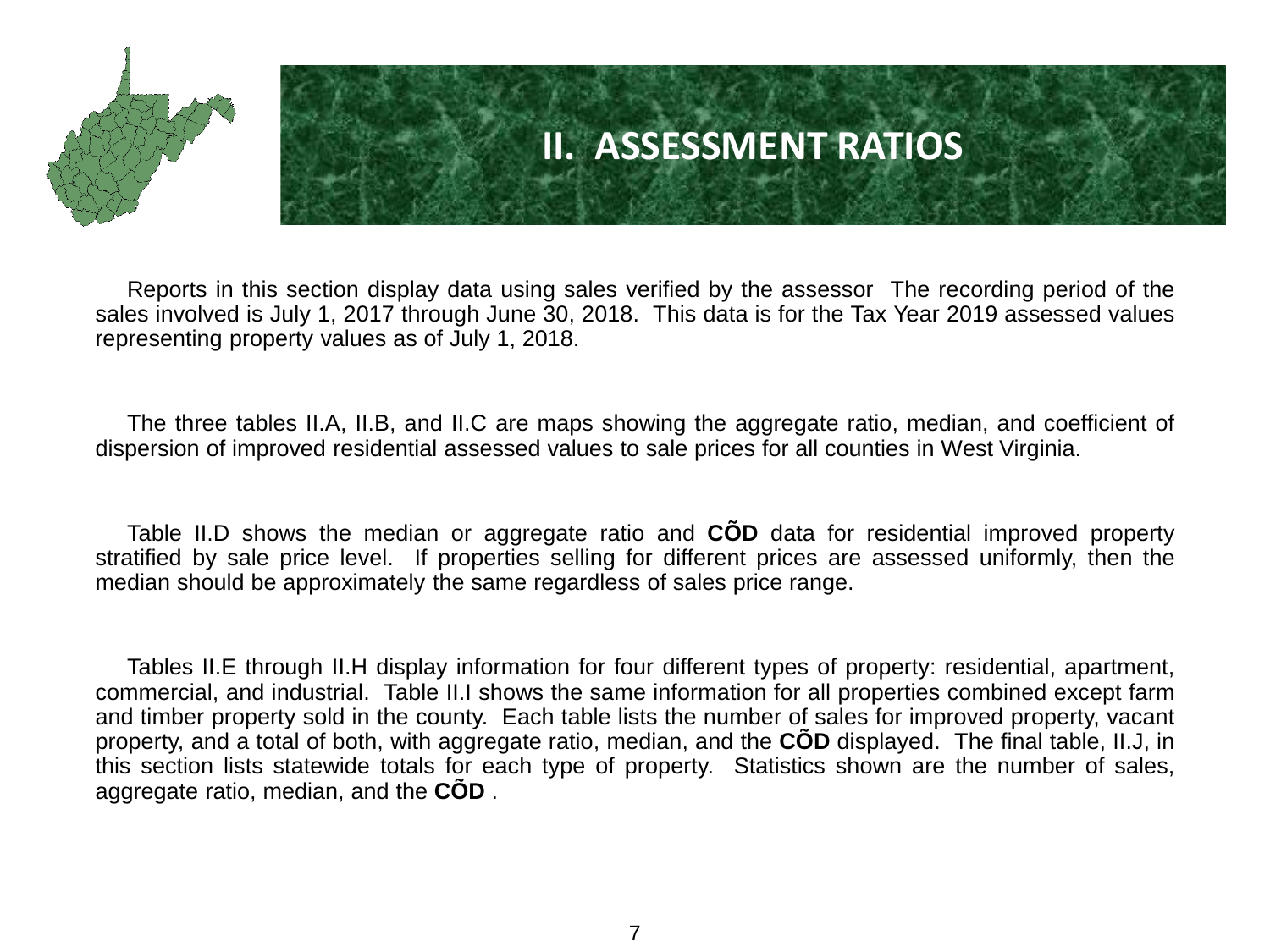

# **II. ASSESSMENT RATIOS (CONT.)**

More detailed data for each county are available from the neighborhood, class and county summary reports. Examples of these reports are located in Appendix C, Appendix D, and Appendix E.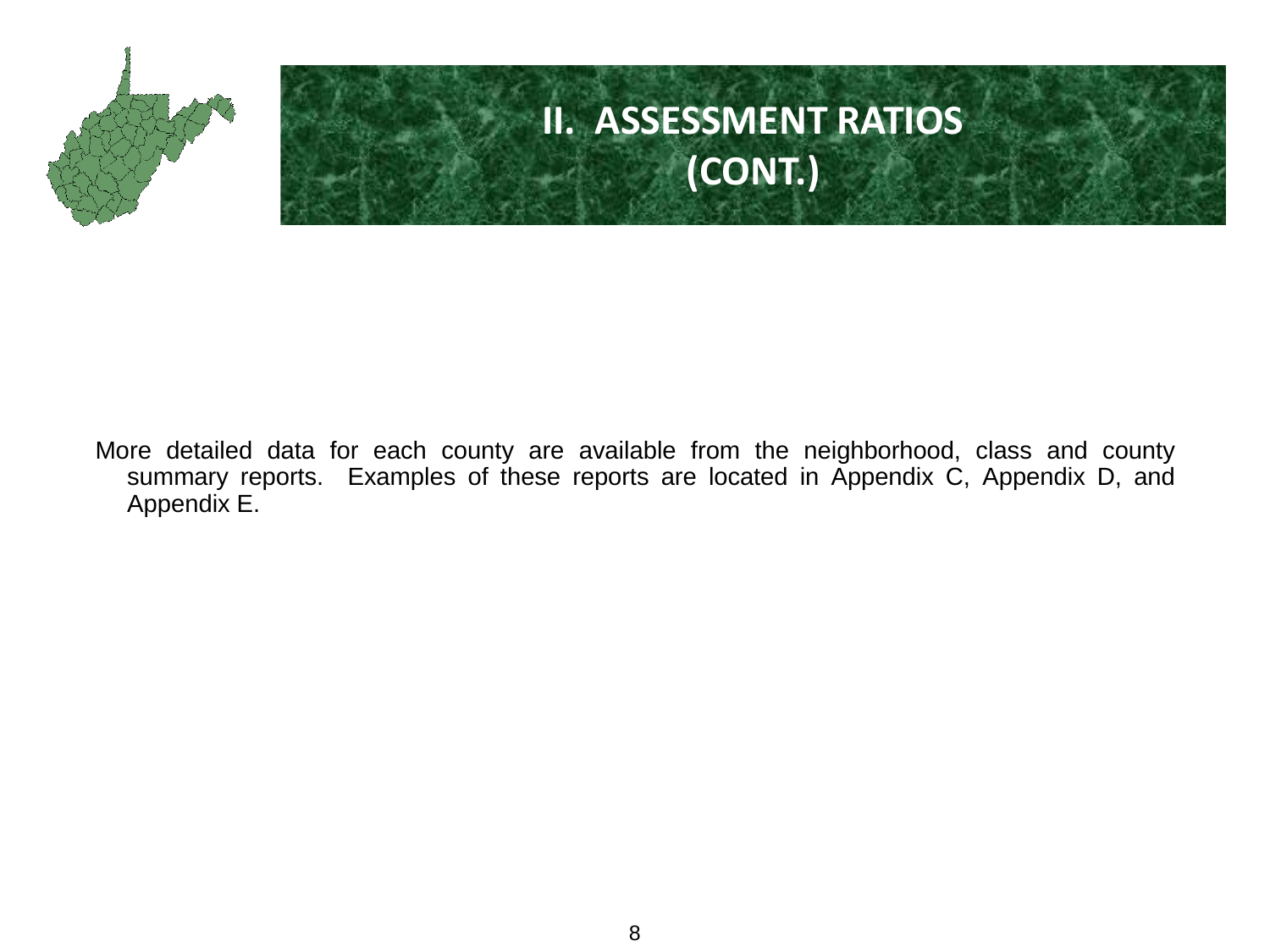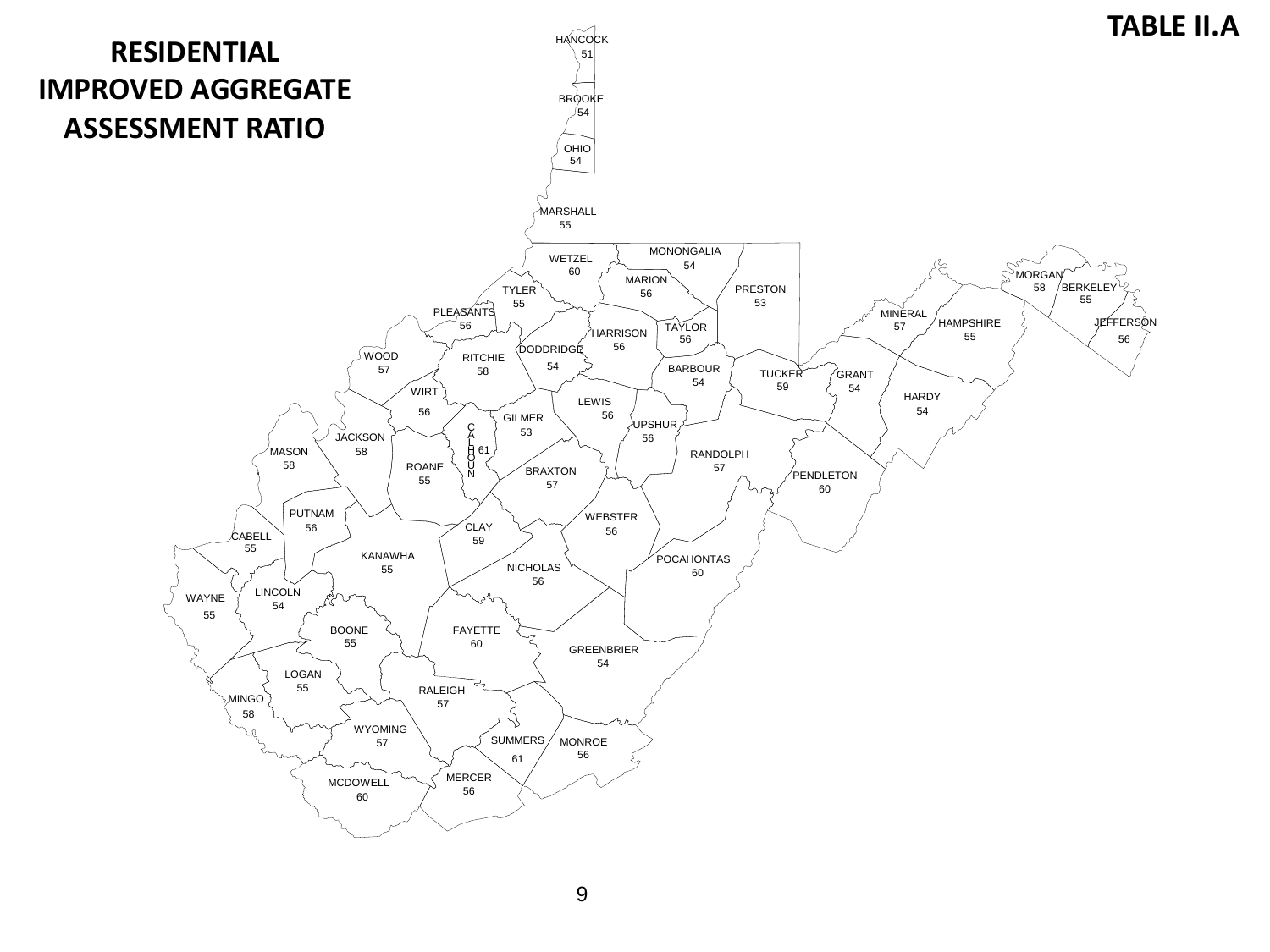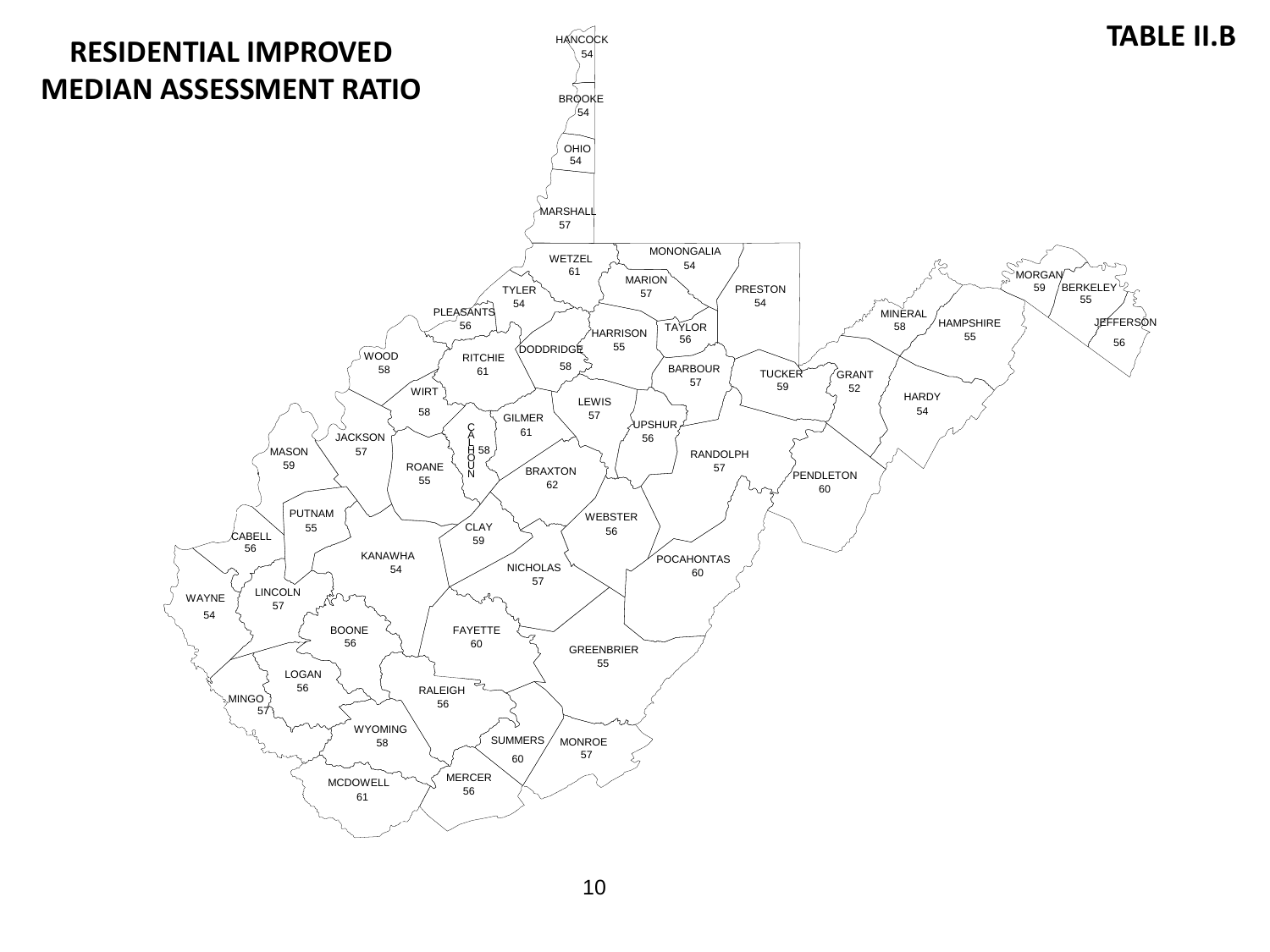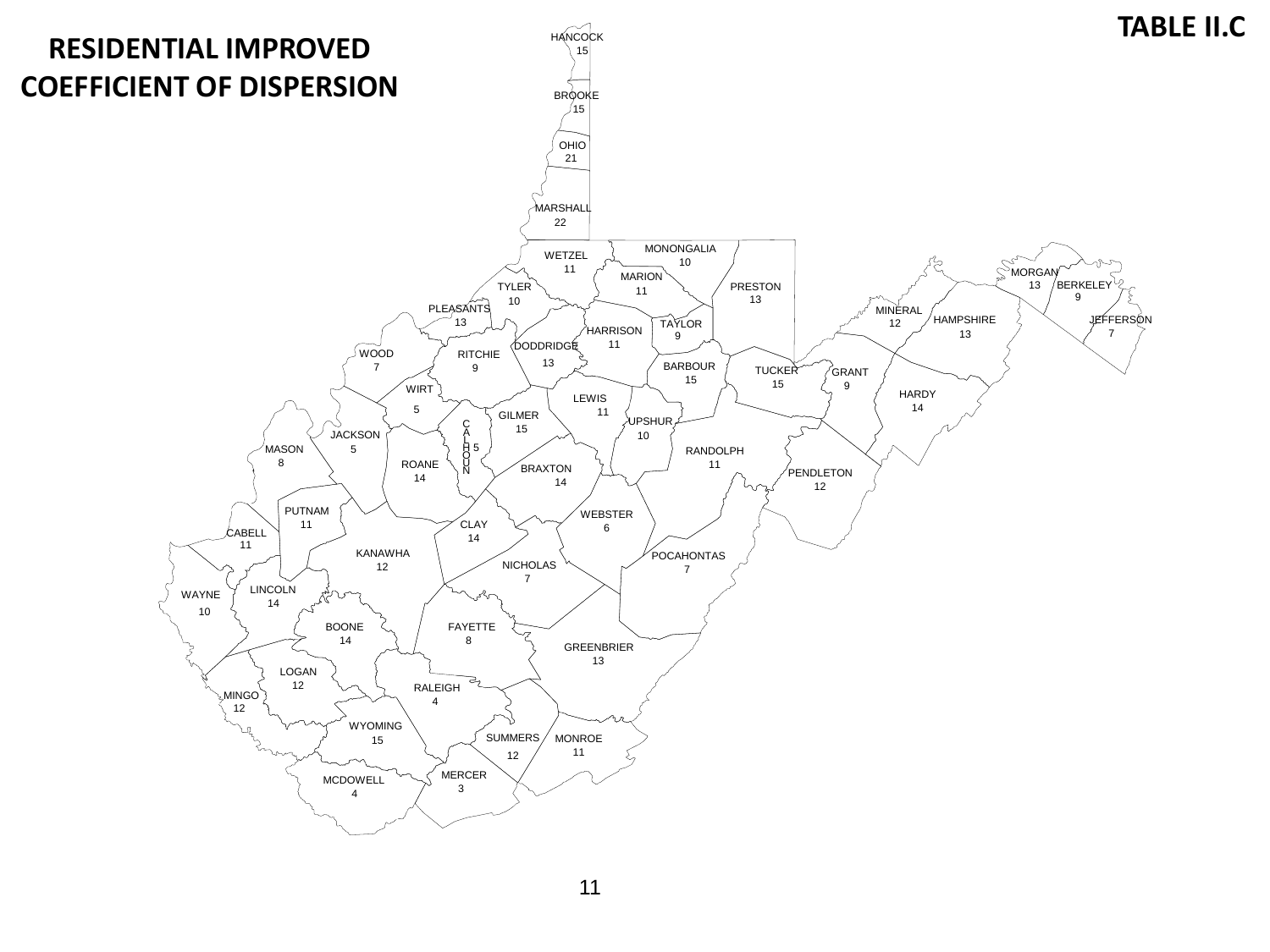### **RESIDENTIAL IMPROVED PROPERTY BY VALUE RANGE ASSESSMENT TO SALES<br>
COMPARISON<br>
A0,000-59,999 | 60,000-79,999 | 80,000-9<br>
MEDIAN | MEDIAN | MEDIAN<br>
MEDIAN | OR AGG | COD | MEDIAN | MEDIAN COMPARISON**

| AJJLJJINLINI IU JALLJ                         |                                                                                                                                          |                            |               |                      |               |                |          |                         |               |                      |               |                     |                     |                  |               |                         |
|-----------------------------------------------|------------------------------------------------------------------------------------------------------------------------------------------|----------------------------|---------------|----------------------|---------------|----------------|----------|-------------------------|---------------|----------------------|---------------|---------------------|---------------------|------------------|---------------|-------------------------|
| <b>COMPARISON</b>                             |                                                                                                                                          |                            |               |                      |               |                |          |                         |               |                      |               |                     |                     |                  |               |                         |
|                                               | $0 - 19,999$<br>20,000-39,999<br>40,000-59,999<br>60,000-79,999<br>80,000-99,999<br>100,000-149,999<br>150,000 & UP<br><b>ALL RANGES</b> |                            |               |                      |               |                |          |                         |               |                      |               |                     |                     |                  |               |                         |
|                                               | <b>MEDIAN</b>                                                                                                                            |                            | <b>MEDIAN</b> |                      | <b>MEDIAN</b> |                | M EDIAN  |                         | <b>MEDIAN</b> |                      | <b>MEDIAN</b> |                     | <b>MEDIAN</b>       |                  | <b>MEDIAN</b> |                         |
|                                               | OR AGG                                                                                                                                   | COD                        | OR AGG        | COD                  | OR AGG        | COD            | OR AGG   | COD                     | OR AGG        | COD                  | OR AGG        | COD                 | OR AGG              | COD              | OR AGG        | COD                     |
| <b>BARBOUR</b><br>01                          | 0                                                                                                                                        | $\mathsf{o}\,$             | 48            | 48                   | 60            | 18             | 58       | 14                      | 60            | 8                    | 54            | 14                  | 50                  | 13               | 57            | 15                      |
| 02<br><b>BERKELEY</b>                         | 57                                                                                                                                       | 30                         | 64            | 36                   | 71            | 16             | 61       | 17                      | 58            | 13                   | 55            | 9                   | 55                  | 7                | 55            | 9                       |
| 03<br><b>BOONE</b>                            | 65                                                                                                                                       | $\mathbf 0$                | 62            | 11                   | 55            | $\overline{7}$ | 76       | $\mathbf 0$             | 55            | 18                   | 53            | 19                  | 56                  | 9                | 56            | 14                      |
| <b>BRAXTON</b><br>04                          | 71                                                                                                                                       | $\overline{5}$             | 69            | 8                    | 73            | 1              | 61       | 12                      | 54            | 10                   | 61            | 7                   | 48                  | 14               | 62            | 14                      |
| 05<br><b>BROOKE</b>                           | 68                                                                                                                                       | 6                          | 61            | 12                   | 60            | 11             | 58       | 13                      | 54            | 12                   | 50            | 9                   | 52                  | 11               | 54            | 15                      |
| 06<br><b>CABELL</b>                           | 81                                                                                                                                       | 24                         | 71            | 22                   | 61            | 9              | 57       | 10                      | 58            | 11                   | 55            | 9                   | 56                  | 8                | 56            | 11                      |
| CALHOUN<br>07                                 | $\mathbf 0$                                                                                                                              | $\circ$                    | $\mathbf 0$   | $\mathbf 0$          | 57            | 0              | 62       | $\mathbf 0$             | 54            | O                    | 58            | O                   | 64                  | $\mathbf 0$      | 61            | 5                       |
| 08<br><b>CLAY</b>                             | 66                                                                                                                                       | 0                          | 74            | 23                   | 64            | 8              | 57       | 4                       | $\mathbf 0$   | 0                    | 50            | o                   | $\mathbf 0$         | 0                | 59            | 14                      |
| 09<br><b>DODDRIDGE</b>                        | 56                                                                                                                                       | $\mathbf 0$                | 67            | 12                   | 61            | 0              | 61       | 13                      | 71            | O                    | $\mathbf 0$   | O                   | 51                  | 7                | 58            | 13                      |
| 10 <sup>10</sup><br><b>FAYETTE</b>            | 64                                                                                                                                       | 24                         | 66            | 11                   | 62            | 5              | 59       | 6                       | 59            | 6                    | 58            | 5                   | 59                  | $\overline{4}$   | 60            | 8                       |
| 11<br><b>GILM ER</b>                          | 66                                                                                                                                       | 11                         | 0             | 0                    | 68            | 5              | 58       | 9                       | 47            | $\mathbf{o}$         | 47            | O                   | 45                  | 0                | 61            | 15                      |
| 12<br><b>GRANT</b>                            | 0                                                                                                                                        | 0                          | 53            | 17                   | o             | o              | 54       | З                       | 58            | 8                    | 53            | 6                   | 53                  | 7                | 54            | 9                       |
| 13<br><b>GREENBRIER</b>                       | 62                                                                                                                                       | 11                         | 61            | 10                   | 58            | 15             | 55       | 11                      | 52            | 13                   | 54            | 19                  | 54                  | 11               | 55            | 13                      |
| 14<br><b>HAM PSHIRE</b>                       | 60                                                                                                                                       | 11                         | 63            | 13                   | 69            | 14             | 60       | 17                      | 57            | 11                   | 53            | 13                  | 55                  | 10               | 55            | 13                      |
| 15<br><b>HANCOCK</b>                          | 62                                                                                                                                       | 14                         | 55            | 17                   | 63            | 11             | 58       | 11                      | 55            | 13                   | 48            | 16                  | 46                  | 13               | 54            | 15                      |
| 16<br><b>HARDY</b>                            | 58                                                                                                                                       | $\mathbf 0$                | 59            | 15                   | 65            | 13             | 56       | 16                      | 54            | 13                   | 55            | 12                  | 54                  | 13               | 54            | 14                      |
| $17\,$<br><b>HARRISON</b>                     | 58                                                                                                                                       | 12                         | 68            | 17                   | 64            | 10             | 59       | 14                      | 54            | 10 <sup>10</sup>     | 52            | 11                  | 56                  | 9                | 56            | 11                      |
| 18<br><b>JACKSON</b>                          | 63                                                                                                                                       | $\overline{4}$             | 60            | 4                    | 61            | 5              | 59       | 6                       | 57            | 3                    | 58            | 4                   | 57                  | 3                | 58            | 5                       |
| 19<br><b>JEFFERSON</b>                        | 0                                                                                                                                        | $\mathbf 0$                | 0             | O                    | 53            | 9              | 53       | 8                       | 60            | $\overline{7}$       | 57            | 9                   | 56                  | 7                | 56            | $\overline{7}$          |
| 20<br><b>KANAWHA</b>                          | 60                                                                                                                                       | $\circ$                    | 60            | 10                   | 60            | 11             | 59       | 13                      | 54            | 12                   | 54            | 12                  | 54                  | 11               | 55            | 12                      |
| 21<br>LEWIS<br>22<br><b>LINCOLN</b>           | 74<br>84                                                                                                                                 | 14<br>$\circ$              | 0<br>65       | 0<br>6               | 65<br>58      | 6<br>13        | 60       | 7<br>11                 | 59<br>60      | 10<br>$\overline{7}$ | 57<br>49      | 10<br>15            | 54<br>51            | 8<br>10          | 57<br>57      | 11<br>14                |
| 23<br><b>LOGAN</b>                            | 68                                                                                                                                       | 10                         | 67            | 13                   | 59            | 11             | 60<br>55 | 11                      | 59            | 9                    | 53            | 9                   | 53                  | 10               | 56            | 12                      |
| 24<br><b>MARION</b>                           | $\mathbf 0$                                                                                                                              | 0                          | 64            | 3                    | 62            | 12             | 60       | 11                      | 56            | 11                   | 56            | 12                  | 57                  | 10               | 57            | 11                      |
| 25<br>MARSHALL                                | 76                                                                                                                                       | 20                         | 83            | 12                   | 69            | 20             | 60       | 16                      | 56            | 15                   | 54            | 18                  | 50                  | 18               | 57            | 22                      |
| 26<br><b>MASON</b>                            | 59                                                                                                                                       | 28                         | 61            | 11                   | 62            | 8              | 60       | 5                       | 58            | 5                    | 56            | $\overline{7}$      | 59                  | 6                | 59            | 8                       |
| 27<br><b>MCDOWELL</b>                         | 60                                                                                                                                       | $\overline{\mathbf{4}}$    | 61            | $\overline{c}$       | 60            | 3              | 61       | 5                       | 55            | 0                    | 0             | $\mathsf{O}\xspace$ | $\mathsf{O}\xspace$ | 0                | 60            | $\overline{\mathbf{4}}$ |
| 28<br><b>MERCER</b>                           | 56                                                                                                                                       | 1                          | 58            | 3                    | 57            | 4              | 57       | 3                       | 57            | 2                    | 56            | 3                   | 56                  | 3                | 56            | 3                       |
| 29<br><b>MINERAL</b>                          | $\mathbf 0$                                                                                                                              | $\mathbf 0$                | 64            | $\overline{7}$       | 61            | 12             | 61       | 10                      | 58            | 10 <sup>10</sup>     | 56            | 12                  | 57                  | 11               | 58            | 12                      |
| <b>MINGO</b><br>30                            | 53                                                                                                                                       | 6                          | 62            | 16                   | 57            | 14             | 55       | $\overline{\mathbf{4}}$ | 62            | $\Omega$             | $\Omega$      | $\Omega$            | 60                  | 0                | 58            | 12                      |
| 31<br><b>MONONGALIA</b>                       | 0                                                                                                                                        | 0                          | 0             | 0                    | 60            | 10             | 60       | 8                       | 56            | 11                   | 55            | 12                  | 54                  | 10               | 54            | 10                      |
| 32<br><b>MONROE</b>                           | 66                                                                                                                                       | 7                          | 59            | 12                   | 66            | $\overline{9}$ | 59       | 11                      | 56            | 6                    | 56            | 7                   | 54                  | 13               | 57            | 11                      |
| 33<br><b>MORGAN</b>                           | 76                                                                                                                                       | 15                         | 74            | 28                   | 73            | 20             | 62       | 12                      | 65            | 12                   | 58            | 11                  | 58                  | 10 <sup>10</sup> | 59            | 13                      |
| <b>NICHOLAS</b><br>34                         | 58                                                                                                                                       | З                          | 60            | 6                    | 59            | 6              | 57       | 8                       | 58            | $\overline{7}$       | 57            | 8                   | 55                  | 7                | 57            | $\overline{7}$          |
| 35<br>OHIO                                    | $\mathbf 0$                                                                                                                              | $\mathbf 0$                | 72            | 4                    | 107           | 0              | 67       | 19                      | 65            | $\Omega$             | 55            | 18                  | 52                  | 14               | 54            | 21                      |
| 36<br>PENDLETON                               | 62                                                                                                                                       | $\overline{7}$             | 47            | O                    | 69            | 17             | 64       | 12                      | 59            | 11                   | 60            | 12                  | 59                  | 9                | 60            | 12                      |
| 37<br><b>PLEASANTS</b>                        | $\mathbf 0$                                                                                                                              | $\circ$                    | 38            | O                    | $\mathbf{o}$  | $\circ$        | 61       | 9                       | 63            | 9                    | 51            | 10                  | 56                  | 12               | 56            | 13                      |
| 38<br>POCAHONTAS                              | 61                                                                                                                                       | 7                          | 62            | 6                    | 61            | 7              | 60       | $\overline{7}$          | 60            | 8                    | 57            | 9                   | 60                  | 6                | 60            | 7                       |
| 39<br><b>PRESTON</b>                          | 59                                                                                                                                       | 10                         | 57            | 6                    | 59            | 13             | 59       | 18                      | 60            | $\overline{7}$       | 51            | 14                  | 52                  | 11               | 54            | 13                      |
| 40<br><b>PUTNAM</b>                           | 59                                                                                                                                       | 8                          | 63            | 24                   | 59            | 12             | 63       | 22                      | 61            | 15                   | 57            | 14                  | 55                  | 9                | 56            | 11                      |
| 41<br><b>RALEIGH</b><br>42<br><b>RANDOLPH</b> | 64                                                                                                                                       | 12                         | 59<br>62      | $\overline{7}$<br>18 | 58<br>58      | 5<br>18        | 57<br>59 | 5<br>12                 | 56<br>56      | 3<br>12              | 57<br>56      | 4<br>9              | 56<br>57            | 3<br>9           | 57<br>57      | $\overline{4}$<br>11    |
| 43<br><b>RITCHIE</b>                          | 57<br>$\mathbf 0$                                                                                                                        | $\overline{2}$<br>$\Omega$ | 70            | $\Omega$             | 66            | 3              | 55       | $\Omega$                | 58            | 11                   | $\Omega$      | $\Omega$            | 57                  | 5                | 61            | 9                       |
| 44<br><b>ROANE</b>                            | 62                                                                                                                                       | 26                         | 60            | 16                   | 59            | o              | 59       | 11                      | 59            | 15                   | 56            | 12                  | 52                  | 14               | 55            | 14                      |
| 45<br><b>SUMMERS</b>                          | 86                                                                                                                                       | 15                         | 60            | 28                   | 62            | 9              | 60       | 11                      | 60            | 10                   | 58            | 7                   | 60                  | 5                | 60            | 12                      |
| <b>TAYLOR</b><br>46                           | $\mathbf 0$                                                                                                                              | $\circ$                    | 73            | 4                    | 57            | $\mathbf 0$    | 54       | 6                       | 57            | 6                    | 56            | $\overline{9}$      | 56                  | 9                | 56            | 9                       |
| 47<br><b>TUCKER</b>                           | 67                                                                                                                                       | 15                         | 67            | 15                   | 63            | 5              | 64       | 18                      | 59            | 11                   | 57            | 14                  | 60                  | 16               | 59            | 15                      |
| <b>TYLER</b><br>48                            | 66                                                                                                                                       | 5                          | 60            | 19                   | 68            | 0              | 60       | 9                       | 55            | 5                    | 53            | 6                   | 53                  | 6                | 55            | 10                      |
| <b>UPSHUR</b><br>49                           | $\Omega$                                                                                                                                 | $\mathbf 0$                | $\Omega$      | $\Omega$             | 61            | 17             | 62       | 8                       | 57            | 10 <sup>10</sup>     | 56            | 9                   | 55                  | 9                | 56            | 10 <sup>10</sup>        |
| 50<br>WAYNE                                   | 63                                                                                                                                       | $\overline{7}$             | 64            | 8                    | 60            | 10             | 55       | 9                       | 54            | 8                    | 52            | $\overline{7}$      | 56                  | 9                | 55            | 10                      |
| 51<br><b>WEBSTER</b>                          | 57                                                                                                                                       | $\mathbf 0$                | 0             | O                    | 55            | 8              | O        | 0                       | 57            | $\mathbf{1}$         | 0             | O                   | O                   | $\mathbf 0$      | 56            | 6                       |
| 52<br>WETZEL                                  | $\mathbf 0$                                                                                                                              | $\mathbf 0$                | 61            | 10                   | 71            | 6              | 62       | $\overline{9}$          | 63            | 11                   | 56            | 12                  | 59                  | 6                | 60            | 11                      |
| 53<br>WIRT                                    | 64                                                                                                                                       | $\mathsf{o}\xspace$        | 59            | $\overline{2}$       | 61            | 4              | 55       | $\mathbf 0$             | 54            | 4                    | 55            | $\overline{2}$      | 53                  | 0                | 58            | 5                       |
| 54<br><b>WOOD</b>                             | 59                                                                                                                                       | $\overline{4}$             | 61            | 5                    | 61            | 6              | 59       | 8                       | 59            | $\overline{7}$       | 56            | 7                   | 57                  | 7                | 58            | 7                       |
| 55<br><b>WYOM ING</b>                         | 59                                                                                                                                       | 23                         | 68            | 9                    | O             | $\mathbf 0$    | 45       | 12                      | 51            | 10 <sup>10</sup>     | 61            | 8                   | 59                  | 8                | 58            | 15                      |
|                                               |                                                                                                                                          |                            |               |                      |               |                |          |                         |               |                      |               |                     |                     |                  |               |                         |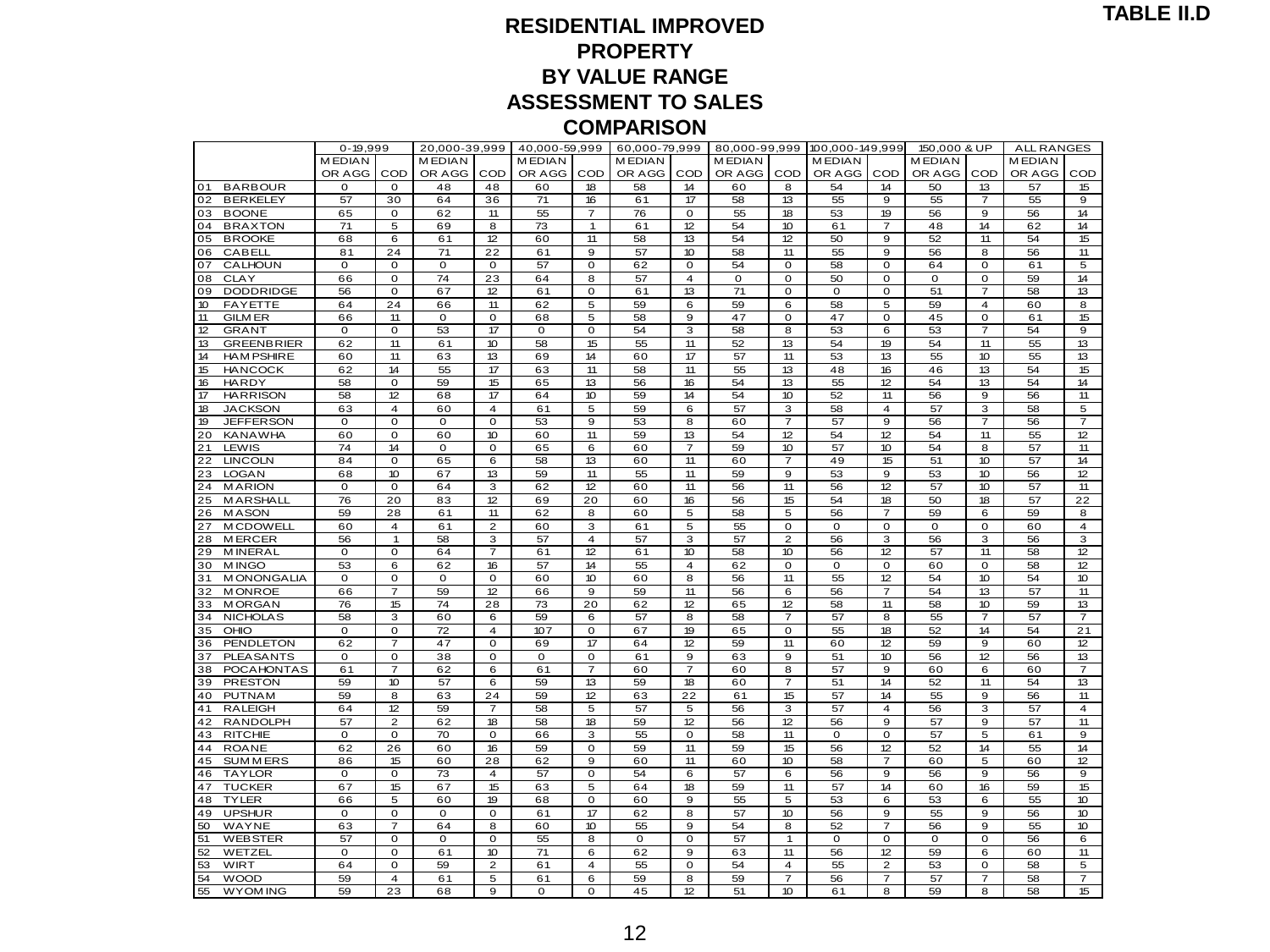#### **RESIDENTIAL PROPERTY ASSESSMENT TO SALES COMPARISON** ASSESSMENT TO SALES<br>COMPARISON<br>RESIDENTIAL IM PROVED<br>RESIDENTIAL IM PROVED RESIDENTIAL VACANT RESIDENTIAL COUNTY TOTAL<br>RESIDENTIAL IM EDIAN COD RESIDENTIAL VACANT COD

|                                |                  |                              |          |                         |                | <b>COMPARISON</b>         |                   |                    |           |                          |          |                         |
|--------------------------------|------------------|------------------------------|----------|-------------------------|----------------|---------------------------|-------------------|--------------------|-----------|--------------------------|----------|-------------------------|
|                                |                  | <b>RESIDENTIAL IM PROVED</b> |          |                         |                | <b>RESIDENTIAL VACANT</b> |                   |                    |           | RESIDENTIAL COUNTY TOTAL |          |                         |
|                                | # SALES          | AGG RATIO   MEDIAN           |          | COD                     | # SALES        | AGG RATIO   MEDIAN        |                   | COD                | # SALES   | AGG RATIO   MEDIAN       |          | COD                     |
| <b>BARBOUR</b><br>01           | 43               | 54                           | 57       | 15                      | 8              | 55                        | 54                | 17                 | 51        | 54                       | 57       | 15                      |
| 02<br><b>BERKELEY</b>          | 2502             | 55                           | 55       | 9                       | 157            | 58                        | 60                | 13                 | 2659      | 55                       | 55       | $\mathbf 9$             |
| 03<br><b>BOONE</b>             | 23               | 55                           | 56       | 14                      | 3              | 54                        | 58                | 16                 | 26        | 55                       | 56       | 15                      |
| 04<br><b>BRAXTON</b>           | 37               | 57                           | 62       | 14                      | 3              | 56                        | 58                | 14                 | 40        | 57                       | 61       | 15                      |
| 05<br><b>BROOKE</b>            | 102              | 54                           | 54       | 15                      | 6              | 64                        | 65                | 6                  | 108       | 54                       | 56       | 14                      |
| <b>CABELL</b><br>06            | 692              | 55                           | 56       | 11                      | 38             | 56                        | 58                | 11                 | 730       | 55                       | 56       | 11                      |
| 07<br>CALHOUN                  | 5                | 61                           | 58       | 5                       | $\mathbf O$    | O                         | O                 | $\mathbf 0$        | 5         | 61                       | 58       | 5                       |
| 80<br><b>CLAY</b>              | 8                | 59                           | 59       | 14                      | O              | o                         | 0                 | $\mathbf 0$        | 8         | 59                       | 59       | 14                      |
| 09<br><b>DODDRIDGE</b>         | 15               | 54                           | 58       | 13                      | $\mathbf 0$    | $\mathbf 0$               | $\mathbf 0$       | $\mathbf 0$        | 15        | 54                       | 58       | 13                      |
| 10<br><b>FAYETTE</b>           | 211              | 60                           | 60       | 8                       | 41             | 55                        | 57                | 16                 | 252       | 59                       | 59       | 9                       |
| 11<br><b>GILM ER</b>           | 10 <sup>10</sup> | 53                           | 61       | 15                      | $\mathbf{o}$   | $\mathbf{o}$              | $\Omega$          | $\mathbf{o}$       | 10        | 53                       | 61       | 15                      |
| 12<br><b>GRANT</b>             | 27               | 54                           | 52       | 9                       | 14             | 57                        | 59                | 8                  | 41        | 54                       | 55       | 10                      |
| 13<br><b>GREENBRIER</b>        | 235              | 54                           | 55       | 13                      | 75             | 59                        | 60                | $\overline{7}$     | 310       | 56                       | 57       | 12                      |
| 14<br><b>HAM PSHIRE</b>        | 227              | 55                           | 55       | 13                      | 65             | 59                        | 62                | 17                 | 292       | 56                       | 57       | 14                      |
| 15<br><b>HANCOCK</b>           | 126              | 51                           | 54       | 15                      | $\overline{7}$ | 54                        | 55                | 9                  | 133       | 51                       | 54       | 15                      |
| 16<br><b>HARDY</b>             | 91               | 54                           | 54       | 14                      | 37             | 59                        | 60                | 19                 | 128       | 55                       | 56       | 16                      |
| 17<br><b>HARRISON</b>          | 372              | 56                           | 55       | 11                      | 11             | 61                        | 58                | 14                 | 383       | 56                       | 56       | 11                      |
| 18<br><b>JACKSON</b>           | 110              | 58                           | 57       | 5                       | 19             | 60                        | 59                | $\overline{4}$     | 129       | 58                       | 58       | 5                       |
| 19<br><b>JEFFERSON</b>         | 887              | 56                           | 56       | 7                       | 63             | 57                        | 57                | 9                  | 950       | 56                       | 56       | $\overline{7}$          |
| 20<br><b>KANAWHA</b>           | 1204             | 55                           | 54       | 12                      | 21             | 55                        | 57                | 12                 | 1225      | 55                       | 54       | 12                      |
| 21<br>LEWIS                    | 81               | 56                           | 57       | 11                      | 10             | 59                        | 55                | $\mathbf 9$        | 91        | 56                       | 57       | 11                      |
| <b>LINCOLN</b><br>22           | 33               | 54                           | 57       | 14                      | 6              | 58                        | 56                | 8                  | 39        | 55                       | 57       | 13                      |
| 23<br><b>LOGAN</b>             | 87               | 55                           | 56       | 12                      | 11             | 58                        | 62                | 7                  | 98        | 55                       | 57       | $\overline{12}$         |
| 24<br><b>MARION</b>            | 408              | 56                           | 57       | 11                      | 10             | 59                        | 59                | 14                 | 4 18      | 56                       | 57       | 11                      |
| 25<br><b>MARSHALL</b>          | 203              | 55                           | 57       | 22                      | 7              | 55                        | 55                | 3                  | 210       | 55                       | 57       | 21                      |
| 26<br><b>MASON</b>             | 126              | 58                           | 59       | 8                       | 44             | 60                        | 60                | 9                  | 170       | 59                       | 59       | 8                       |
| 27<br><b>MCDOWELL</b>          | 30               | 60                           | 61       | $\overline{4}$          | 9              | 60                        | 60                | 3                  | 39        | 60                       | 60       | $\overline{\mathbf{4}}$ |
| 28<br><b>MERCER</b>            | 317              | 56                           | 56       | 3                       | 28             | 56                        | 55                | 3                  | 345       | 56                       | 56       | 3                       |
| 29<br><b>MINERAL</b>           | 134              | 57                           | 58       | 12                      | 8              | 59                        | 61                | 10 <sup>10</sup>   | 142       | 57                       | 58       | 12                      |
| 30 MINGO                       | 21               | 58                           | 57       | 12                      | 6              | 59                        | 64                | 11                 | 27        | 58                       | 58       | 13                      |
| 31<br><b>MONONGALIA</b>        | 1048             | 54                           | 54       | 10 <sup>°</sup>         | 44             | 56                        | 52                | 14                 | 1092      | 54                       | 54       | 11                      |
| 32<br><b>MONROE</b>            | 85               | 56                           | 57       | 11                      | 18<br>54       | 56<br>58                  | 57                | 11                 | 103       | 56                       | 57<br>59 | 11<br>15                |
| 33<br><b>MORGAN</b>            | 215              | 58                           | 59       | 13<br>$\overline{7}$    |                |                           | 63                | 19                 | 269       | 58                       |          |                         |
| 34<br><b>NICHOLAS</b><br>35    | 96<br>42         | 56<br>54                     | 57<br>54 | 21                      | 39             | 58<br>$\mathbf O$         | 57<br>$\mathsf O$ | 11<br>$\mathbf{o}$ | 135<br>42 | 56<br>54                 | 57<br>54 | 8<br>21                 |
| OHIO<br>36<br><b>PENDLETON</b> | 38               | 60                           | 60       | 12                      | 0<br>16        |                           | 59                | 13                 | 54        | 60                       |          | 12                      |
| 37<br><b>PLEASANTS</b>         | 24               | 56                           | 56       | 13                      | 1              | 60<br>59                  | 59                | $\mathbf 0$        | 25        | 56                       | 60<br>57 | 13                      |
| 38<br><b>POCAHONTAS</b>        | 154              | 60                           | 60       | $\overline{7}$          | 29             | 59                        | 60                | $\overline{7}$     | 183       | 60                       | 60       | $\overline{7}$          |
| 39<br><b>PRESTON</b>           | 151              | 53                           | 54       | 13                      | 30             | 53                        | 55                | 18                 | 181       | 53                       | 54       | 14                      |
| 40<br><b>PUTNAM</b>            | 716              | 56                           | 55       | 11                      | 75             | 56                        | 57                | 12                 | 791       | 56                       | 56       | 11                      |
| 41<br><b>RALEIGH</b>           | 460              | 57                           | 56       | $\overline{\mathbf{4}}$ | 38             | 57                        | 57                | 9                  | 498       | 57                       | 56       | 5                       |
| 42<br><b>RANDOLPH</b>          | 142              | 57                           | 57       | 11                      | 28             | 55                        | 60                | 14                 | 170       | 56                       | 57       | 12                      |
| 43<br><b>RITCHIE</b>           | 11               | 58                           | 61       | 9                       | з              | 60                        | 56                | 9                  | 14        | 59                       | 59       | 9                       |
| 44<br>ROANE                    | 50               | 55                           | 55       | 14                      | 9              | 55                        | 60                | 19                 | 59        | 55                       | 55       | 15                      |
| 45<br><b>SUMMERS</b>           | 49               | 61                           | 60       | 12                      | 18             | 61                        | 60                | 19                 | 67        | 61                       | 60       | 14                      |
| <b>TAYLOR</b><br>46            | 66               | 56                           | 56       | 9                       | 8              | 60                        | 59                | 11                 | 74        | 56                       | 56       | 10                      |
| 47<br><b>TUCKER</b>            | 83               | 59                           | 59       | 15                      | 15             | 53                        | 57                | 18                 | 98        | 59                       | 59       | 16                      |
| 48<br><b>TYLER</b>             | 38               | 55                           | 54       | 10                      | 5              | 58                        | 58                | 6                  | 43        | 55                       | 55       | 10                      |
| <b>UPSHUR</b><br>49            | 77               | 56                           | 56       | 10                      | $\overline{4}$ | 59                        | 58                | $\overline{4}$     | 81        | 56                       | 56       | 10                      |
| 50<br>WAYNE                    | 168              | 55                           | 54       | 10                      | 27             | 59                        | 59                | 5                  | 195       | 55                       | 56       | 10                      |
| 51<br><b>WEBSTER</b>           | 6                | 56                           | 56       | 6                       | $\overline{2}$ | 55                        | 52                | 16                 | 8         | 56                       | 56       | 8                       |
| 52<br>WETZEL                   | 49               | 60                           | 61       | 11                      | $\mathbf{2}$   | 56                        | 61                | 10 <sup>10</sup>   | 51        | 60                       | 61       | 11                      |
| 53<br>WIRT                     | 19               | 56                           | 58       | 5                       | $\overline{2}$ | 60                        | 60                | $\mathbf{o}$       | 21        | 56                       | 58       | 5                       |
| 54<br><b>WOOD</b>              | 657              | 57                           | 58       | $\overline{7}$          | 24             | 54                        | 57                | 9                  | 681       | 57                       | 58       | $\overline{7}$          |
| 55<br><b>WYOM ING</b>          | 20               | 57                           | 58       | 15                      | $\mathbf 0$    | $\mathbf 0$               | $\mathbf 0$       | $\mathbf 0$        | 20        | 57                       | 58       | 15                      |
|                                |                  |                              |          |                         |                |                           |                   |                    |           |                          |          |                         |

|                 | RESIDENTIAL VACANT |                 |                 |  |  |  |  |  |
|-----------------|--------------------|-----------------|-----------------|--|--|--|--|--|
| # SALES         | AGG RATIO          | <b>MEDIAN</b>   | COD             |  |  |  |  |  |
| 8               | 55                 | 54              | 17              |  |  |  |  |  |
| 157             | 58                 | 60              | $\overline{13}$ |  |  |  |  |  |
| з               | 54                 | 58              | 16              |  |  |  |  |  |
| з               | 56                 | 58              | 14              |  |  |  |  |  |
| 6               | 64                 | 65              | 6               |  |  |  |  |  |
| 38              | 56                 | 58              | 11              |  |  |  |  |  |
| 0               | O                  | o               | 0               |  |  |  |  |  |
| 0               | O                  | O               | o               |  |  |  |  |  |
| o               | 0                  | 0               | O               |  |  |  |  |  |
| $\overline{41}$ | 55                 | 57              | 16              |  |  |  |  |  |
| O               | $\mathbf{o}$       | $\mathbf 0$     | O               |  |  |  |  |  |
| 14              | 57                 | 59              | 8               |  |  |  |  |  |
| $\overline{75}$ | 59                 | 60              | 7               |  |  |  |  |  |
| 65              | 59                 | 62              | 17              |  |  |  |  |  |
| 7               | 54                 | 55              | 9               |  |  |  |  |  |
| 37              | 59                 | 60              | 19              |  |  |  |  |  |
| 11              | 61                 | 58              | 14              |  |  |  |  |  |
| 19              | 60                 | 59              | 4               |  |  |  |  |  |
| 63              | 57                 | 57              | 9               |  |  |  |  |  |
| 21              | 55                 | 57              | 12              |  |  |  |  |  |
| 10              | 59                 | 55              | 9               |  |  |  |  |  |
| 6               | 58                 | 56              | 8               |  |  |  |  |  |
| 11              | 58                 | 62              | 7               |  |  |  |  |  |
| 10              | 59                 | 59              | 14              |  |  |  |  |  |
| 7               | 55                 | 55              | 3               |  |  |  |  |  |
| 44              | 60                 | 60              | 9               |  |  |  |  |  |
| 9               | 60                 | 60              | з               |  |  |  |  |  |
| 28              | 56                 | 55              | 3               |  |  |  |  |  |
| 8               | 59                 | 61              | 10              |  |  |  |  |  |
| 6               | 59                 | 64              | 11              |  |  |  |  |  |
| $\overline{44}$ | 56                 | $\overline{52}$ | 14              |  |  |  |  |  |
|                 |                    |                 | 11              |  |  |  |  |  |
| 18<br>54        | 56                 | 57              |                 |  |  |  |  |  |
|                 | 58                 | 63              | 19              |  |  |  |  |  |
| 39              | 58                 | 57              | 11              |  |  |  |  |  |
| 0               | 0                  | 0               | 0               |  |  |  |  |  |
| 16              | 60                 | 59              | 13              |  |  |  |  |  |
| $\mathbf{1}$    | 59                 | 59              | $\mathbf 0$     |  |  |  |  |  |
| 29              | 59                 | 60              | 7               |  |  |  |  |  |
| 30              | 53                 | 55              | 18              |  |  |  |  |  |
| 75              | 56                 | 57              | 12              |  |  |  |  |  |
| 38              | 57                 | 57              | 9               |  |  |  |  |  |
| 28              | 55                 | 60              | 14              |  |  |  |  |  |
| з               | 60                 | 56              | 9               |  |  |  |  |  |
| 9               | 55                 | 60              | 19              |  |  |  |  |  |
| 18              | 61                 | 60              | 19              |  |  |  |  |  |
| 8               | 60                 | 59              | 11              |  |  |  |  |  |
| 15              | 53                 | 57              | 18              |  |  |  |  |  |
| 5               | 58                 | 58              | 6               |  |  |  |  |  |
| 4               | 59                 | 58              | 4               |  |  |  |  |  |
| 27              | 59                 | 59              | 5               |  |  |  |  |  |
| 2               | 55                 | 52              | 16              |  |  |  |  |  |
| 2               | 56                 | 61              | 10              |  |  |  |  |  |
| $\overline{2}$  | 60                 | 60              | O               |  |  |  |  |  |
| 24              | 54                 | 57              | 9               |  |  |  |  |  |
| O               | $\overline{0}$     | $\overline{O}$  | $\overline{0}$  |  |  |  |  |  |

| RESIDENTIAL COUNTY TOTAL |           |               |                 |  |  |  |  |  |
|--------------------------|-----------|---------------|-----------------|--|--|--|--|--|
| # SALES                  | AGG RATIO | <b>MEDIAN</b> | COD             |  |  |  |  |  |
| 51                       | 54        | 57            | 15              |  |  |  |  |  |
| 2659                     | 55        | 55            | 9               |  |  |  |  |  |
| 26                       | 55        | 56            | 15              |  |  |  |  |  |
| 40                       | 57        | 61            | 15              |  |  |  |  |  |
| 108                      | 54        | 56            | 14              |  |  |  |  |  |
| 730                      | 55        | 56            | 11              |  |  |  |  |  |
| 5                        | 61        | 58            | 5               |  |  |  |  |  |
| 8                        | 59        | 59            | 14              |  |  |  |  |  |
| 15                       | 54        | 58            | 13              |  |  |  |  |  |
| 252                      | 59        | 59            | 9               |  |  |  |  |  |
| 10                       | 53        | 61            | 15              |  |  |  |  |  |
| 41                       | 54        | 55            | 10              |  |  |  |  |  |
| 310                      | 56        | 57            | 12              |  |  |  |  |  |
| 292                      | 56        | 57            | 14              |  |  |  |  |  |
| 133                      | 51        | 54            | 15              |  |  |  |  |  |
| 128                      | 55        | 56            | 16              |  |  |  |  |  |
| 383                      | 56        | 56            | 11              |  |  |  |  |  |
| 129                      | 58        | 58            | 5               |  |  |  |  |  |
| 950                      | 56        | 56            | 7               |  |  |  |  |  |
| 1225                     | 55        | 54            | $\overline{12}$ |  |  |  |  |  |
| 91                       | 56        | 57            | 11              |  |  |  |  |  |
| 39                       | 55        | 57            | 13              |  |  |  |  |  |
| 98                       | 55        | 57            | 12              |  |  |  |  |  |
| $\overline{4}$ 18        | 56        | 57            | 11              |  |  |  |  |  |
| 210                      | 55        | 57            | 21              |  |  |  |  |  |
| 170                      | 59        | 59            | 8               |  |  |  |  |  |
| 39                       | 60        | 60            | 4               |  |  |  |  |  |
| 345                      | 56        | 56            | 3               |  |  |  |  |  |
| 142                      | 57        | 58            | 12              |  |  |  |  |  |
| 27                       | 58        | 58            | 13              |  |  |  |  |  |
| 1092                     | 54        | 54            | 11              |  |  |  |  |  |
| 103                      | 56        | 57            | 11              |  |  |  |  |  |
| 269                      | 58        | 59            | 15              |  |  |  |  |  |
| 135                      | 56        | 57            | 8               |  |  |  |  |  |
| 42                       | 54        | 54            | 21              |  |  |  |  |  |
| 54                       | 60        | 60            | 12              |  |  |  |  |  |
| 25                       | 56        | 57            | 13              |  |  |  |  |  |
| 183                      | 60        | 60            | 7               |  |  |  |  |  |
| 181                      | 53        | 54            | 14              |  |  |  |  |  |
| 791                      | 56        | 56            | 11              |  |  |  |  |  |
| 498                      | 57        | 56            | 5               |  |  |  |  |  |
| 170                      | 56        | 57            | 12              |  |  |  |  |  |
| 14                       | 59        | 59            | 9               |  |  |  |  |  |
| 59                       | 55        | 55            | 15              |  |  |  |  |  |
| 67                       | 61        | 60            | 14              |  |  |  |  |  |
| 74                       | 56        | 56            | 10              |  |  |  |  |  |
| 98                       | 59        | 59            | 16              |  |  |  |  |  |
| 43                       | 55        | 55            | 10              |  |  |  |  |  |
| 81                       | 56        | 56            | 10              |  |  |  |  |  |
| 195                      | 55        | 56            | 10              |  |  |  |  |  |
| 8                        | 56        | 56            | 8               |  |  |  |  |  |
| 51                       | 60        | 61            | 11              |  |  |  |  |  |
| 21                       | 56        | 58            | 5               |  |  |  |  |  |
| 681                      | 57        | 58            | 7               |  |  |  |  |  |
| 20                       | 57        | 58            | 15              |  |  |  |  |  |
|                          |           |               |                 |  |  |  |  |  |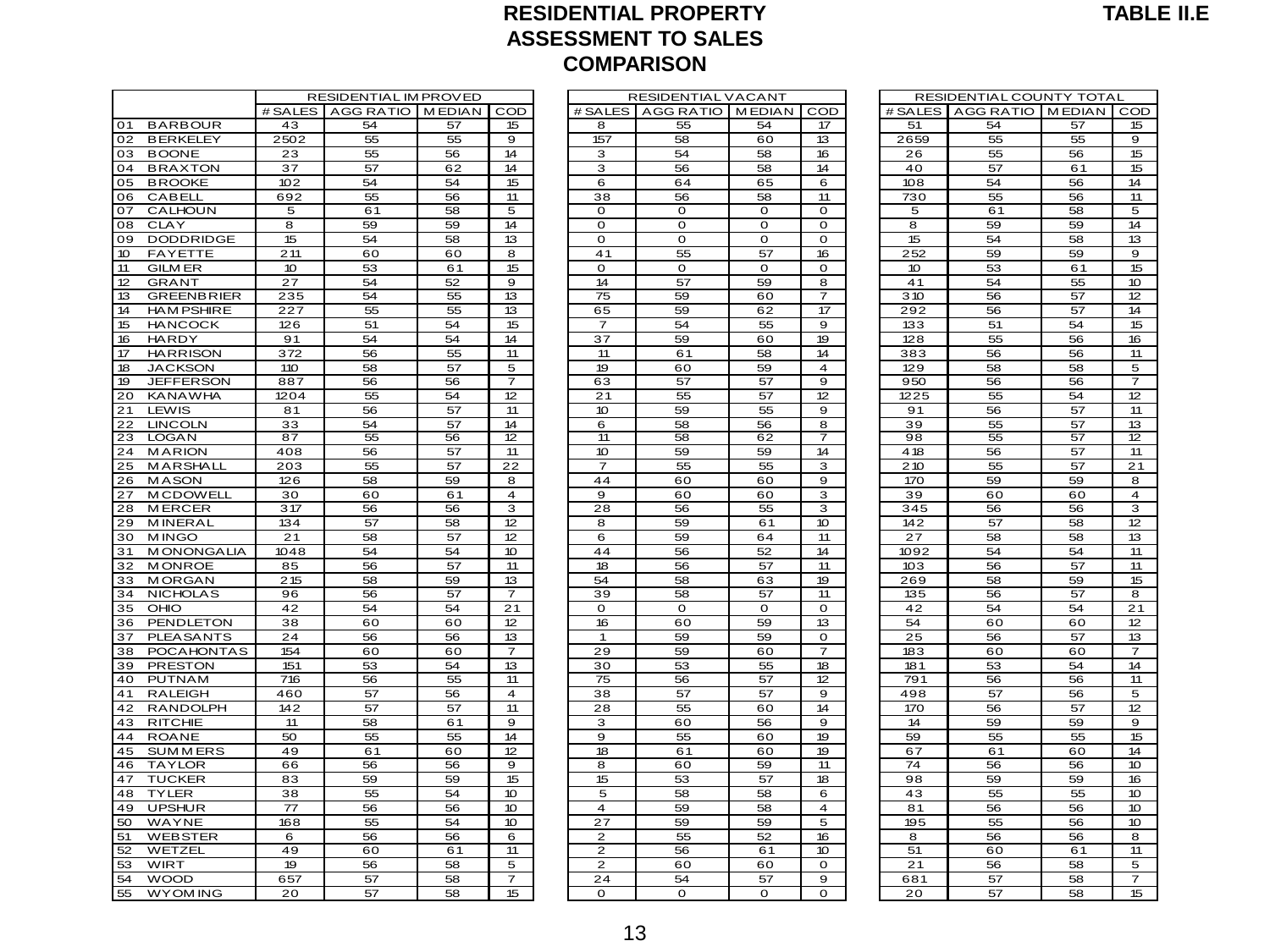#### **APARTMENT PROPERTY ASSESSMENT TO SALES COMPARISON** ASSESSMENT TO SALES<br>COMPARISON<br>APARTMENT IMPROVED<br>S | AGG RATIO | MEDIAN | COD | # SALES | AGG RATIO | MEDIAN | COD | # SALES | AGG RATIO | MEDIAN | C

|                 |                                       |                             |                      |              |                | <b>COMPARISON</b>           |                         |              |                  |                |                             |              |                            |
|-----------------|---------------------------------------|-----------------------------|----------------------|--------------|----------------|-----------------------------|-------------------------|--------------|------------------|----------------|-----------------------------|--------------|----------------------------|
|                 |                                       |                             | APARTM ENT IM PROVED |              |                |                             | <b>APARTMENT VACANT</b> |              |                  |                | APARTMENT COUNTY TOTAL      |              |                            |
|                 |                                       | # SALES                     | AGG RATIO MEDIAN     |              | COD            | # SALES                     | AGG RATIO   MEDIAN      |              | COD              | # SALES        | AGG RATIO MEDIAN            |              | COD                        |
| O <sub>1</sub>  | <b>BARBOUR</b>                        | 0                           | O                    | 0            | $\mathbf 0$    | 0                           | 0                       | O            | $\mathbf 0$      | $\mathbf 0$    | 0                           | 0            | $\mathbf{o}$               |
| 02              | <b>BERKELEY</b>                       | $\mathbf{Z}$                | 59                   | 59           | $\overline{2}$ | O                           | 0                       | o            | $\mathbf 0$      | $\overline{2}$ | 59                          | 59           | $\overline{2}$             |
| 03              | <b>BOONE</b>                          | O                           | O                    | O            | O              | O                           | o                       | o            | O                | O              | $\mathbf 0$                 | 0            | $\mathbf 0$                |
|                 | 04 BRAXTON                            | $\mathbf O$                 | O                    | O            | 0              | 0                           | $\mathbf O$             | o            | O                | $\mathbf 0$    | $\mathbf 0$                 | $\mathbf 0$  | $\mathsf{o}\xspace$        |
| 05              | <b>BROOKE</b>                         | $\mathbf O$                 | $\mathbf O$          | O            | $\mathbf O$    | O                           | $\mathbf O$             | o            | O                | O              | $\mathbf 0$                 | O            | $\mathbf O$                |
| 06              | CABELL                                | $\overline{c}$              | 53                   | 53           | з              | 0                           | o                       | 0            | 0                | $\mathbf{Z}$   | 53                          | 53           | 3                          |
| 07              | <b>CALHOUN</b>                        | $\mathbf O$                 | $\mathbf O$          | $\mathbf O$  | $\mathbf O$    | $\mathbf O$                 | o                       | $\mathbf{o}$ | $\mathbf O$      | $\mathbf{o}$   | $\mathbf 0$                 | $\mathbf O$  | $\mathbf O$                |
| 80              | <b>CLAY</b>                           | $\mathbf{o}$                | $\mathbf 0$          | o            | $\mathbf 0$    | $\mathbf{o}$                | 0                       | $\mathbf 0$  | $\mathbf 0$      | $\mathbf{o}$   | O                           | O            | $\mathbf 0$                |
| 09              | <b>DODDRIDGE</b>                      | $\mathbf{o}$                | $\mathbf 0$          | $\mathbf 0$  | $\mathbf 0$    | $\mathbf{o}$                | $\mathbf{o}$            | $\mathbf{o}$ | $\mathbf 0$      | $\mathbf{o}$   | $\mathbf 0$                 | $\mathbf 0$  | $\mathbf O$                |
| 10 <sup>°</sup> | <b>FAYETTE</b>                        | $\mathbf{o}$                | $\mathbf{o}$         | $\mathbf 0$  | $\mathbf{o}$   | $\mathbf{o}$                | $\Omega$                | $\mathbf 0$  | $\Omega$         | $\mathbf{o}$   | $\mathbf 0$                 | $\mathbf 0$  | $\mathbf 0$                |
| 11              | <b>GILM ER</b>                        | O                           | $\mathbf 0$          | O            | $\mathbf 0$    | O                           | O                       | o            | $\mathbf 0$      | $\mathbf 0$    | $\mathbf 0$                 | $\mathbf 0$  | $\mathbf 0$                |
| 12 <sup>2</sup> | <b>GRANT</b>                          | $\mathbf 0$                 | $\mathbf 0$          | $\mathbf 0$  | $\mathbf 0$    | $\mathbf 0$                 | $\mathbf 0$             | $\mathbf 0$  | $\mathbf 0$      | $\mathbf 0$    | $\mathbf 0$                 | $\mathbf 0$  | $\mathbf 0$                |
| 13              | <b>GREENBRIER</b>                     | O                           | O                    | O            | 0              | 0                           | 0                       | o            | $\mathbf 0$      | $\mathbf 0$    | $\mathbf 0$                 | O            | $\mathbf 0$                |
| 14              | <b>HAM PSHIRE</b>                     | $\overline{1}$              | 56                   | 56           | $\mathbf O$    | O                           | o                       | o            | $\mathbf 0$      | 1              | 56                          | 56           | $\mathbf 0$                |
| 15              | <b>HANCOCK</b>                        | $\mathbf{1}$                | 66                   | 66           | 0              | $\mathbf 0$                 | $\mathbf 0$             | O            | $\mathbf 0$      | $\mathbf{1}$   | 66                          | 66           | $\mathbf O$                |
| 16              | <b>HARDY</b>                          | $\mathbf{o}$                | O                    | O            | O              | $\mathbf{o}$                | $\mathbf O$             | o            | O                | O              | $\mathbf 0$                 | O            | $\mathbf 0$                |
| 17              | <b>HARRISON</b>                       | $\mathbf{o}$                | $\mathbf{o}$         | $\mathbf O$  | $\mathbf{o}$   | O                           | $\mathbf{o}$            | $\mathbf O$  | $\mathbf{o}$     | $\mathbf{o}$   | $\mathbf{o}$                | $\mathbf{o}$ | $\mathbf O$                |
| 18              | <b>JACKSON</b>                        | $\mathbf O$                 | $\mathbf O$          | $\mathbf 0$  | $\mathbf 0$    | $\mathbf O$                 | $\mathbf O$             | $\mathbf{o}$ | $\mathbf O$      | $\mathbf O$    | $\mathbf 0$                 | O            | $\mathbf 0$                |
| 19              | <b>JEFFERSON</b>                      | O                           | O                    | O            | $\mathbf 0$    | O                           | O                       | $\mathbf 0$  | $\mathbf 0$      | $\mathbf{o}$   | O                           | $\mathbf 0$  | $\mathbf 0$                |
| 20              | KANAWHA                               | 14                          | 57                   | 59           | 8              | $\mathbf{o}$                | $\mathbf{o}$            | $\mathbf 0$  | $\mathbf 0$      | 14             | 57                          | 59           | 8                          |
| 21              | LEWIS                                 | $\mathbf 0$                 | $\mathbf 0$          | $\mathbf 0$  | $\mathbf 0$    | O                           | $\mathbf 0$             | $\mathbf 0$  | $\mathbf 0$      | $\mathbf 0$    | $\mathbf 0$                 | $\mathbf 0$  | $\mathbf 0$                |
| 22              | <b>LINCOLN</b>                        | $\mathbf 0$                 | $\mathbf 0$          | $\mathbf 0$  | $\mathbf{O}$   | O                           | $\mathbf 0$             | $\mathbf 0$  | $\mathbf 0$      | $\mathbf 0$    | $\mathbf 0$                 | $\mathbf 0$  | $\mathbf 0$                |
| 23              | <b>LOGAN</b>                          | $\mathbf 0$                 | $\mathbf 0$          | $\mathbf 0$  | $\mathbf 0$    | $\mathbf 0$                 | $\mathbf 0$             | $\mathbf 0$  | $\mathbf 0$      | $\mathbf 0$    | $\mathbf 0$                 | $\mathbf 0$  | $\mathbf 0$                |
| 24 MARION       |                                       | $\mathbf O$                 | O                    | O            | 0              | O                           | 0                       | 0            | $\mathbf 0$      | $\mathbf 0$    | $\mathbf 0$                 | 0            | $\mathbf 0$                |
| 25              | MARSHALL                              | $\overline{0}$              | O                    | O            | O              | O                           | $\overline{0}$          | o            | O                | 0              | $\overline{0}$              | O            | $\mathbf O$                |
| 26              | <b>MASON</b>                          | O                           | O                    | o            | 0              | 0                           | $\mathbf O$             | 0            | 0                | O              | $\mathbf 0$                 | O            | $\mathbf 0$                |
| 27              | <b>MCDOWELL</b>                       | $\mathbf O$                 | $\mathbf O$          | $\mathbf{o}$ | $\mathbf O$    | $\mathbf O$                 | $\mathbf O$             | o            | O                | O              | $\mathbf 0$                 | O            | $\mathbf O$                |
| 28              | <b>MERCER</b>                         | $\mathbf O$                 | $\mathbf O$          | $\mathbf O$  | $\mathbf O$    | $\mathbf{o}$                | o                       | $\mathbf{o}$ | $\mathbf O$      | $\mathbf 0$    | $\mathbf{o}$                | 0            | $\mathbf O$                |
| 29              | <b>MINERAL</b>                        | $\mathbf{o}$                | $\mathbf{o}$         | $\mathbf{o}$ | $\mathbf{o}$   | $\mathbf O$                 | $\mathbf{o}$            | $\mathbf{o}$ | $\mathbf O$      | $\mathbf{o}$   | $\mathbf 0$                 | $\mathbf{o}$ | $\mathbf O$                |
| 30              | <b>MINGO</b>                          | $\mathbf{o}$                | $\mathbf 0$          | o            | $\mathbf 0$    | $\mathbf{o}$                | 0                       | $\mathbf 0$  | $\mathbf 0$      | $\mathbf{o}$   | O                           | $\mathbf 0$  | $\mathbf 0$                |
|                 | 31 MONONGALIA                         | $\mathbf{o}$                | $\mathbf 0$          | $\mathbf 0$  | $\mathbf 0$    | $\mathbf{o}$                | $\mathbf{o}$            | $\mathbf 0$  | $\mathbf 0$      | $\mathbf{o}$   | $\mathbf 0$                 | $\mathbf 0$  | $\mathbf O$                |
| 32              | <b>MONROE</b>                         | $\mathbf 0$                 | $\mathbf 0$          | O            | $\mathbf 0$    | $\mathbf 0$                 | $\mathbf 0$             | $\mathbf 0$  | $\mathbf 0$      | $\mathbf 0$    | $\mathbf 0$                 | $\mathbf 0$  | $\mathbf 0$                |
|                 | 33 MORGAN                             | $\mathbf 0$                 | $\mathbf 0$          | $\mathbf 0$  | $\mathbf 0$    | $\mathbf 0$                 | $\mathbf 0$             | $\mathbf 0$  | $\mathbf 0$      | $\mathbf 0$    | $\mathbf 0$                 | $\mathbf 0$  | $\mathbf 0$                |
| 34              | <b>NICHOLAS</b>                       | $\mathbf{o}$                | $\mathbf{o}$         | $\mathbf{o}$ | $\mathbf 0$    | O                           | $\mathbf{o}$            | $\mathbf 0$  | $\mathbf 0$      | $\mathbf{o}$   | $\mathbf{o}$                | $\mathbf 0$  | $\mathbf 0$                |
| 35              | OHIO                                  | O                           | O                    | O            | 0              | 0                           | 0                       | o            | $\mathbf 0$      | $\mathbf 0$    | $\mathbf 0$                 | O            | $\mathbf 0$                |
| 36              | PENDLETON                             | $\mathbf{o}$                | $\mathbf O$          | $\mathbf{o}$ | $\mathbf O$    | $\mathbf{o}$                | $\mathbf O$             | $\mathbf{o}$ | $\mathbf O$      | $\mathbf 0$    | $\mathbf 0$                 | $\mathbf O$  | $\mathbf O$                |
| 37<br>38        | <b>PLEASANTS</b><br><b>POCAHONTAS</b> | $\mathbf O$<br>$\mathbf{o}$ | $\mathbf 0$<br>O     | o<br>o       | 0<br>o         | $\mathbf 0$<br>$\mathbf{o}$ | $\mathbf 0$<br>o        | O<br>o       | $\mathbf 0$<br>O | O<br>O         | $\mathbf 0$<br>$\mathbf{o}$ | O<br>O       | $\mathbf O$<br>$\mathbf 0$ |
| 39              | PRESTON                               | $\mathbf{o}$                | $\mathbf O$          | $\mathbf O$  | $\mathbf O$    | O                           | $\mathbf{o}$            | $\mathbf O$  | $\mathbf{o}$     | $\mathbf{o}$   | $\mathbf{o}$                | $\mathbf O$  | $\mathbf O$                |
| 40              | PUTNAM                                | $\mathbf{o}$                | $\mathbf 0$          | $\mathbf 0$  | $\mathbf{o}$   | $\mathbf 0$                 | $\mathbf{o}$            | $\mathbf 0$  | $\mathbf 0$      | $\mathbf 0$    | $\Omega$                    | $\mathbf 0$  | $\mathbf 0$                |
| 41              | <b>RALEIGH</b>                        | $\mathbf{o}$                | $\mathbf{o}$         | $\mathbf O$  | $\mathbf 0$    | $\mathbf 0$                 | $\mathbf{o}$            | $\mathbf 0$  | $\mathbf 0$      | $\mathbf 0$    | $\mathbf 0$                 | $\mathbf 0$  | $\mathsf{o}\xspace$        |
|                 | 42 RANDOLPH                           | 3                           | 61                   | 61           | $\overline{2}$ | $\mathbf{o}$                | $\Omega$                | $\mathbf{o}$ | $\mathbf 0$      | 3              | 61                          | 61           | $\overline{2}$             |
| 43 RITCHIE      |                                       | $\mathbf 0$                 | $\mathbf 0$          | $\mathbf 0$  | $\mathbf 0$    | O                           | 0                       | $\mathbf 0$  | $\mathbf 0$      | $\mathbf{o}$   | $\mathbf 0$                 | $\mathbf 0$  | $\mathbf 0$                |
| 44              | ROANE                                 | O                           | O                    | O            | 0              | 0                           | 0                       | $\mathbf 0$  | $\mathbf 0$      | $\mathbf 0$    | $\mathbf 0$                 | $\mathbf 0$  | $\mathbf 0$                |
| 45              | <b>SUMMERS</b>                        | $\mathbf 0$                 | $\mathbf 0$          | $\mathbf 0$  | $\mathbf 0$    | $\mathbf 0$                 | $\mathbf 0$             | $\mathbf 0$  | $\mathbf 0$      | $\mathbf 0$    | $\mathbf 0$                 | $\mathbf 0$  | $\mathbf 0$                |
| 46              | TAYLOR                                | $\mathbf O$                 | O                    | O            | 0              | O                           | 0                       | 0            | $\mathbf 0$      | $\mathbf 0$    | $\mathbf 0$                 | 0            | $\mathbf 0$                |
| 47              | <b>TUCKER</b>                         | $\overline{0}$              | O                    | O            | o              | $\overline{0}$              | $\overline{0}$          | o            | O                | O              | $\overline{0}$              | O            | $\mathbf O$                |
| 48              | <b>TYLER</b>                          | O                           | $\mathbf 0$          | o            | 0              | o                           | $\mathbf 0$             | 0            | $\mathbf 0$      | O              | O                           | O            | $\mathbf 0$                |
| 49              | <b>UPSHUR</b>                         | $\mathbf O$                 | O                    | o            | 0              | o                           | 0                       | o            | O                | O              | $\mathbf 0$                 | O            | $\mathbf 0$                |
| 50              | WAYNE                                 | $\mathbf O$                 | $\mathbf O$          | $\mathbf O$  | $\mathbf O$    | $\mathbf{o}$                | o                       | $\mathbf{o}$ | $\Omega$         | $\mathbf{o}$   | $\mathbf{o}$                | $\mathbf O$  | $\mathbf O$                |
| 51              | <b>WEBSTER</b>                        | $\mathbf{o}$                | $\mathbf{o}$         | $\mathbf{o}$ | $\mathbf{o}$   | $\mathbf{o}$                | $\mathbf{o}$            | $\mathbf 0$  | $\mathbf 0$      | $\mathbf{o}$   | $\Omega$                    | $\mathbf 0$  | $\mathbf{o}$               |
| 52              | WETZEL                                | $\mathbf{o}$                | $\mathbf{o}$         | $\mathbf 0$  | $\mathbf 0$    | $\mathbf{o}$                | $\mathbf{o}$            | $\mathbf 0$  | $\mathbf 0$      | $\mathbf{o}$   | $\mathbf{o}$                | $\mathbf 0$  | $\mathbf 0$                |
| 53              | <b>WIRT</b>                           | $\mathbf{o}$                | $\mathbf 0$          | $\mathbf 0$  | o              | $\mathbf 0$                 | $\mathbf{o}$            | $\mathbf 0$  | $\mathbf 0$      | $\mathbf 0$    | $\Omega$                    | $\mathbf 0$  | $\mathbf 0$                |
| 54              | <b>WOOD</b>                           | 2                           | 56                   | 54           | 5              | $\mathbf 0$                 | $\mathbf 0$             | $\mathbf 0$  | $\mathbf 0$      | $\mathbf{Z}$   | 56                          | 54           | 5                          |
| 55              | <b>WYOM ING</b>                       | O                           | 0                    | 0            | 0              | 0                           | 0                       | 0            | 0                | 0              | 0                           | 0            | 0                          |
|                 |                                       |                             |                      |              |                |                             |                         |              |                  |                |                             |              |                            |

|                         | APARTMENT VACANT |                         |     |  |
|-------------------------|------------------|-------------------------|-----|--|
| # SALES                 | <b>AGG RATIO</b> | <b>MEDIAN</b>           | COD |  |
| O                       | 0                | 0                       | O   |  |
| 0                       | 0                | o                       | 0   |  |
| o                       | o                | o                       | o   |  |
| 0                       | 0                | 0                       | O   |  |
| O                       | $\overline{O}$   | $\overline{\mathbf{o}}$ | O   |  |
| o                       | o                | 0                       | O   |  |
| O                       | 0                | 0                       | 0   |  |
| O                       | O                | 0                       | O   |  |
| O                       | O                | 0                       | 0   |  |
|                         |                  |                         |     |  |
| 0                       | 0                | o                       | 0   |  |
| o                       | o                | o                       | o   |  |
| O                       | O                | 0                       | O   |  |
| O                       | O                | 0                       | O   |  |
| 0                       | 0                | o                       | 0   |  |
| O                       | O                | o                       | O   |  |
| o                       | o                | o                       | 0   |  |
| O                       | O                | 0                       | O   |  |
| O                       | O                | o                       | 0   |  |
| 0                       | 0                | o                       | o   |  |
| 0                       | 0                | 0                       | 0   |  |
| 0                       | 0                | O                       | 0   |  |
| O                       | O                | o                       | O   |  |
| 0                       | 0                | 0                       | 0   |  |
| 0                       | 0                | 0                       | 0   |  |
| O                       | O                | 0                       | 0   |  |
| O                       | O                | 0                       | O   |  |
| o                       | o                | 0                       | o   |  |
| O                       | O                | o                       | O   |  |
|                         |                  |                         |     |  |
| 0                       | 0                | o                       | 0   |  |
| O                       | 0                | o                       | 0   |  |
| O                       | 0                | o                       | 0   |  |
| O                       | O                | o                       | O   |  |
| O                       | 0                | 0                       | o   |  |
| O                       | O                | O                       | O   |  |
| 0                       | 0                | o                       | 0   |  |
| O                       | O                | 0                       | 0   |  |
| O                       | O                | o                       | 0   |  |
| O                       | O                | 0                       | o   |  |
| 0                       | 0                | o                       | o   |  |
| o                       | o                | o                       | o   |  |
| O                       | O                | 0                       | 0   |  |
| o                       | o                | 0                       | o   |  |
| 0                       | 0                | o                       | 0   |  |
| 0                       | 0                | o                       | 0   |  |
| 0                       | 0                | 0                       | 0   |  |
| O                       | O                | 0                       | O   |  |
|                         |                  |                         |     |  |
| O                       | O                | o                       | O   |  |
| 0                       | o                | 0                       | 0   |  |
| O                       | O                | o                       | O   |  |
| O                       | O                | O                       | o   |  |
| O                       | O                | 0                       | O   |  |
| O                       | O                | o                       | 0   |  |
| o                       | o                | o                       | o   |  |
| O                       | O                | O                       | O   |  |
| $\overline{\mathbf{o}}$ | O                | $\overline{o}$          | O   |  |

|                | APARTMENT COUNTY TOTAL |                |                 |
|----------------|------------------------|----------------|-----------------|
| # SALES        | AGG RATIO              | <b>MEDIAN</b>  | CO <sub>D</sub> |
| O              | 0                      | $\mathbf 0$    | O               |
| 2              | 59                     | 59             | $\overline{2}$  |
| o              | O                      | O              | o               |
| o              | O                      | 0              | 0               |
| O              | O                      | 0              | O               |
| 2              | 53                     | 53             | 3               |
| o              | 0                      | 0              | o               |
| $\overline{o}$ | ō                      | $\overline{0}$ | $\overline{o}$  |
| o              | o                      | 0              | o               |
| o              | 0                      | O              | o               |
| o              | O                      | 0              | o               |
| o              | o                      | 0              | o               |
| o              | O                      | O              | o               |
| 1              | 56                     | 56             | O               |
| 1              | 66                     | 66             | o               |
| o              | O                      | 0              | o               |
| o              | O                      | 0              | o               |
| o              | 0                      | O              | o               |
| O              | 0                      | O              | o               |
| 14             | 57                     | 59             | 8               |
| o              | 0                      | 0              | o               |
| o              | o                      | 0              | o               |
| o              | O                      | O              | o               |
| o              | 0                      | 0              | o               |
| o              | O                      | 0              | o               |
| o              | O                      | O              | o               |
| o              | 0                      | 0              | o               |
| $\overline{o}$ | $\overline{o}$         | O              | o               |
| o              | o                      | 0              | o               |
| o              | O                      | 0              | 0               |
| o              | o                      | O              | o               |
| o              | o                      | O              | o               |
| o              | 0                      | O              | o               |
| o              |                        | 0              | o               |
| o              | o<br>O                 | O              | o               |
|                |                        |                |                 |
| o              | o                      | O              | o               |
| O              | O                      | O              | O               |
| 0<br>O         | 0<br>O                 | o              | 0<br>O          |
|                |                        | 0              |                 |
| o              | O                      | O              | o               |
| o              | O                      | O              | o               |
| 3              | 61                     | 61             | 2               |
| 0              | o                      | o              | 0               |
| o              | O                      | O              | o               |
| o              | o                      | o              | o               |
| o              | o                      | O              | o               |
| o              | o                      | O              | o               |
| o              | 0                      | 0              | o               |
| O              | O                      | 0              | o               |
| o              | o                      | 0              | o               |
| o              | o                      | O              | o               |
| 0              | o                      | o              | 0               |
| o              | 0                      | 0              | o               |
| $\overline{2}$ | 56                     | 54             | 5               |
| o              | o                      | 0              | o               |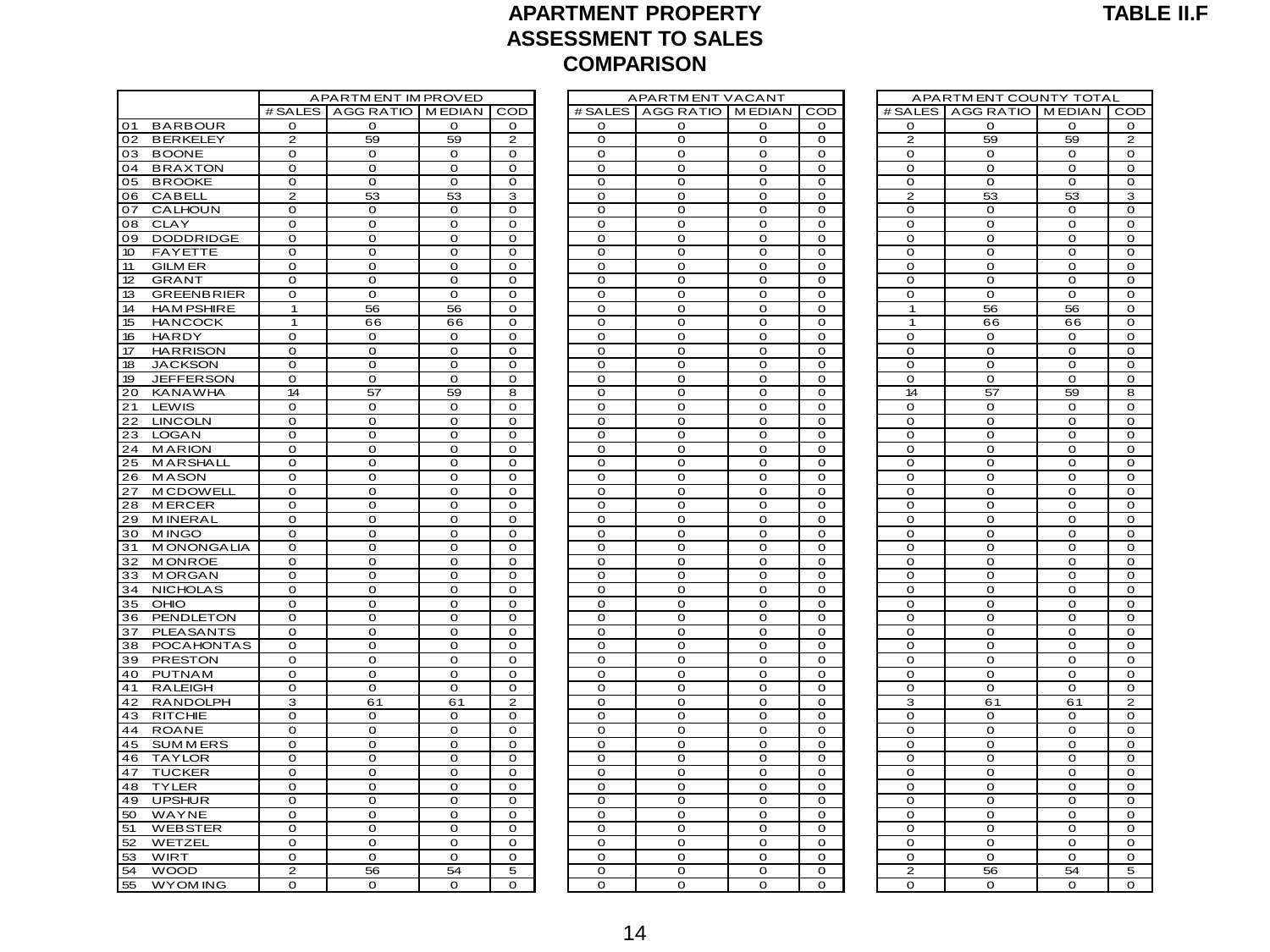#### **COMMERCIAL PROPERTY ASSESSMENT TO SALES COMPARISON** ASSESSMENT TO SALES<br>COMPARISON<br>ESTAGG RATIO TMEDIAN LOOD # SALES TAGG RATIO TMEDIAN COD

|                         |                         |                          |                     |                         |                | <b>COMPARISON</b>  |                     |             |                |                          |             |                |
|-------------------------|-------------------------|--------------------------|---------------------|-------------------------|----------------|--------------------|---------------------|-------------|----------------|--------------------------|-------------|----------------|
|                         |                         | COM MERCIAL IM PROVED    |                     |                         |                | COM MERCIAL VACANT |                     |             |                | COM MERCIAL COUNTY TOTAL |             |                |
|                         |                         | # SALES AGG RATIO MEDIAN |                     | COD                     | # SALES        | AGG RATIO MEDIAN   |                     | COD         |                | # SALES AGG RATIO MEDIAN |             | COD            |
| <b>BARBOUR</b><br>01    | 0                       | 0                        | 0                   | 0                       | $\Omega$       | $\Omega$           | 0                   | 0           | 0              | 0                        | 0           | 0              |
| 02<br><b>BERKELEY</b>   | 19                      | 55                       | 57                  | 10                      | 4              | 58                 | 56                  | 6           | 23             | 55                       | 57          | 9              |
| <b>BOONE</b><br>03      | 0                       | 0                        | 0                   | 0                       | 0              | 0                  | 0                   | 0           | 0              | 0                        | 0           | $\mathbf 0$    |
| <b>BRAXTON</b><br>04    | 0                       | 0                        | 0                   | $\mathbf 0$             | $\mathbf 0$    | 0                  | 0                   | 0           | 0              | 0                        | 0           | $\mathbf 0$    |
| 05<br><b>BROOKE</b>     | 8                       | 59                       | 56                  | 10                      | 0              | 0                  | 0                   | 0           | 8              | 59                       | 56          | 10             |
| <b>CABELL</b><br>06     | 12                      | 65                       | 63                  | 8                       | 0              | 0                  | 0                   | 0           | 12             | 65                       | 63          | 8              |
| CALHOUN<br>07           | 0                       | 0                        | 0                   | 0                       | 0              | 0                  | 0                   | 0           | 0              | 0                        | 0           | $\mathbf 0$    |
| 08<br><b>CLAY</b>       | 0                       | 0                        | 0                   | $\mathbf 0$             | $\mathbf 0$    | $\mathbf 0$        | $\mathbf 0$         | $\mathbf 0$ | $\mathbf 0$    | $\mathbf 0$              | $\mathbf 0$ | $\mathbf 0$    |
| 09<br><b>DODDRIDGE</b>  | $\overline{\mathbf{c}}$ | 63                       | 63                  | 13                      | $\mathbf 0$    | $\mathbf 0$        | $\mathbf 0$         | $\Omega$    | $\overline{c}$ | 63                       | 63          | 13             |
| 10<br><b>FAYETTE</b>    | $\overline{7}$          | 58                       | 56                  | 19                      | $\mathbf 0$    | $\mathbf 0$        | $\mathbf 0$         | $\mathbf 0$ | $\overline{7}$ | 58                       | 56          | 19             |
| 11<br><b>GILM ER</b>    | 0                       | 0                        | 0                   | $\mathbf 0$             | $\mathbf 0$    | $\mathbf 0$        | 0                   | 0           | $\mathbf 0$    | $\mathbf 0$              | 0           | $\mathbf 0$    |
| 12<br><b>GRANT</b>      | $\mathbf 0$             | $\mathbf 0$              | 0                   | $\mathbf 0$             | $\mathbf 0$    | $\mathbf 0$        | $\mathbf 0$         | $\mathbf 0$ | $\mathbf 0$    | $\mathbf 0$              | $\mathbf 0$ | $\mathbf 0$    |
| 13<br><b>GREENBRIER</b> | 6                       | 59                       | 59                  | 7                       | $\overline{4}$ | 56                 | 57                  | 3           | 10             | 58                       | 58          | 6              |
| 14<br><b>HAM PSHIRE</b> | $\mathbf{1}$            | 45                       | 45                  | $\mathbf 0$             | $\mathbf 0$    | $\mathbf 0$        | $\mathbf 0$         | $\mathbf 0$ | $\mathbf{1}$   | 45                       | 45          | $\mathbf 0$    |
| 15<br><b>HANCOCK</b>    | 6                       | 57                       | 55                  | 9                       | $\overline{2}$ | 58                 | 57                  | 5           | 8              | 58                       | 56          | 8              |
| 16<br><b>HARDY</b>      | $\mathbf{1}$            | 53                       | 53                  | $\mathbf 0$             | $\mathbf 0$    | $\mathbf 0$        | $\mathbf 0$         | 0           | $\mathbf{1}$   | 53                       | 53          | $\mathbf 0$    |
| 17<br><b>HARRISON</b>   | 3                       | 59                       | 58                  | $\overline{2}$          | $\mathbf 0$    | 0                  | $\mathbf 0$         | 0           | 3              | 59                       | 58          | $\overline{2}$ |
| 18<br><b>JACKSON</b>    | 6                       | 59                       | 59                  | $\overline{\mathbf{4}}$ | $\mathbf 0$    | $\mathbf 0$        | $\mathbf 0$         | 0           | 6              | 59                       | 59          | $\overline{4}$ |
| 19<br><b>JEFFERSON</b>  | 6                       | 54                       | 53                  | 9                       | $\mathbf{1}$   | 62                 | 62                  | 0           | $\overline{7}$ | 54                       | 55          | 10             |
| 20<br><b>KANAWHA</b>    | 21                      | 62                       | 60                  | 6                       | $\overline{2}$ | 60                 | 58                  | 5           | 23             | 62                       | 60          | 6              |
| LEWIS<br>21             | 4                       | 55                       | 58                  | 6                       | 1              | 61                 | 61                  | $\Omega$    | 5              | 55                       | 58          | 6              |
| <b>LINCOLN</b><br>22    | $\mathbf 0$             | $\mathsf{O}\xspace$      | $\mathsf{O}\xspace$ | $\mathbf 0$             | $\mathbf 0$    | $\mathbf 0$        | $\mathbf 0$         | 0           | 0              | $\mathbf 0$              | $\mathbf 0$ | $\mathbf 0$    |
| <b>LOGAN</b><br>23      | 4                       | 57                       | 56                  | $\overline{4}$          | $\mathbf 0$    | 0                  | $\mathbf 0$         | 0           | $\overline{4}$ | 57                       | 56          | $\overline{4}$ |
| <b>MARION</b><br>24     | $\mathbf{1}$            | 38                       | 38                  | $\mathbf 0$             | $\mathbf 0$    | $\mathbf 0$        | $\mathbf 0$         | 0           | $\mathbf{1}$   | 38                       | 38          | $\mathbf 0$    |
| MARSHALL<br>25          | 6                       | 55                       | 63                  | 17                      | $\mathbf 0$    | $\mathbf 0$        | $\mathbf 0$         | 0           | 6              | 55                       | 63          | 17             |
| <b>MASON</b><br>26      | 6                       | 56                       | 55                  | 11                      | $\overline{2}$ | 59                 | 59                  | 0           | 8              | 57                       | 57          | 9              |
| <b>MCDOWELL</b><br>27   | $\mathbf{1}$            | 64                       | 64                  | $\mathbf 0$             | $\mathbf 0$    | 0                  | 0                   | 0           | $\overline{1}$ | 64                       | 64          | $\mathbf 0$    |
| <b>MERCER</b><br>28     | 9                       | 56                       | 58                  | 3                       | $\overline{4}$ | 55                 | 57                  | 4           | 13             | 56                       | 58          | 3              |
| <b>MINERAL</b><br>29    | 3                       | 51                       | 46                  | 15                      | $\mathbf 0$    | 0                  | 0                   | 0           | з              | 51                       | 46          | 15             |
| <b>MINGO</b><br>30      | $\mathbf{1}$            | 66                       | 66                  | $\mathbf 0$             | $\mathbf 0$    | 0                  | $\mathbf 0$         | 0           | $\mathbf{1}$   | 66                       | 66          | $\mathbf 0$    |
| <b>MONONGALIA</b><br>31 | 12                      | 56                       | 58                  | 10                      | $\overline{7}$ | 55                 | 55                  | 9           | 19             | 56                       | 57          | 10             |
| <b>MONROE</b><br>32     | $\overline{2}$          | 51                       | 52                  | 9                       | $\mathbf 0$    | 0                  | 0                   | 0           | $\overline{2}$ | 51                       | 52          | 9              |
| <b>MORGAN</b><br>33     | 3                       | 61                       | 61                  | 9                       | $\mathbf 0$    | $\mathbf 0$        | 0                   | $\mathbf 0$ | з              | 61                       | 61          | 9              |
| <b>NICHOLAS</b><br>34   | 3                       | 57                       | 57                  | $\overline{2}$          | $\mathbf 0$    | $\mathbf 0$        | $\mathbf 0$         | $\mathbf 0$ | 3              | 57                       | 57          | $\overline{2}$ |
| OHIO<br>35              | $\overline{2}$          | 40                       | 40                  | 39                      | $\mathbf 0$    | $\mathbf 0$        | 0                   | 0           | $\overline{2}$ | 40                       | 40          | 39             |
| <b>PENDLETON</b><br>36  | $\mathbf{1}$            | 82                       | 82                  | 0                       | 0              | 0                  | 0                   | 0           | $\mathbf{1}$   | 82                       | 82          | 0              |
| <b>PLEASANTS</b><br>37  | $\mathbf{1}$            | 66                       | 66                  | $\mathbf 0$             | $\mathbf 0$    | $\mathbf 0$        | $\mathbf 0$         | $\mathbf 0$ | 1              | 66                       | 66          | $\mathbf 0$    |
| <b>POCAHONTAS</b><br>38 | 3                       | 57                       | 62                  | 6                       | $\mathbf 0$    | 0                  | $\mathsf{O}\xspace$ | 0           | 3              | 57                       | 62          | 6              |
| <b>PRESTON</b><br>39    | $\overline{\mathbf{4}}$ | 59                       | 65                  | $\overline{7}$          | $\mathbf 0$    | 0                  | $\mathsf{O}\xspace$ | 0           | $\overline{4}$ | 59                       | 65          | $\overline{7}$ |
| 40<br>PUTNAM            | 19                      | 55                       | 56                  | 6                       | $\overline{4}$ | 58                 | 58                  | 5           | 23             | 55                       | 57          | 6              |
| <b>RALEIGH</b><br>41    | 10                      | 60                       | 59                  | 8                       | 3              | 54                 | 55                  | 10          | 13             | 59                       | 57          | $\mathbf 9$    |
| <b>RANDOLPH</b><br>42   | 10                      | 51                       | 57                  | 8                       | 3              | 51                 | 50                  | 10          | 13             | 51                       | 57          | $\mathbf 9$    |
| <b>RITCHIE</b><br>43    | 0                       | 0                        | 0                   | 0                       | $\overline{0}$ | $\mathbf 0$        | $\mathbf 0$         | 0           | $\mathbf 0$    | 0                        | 0           | $\mathbf 0$    |
| 44<br><b>ROANE</b>      | 0                       | 0                        | 0                   | $\mathbf 0$             | $\mathbf 0$    | 0                  | $\mathsf{O}\xspace$ | 0           | 0              | 0                        | 0           | $\mathsf 0$    |
| <b>SUMMERS</b><br>45    | $\mathbf{1}$            | 66                       | 66                  | $\mathbf 0$             | $\mathbf 0$    | $\mathbf 0$        | $\mathbf 0$         | $\mathbf 0$ | $\mathbf{1}$   | 66                       | 66          | $\mathbf 0$    |
| <b>TAYLOR</b><br>46     | 0                       | 0                        | 0                   | $\mathbf 0$             | $\mathbf 0$    | 0                  | $\mathbf 0$         | 0           | 0              | 0                        | 0           | $\mathbf 0$    |
| <b>TUCKER</b><br>47     | $\mathbf 0$             | $\mathbf 0$              | $\mathbf 0$         | 0                       | 0              | $\mathbf 0$        | 0                   | 0           | $\mathbf 0$    | $\mathbf 0$              | 0           | $\mathbf 0$    |
| <b>TYLER</b><br>48      | $\mathbf{1}$            | 62                       | 62                  | $\mathbf 0$             | $\mathbf 0$    | 0                  | $\mathsf{O}\xspace$ | 0           | $\mathbf{1}$   | 62                       | 62          | $\mathbf 0$    |
| <b>UPSHUR</b><br>49     | $\mathbf{1}$            | 50                       | 50                  | $\mathbf 0$             | $\mathbf 0$    | $\mathbf 0$        | $\mathbf 0$         | $\mathbf 0$ | $\overline{1}$ | 50                       | 50          | $\mathbf 0$    |
| 50<br>WAYNE             | 6                       | 58                       | 56                  | 9                       | 2              | 61                 | 62                  | 5           | 8              | 58                       | 58          | 8              |
| <b>WEBSTER</b><br>51    | $\mathbf{1}$            | 59                       | 59                  | $\mathbf 0$             | 0              | 0                  | $\mathbf 0$         | 0           | $\overline{1}$ | 59                       | 59          | $\mathbf 0$    |
| WETZEL<br>52            | $\mathbf{1}$            | 55                       | 55                  | $\mathbf 0$             | 0              | 0                  | 0                   | 0           | 1              | 55                       | 55          | $\mathbf 0$    |
| WIRT<br>53              | $\mathbf{1}$            | 58                       | 58                  | $\mathbf 0$             | $\mathbf 0$    | 0                  | $\mathbf 0$         | 0           | $\overline{1}$ | 58                       | 58          | $\mathbf 0$    |
| <b>WOOD</b><br>54       | 11                      | 58                       | 58                  | 6                       | 1              | 58                 | 58                  | 0           | 12             | 58                       | 58          | 5              |
| <b>WYOM ING</b><br>55   | 0                       | 0                        | 0                   | $\mathbf 0$             | 0              | $\mathbf 0$        | 0                   | 0           | 0              | 0                        | 0           | $\mathbf 0$    |
|                         |                         |                          |                     |                         |                |                    |                     |             |                |                          |             |                |

|                | COM MERCIAL VACANT |               |     |
|----------------|--------------------|---------------|-----|
| # SALES        | <b>AGG RATIO</b>   | <b>MEDIAN</b> | COD |
| 0              | O                  | 0             | 0   |
| 4              | 58                 | 56            | 6   |
| 0              | O                  | O             | O   |
| 0              | 0                  | 0             | 0   |
| 0              | 0                  | 0             | 0   |
| 0              | 0                  | 0             | 0   |
| 0              | 0                  | 0             | 0   |
| O              | O                  | 0             | O   |
| 0              | 0                  | 0             | 0   |
| 0              | 0                  | 0             | 0   |
|                |                    |               | O   |
| 0              | 0                  | 0             |     |
| 0              | 0                  | 0             | 0   |
| 4              | 56                 | 57            | 3   |
| 0              | 0                  | 0             | 0   |
| $\overline{c}$ | 58                 | 57            | 5   |
| 0              | 0                  | 0             | 0   |
| 0              | 0                  | 0             | 0   |
| 0              | 0                  | 0             | 0   |
| 1              | 62                 | 62            | 0   |
| $\overline{c}$ | 60                 | 58            | 5   |
| 1              | 61                 | 61            | 0   |
| 0              | 0                  | 0             | 0   |
| O              | o                  | 0             | 0   |
| 0              | 0                  | 0             | 0   |
| 0              | 0                  | 0             | 0   |
| $\overline{c}$ | 59                 | 59            | 0   |
| 0              | 0                  | 0             | 0   |
| 4              | 55                 | 57            | 4   |
| O              | 0                  | 0             | O   |
| 0              | 0                  | 0             | 0   |
| 7              | 55                 | 55            | 9   |
|                |                    |               |     |
| O              | 0                  | 0             | 0   |
| 0              | 0                  | 0             | 0   |
| 0              | 0                  | 0             | 0   |
| 0              | 0                  | 0             | 0   |
| 0              | O                  | 0             | 0   |
| 0              | 0                  | 0             | 0   |
| 0              | 0                  | 0             | 0   |
| 0              | 0                  | $\mathbf{0}$  | 0   |
| 4              | 58                 | 58            | 5   |
| 3              | 54                 | 55            | 10  |
| 3              | 51                 | 50            | 10  |
| 0              | 0                  | 0             | 0   |
| 0              | 0                  | 0             | 0   |
| 0              | 0                  | 0             | 0   |
| 0              | O                  | 0             | 0   |
| 0              | 0                  | 0             | 0   |
| 0              | 0                  | 0             | 0   |
| 0              | 0                  | 0             | 0   |
| $\overline{c}$ | 61                 | 62            | 5   |
| 0              | 0                  | 0             | 0   |
|                |                    |               |     |
| 0              | 0                  | 0             | 0   |
| 0              | 0                  | O             | 0   |
| 1              | 58                 | 58            | O   |
| $\overline{0}$ | O                  | O             | 0   |

|                | COMMERCIAL COUNTY TOTAL |               |                     |
|----------------|-------------------------|---------------|---------------------|
|                | # SALES AGG RATIO       | <b>MEDIAN</b> | COD                 |
| $\mathbf 0$    | 0                       | 0             | 0                   |
| 23             | 55                      | 57            | 9                   |
| 0              | 0                       | 0             | 0                   |
| 0              | 0                       | 0             | 0                   |
| 8              | 59                      | 56            | 10                  |
| 12             | 65                      | 63            | 8                   |
| 0              | 0                       | $\mathbf{O}$  | $\overline{0}$      |
| O              | 0                       | 0             | $\Omega$            |
| 2              | 63                      | 63            | 13                  |
| 7              | 58                      | 56            | 19                  |
| 0              | 0                       | 0             | 0                   |
| 0              | 0                       | 0             | O                   |
| 10             | 58                      | 58            | 6                   |
| 1              | 45                      | 45            | 0                   |
| 8              | 58                      | 56            | 8                   |
|                |                         |               |                     |
| 1              | 53                      | 53            | 0<br>$\overline{c}$ |
| 3              | 59                      | 58            |                     |
| 6              | 59                      | 59            | 4                   |
| 7              | 54                      | 55            | 10                  |
| 23             | 62                      | 60            | 6                   |
| 5              | 55                      | 58            | 6                   |
| 0              | 0                       | 0             | 0                   |
| 4              | 57                      | 56            | 4                   |
| 1              | 38                      | 38            | $\overline{0}$      |
| 6              | 55                      | 63            | 17                  |
| 8              | 57                      | 57            | 9                   |
| $\overline{1}$ | 64                      | 64            | 0                   |
| 13             | 56                      | 58            | 3                   |
| 3              | 51                      | 46            | 15                  |
| 1              | 66                      | 66            | 0                   |
| 19             | 56                      | 57            | 10                  |
| $\overline{c}$ | 51                      | 52            | 9                   |
| 3              | 61                      | 61            | 9                   |
| 3              | 57                      | 57            | 2                   |
| 2              | 40                      | 40            | 39                  |
| 1              | 82                      | 82            | 0                   |
| 1              | 66                      | 66            | O                   |
| 3              | 57                      | 62            | 6                   |
| 4              | 59                      | 65            | 7                   |
| 23             | 55                      | 57            | 6                   |
|                |                         |               |                     |
| 13             | 59                      | 57            | 9                   |
| 13             | 51                      | 57            | 9                   |
| 0              | 0                       | 0             | 0                   |
| 0              | 0                       | 0             | O                   |
| 1              | 66                      | 66            | 0                   |
| 0              | 0                       | 0             | 0                   |
| 0              | 0                       | 0             | 0                   |
| 1              | 62                      | 62            | 0                   |
| 1              | 50                      | 50            | 0                   |
| 8              | 58                      | 58            | 8                   |
| 1              | 59                      | 59            | 0                   |
| 1              | 55                      | 55            | 0                   |
| 1              | 58                      | 58            | 0                   |
| 12             | 58                      | 58            | 5                   |
| $\Omega$       | $\Omega$                | $\Omega$      | $\Omega$            |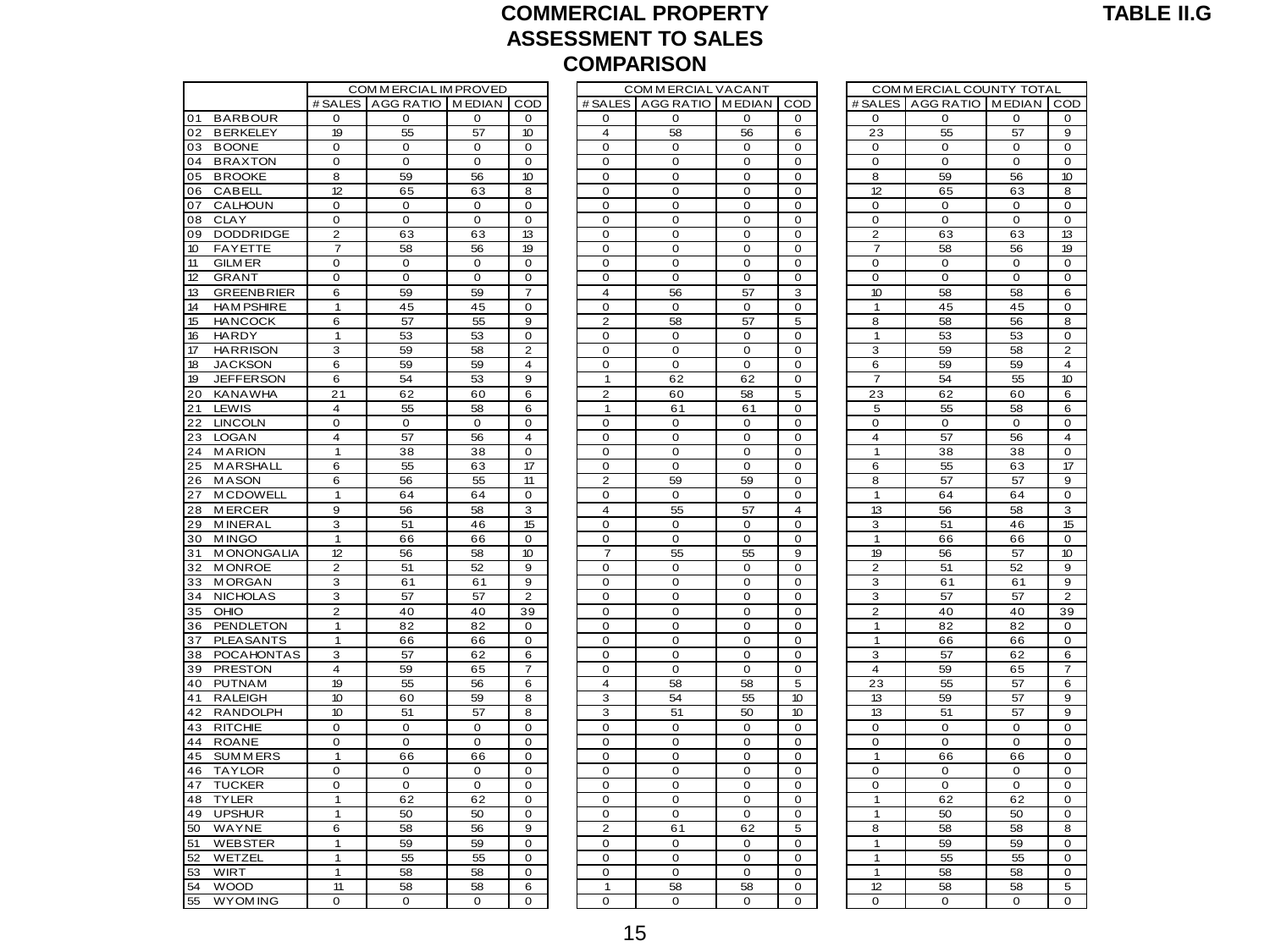### **INDUSTRIAL PROPERTY ASSESSMENT TO SALES COMPARISON**<br>
INDUSTRIAL IM PROVED<br>
INDUSTRIAL IM PROVED INDUSTRIAL VACANT<br>
INDUSTRIAL COUNTY TOTAL<br>
INDUSTRIAL COUNTY TOTAL<br>
INDUSTRIAL COUNTY TOTAL<br>
INDUSTRIAL COUNTY TOTAL<br>
INDUSTRIAL COUNTY TOTAL

|                                       |                | <b>INDUSTRIAL IM PROVED</b> |                  |             |                  | <b>INDUSTRIAL VACANT</b> |                |                |              | INDUSTRIAL COUNTY TOTAL     |                  |                         |
|---------------------------------------|----------------|-----------------------------|------------------|-------------|------------------|--------------------------|----------------|----------------|--------------|-----------------------------|------------------|-------------------------|
|                                       |                | # SALES AGG RATIO MEDIAN    |                  | COD         | # SALES          | AGG RATIO MEDIAN         |                | COD            |              | # SALES AGG RATIO MEDIAN CO |                  |                         |
| 01<br><b>BARBOUR</b>                  | $\mathbf 0$    | $\mathbf 0$                 | 0                | $\mathbf 0$ | $\mathbf 0$      | 0                        | 0              | $\mathbf 0$    | 0            | $\mathbf 0$                 | $\mathbf 0$      | 0                       |
| <b>BERKELEY</b><br>02                 | $\mathbf 0$    | $\Omega$                    | $\Omega$         | $\mathbf 0$ | $\Omega$         | $\Omega$                 | $\Omega$       | $\Omega$       | $\Omega$     | $\mathbf 0$                 | $\mathbf 0$      | $\mathbf 0$             |
| 03<br><b>BOONE</b>                    | $\pmb{0}$      | $\mathbf 0$                 | $\pmb{0}$        | 0           | $\mathbf 0$      | $\mathbf 0$              | $\mathbf 0$    | 0              | 0            | $\pmb{0}$                   | $\mathbf 0$      | $\mathbf 0$             |
| <b>BRAXTON</b><br>04                  | $\mathbf 0$    | $\mathbf 0$                 | 0                | 0           | $\mathbf{1}$     | 59                       | 59             | 0              | $\mathbf{1}$ | 59                          | 59               | 0                       |
| <b>BROOKE</b><br>05                   | $\pmb{0}$      | $\pmb{0}$                   | 0                | 0           | 0                | 0                        | 0              | $\pmb{0}$      | 0            | 0                           | 0                | 0                       |
| 06<br>CABELL                          | $\mathbf 0$    | $\mathbf 0$                 | $\mathbf 0$      | 0           | $\mathbf 0$      | $\mathbf 0$              | $\mathbf 0$    | 0              | 0            | $\mathbf 0$                 | $\mathbf 0$      | $\mathbf 0$             |
| 07<br>CALHOUN                         | $\Omega$       | $\Omega$                    | 0                | 0           | 0                | 0                        | 0              | $\Omega$       | 0            | 0                           | 0                | 0                       |
| 08<br>CLAY                            | $\mathbf 0$    | $\mathbf 0$                 | $\mathbf 0$      | $\mathbf 0$ | $\mathbf 0$      | 0                        | $\mathbf 0$    | 0              | 0            | $\mathbf 0$                 | $\mathbf 0$      | $\mathbf 0$             |
| 09<br><b>DODDRIDGE</b>                | $\Omega$       | $\Omega$                    | $\Omega$         | $\Omega$    | $\Omega$         | $\Omega$                 | $\Omega$       | $\Omega$       | $\Omega$     | $\Omega$                    | $\mathbf 0$      | $\Omega$                |
| 10<br><b>FAYETTE</b>                  | $\mathbf 0$    | $\mathbf 0$                 | $\mathbf 0$      | $\mathbf 0$ | $\mathbf 0$      | $\mathbf 0$              | $\mathbf 0$    | $\mathbf 0$    | $\mathbf 0$  | $\mathbf 0$                 | $\pmb{0}$        | $\mathbf 0$             |
| 11<br><b>GILM ER</b>                  | $\mathbf 0$    | $\mathbf 0$                 | $\pmb{0}$        | $\mathbf 0$ | $\mathbf 0$      | $\mathbf 0$              | $\mathbf 0$    | $\mathbf 0$    | 0            | $\mathbf 0$                 | $\mathbf 0$      | $\mathbf 0$             |
| 12<br><b>GRANT</b>                    | $\pmb{0}$      | $\pmb{0}$                   | 0                | 0           | $\pmb{0}$        | 0                        | 0              | $\pmb{0}$      | 0            | $\pmb{0}$                   | $\pmb{0}$        | 0                       |
| 13<br><b>GREENBRIER</b>               | $\mathbf{1}$   | 47                          | 47               | 0           | $\mathbf 0$      | 0                        | 0              | 0              | $\mathbf{1}$ | 47                          | 47               | $\mathbf 0$             |
| 14<br><b>HAM PSHIRE</b>               | $\mathbf 0$    | $\mathbf 0$                 | $\mathbf 0$      | 0           | $\mathbf 0$      | 0                        | 0              | 0              | 0            | $\mathbf 0$                 | $\mathbf 0$      | $\mathbf{0}$            |
| 15<br><b>HANCOCK</b>                  | $\mathbf 0$    | $\mathbf 0$                 | $\mathbf 0$      | $\mathbf 0$ | $\mathbf 0$      | 0                        | $\mathbf 0$    | $\mathbf 0$    | 0            | $\mathbf 0$                 | $\mathbf 0$      | $\mathbf 0$             |
| 16<br><b>HARDY</b>                    | $\mathbf 0$    | $\mathbf 0$                 | 0                | $\mathbf 0$ | $\mathbf 0$      | 0                        | 0              | $\mathbf 0$    | 0            | $\mathbf 0$                 | $\mathbf 0$      | 0                       |
| 17<br><b>HARRISON</b>                 | $\mathbf 0$    | $\mathbf 0$                 | $\mathbf 0$      | $\mathbf 0$ | $\mathbf 0$      | $\mathbf 0$              | $\mathbf 0$    | $\mathbf 0$    | $\mathbf 0$  | $\mathbf 0$                 | $\mathbf 0$      | $\mathbf 0$             |
| 18<br><b>JACKSON</b>                  | $\Omega$       | 0                           | 0                | $\Omega$    | $\mathbf 0$      | 0                        | 0              | 0              | 0            | 0                           | 0                | 0                       |
| 19<br><b>JEFFERSON</b>                | $\pmb{0}$      | $\pmb{0}$                   | $\pmb{0}$        | $\pmb{0}$   | $\pmb{0}$        | 0                        | 0              | $\pmb{0}$      | 0            | $\pmb{0}$                   | $\pmb{0}$        | $\mathbf 0$             |
| 20<br><b>KANAWHA</b>                  | $\mathbf 0$    | 0                           | 0                | 0           | 0                | 0                        | 0              | 0              | 0            | $\mathbf 0$                 | $\mathbf 0$      | 0                       |
| 21<br>LEWIS                           | $\mathbf 0$    | $\mathbf 0$                 | $\mathbf 0$      | 0           | $\mathbf 0$      | 0                        | $\overline{0}$ | 0              | 0            | $\mathbf 0$                 | $\mathbf 0$      | $\overline{0}$          |
| 22<br><b>LINCOLN</b>                  | $\mathbf 0$    | $\mathbf 0$                 | $\mathbf 0$      | $\mathbf 0$ | $\mathbf 0$      | 0                        | $\mathbf 0$    | $\mathbf 0$    | 0            | $\mathbf 0$                 | $\mathbf 0$      | $\mathbf 0$             |
| 23<br><b>LOGAN</b>                    | $\mathbf 0$    | $\mathbf 0$                 | 0                | $\mathbf 0$ | $\mathbf 0$      | 0                        | 0              | 0              | 0            | $\mathbf 0$                 | $\mathbf 0$      | 0                       |
| 24<br><b>MARION</b>                   | $\Omega$       | $\Omega$                    | $\Omega$         | $\mathbf 0$ | $\Omega$         | $\Omega$                 | $\Omega$       | $\Omega$       | $\Omega$     | $\mathbf 0$                 | $\mathbf 0$      | $\mathbf 0$<br>0        |
| 25<br>MARSHALL                        | $\mathbf 0$    | $\mathbf 0$                 | 0                | $\mathbf 0$ | $\mathbf 0$      | 0                        | 0              | $\mathbf 0$    | 0            | $\mathbf 0$                 | 0                |                         |
| 26<br><b>MASON</b><br><b>MCDOWELL</b> | $\pmb{0}$<br>0 | $\pmb{0}$<br>0              | $\pmb{0}$        | $\pmb{0}$   | $\pmb{0}$        | 0<br>0                   | 0<br>0         | $\pmb{0}$<br>0 | 0            | $\mathbf 0$<br>0            | $\mathbf 0$      | $\mathbf 0$             |
| 27<br>28<br><b>MERCER</b>             | $\mathbf 0$    | $\mathbf 0$                 | 0<br>$\mathbf 0$ | 0<br>0      | 0<br>$\mathbf 0$ | 0                        | 0              | $\mathbf 0$    | 0<br>0       | $\mathbf 0$                 | 0<br>$\mathbf 0$ | 0<br>$\mathbf 0$        |
| 29<br><b>MINERAL</b>                  | $\pmb{0}$      | 0                           | 0                | 0           | $\mathbf 0$      | 0                        | 0              | 0              | 0            | $\mathbf 0$                 | $\pmb{0}$        | 0                       |
| 30<br><b>MINGO</b>                    | $\mathbf 0$    | $\mathbf 0$                 | 0                | 0           | $\mathbf 0$      | 0                        | 0              | 0              | 0            | $\mathbf 0$                 | $\mathbf 0$      |                         |
| 31<br><b>MONONGALIA</b>               | $\Omega$       | $\Omega$                    | $\mathbf 0$      | $\mathbf 0$ | $\Omega$         | $\Omega$                 | $\mathbf 0$    | $\Omega$       | 0            | $\mathbf 0$                 | $\mathbf 0$      | $\mathbf 0$<br>$\Omega$ |
| <b>MONROE</b><br>32                   | $\mathbf 0$    | $\mathbf 0$                 | $\mathbf 0$      | $\Omega$    | $\mathbf 0$      | $\mathbf 0$              | $\mathbf 0$    | $\mathbf 0$    | 0            | $\mathbf 0$                 | $\mathbf 0$      | $\mathbf 0$             |
| 33<br><b>MORGAN</b>                   | $\pmb{0}$      | $\pmb{0}$                   | $\pmb{0}$        | $\pmb{0}$   | $\mathbf 0$      | $\mathbf 0$              | $\mathbf 0$    | $\pmb{0}$      | 0            | $\pmb{0}$                   | $\pmb{0}$        | 0                       |
| <b>NICHOLAS</b><br>34                 | 0              | 0                           | 0                | 0           | 0                | 0                        | 0              | 0              | 0            | 0                           | 0                | 0                       |
| 35<br>OHIO                            | $\mathbf 0$    | $\mathbf 0$                 | $\mathbf 0$      | 0           | $\mathbf 0$      | 0                        | $\overline{0}$ | $\mathbf 0$    | 0            | $\mathbf 0$                 | $\mathbf 0$      | $\overline{0}$          |
| <b>PENDLETON</b><br>36                | $\pmb{0}$      | $\mathbf 0$                 | 0                | 0           | $\mathbf 0$      | 0                        | 0              | $\pmb{0}$      | 0            | $\mathbf 0$                 | $\mathbf 0$      | $\mathbf 0$             |
| 37<br><b>PLEASANTS</b>                | $\mathbf 0$    | $\mathbf 0$                 | 0                | 0           | $\mathbf 0$      | $\overline{0}$           | $\overline{0}$ | 0              | 0            | $\mathbf 0$                 | $\mathbf 0$      | $\mathbf 0$             |
| 38<br><b>POCAHONTAS</b>               | $\mathbf 0$    | $\mathbf 0$                 | $\mathbf 0$      | $\mathbf 0$ | $\mathbf 0$      | $\mathbf 0$              | $\mathbf 0$    | $\mathbf 0$    | 0            | $\mathbf 0$                 | $\mathbf 0$      | $\mathbf 0$             |
| 39<br><b>PRESTON</b>                  | $\mathbf 0$    | $\mathbf 0$                 | $\mathbf 0$      | $\Omega$    | $\mathbf 0$      | $\mathbf 0$              | $\mathbf 0$    | $\Omega$       | 0            | $\mathbf 0$                 | $\mathbf 0$      | $\mathbf 0$             |
| <b>PUTNAM</b><br>40                   | $\pmb{0}$      | 0                           | 0                | 0           | $\pmb{0}$        | $\mathbf 0$              | $\mathbf 0$    | 0              | 0            | $\pmb{0}$                   | $\pmb{0}$        | $\Omega$                |
| 41<br><b>RALEIGH</b>                  | $\pmb{0}$      | $\pmb{0}$                   | 0                | 0           | $\pmb{0}$        | 0                        | 0              | 0              | 0            | $\pmb{0}$                   | $\pmb{0}$        | 0                       |
| 42<br><b>RANDOLPH</b>                 | $\mathbf 0$    | $\mathbf 0$                 | $\mathbf 0$      | 0           | $\mathbf 0$      | 0                        | 0              | $\mathbf 0$    | 0            | $\mathbf 0$                 | $\mathbf 0$      | $\mathbf 0$             |
| 43<br><b>RITCHIE</b>                  | $\mathbf 0$    | $\mathbf 0$                 | $\mathbf 0$      | $\mathbf 0$ | $\mathbf 0$      | 0                        | $\mathbf 0$    | $\mathbf 0$    | 0            | $\mathbf 0$                 | $\mathbf 0$      | $\mathbf 0$             |
| 44<br><b>ROANE</b>                    | $\mathbf 0$    | $\mathbf 0$                 | 0                | 0           | $\mathbf 0$      | $\overline{0}$           | $\overline{0}$ | 0              | 0            | $\mathbf 0$                 | $\mathbf 0$      | $\Omega$                |
| 45<br><b>SUMMERS</b>                  | $\mathbf 0$    | $\mathbf 0$                 | $\mathbf 0$      | $\mathbf 0$ | $\mathbf 0$      | 0                        | 0              | 0              | 0            | $\mathbf 0$                 | 0                | $\mathbf 0$             |
| 46<br><b>TAYLOR</b>                   | $\Omega$       | $\Omega$                    | $\Omega$         | $\Omega$    | $\Omega$         | $\Omega$                 | $\Omega$       | $\Omega$       | $\Omega$     | $\mathbf 0$                 | $\mathbf 0$      | $\mathbf 0$             |
| 47<br><b>TUCKER</b>                   | $\pmb{0}$      | $\mathbf 0$                 | $\pmb{0}$        | $\pmb{0}$   | $\mathbf 0$      | $\mathbf 0$              | $\mathbf 0$    | $\mathbf 0$    | 0            | $\mathbf 0$                 | $\mathbf 0$      | $\mathbf 0$             |
| 48<br><b>TYLER</b>                    | $\pmb{0}$      | $\pmb{0}$                   | 0                | 0           | $\mathbf 0$      | 0                        | 0              | 0              | 0            | $\pmb{0}$                   | $\pmb{0}$        | 0                       |
| <b>UPSHUR</b><br>49                   | $\mathbf 0$    | 0                           | 0                | 0           | 0                | 0                        | 0              | $\pmb{0}$      | 0            | 0                           | 0                | 0                       |
| 50<br>WAYNE                           | $\mathbf 0$    | $\mathbf 0$                 | $\mathbf 0$      | $\mathbf 0$ | $\mathbf 0$      | $\mathbf 0$              | $\mathbf 0$    | $\mathbf 0$    | 0            | $\mathbf 0$                 | $\mathbf 0$      |                         |
| 51<br><b>WEBSTER</b>                  | $\Omega$       | $\Omega$                    | $\Omega$         | 0           | $\Omega$         | $\Omega$                 | $\overline{0}$ | $\Omega$       | $\Omega$     | $\pmb{0}$                   | $\mathbf 0$      |                         |
| 52<br>WETZEL                          | $\mathbf 0$    | $\mathbf 0$                 | $\mathbf 0$      | $\mathbf 0$ | $\mathbf 0$      | $\mathbf 0$              | $\mathbf 0$    | 0              | $\mathbf 0$  | 0                           | 0                |                         |
| 53<br>WIRT                            | $\Omega$       | $\Omega$                    | $\Omega$         | $\Omega$    | $\Omega$         | $\Omega$                 | $\Omega$       | $\Omega$       | $\Omega$     | $\Omega$                    | $\Omega$         | $\Omega$                |
| 54<br><b>WOOD</b>                     | $\mathbf 0$    | $\mathbf 0$                 | $\mathbf 0$      | $\mathbf 0$ | $\mathbf 0$      | $\mathbf 0$              | $\mathbf 0$    | $\mathbf 0$    | 0            | $\mathbf 0$                 | $\mathbf 0$      | $\mathbf 0$             |
| 55<br><b>WYOM ING</b>                 | $\Omega$       | $\Omega$                    | 0                | $\Omega$    | $\Omega$         | $\Omega$                 | $\Omega$       | 0              | 0            | $\mathbf 0$                 | $\mathbf 0$      | 0                       |

|              | <b>COMPARISON</b>           |                     |             |  |                  |                              |                          |                  |  |                            |                                |                               |                          |
|--------------|-----------------------------|---------------------|-------------|--|------------------|------------------------------|--------------------------|------------------|--|----------------------------|--------------------------------|-------------------------------|--------------------------|
|              | <b>INDUSTRIAL IM PROVED</b> |                     |             |  |                  | <b>INDUSTRIAL VACANT</b>     |                          |                  |  |                            | <b>INDUSTRIAL COUNTY TOTAL</b> |                               |                          |
| # SALES      | AGG RATIO MEDIAN            |                     | COD         |  |                  | # SALES   AGG RATIO   MEDIAN |                          | COD              |  | # SALES                    | AGG RATIO                      | <b>MEDIAN</b>                 | COD                      |
| $\mathbf 0$  | $\mathbf 0$                 | 0                   | $\mathbf 0$ |  | 0                | $\mathbf 0$                  | 0                        | 0                |  | $\mathbf 0$                | 0                              | $\mathbf 0$                   | $\mathbf 0$              |
| 0            | 0                           | 0                   | 0           |  | 0                | $\mathbf 0$                  | $\mathbf 0$              | $\mathbf 0$      |  | $\mathbf 0$                | $\mathbf 0$                    | $\mathbf 0$                   | $\pmb{0}$                |
| 0            | 0                           | 0                   | 0           |  | 0                | $\mathbf 0$                  | $\mathbf 0$              | $\mathbf 0$      |  | 0                          | $\mathbf 0$                    | $\mathbf 0$                   | 0                        |
| $\pmb{0}$    | $\mathbf 0$                 | $\mathbf 0$         | $\mathbf 0$ |  | 1                | 59                           | 59                       | $\mathbf 0$      |  | $\mathbf{1}$               | 59                             | 59                            | $\pmb{0}$                |
| $\pmb{0}$    | $\mathbf 0$                 | 0                   | 0           |  | $\mathbf 0$      | $\mathbf 0$                  | $\mathbf 0$              | $\mathbf 0$      |  | $\mathbf 0$                | $\mathbf 0$                    | $\mathbf 0$                   | $\mathbf 0$              |
| $\pmb{0}$    | $\pmb{0}$                   | $\pmb{0}$           | $\mathbf 0$ |  | $\mathbf 0$      | $\mathbf 0$                  | $\mathbf 0$              | $\mathbf 0$      |  | $\mathbf 0$                | $\mathbf 0$                    | $\mathbf 0$                   | $\mathbf 0$              |
| 0            | 0                           | 0                   | 0           |  | 0                | $\mathbf 0$                  | 0                        | 0                |  | 0                          | 0                              | 0                             | $\pmb{0}$                |
| 0            | $\pmb{0}$                   | 0                   | 0           |  | $\mathbf 0$      | $\mathbf 0$                  | $\mathbf 0$              | $\mathbf 0$      |  | $\mathbf 0$                | 0                              | $\mathbf 0$                   | $\mathbf 0$              |
| 0            | 0                           | 0                   | 0           |  | 0                | 0                            | 0                        | 0                |  | 0                          | 0                              | 0                             | $\pmb{0}$                |
| 0            | 0                           | 0                   | 0           |  | 0                | 0                            | 0                        | 0                |  | 0<br>$\mathbf 0$           | 0                              | 0                             | $\pmb{0}$<br>$\pmb{0}$   |
| 0<br>0       | $\pmb{0}$<br>$\pmb{0}$      | 0<br>$\overline{0}$ | 0<br>0      |  | 0<br>$\mathbf 0$ | 0<br>$\mathbf 0$             | $\pmb{0}$<br>$\mathbf 0$ | 0<br>$\mathbf 0$ |  | $\mathbf 0$                | 0<br>$\overline{0}$            | $\mathbf 0$<br>$\overline{0}$ | $\overline{0}$           |
| $\mathbf{1}$ | 47                          | 47                  | 0           |  | 0                | 0                            | $\mathbf 0$              | 0                |  | 1                          | 47                             | 47                            | $\mathbf 0$              |
| 0            | $\mathbf 0$                 | $\overline{0}$      | 0           |  | 0                | 0                            | 0                        | 0                |  | 0                          | $\mathbf 0$                    | $\mathbf 0$                   | $\mathbf 0$              |
| 0            | $\mathbf 0$                 | 0                   | 0           |  | $\mathbf 0$      | $\mathbf 0$                  | $\mathbf 0$              | $\mathbf 0$      |  | $\mathbf 0$                | $\mathbf 0$                    | $\mathbf 0$                   | $\mathbf 0$              |
| 0            | 0                           | 0                   | 0           |  | $\mathbf 0$      | 0                            | 0                        | 0                |  | $\mathbf 0$                | 0                              | 0                             | 0                        |
| 0            | 0                           | 0                   | 0           |  | 0                | $\mathbf 0$                  | 0                        | 0                |  | 0                          | 0                              | $\mathbf 0$                   | 0                        |
| $\mathbf 0$  | $\mathbf 0$                 | 0                   | $\mathbf 0$ |  | $\mathbf 0$      | $\mathbf 0$                  | $\mathbf 0$              | $\Omega$         |  | $\mathbf 0$                | $\mathbf 0$                    | $\mathbf 0$                   | $\mathbf 0$              |
| $\pmb{0}$    | $\mathbf 0$                 | $\overline{0}$      | $\mathbf 0$ |  | $\mathbf 0$      | $\mathbf 0$                  | $\mathbf 0$              | $\mathbf 0$      |  | $\mathbf 0$                | $\mathbf 0$                    | $\mathbf 0$                   | $\mathbf 0$              |
| 0            | $\pmb{0}$                   | 0                   | 0           |  | $\mathbf 0$      | $\mathbf 0$                  | $\mathbf 0$              | $\mathbf 0$      |  | $\mathbf 0$                | 0                              | $\mathbf 0$                   | $\pmb{0}$                |
| $\mathbf 0$  | $\mathbf 0$                 | 0                   | $\mathbf 0$ |  | $\pmb{0}$        | $\pmb{0}$                    | $\pmb{0}$                | $\pmb{0}$        |  | $\pmb{0}$                  | $\pmb{0}$                      | $\pmb{0}$                     | $\pmb{0}$                |
| 0            | $\pmb{0}$                   | 0                   | 0           |  | $\mathbf 0$      | 0                            | $\mathbf 0$              | $\mathbf 0$      |  | $\mathbf 0$                | 0                              | $\mathbf 0$                   | $\pmb{0}$                |
| 0            | $\mathbf 0$                 | 0                   | 0           |  | $\pmb{0}$        | 0                            | $\pmb{0}$                | 0                |  | $\mathbf 0$                | 0                              | $\pmb{0}$                     | $\pmb{0}$                |
| 0            | 0                           | 0                   | 0           |  | 0                | 0                            | 0                        | 0                |  | 0                          | 0                              | 0                             | 0                        |
| $\pmb{0}$    | $\pmb{0}$                   | 0                   | $\mathbf 0$ |  | $\mathbf 0$      | $\mathbf 0$                  | $\mathbf 0$              | $\mathbf 0$      |  | $\mathbf 0$                | 0                              | $\mathbf 0$                   | $\overline{0}$           |
| 0            | $\pmb{0}$                   | 0                   | 0           |  | $\mathbf 0$      | $\mathbf 0$                  | $\mathbf 0$              | $\mathbf 0$      |  | $\mathbf 0$                | 0                              | $\mathbf 0$                   | $\mathbf 0$              |
| 0            | $\pmb{0}$                   | 0                   | 0           |  | $\mathbf 0$      | $\mathbf 0$                  | 0                        | $\mathbf 0$      |  | $\mathbf 0$                | $\overline{0}$                 | $\mathbf 0$                   | $\mathbf 0$              |
| $\mathbf 0$  | $\pmb{0}$                   | 0                   | 0           |  | $\mathbf 0$      | $\mathbf 0$                  | $\mathbf 0$              | $\mathbf 0$      |  | $\mathbf 0$                | $\mathbf 0$                    | $\mathbf 0$                   | $\mathbf 0$              |
| 0            | $\mathbf 0$                 | 0                   | 0           |  | $\mathbf 0$      | $\mathbf 0$<br>$\mathbf 0$   | $\mathbf 0$              | 0<br>$\mathbf 0$ |  | $\mathbf 0$<br>$\mathbf 0$ | 0                              | $\mathbf 0$                   | $\mathbf 0$              |
| 0<br>0       | 0<br>0                      | 0<br>0              | 0<br>0      |  | 0<br>$\mathbf 0$ | 0                            | 0<br>0                   | $\mathbf 0$      |  | $\mathbf 0$                | 0<br>0                         | $\mathbf 0$<br>0              | 0<br>0                   |
| $\pmb{0}$    | $\pmb{0}$                   | $\mathbf 0$         | 0           |  | $\mathbf 0$      | $\mathbf 0$                  | $\mathbf 0$              | $\mathbf 0$      |  | $\mathbf 0$                | $\mathbf 0$                    | $\mathbf 0$                   | $\mathbf 0$              |
| $\mathbf 0$  | $\pmb{0}$                   | 0                   | 0           |  | $\mathbf 0$      | $\mathbf 0$                  | $\mathbf 0$              | $\mathbf 0$      |  | $\mathbf 0$                | $\mathbf 0$                    | $\mathbf 0$                   | $\mathbf 0$              |
| $\mathbf 0$  | $\pmb{0}$                   | 0                   | 0           |  | $\mathbf 0$      | $\mathbf 0$                  | $\mathbf 0$              | $\mathbf 0$      |  | $\mathbf 0$                | $\mathbf 0$                    | $\mathbf 0$                   | $\pmb{0}$                |
| 0            | $\mathbf 0$                 | 0                   | 0           |  | $\pmb{0}$        | $\pmb{0}$                    | $\pmb{0}$                | $\pmb{0}$        |  | $\pmb{0}$                  | 0                              | $\pmb{0}$                     | $\mathbf 0$              |
| $\mathbf 0$  | $\mathbf 0$                 | 0                   | 0           |  | $\mathbf 0$      | $\mathbf 0$                  | $\mathbf 0$              | $\mathbf 0$      |  | $\mathbf 0$                | 0                              | $\mathbf 0$                   | $\pmb{0}$                |
| 0            | 0                           | 0                   | 0           |  | 0                | 0                            | 0                        | 0                |  | 0                          | 0                              | 0                             | 0                        |
| 0            | 0                           | 0                   | 0           |  | 0                | 0                            | 0                        | 0                |  | 0                          | 0                              | $\mathbf 0$                   | $\pmb{0}$                |
| $\pmb{0}$    | $\pmb{0}$                   | 0                   | 0           |  | 0                | 0                            | $\mathbf 0$              | 0                |  | $\mathbf 0$                | 0                              | $\mathbf 0$                   | $\mathbf 0$              |
| 0            | $\pmb{0}$                   | 0                   | 0           |  | $\mathbf 0$      | $\mathbf 0$                  | $\mathbf 0$              | $\mathbf 0$      |  | $\mathbf 0$                | 0                              | $\mathbf 0$                   | $\mathbf 0$              |
| 0            | 0                           | 0                   | 0           |  | 0                | 0                            | $\mathbf 0$              | 0                |  | 0                          | 0                              | $\mathbf 0$                   | $\mathbf 0$              |
| 0            | $\mathbf 0$                 | $\mathbf 0$         | 0           |  | $\mathbf 0$      | $\mathbf 0$                  | $\mathbf 0$              | $\mathbf 0$      |  | $\mathbf 0$                | $\overline{0}$                 | $\mathbf 0$                   | $\mathbf 0$              |
| 0            | $\mathbf 0$                 | 0                   | 0           |  | $\mathbf 0$      | $\mathbf 0$                  | $\mathbf 0$              | $\mathbf 0$      |  | $\mathbf 0$                | 0                              | $\mathbf 0$                   | $\pmb{0}$                |
| 0            | 0                           | 0                   | 0           |  | $\mathbf 0$      | $\mathbf 0$                  | 0                        | $\mathbf 0$      |  | 0                          | 0                              | $\mathbf 0$                   | 0                        |
| $\pmb{0}$    | $\mathbf 0$                 | $\mathbf 0$         | $\mathbf 0$ |  | $\mathbf 0$      | $\mathbf 0$                  | $\mathbf 0$              | $\mathbf 0$      |  | $\mathbf 0$                | $\mathbf 0$                    | $\mathbf 0$                   | $\pmb{0}$                |
| $\mathbf 0$  | $\mathbf 0$                 | 0                   | 0           |  | $\mathbf 0$      | $\mathbf 0$                  | $\mathbf 0$              | $\mathbf 0$      |  | $\Omega$                   | $\mathbf 0$                    | $\mathbf 0$                   | $\mathbf 0$              |
| $\pmb{0}$    | $\pmb{0}$                   | $\pmb{0}$           | $\mathbf 0$ |  | $\mathbf 0$      | $\mathbf 0$                  | $\mathbf 0$              | $\mathbf 0$      |  | $\mathbf 0$                | $\mathbf 0$                    | $\mathbf 0$                   | $\mathbf 0$              |
| 0<br>0       | 0<br>$\pmb{0}$              | 0<br>0              | 0<br>0      |  | 0<br>$\mathbf 0$ | $\mathbf 0$<br>$\mathbf 0$   | 0<br>$\mathbf 0$         | 0<br>$\mathbf 0$ |  | 0<br>$\mathbf 0$           | 0<br>0                         | $\mathbf 0$<br>$\mathbf 0$    | $\pmb{0}$<br>$\mathbf 0$ |
| 0            | 0                           | 0                   | 0           |  | 0                | 0                            | 0                        | 0                |  | 0                          | 0                              | 0                             | $\pmb{0}$                |
| 0            | 0                           | 0                   | 0           |  | 0                | 0                            | 0                        | 0                |  | 0                          | 0                              | 0                             | $\pmb{0}$                |
| 0            | $\pmb{0}$                   | 0                   | 0           |  | $\pmb{0}$        | $\pmb{0}$                    | $\pmb{0}$                | $\pmb{0}$        |  | $\mathbf 0$                | 0                              | $\mathbf 0$                   | $\overline{0}$           |
| 0            | $\pmb{0}$                   | 0                   | 0           |  | $\mathbf 0$      | $\mathbf 0$                  | 0                        | 0                |  | $\mathbf 0$                | $\overline{0}$                 | $\mathbf 0$                   | $\mathbf 0$              |
| 0            | $\pmb{0}$                   | 0                   | 0           |  | 0                | 0                            | 0                        | 0                |  | 0                          | 0                              | $\mathbf 0$                   | $\mathbf 0$              |
| 0            | 0                           | 0                   | 0           |  | $\mathbf 0$      | 0                            | 0                        | 0                |  | 0                          | $\overline{0}$                 | $\mathbf 0$                   | $\mathbf 0$              |
|              |                             |                     |             |  |                  |                              |                          |                  |  |                            |                                |                               |                          |

|         | <b>INDUSTRIAL COUNTY TOTAL</b> |                |                |
|---------|--------------------------------|----------------|----------------|
| # SALES | AGG RATIO                      | <b>MEDIAN</b>  | COD            |
| 0       | 0                              | 0              | 0              |
| 0       | 0                              | 0              | 0              |
| O       | O                              | O              | 0              |
| 1       | 59                             | 59             | 0              |
| 0       | 0                              | 0              | 0              |
| 0       | $\overline{0}$                 | $\overline{0}$ | 0              |
| 0       | 0                              | 0              | 0              |
| 0       | 0                              | 0              | 0              |
| 0       | 0                              | 0              | 0              |
| 0       | 0                              | 0              | 0              |
| 0       | 0                              | 0              | 0              |
| 0       | 0                              | 0              |                |
| 1       | 47                             | 47             | 0              |
|         |                                |                | O              |
| 0       | 0                              | 0              | 0              |
| 0       | 0                              | 0              | 0              |
| 0       | 0                              | $\mathbf{0}$   | $\overline{0}$ |
| 0       | 0                              | 0              | 0              |
| 0       | 0                              | O              | 0              |
| 0       | 0                              | 0              | 0              |
| 0       | 0                              | 0              | 0              |
| 0       | 0                              | 0              | 0              |
| 0       | 0                              | 0              | 0              |
| O       | O                              | O              | O              |
| 0       | 0                              | 0              | 0              |
| 0       | 0                              | 0              | 0              |
| 0       | 0                              | 0              | $\overline{0}$ |
| 0       | 0                              | 0              | 0              |
| 0       | 0                              | O              | 0              |
| 0       | 0                              | 0              | 0              |
| 0       | 0                              | 0              | 0              |
| 0       | 0                              | 0              | 0              |
| 0       | 0                              | 0              | 0              |
| 0       | O                              | O              | 0              |
| 0       | 0                              | 0              | 0              |
| 0       | 0                              | 0              | 0              |
| 0       | 0                              | $\overline{0}$ | 0              |
|         |                                |                |                |
| 0       | 0                              | 0              | 0              |
| 0       | O                              | O              | 0              |
| 0       | 0                              | 0              | 0              |
| 0       | 0                              | 0              | 0              |
| 0       | 0                              | 0              | 0              |
| 0       | 0                              | 0              | 0              |
| O       | O                              | O              | 0              |
| 0       | 0                              | 0              | 0              |
| 0       | 0                              | 0              | 0              |
| 0       | 0                              | 0              | 0              |
| 0       | 0                              | 0              | 0              |
| 0       | 0                              | O              | 0              |
| 0       | 0                              | 0              | 0              |
| 0       | 0                              | 0              | 0              |
| O       | 0                              | 0              | 0              |
| 0       | 0                              | 0              | 0              |
| 0       | O                              | O              | O              |
| 0       | 0                              | O              | 0              |
| 0       | 0                              | 0              | 0              |
|         |                                |                |                |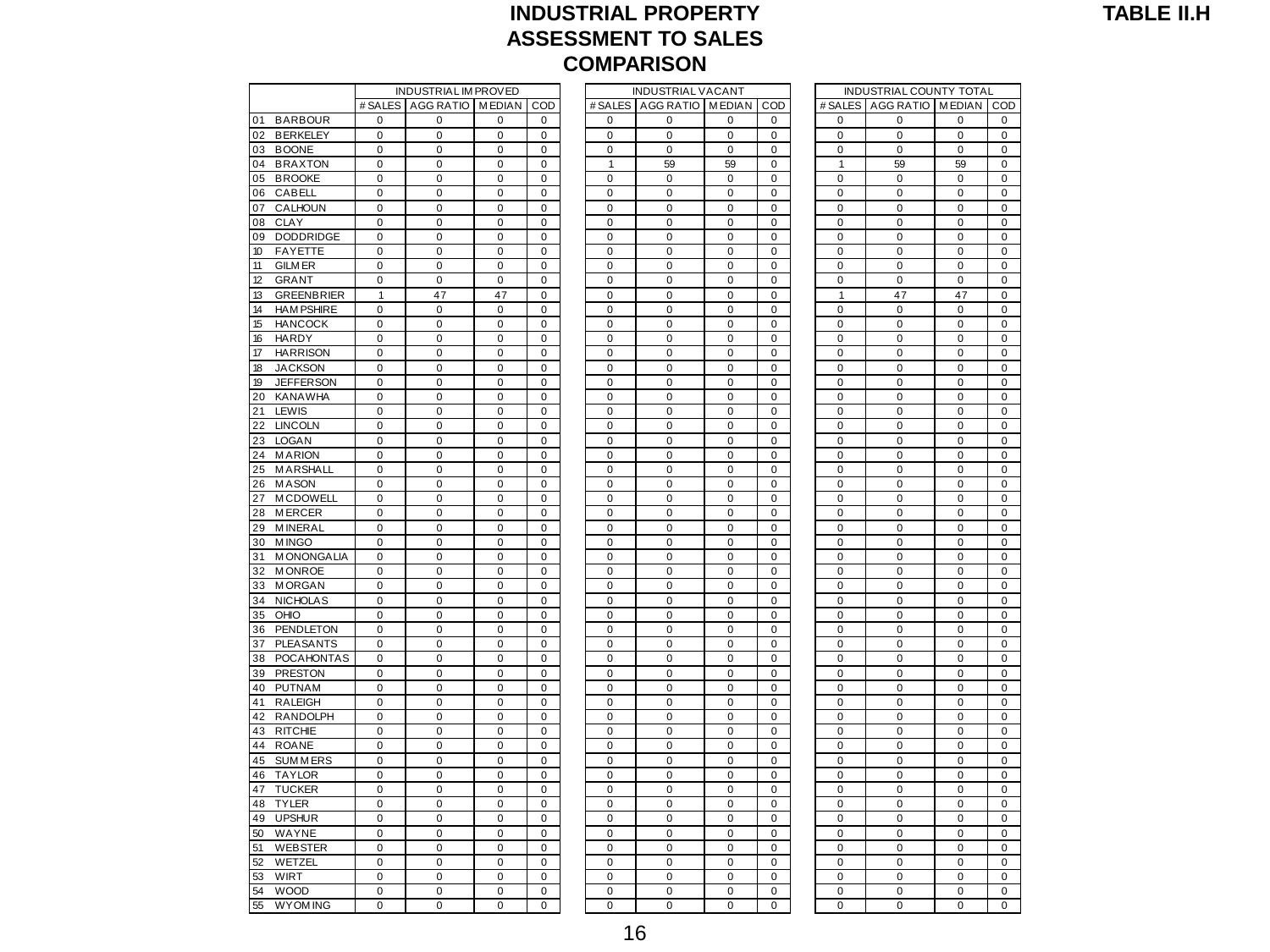**TABLE II.I**

#### **ALL PROPERTY LESS FARM AND TIMBER ASSESSMENT TO SALES COMPARISON**

|    |                   | # SALES         | <b>AGG RATIO</b> | <b>MEDIAN</b> | COD |
|----|-------------------|-----------------|------------------|---------------|-----|
| 01 | BARBOUR           | 51              | 54               | 57            | 15  |
| 02 | <b>BERKELEY</b>   | 2688            | 55               | 55            | 9   |
| 03 | <b>BOONE</b>      | 26              | 55               | 56            | 15  |
| 04 | <b>BRAXTON</b>    | 40              | 57               | 61            | 15  |
| 05 | <b>BROOKE</b>     | 117             | 55               | 56            | 14  |
| 06 | CABELL            | 747             | 56               | 56            | 11  |
| 07 | CALHOUN           | 5               | 61               | 58            | 5   |
| 08 | CLAY              | 8               | 59               | 59            | 14  |
| 09 | DODDRIDGE         | 20              | 54               | 58            | 13  |
| 10 | <b>FAYETTE</b>    | 260             | 59               | 59            | 9   |
| 11 | <b>GILM ER</b>    | 10              | 53               | 61            | 15  |
| 12 | <b>GRANT</b>      | 41              | 54               | 55            | 10  |
| 13 | <b>GREENBRIER</b> | 320             | 56               | 57            | 12  |
| 14 | <b>HAM PSHIRE</b> | 294             | 56               | 57            | 14  |
| 15 | <b>HANCOCK</b>    | 142             | 52               | 55            | 15  |
| 16 | <b>HARDY</b>      | 129             | 55               | 56            | 16  |
| 17 | <b>HARRISON</b>   | 386             | 56               | 56            | 11  |
| 18 | <b>JACKSON</b>    | 135             | 58               | 58            | 5   |
| 19 | <b>JEFFERSON</b>  | 958             | 56               | 56            | 7   |
| 20 | <b>KANAWHA</b>    | 1262            | 55               | 54            | 12  |
| 21 | LEWIS             | 96              | 56               | 57            | 11  |
| 22 | <b>LINCOLN</b>    | 39              | 55               | 57            | 13  |
| 23 | <b>LOGAN</b>      | 102             | 55               | 57            | 12  |
| 24 | <b>MARION</b>     | 419             | 56               | 57            | 11  |
| 25 | MARSHALL          | 216             | 55               | 57            | 21  |
| 26 | <b>MASON</b>      | 180             | 58               | 59            | 8   |
| 27 | <b>MCDOWELL</b>   | 40              | 60               | 60            | 4   |
| 28 | <b>MERCER</b>     | 359             | 56               | 56            | 3   |
| 29 | <b>MINERAL</b>    | 146             | 57               | 58            | 12  |
| 30 | <b>MINGO</b>      | 28              | 59               | 59            | 13  |
| 31 | <b>MONONGALIA</b> | 1111            | 54               | 54            | 10  |
| 32 | <b>MONROE</b>     | 10 <sub>5</sub> | 56               | 57            | 11  |
| 33 | <b>MORGAN</b>     | 272             | 58               | 59            | 15  |
| 34 | <b>NICHOLAS</b>   | 139             | 56               | 57            | 8   |
| 35 | OHIO              | 44              | 54               | 54            | 22  |
| 36 | <b>PENDLETON</b>  | 63              | 61               | 60            | 12  |
| 37 | PLEASANTS         | 26              | 56               | 58            | 12  |
| 38 | <b>POCAHONTAS</b> | 186             | 60               | 60            | 7   |
| 39 | <b>PRESTON</b>    | 186             | 53               | 54            | 14  |
| 40 | <b>PUTNAM</b>     | 818             | 55               | 56            | 11  |
| 41 | <b>RALEIGH</b>    | 511             | 57               | 56            | 5   |
| 42 | RANDOLPH          | 186             | 56               | 57            | 11  |
| 43 | <b>RITCHIE</b>    | 14              | 59               | 59            | 9   |
| 44 | <b>ROANE</b>      | 59              | 55               | 55            | 15  |
| 45 | <b>SUMMERS</b>    | 68              | 61               | 60            | 14  |
| 46 | <b>TAYLOR</b>     | 74              | 56               | 56            | 10  |
| 47 | TUCKER            | 98              | 59               | 59            | 16  |
| 48 | <b>TYLER</b>      | 47              | 55               | 55            | 10  |
| 49 | <b>UPSHUR</b>     | 82              | 54               | 56            | 10  |
| 50 | WAYNE             | 203             | 55               | 56            | 10  |
| 51 | <b>WEBSTER</b>    | 9               | 56               | 57            | 8   |
| 52 | WETZEL            | 52              | 60               | 60            | 11  |
| 53 | WIRT              | 22              | 56               | 58            | 5   |
| 54 | WOOD              | 696             | 57               | 58            | 7   |
| 55 | WYOM ING          | 20              | 57               | 58            | 15  |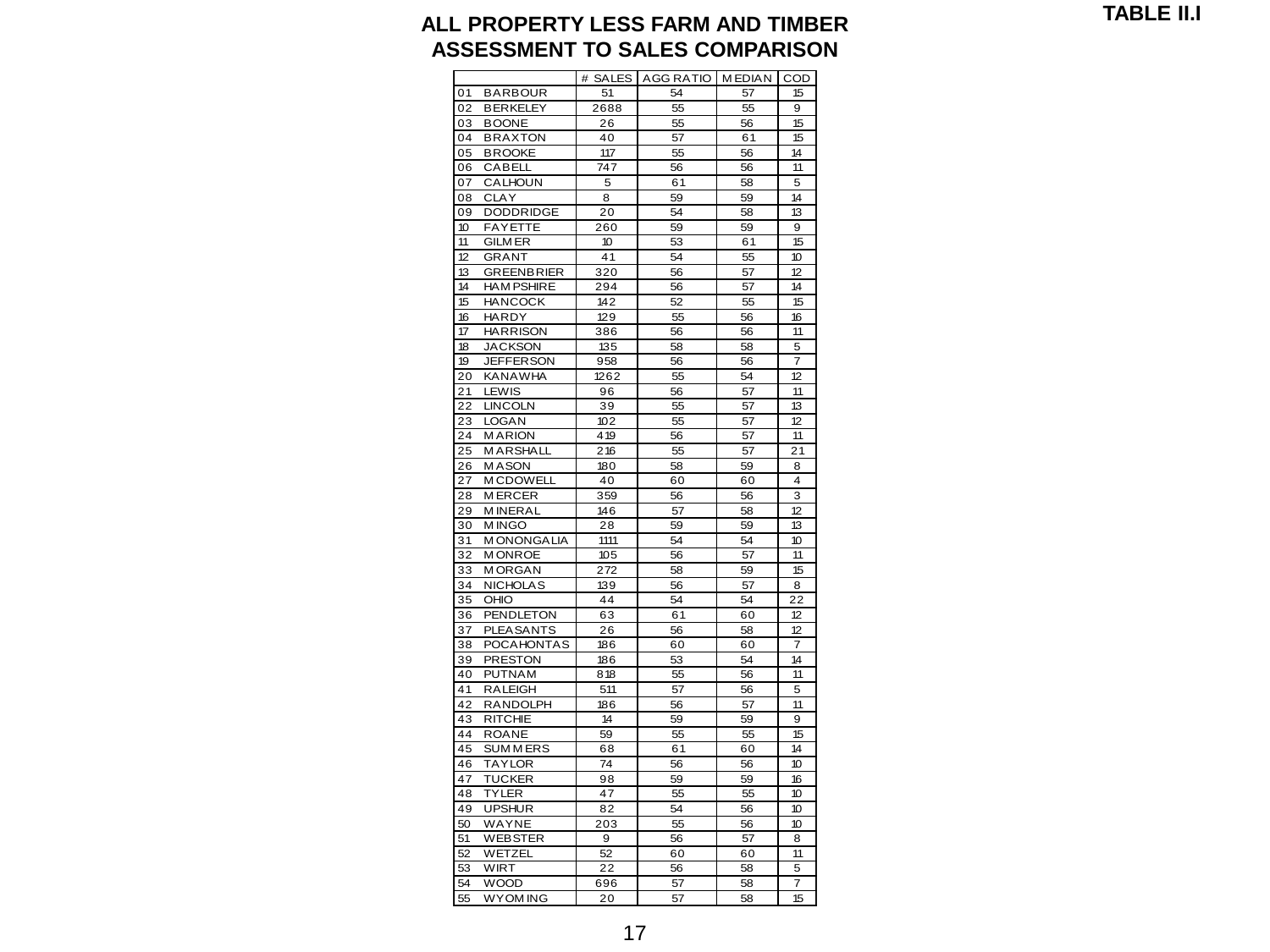### **STATEWIDE SUMMARY ALL PROPERTY ALL SALES COMPARISON**

|                               |                        | ALL UALLU UUINI ARIUUN<br>SALES PERIOD: JULY 1, 2017 - JUNE 30, 2018 |               |                       |
|-------------------------------|------------------------|----------------------------------------------------------------------|---------------|-----------------------|
|                               |                        |                                                                      |               | <b>COEFFICIENT OF</b> |
|                               | <b>NUMBER OF SALES</b> | <b>AGGREGATE RATIO</b>                                               | <b>MEDIAN</b> | <b>DISPERSION</b>     |
| <b>RESIDENTIAL</b>            |                        |                                                                      |               |                       |
| <b>IMPROVED</b>               | 12965                  | 56                                                                   | 56            | 11                    |
| <b>VACANT</b>                 | 1232                   | 58                                                                   | 59            | 14                    |
| <b>TOTAL</b>                  | 14 19 7                | 56                                                                   | 56            | 11                    |
| <b>APARTMENT</b>              |                        |                                                                      |               |                       |
| <b>IMPROVED</b>               | 26                     | 55                                                                   | 59            | 9                     |
| <b>VACANT</b>                 | $\mathbf 0$            | $\mathbf{O}$                                                         | $\mathbf{O}$  | $\overline{0}$        |
| <b>TOTAL</b>                  | 26                     | 55                                                                   | 59            | 9                     |
| <b>COMMERCIAL</b>             |                        |                                                                      |               |                       |
| <b>IMPROVED</b>               | 230                    | 56                                                                   | 58            | 10 <sup>°</sup>       |
| <b>VACANT</b>                 | 41                     | 56                                                                   | 58            | 13                    |
| <b>TOTAL</b>                  | 271                    | 56                                                                   | 58            | 11                    |
|                               |                        |                                                                      |               |                       |
| <b>INDUSTRIAL</b>             |                        |                                                                      |               |                       |
| <b>IMPROVED</b>               | $\mathbf 0$            | $\mathbf 0$                                                          | $\mathbf 0$   | $\mathbf{O}$          |
| VACANT                        | $\mathbf 0$            | $\mathbf 0$                                                          | $\mathbf 0$   | 0                     |
| <b>TOTAL</b>                  | $\mathbf 0$            | $\mathbf 0$                                                          | $\mathbf{O}$  | $\overline{O}$        |
| <b>TIMBER</b>                 |                        |                                                                      |               |                       |
| <b>IMPROVED</b>               | $\mathbf 0$            | $\mathbf 0$                                                          | $\mathbf 0$   | $\mathbf 0$           |
| <b>VACANT</b>                 | 3                      | 33                                                                   | 41            | 42                    |
| <b>TOTAL</b>                  | 3                      | 33                                                                   | 41            | 42                    |
|                               |                        |                                                                      |               |                       |
| <b>FARM</b>                   |                        |                                                                      |               |                       |
| <b>IMPROVED</b>               | 23                     | 40                                                                   | 51            | 37                    |
| VACANT                        | 9                      | 17                                                                   | 20            | 83                    |
| <b>TOTAL</b>                  | 32                     | 38                                                                   | 48            | 44                    |
|                               |                        |                                                                      |               |                       |
| ALL PROPERTY TOTAL            | 14529                  | 56                                                                   | 56            | 11                    |
| <b>LESS FARM &amp; TIMBER</b> | 14494                  | 56                                                                   | 56            | 11                    |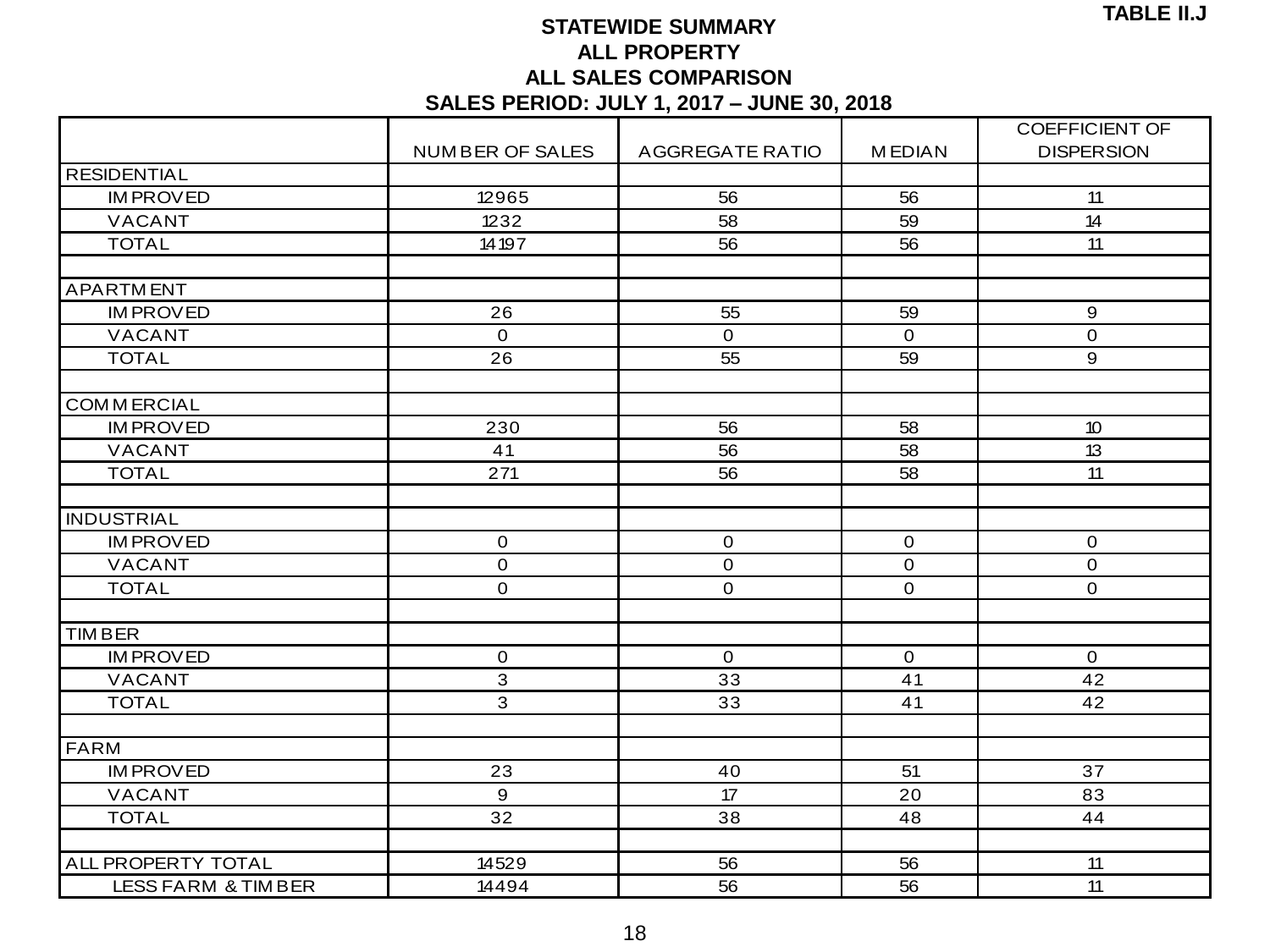

# **III. TAX CLASS COMPARISON OF ASSESSMENT RATIOS**

This section reports sales in all counties by each tax class: 2, 3, and 4. Information is displayed for residential, apartment, commercial, and industrial property. Only valid arms-length sales were used. The time period of the sales involved is July 1, 2017 through June 30, 2018.

Tables III.A and III.B list number of sales, aggregate ratios, medians, and **CÕD's** by tax class for residential improved and residential vacant property. Tables III.C, III.D, and III.E show number of sales, aggregate ratios, medians, and **CÕD** by tax class for apartments, commercial, and industrial property.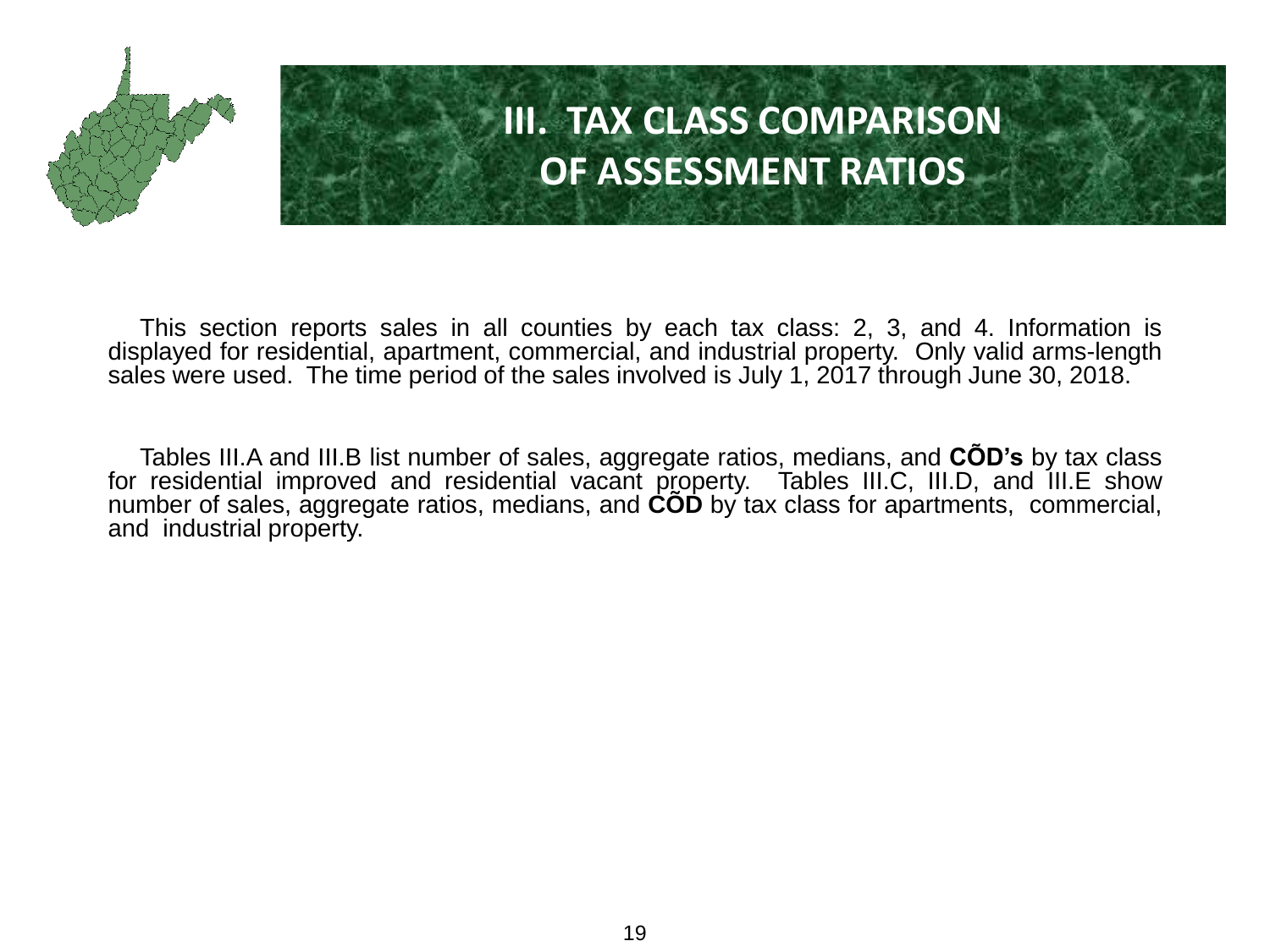#### **RESIDENTIAL IMPROVED PROPERTY TAX CLASS COMPARISON**

|                                           |                 |                    |               |                  |                            | <b>PRUPERIT</b><br><b>TAX CLASS COMPARISON</b> |                  |                            |                   |                    |                   |                   |
|-------------------------------------------|-----------------|--------------------|---------------|------------------|----------------------------|------------------------------------------------|------------------|----------------------------|-------------------|--------------------|-------------------|-------------------|
|                                           |                 | CLASS <sub>2</sub> |               |                  |                            | CLASS <sub>3</sub>                             |                  |                            |                   | CLASS <sub>4</sub> |                   |                   |
|                                           | # SALES         | AGG RATIO          | <b>MEDIAN</b> | COD              | # SALES                    |                                                | AGG RATIO MEDIAN | COD                        | # SALES           | AGG RATIO          | <b>MEDIAN</b>     | COD               |
| 01<br><b>BARBOUR</b>                      | 36              | 55                 | 56            | 16               | 4                          | 51                                             | 63               | 14                         | 3                 | 58                 | 57                | $\overline{7}$    |
| 02<br><b>BERKELEY</b>                     | 2350            | 55                 | 55            | 8                | 109                        | 59                                             | 59               | 13                         | 43                | 57                 | 58                | 16                |
| 03<br><b>BOONE</b>                        | 19              | 54                 | 56            | 15               | $\mathbf{2}$               | 59                                             | 57               | 5                          | $\mathbf{2}$      | 51                 | 57                | 13                |
| 04<br><b>BRAXTON</b>                      | 24              | 55                 | 58            | 15               | 9                          | 62                                             | 67               | 12                         | $\overline{4}$    | 61                 | 68                | 11                |
| <b>BROOKE</b><br>05                       | 85              | 53                 | 53            | 14               | $\overline{4}$             | 53                                             | 63               | 13                         | 13                | 63                 | 65                | 10                |
| 06<br><b>CABELL</b>                       | 589             | 55                 | 55            | 9                | 29                         | 57                                             | 57               | 13                         | 74                | 62                 | 62                | 19                |
| CALHOUN<br>07                             | 3               | 62                 | 57            | 6                | $\overline{2}$             | 59                                             | 60               | 3                          | $\mathbf 0$       | 0                  | 0                 | O                 |
| 08<br><b>CLAY</b>                         | $\overline{7}$  | 60                 | 59            | 15               | $\mathbf{1}$               | 54                                             | 54               | $\mathbf 0$                | $\mathbf 0$       | $\mathbf 0$        | $\mathbf 0$       | $\mathbf 0$       |
| <b>DODDRIDGE</b><br>09                    | 14              | 54                 | 58            | 13               | $\mathbf 0$                | 0                                              | $\mathbf{O}$     | $\mathbf 0$                | 1                 | 54                 | 54                | $\mathbf 0$       |
| 10 <sup>°</sup><br><b>FAYETTE</b>         | 202             | 60                 | 60            | 8                | 4                          | 56                                             | 53               | 13                         | 5                 | 61                 | 62                | 5                 |
| 11<br><b>GILM ER</b>                      | 8               | 52                 | 53            | 17               | $\overline{2}$             | 65                                             | 68               | $\overline{7}$             | 0                 | O                  | $\mathbf 0$       | 0                 |
| 12<br><b>GRANT</b>                        | 26              | 54                 | 52            | 9                | 0                          | o                                              | 0                | 0                          | -1                | 59                 | 59                | $\mathbf 0$       |
| 13<br><b>GREENBRIER</b>                   | 188             | 54                 | 55            | 12               | 17                         | 58                                             | 57               | 12                         | 30                | 52                 | 56                | 16                |
| 14<br><b>HAM PSHIRE</b>                   | 196             | 55<br>49           | 55            | 12               | 26                         | 59                                             | 57               | 14<br>10 <sup>10</sup>     | 5                 | 59                 | 57                | 10                |
| <b>HANCOCK</b><br>15<br><b>HARDY</b>      | 97<br>84        | 54                 | 53<br>54      | 15               | 6<br>7                     | 52                                             | 55               | 19                         | 23<br>$\mathbf 0$ | 59<br>$\mathbf 0$  | 61<br>$\mathbf 0$ | 16<br>$\mathbf 0$ |
| 16<br>17<br><b>HARRISON</b>               | 343             | 56                 | 55            | 13<br>11         | 8                          | 54<br>57                                       | 54<br>56         | 16                         | 21                | 59                 | 62                | 14                |
| 18<br><b>JACKSON</b>                      | 89              | 57                 | 57            | 4                | 18                         | 60                                             | 62               | $\overline{4}$             | 3                 | 55                 | 55                | $\overline{2}$    |
| <b>JEFFERSON</b><br>19                    | 843             | 56                 | 55            | $\overline{7}$   | 30                         | 57                                             | 58               | 9                          | 14                | 57                 | 58                | $\overline{7}$    |
| 20<br><b>KANAWHA</b>                      | 1131            | 54                 | 54            | 12               | 17                         | 62                                             | 61               | 10 <sup>10</sup>           | 56                | 59                 | 59                | 12                |
| LEWIS<br>21                               | 71              | 56                 | 56            | 11               | 5                          | 60                                             | 59               | $\overline{\mathbf{4}}$    | 5                 | 62                 | 62                | 17                |
| <b>LINCOLN</b><br>22                      | 30              | 55                 | 57            | 13               | 3                          | 51                                             | 58               | 23                         | $\mathbf 0$       | $\mathbf 0$        | $\mathbf 0$       | $\mathbf 0$       |
| 23<br><b>LOGAN</b>                        | 77              | 55                 | 55            | 13               | $\overline{4}$             | 62                                             | 62               | $\overline{7}$             | 6                 | 60                 | 61                | $\overline{4}$    |
| 24<br><b>MARION</b>                       | 370             | 56                 | 56            | 11               | 9                          | 62                                             | 62               | 8                          | 29                | 58                 | 59                | 11                |
| 25<br><b>MARSHALL</b>                     | 165             | 54                 | 55            | 21               | 9                          | 67                                             | 62               | 13                         | 29                | 67                 | 74                | 19                |
| 26<br><b>MASON</b>                        | 106             | 58                 | 58            | $\overline{7}$   | 10                         | 61                                             | 59               | 11                         | 10 <sup>10</sup>  | 62                 | 60                | 15                |
| 27<br><b>M CDOWELL</b>                    | 15              | 60                 | 61            | 5                | $\mathbf 9$                | 60                                             | 61               | $\overline{4}$             | 6                 | 60                 | 60                | $\mathbf{1}$      |
| 28<br><b>MERCER</b>                       | 295             | 56                 | 56            | 3                | 8                          | 56                                             | 56               | 3                          | 14                | 58                 | 57                | 3                 |
| <b>MINERAL</b><br>29                      | 125             | 57                 | 57            | 12               | 4                          | 51                                             | 53               | 11                         | 5                 | 66                 | 63                | 6                 |
| 30<br><b>MINGO</b>                        | 17              | 59                 | 59            | 12               | 3                          | 51                                             | 50               | $\overline{7}$             | $\mathbf 1$       | 55                 | 55                | O                 |
| <b>MONONGALIA</b><br>31                   | 915             | 54                 | 54            | 10               | 80                         | 54                                             | 55               | 10                         | 53                | 54                 | 56                | 14                |
| <b>MONROE</b><br>32                       | 79              | 56                 | 57            | 12               | з                          | 56                                             | 59               | 10 <sup>10</sup>           | з                 | 56                 | 60                | 10                |
| <b>MORGAN</b><br>33                       | 182             | 58                 | 59            | 11               | 28                         | 61                                             | 62               | 21                         | 5                 | 78                 | 77                | 15                |
| <b>NICHOLAS</b><br>34                     | 88              | 56                 | 57            | $\overline{7}$   | 5                          | 54                                             | 57               | 5                          | 3                 | 56                 | 57                | 12                |
| OHIO<br>35                                | 35              | 53                 | 54            | 17               | $\mathbf{1}$               | 42                                             | 42               | $\Omega$                   | 6                 | 71                 | 60                | 38                |
| 36<br>PENDLETON<br><b>PLEASANTS</b><br>37 | 34<br>22        | 60<br>56           | 60            | 13<br>12         | $\overline{4}$<br>$\Omega$ | 59<br>$\Omega$                                 | 58<br>$\Omega$   | $\overline{4}$<br>$\Omega$ | $\mathbf 0$       | $\mathbf 0$<br>56  | $\mathbf 0$<br>49 | $\mathbf 0$<br>22 |
| <b>POCAHONTAS</b><br>38                   | 62              | 59                 | 56<br>60      | $\overline{7}$   | 91                         | 60                                             | 60               | $\overline{7}$             | 2<br>$\mathbf{1}$ | 58                 | 58                | $\mathbf 0$       |
| 39<br><b>PRESTON</b>                      | 139             | 53                 | 54            | 12               | 8                          | 57                                             | 53               | 14                         | $\overline{4}$    | 50                 | 57                | 20                |
| <b>PUTNAM</b><br>40                       | 685             | 56                 | 55            | 11               | 22                         | 58                                             | 61               | 14                         | 9                 | 52                 | 59                | 12                |
| <b>RALEIGH</b><br>41                      | 407             | 57                 | 56            | $\overline{4}$   | 27                         | 57                                             | 56               | 9                          | 26                | 58                 | 57                | 5                 |
| 42<br><b>RANDOLPH</b>                     | 114             | 56                 | 57            | 11               | 17                         | 58                                             | 57               | 9                          | 11                | 61                 | 58                | 15                |
| 43<br><b>RITCHIE</b>                      | 11              | 58                 | 61            | 9                | $\mathbf 0$                | O                                              | O                | $\Omega$                   | $\Omega$          | O                  | $\mathbf 0$       | 0                 |
| 44<br><b>ROANE</b>                        | 41              | 54                 | 55            | 13               | 5                          | 54                                             | 54               | 18                         | $\overline{4}$    | 68                 | 61                | 17                |
| <b>SUMMERS</b><br>45                      | 36              | 60                 | 60            | 10 <sup>10</sup> | 13                         | 62                                             | 63               | 16                         | $\mathbf 0$       | $\mathbf 0$        | $\mathbf 0$       | $\mathbf 0$       |
| 46<br><b>TAYLOR</b>                       | 62              | 56                 | 56            | 9                | 3                          | 54                                             | 52               | 6                          | $\mathbf{1}$      | 70                 | 70                | $\mathbf 0$       |
| <b>TUCKER</b><br>47                       | 34              | 60                 | 59            | 14               | 39                         | 59                                             | 59               | 16                         | 10 <sup>10</sup>  | 57                 | 61                | 15                |
| <b>TYLER</b><br>48                        | 31              | 55                 | 54            | 9                | 3                          | 61                                             | 61               | 8                          | $\overline{4}$    | 53                 | 53                | 11                |
| <b>UPSHUR</b><br>49                       | $\overline{72}$ | 56                 | 55            | 10 <sup>10</sup> | 3                          | 59                                             | 54               | 12                         | $\overline{2}$    | 64                 | 65                | 10                |
| 50<br>WAYNE                               | 152             | 55                 | 54            | 10               | 6                          | 64                                             | 61               | 8                          | 10 <sup>10</sup>  | 54                 | 54                | 9                 |
| 51<br><b>WEBSTER</b>                      | 3               | 55                 | 56            | 4                | 3                          | 57                                             | 57               | $\overline{7}$             | $\mathbf 0$       | $\mathbf 0$        | $\mathbf 0$       | $\mathbf 0$       |
| 52<br>WETZEL                              | 44              | 60                 | 60            | 11               | $\overline{2}$             | 63                                             | 66               | 14                         | 3                 | 65                 | 61                | 10 <sup>°</sup>   |
| 53<br>WIRT                                | 14              | 56                 | 57            | 5                | 2                          | 65                                             | 64               | $\mathbf{1}$               | 3                 | 55                 | 58                | $\overline{4}$    |
| 54<br><b>WOOD</b>                         | 610             | 57                 | 57            | 7                | 7                          | 55                                             | 58               | 9                          | 40                | 60                 | 60                | 6                 |
| 55<br><b>WYOM ING</b>                     | 15              | 56                 | 56            | 14               | $\overline{2}$             | 58                                             | 61               | 19                         | 3                 | 65                 | 68                | 3                 |
|                                           |                 |                    |               |                  |                            |                                                |                  |                            |                   |                    |                   |                   |

| CLASS <sub>2</sub> |               |                  |                         | CLASS <sub>3</sub> |               |                |                         | CLASS <sub>4</sub> |  |
|--------------------|---------------|------------------|-------------------------|--------------------|---------------|----------------|-------------------------|--------------------|--|
| <b>RATIO</b>       | <b>MEDIAN</b> | COD              | #SALES                  | <b>AGG RATIO</b>   | <b>MEDIAN</b> | COD            | # SALES                 | <b>AGG RATIO</b>   |  |
| 55                 | 56            | 16               | 4                       | 51                 | 63            | 14             | з                       | 58                 |  |
| 55                 | 55            | 8                | 109                     | 59                 | 59            | 13             | 43                      | 57                 |  |
| 54                 | 56            | 15               | $\overline{\mathbf{c}}$ | 59                 | 57            | 5              | $\overline{\mathbf{c}}$ | 51                 |  |
| 55                 | 58            | 15               | 9                       | 62                 | 67            | 12             | 4                       | 61                 |  |
| 53                 | 53            | 14               | 4                       | 53                 | 63            | 13             | 13                      | 63                 |  |
| 55                 | 55            | 9                | 29                      | 57                 | 57            | 13             | 74                      | 62                 |  |
| 52                 | 57            | 6                | $\overline{2}$          | 59                 | 60            | 3              | 0                       | $\mathbf 0$        |  |
| 50                 | 59            | 15               | 1                       | 54                 | 54            | 0              | 0                       | O                  |  |
| 54                 | 58            | 13               | 0                       | O                  | 0             | o              | 1                       | 54                 |  |
| 50                 | 60            | 8                | 4                       | 56                 | 53            | 13             | 5                       | 61                 |  |
| 52                 | 53            | 17               | $\overline{2}$          | 65                 | 68            | 7              | O                       | O                  |  |
| 54                 | 52            | 9                | 0                       | $\mathbf 0$        | 0             | 0              | 1                       | 59                 |  |
| $\overline{54}$    | 55            | 12               | $\overline{17}$         | 58                 | 57            | 12             | $\overline{30}$         | 52                 |  |
| 55                 | 55            | 12               | 26                      | 59                 | 57            | 14             | 5                       | 59                 |  |
| 19                 | 53            | 15               | 6                       | 52                 | 55            | 10             | 23                      | 59                 |  |
| 54                 | 54            | 13               | $\overline{7}$          | 54                 | 54            | 19             | 0                       | o                  |  |
| 56                 | 55            | 11               | 8                       | 57                 | 56            | 16             | 21                      | 59                 |  |
| 57                 | 57            | $\overline{a}$   | 18                      | 60                 | 62            | 4              | 3                       | 55                 |  |
| 56                 | 55            | $\overline{7}$   | 30                      | 57                 | 58            | 9              | 14                      | 57                 |  |
| 54                 | 54            | 12               | 17                      | 62                 | 61            | 10             | 56                      | 59                 |  |
| 56                 | 56            | 11               | 5                       | 60                 | 59            | 4              | 5                       | 62                 |  |
| 55                 | 57            | 13               | З                       | 51                 | 58            | 23             | 0                       | O                  |  |
| 55                 | 55            | 13               | 4                       | 62                 | 62            | 7              | 6                       | 60                 |  |
| 56                 | 56            | 11               | 9                       | 62                 | 62            | 8              | 29                      | 58                 |  |
| 54                 | 55            | 21               | 9                       | 67                 | 62            | 13             | 29                      | 67                 |  |
| 58                 | 58            | $\overline{7}$   | 10                      | 61                 | 59            | 11             | 10                      | 62                 |  |
| 50                 | 61            | 5                | 9                       | 60                 | 61            | 4              | 6                       | 60                 |  |
| 56                 | 56            | 3                | 8                       | 56                 | 56            | 3              | 14                      | 58                 |  |
| 57                 | 57            | 12               | 4                       | 51                 | 53            | 11             | 5                       | 66                 |  |
| 59                 | 59            | 12               | 3                       | 51                 | 50            | $\overline{7}$ | $\mathbf{1}$            | 55                 |  |
| 54                 | 54            | 10 <sup>10</sup> | 80                      | 54                 | 55            | 10             | 53                      | 54                 |  |
| 56                 | 57            | 12               | 3                       | 56                 | 59            | 10             | 3                       | 56                 |  |
| 58                 | 59            | 11               | 28                      | 61                 | 62            | 21             | 5                       | 78                 |  |
| 56                 | 57            | $\overline{7}$   | 5                       | 54                 | 57            | 5              | 3                       | 56                 |  |
| 53                 | 54            | 17               | $\mathbf{1}$            | 42                 | 42            | 0              | 6                       | 71                 |  |
| 50                 | 60            | 13               | 4                       | 59                 | 58            | 4              | 0                       | $\mathbf 0$        |  |
| 56                 | 56            | 12               | $\mathbf 0$             | O                  | 0             | 0              | $\overline{2}$          | 56                 |  |
| 59                 | 60            | 7                | 91                      | 60                 | 60            | 7              | 1                       | 58                 |  |
| 53                 | 54            | 12               | 8                       | 57                 | 53            | 14             | 4                       | 50                 |  |
| 56                 | 55            | 11               | 22                      | 58                 | 61            | 14             | 9                       | 52                 |  |
| 57                 | 56            | 4                | 27                      | 57                 | 56            | 9              | 26                      | 58                 |  |
| 56                 | 57            | 11               | 17                      | 58                 | 57            | 9              | 11                      | 61                 |  |
| 58                 | 61            | 9                | $\mathbf 0$             | $\mathbf 0$        | $\Omega$      | $\mathbf 0$    | $\mathbf 0$             | $\mathbf 0$        |  |
| 54                 | 55            | 13               | 5                       | 54                 | 54            | 18             | 4                       | 68                 |  |
| 50                 | 60            | 10               | 13                      | 62                 | 63            | 16             | 0                       | o                  |  |
| 56                 | 56            | 9                | 3                       | 54                 | 52            | 6              | $\mathbf{1}$            | 70                 |  |
| 50                 | 59            | 14               | 39                      | 59                 | 59            | 16             | 10                      | 57                 |  |
| 55                 | 54            | 9                | 3                       | 61                 | 61            | 8              | 4                       | 53                 |  |
| 56                 | 55            | 10               | 3                       | 59                 | 54            | 12             | $\overline{2}$          | 64                 |  |
| 55                 | 54            | 10               | 6                       | 64                 | 61            | 8              | 10                      | 54                 |  |
| 55                 | 56            | $\overline{4}$   | 3                       | 57                 | 57            | 7              | 0                       | 0                  |  |
| 50                 | 60            | 11               | 2                       | 63                 | 66            | 14             | 3                       | 65                 |  |
| 56                 | 57            | 5                | $\overline{2}$          | 65                 | 64            | $\overline{1}$ | 3                       | 55                 |  |
| 57                 | 57            | $\overline{7}$   | 7                       | 55                 | 58            | 9              | 40                      | 60                 |  |
| 56                 | 56            | 14               | $\overline{2}$          | 58                 | 61            | 19             | 3                       | 65                 |  |

|                | CLASS <sub>4</sub> |                 |                 |
|----------------|--------------------|-----------------|-----------------|
| # SALES        | <b>AGG RATIO</b>   | <b>MEDIAN</b>   | COD             |
| 3              | 58                 | 57              | 7               |
| 43             | 57                 | 58              | 16              |
| 2              | 51                 | 57              | 13              |
| 4              | 61                 | 68              | 11              |
| 13             | 63                 | 65              | 10              |
| 74             | 62                 | 62              | 19              |
| 0              | 0                  | o               | 0               |
| 0              | 0                  | 0               | 0               |
| 1              | 54                 | 54              | 0               |
| 5              | 61                 | 62              | 5               |
| 0              | 0                  | 0               | 0               |
| 1              | 59                 | 59              | 0               |
| 30             | 52                 | 56              | 16              |
| 5              | 59                 | 57              | 10              |
| 23             | 59                 | 61              | 16              |
| 0              | 0                  | O               | 0               |
| 21             | 59                 | 62              | 14              |
| 3              | 55                 | 55              | 2               |
| 14             | 57                 | 58              | 7               |
| 56             | 59                 | 59              | $\overline{12}$ |
| 5              | 62                 | 62              | 17              |
| 0              | 0                  | 0               | 0               |
| 6              | 60                 | 61              | 4               |
| 29             | 58                 | 59              | 11              |
| 29             | 67                 | $\overline{74}$ | 19              |
| 10             | 62                 | 60              | 15              |
| 6              | 60                 | 60              | 1               |
| 14             | 58                 | 57              | 3               |
| 5              | 66                 | 63              | 6               |
| 1              | 55                 | 55              | 0               |
| 53             | 54                 | 56              | 14              |
| з              | 56                 | 60              | 10              |
| 5              | 78                 | 77              | 15              |
| 3              | 56                 | 57              | 12              |
| 6              | 71                 | 60              | 38              |
| 0              | 0                  | 0               | 0               |
| 2              | 56                 | 49              | 22              |
| 1              | 58                 | 58              | 0               |
| 4              | 50                 | 57              | 20              |
| 9              | 52                 | 59              | 12              |
| 26             | 58                 | 57              | 5               |
| 11             | 61                 | 58              | 15              |
| O              | 0                  | O               | O               |
| 4              | 68                 | 61              | 17              |
| O              | 0                  | 0               | 0               |
| 1              | 70                 | 70              | 0               |
| 10             | 57                 | 61              | 15              |
| 4              | 53                 | 53              | 11              |
| $\overline{2}$ | 64                 | 65              | 10              |
| 10             | 54                 | 54              | 9               |
| 0              | 0                  | O               | 0               |
| 3              | 65                 | 61              | 10              |
| 3              | 55                 | 58              | 4               |
| 40             | 60                 | 60              | 6               |
| з              | 65                 | 68              | 3               |
|                |                    |                 |                 |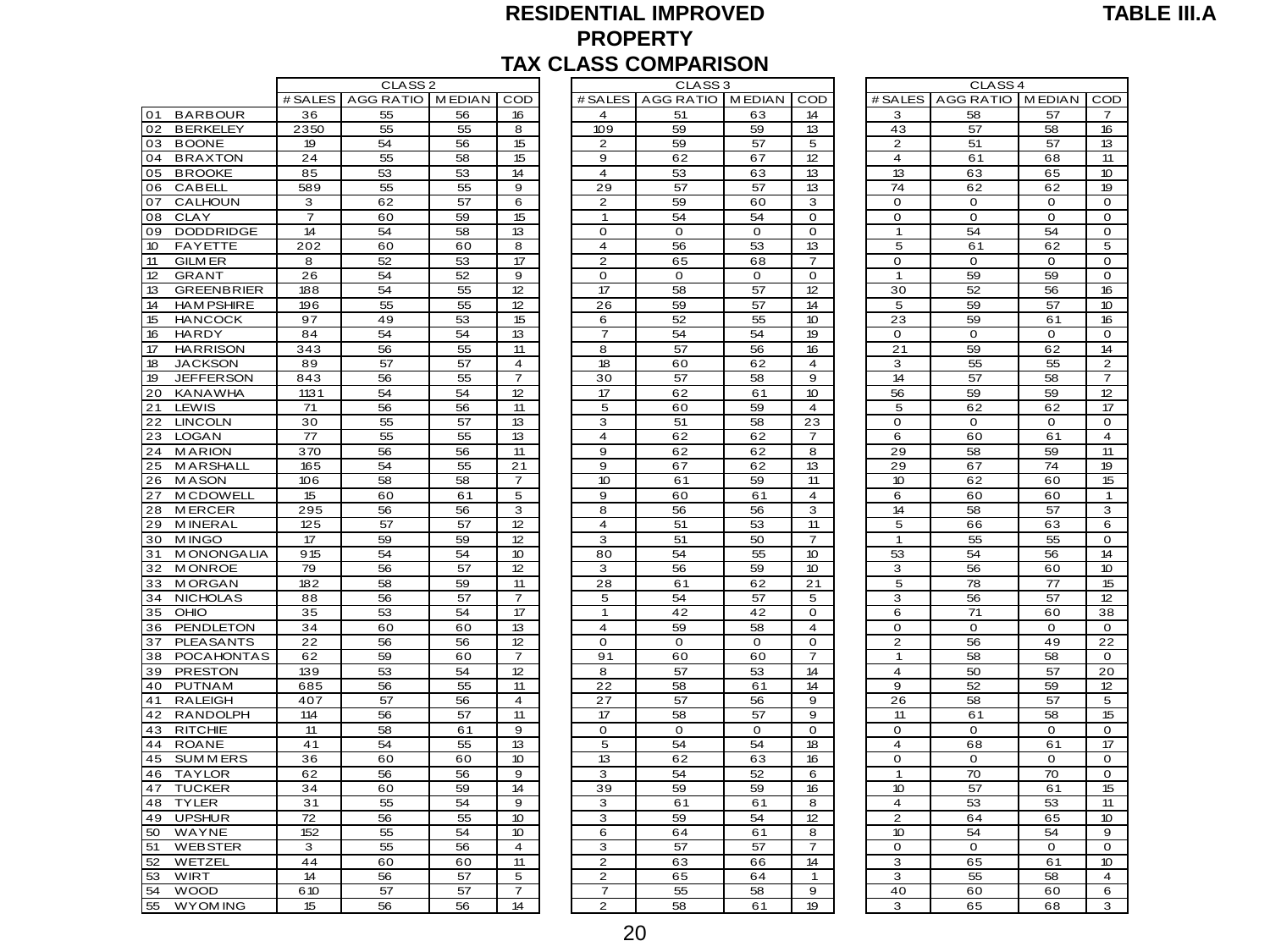#### **RESIDENTIAL VACANT PROPERTY TAX CLASS COMPARISON**

|                                             |                              |                              |                   |                         | <u>I INTENII</u><br><b>TAX CLASS COMPARISON</b> |                              |              |                            |                         |                              |                            |                                |  |  |
|---------------------------------------------|------------------------------|------------------------------|-------------------|-------------------------|-------------------------------------------------|------------------------------|--------------|----------------------------|-------------------------|------------------------------|----------------------------|--------------------------------|--|--|
|                                             |                              | CLASS <sub>2</sub>           |                   |                         |                                                 | CLASS <sub>3</sub>           |              |                            | CLASS <sub>4</sub>      |                              |                            |                                |  |  |
|                                             |                              | # SALES   AGG RATIO   MEDIAN |                   | COD                     |                                                 | # SALES   AGG RATIO   MEDIAN |              | COD                        |                         | # SALES   AGG RATIO   MEDIAN |                            | COD                            |  |  |
| 01<br><b>BARBOUR</b>                        | $\overline{2}$               | 48                           | 49                | 8                       | 6                                               | 59                           | 58           | 18                         | $\mathbf 0$             | $\mathbf 0$                  | $\mathbf 0$                | $\mathbf{o}$                   |  |  |
| <b>BERKELEY</b><br>02                       | 12                           | 51                           | 58                | 13                      | 141                                             | 58                           | 60           | 12                         | $\overline{4}$          | 66                           | 70                         | 44                             |  |  |
| 03 BOONE                                    | $\mathbf{o}$                 | O                            | $\mathbf{o}$      | O                       | $\overline{2}$                                  | 42                           | 48           | 21                         | $\overline{1}$          | 65                           | 65                         | $\mathbf 0$                    |  |  |
| <b>BRAXTON</b><br>04                        | $\mathbf O$                  | O                            | O                 | O                       | з                                               | 56                           | 58           | 14                         | O                       | $\mathbf 0$                  | $\mathbf 0$                | $\mathbf 0$                    |  |  |
| <b>BROOKE</b><br>05                         | $\mathbf{2}$                 | 59                           | 59                | 1                       | з                                               | 65                           | 67           | $\mathbf{2}$               | 1                       | 70                           | 70                         | O                              |  |  |
| 06<br>CABELL                                | $\overline{7}$               | 57                           | 58                | 5                       | 25                                              | 55                           | 59           | 11                         | 6                       | 61                           | 58                         | 21                             |  |  |
| 07<br>CALHOUN                               | $\mathbf{o}$                 | $\mathbf{o}$                 | 0                 | $\mathbf{o}$            | O                                               | $\mathbf{o}$                 | $\mathbf{O}$ | $\mathbf 0$                | $\mathbf{o}$            | $\mathbf 0$                  | $\mathbf 0$                | $\mathbf{o}$                   |  |  |
| 08<br><b>CLAY</b><br>09<br><b>DODDRIDGE</b> | $\mathbf 0$<br>$\mathbf 0$   | $\mathbf 0$<br>$\mathbf 0$   | $\mathbf{o}$<br>0 | $\mathbf 0$<br>0        | O<br>O                                          | $\mathbf{o}$<br>$\mathbf{o}$ | 0<br>0       | $\mathbf 0$<br>$\mathbf 0$ | $\Omega$<br>$\mathbf 0$ | $\mathbf 0$<br>$\mathbf 0$   | $\mathbf 0$<br>$\mathbf 0$ | O<br>$\mathbf{o}$              |  |  |
| 10 <sup>°</sup><br><b>FAYETTE</b>           | 19                           | 52                           | 55                | 19                      | 20                                              | 59                           | 59           | 13                         | $\overline{2}$          | 64                           | 63                         | $\overline{2}$                 |  |  |
| 11<br><b>GILM ER</b>                        | $\mathbf{o}$                 | O                            | O                 | O                       | 0                                               | O                            | 0            | $\mathbf 0$                | $\mathbf 0$             | 0                            | $\mathbf{o}$               | $\mathbf 0$                    |  |  |
| 12<br><b>GRANT</b>                          | 3                            | 62                           | 63                | $\overline{c}$          | 10                                              | 56                           | 57           | 8                          | $\overline{1}$          | 49                           | 49                         | $\mathbf{o}$                   |  |  |
| 13<br><b>GREENBRIER</b>                     | $\mathbf{1}$                 | 36                           | 36                | O                       | 61                                              | 60                           | 60           | 6                          | 13                      | 58                           | 59                         | 9                              |  |  |
| <b>HAM PSHIRE</b><br>14                     | $\mathbf O$                  | O                            | 0                 | O                       | 65                                              | 59                           | 62           | 17                         | O                       | 0                            | 0                          | O                              |  |  |
| <b>HANCOCK</b><br>15                        | $\mathbf{1}$                 | 60                           | 60                | 0                       | $\overline{2}$                                  | 53                           | 53           | 3                          | $\overline{4}$          | 54                           | 54                         | 12                             |  |  |
| 16<br><b>HARDY</b>                          | $\overline{2}$               | 52                           | 55                | 18                      | 35                                              | 60                           | 60           | 19                         | $\mathbf{o}$            | $\Omega$                     | $\mathbf 0$                | $\mathbf{o}$                   |  |  |
| 17<br><b>HARRISON</b>                       | 3                            | 60                           | 58                | 5                       | 8                                               | 62                           | 62           | 16                         | $\mathbf{o}$            | $\mathbf{o}$                 | $\mathbf 0$                | $\mathbf{o}$                   |  |  |
| 18<br><b>JACKSON</b>                        | $\overline{7}$               | 59                           | 62                | $\overline{4}$          | 12                                              | 60                           | 58           | $\overline{4}$             | $\mathbf 0$             | $\mathbf 0$                  | $\mathbf 0$                | $\mathbf{o}$                   |  |  |
| 19<br><b>JEFFERSON</b>                      | $\overline{4}$               | 57                           | 57                | $\overline{7}$          | 55                                              | 57                           | 57           | 9                          | $\overline{4}$          | 55                           | 53                         | $\overline{7}$                 |  |  |
| 20<br><b>KANAWHA</b>                        | $\overline{7}$               | 54                           | 59                | 12                      | 10                                              | 53                           | 56           | 12                         | $\overline{a}$          | 62                           | 60                         | 10                             |  |  |
| 21<br><b>LEWIS</b>                          | 3                            | 55                           | 56                | 4                       | $\overline{7}$                                  | 59                           | 55           | 11                         | $\mathbf{o}$            | $\mathbf 0$                  | $\mathbf 0$                | $\mathbf 0$                    |  |  |
| 22<br><b>LINCOLN</b>                        | 3                            | 54                           | 55                | $\overline{\mathbf{4}}$ | з                                               | 62                           | 62           | $\overline{7}$             | O                       | $\mathbf 0$                  | $\mathbf 0$                | $\mathbf 0$                    |  |  |
| <b>LOGAN</b><br>23                          | $\mathbf{2}$                 | 64                           | 63                | $\overline{c}$          | 9                                               | 57                           | 60           | 8                          | O                       | o                            | O                          | O                              |  |  |
| 24<br><b>MARION</b>                         | $\mathbf{1}$<br>$\mathbf{1}$ | 41                           | 41                | O<br>$\Omega$           | $\overline{7}$<br>3                             | 60                           | 61<br>54     | 10 <sup>10</sup>           | $\overline{c}$          | 64                           | 65                         | 15                             |  |  |
| 25<br>MARSHALL<br>26<br><b>MASON</b>        | 12                           | 56<br>59                     | 56<br>59          | 12                      | 29                                              | 53<br>60                     | 60           | $\overline{2}$<br>9        | з<br>З                  | 56<br>61                     | 56<br>59                   | $\mathbf{1}$<br>$\overline{4}$ |  |  |
| 27<br><b>MCDOWELL</b>                       | $\mathbf 0$                  | $\mathbf 0$                  | $\mathbf{o}$      | 0                       | $\overline{7}$                                  | 61                           | 60           | $\overline{4}$             | $\mathbf{2}$            | 60                           | 60                         | $\mathbf{o}$                   |  |  |
| 28<br><b>MERCER</b>                         | 15                           | 57                           | 56                | $\overline{2}$          | 12                                              | 55                           | 55           | $\overline{2}$             | $\overline{1}$          | 54                           | 54                         | $\mathbf 0$                    |  |  |
| 29<br><b>MINERAL</b>                        | $\mathbf{o}$                 | $\mathbf 0$                  | $\mathbf{o}$      | O                       | 8                                               | 59                           | 61           | 10 <sup>10</sup>           | $\mathbf 0$             | $\mathbf{o}$                 | $\mathbf 0$                | $\mathbf 0$                    |  |  |
| 30<br><b>MINGO</b>                          | $\mathbf{1}$                 | 64                           | 64                | 0                       | 4                                               | 55                           | 63           | 14                         | $\overline{1}$          | 71                           | 71                         | $\mathbf{o}$                   |  |  |
| <b>MONONGALIA</b><br>31                     | $\mathbf{Z}$                 | 54                           | 57                | 10                      | 41                                              | 56                           | 53           | 14                         | $\mathbf 1$             | 50                           | 50                         | $\mathbf 0$                    |  |  |
| 32<br><b>MONROE</b>                         | 10                           | 55                           | 55                | 10                      | $\overline{7}$                                  | 61                           | 62           | 9                          | 1                       | 57                           | 57                         | O                              |  |  |
| 33<br><b>MORGAN</b>                         | $\overline{7}$               | 57                           | 56                | 29                      | 47                                              | 58                           | 63           | 18                         | $\mathbf{o}$            | $\mathbf 0$                  | $\mathbf 0$                | $\mathbf 0$                    |  |  |
| <b>NICHOLAS</b><br>34                       | 18                           | 64                           | 60                | 9                       | 17                                              | 54                           | 57           | 11                         | $\overline{4}$          | 54                           | 53                         | 9                              |  |  |
| 35<br>OHIO                                  | $\circ$                      | $\mathbf{o}$                 | $\mathbf{o}$      | $\mathbf 0$             | $\mathbf{o}$                                    | $\mathbf{o}$                 | $\mathbf{O}$ | $\mathbf 0$                | $\circ$                 | $\circ$                      | $\mathbf 0$                | $\mathbf{o}$                   |  |  |
| 36 PENDLETON                                | 5                            | 51                           | 51                | $\overline{7}$          | 11                                              | 62                           | 61           | 12                         | $\mathbf 0$             | $\mathbf 0$                  | $\mathbf 0$                | $\mathbf 0$                    |  |  |
| 37<br><b>PLEASANTS</b>                      | $\mathbf 0$                  | $\mathbf 0$                  | $\mathbf{o}$      | $\mathbf 0$             | $\mathbf{1}$                                    | 59                           | 59           | $\mathbf 0$                | $\mathbf 0$             | $\mathbf 0$                  | $\mathbf 0$                | $\mathbf 0$                    |  |  |
| <b>POCAHONTAS</b><br>38                     | 5                            | 59                           | 60                | 12                      | 24                                              | 59                           | 60           | 6                          | $\mathbf 0$             | $\mathbf{o}$                 | $\mathbf 0$                | $\mathbf 0$                    |  |  |
| 39<br><b>PRESTON</b>                        | з                            | 63                           | 63                | $\mathbf{1}$            | 23                                              | 52                           | 52           | 21                         | $\overline{4}$          | 52                           | 55                         | 5                              |  |  |
| <b>PUTNAM</b><br>40                         | 16                           | 51                           | 51                | 14                      | 53                                              | 58                           | 58           | 10 <sup>2</sup>            | 6                       | 50                           | 51                         | 23                             |  |  |
| <b>RALEIGH</b><br>41<br>42 RANDOLPH         | 11<br>$\mathbf{2}$           | 56<br>66                     | 57<br>63          | 16<br>5                 | 27<br>25                                        | 57<br>55                     | 58<br>60     | 6<br>15                    | O<br>$\overline{1}$     | 0<br>58                      | O<br>58                    | O<br>$\mathbf 0$               |  |  |
| 43 RITCHIE                                  | $\overline{2}$               | 62                           | 60                | 13                      | $\mathbf{1}$                                    | 56                           | 56           | $\Omega$                   | $\Omega$                | $\mathbf 0$                  | $\mathbf 0$                | $\Omega$                       |  |  |
| 44 ROANE                                    | $\mathbf 0$                  | $\mathbf 0$                  | $\mathbf{o}$      | $\mathbf 0$             | 9                                               | 55                           | 60           | 19                         | $\circ$                 | $\circ$                      | $\mathbf 0$                | $\mathbf{o}$                   |  |  |
| 45<br><b>SUMMERS</b>                        | $\mathbf 0$                  | $\mathbf 0$                  | $\mathbf{o}$      | 0                       | 16                                              | 61                           | 60           | 17                         | $\mathbf{2}$            | 58                           | 74                         | 29                             |  |  |
| 46<br><b>TAYLOR</b>                         | $\mathbf O$                  | O                            | O                 | 0                       | 8                                               | 60                           | 59           | 11                         | O                       | $\circ$                      | $\mathbf 0$                | O                              |  |  |
| <b>TUCKER</b><br>47                         | $\mathbf{o}$                 | $\mathbf O$                  | $\mathbf{o}$      | O                       | 11                                              | 53                           | 59           | 18                         | $\overline{a}$          | 52                           | 50                         | 16                             |  |  |
| 48<br><b>TYLER</b>                          | $\overline{1}$               | 52                           | 52                | 0                       | 4                                               | 61                           | 59           | $\overline{4}$             | $\mathbf{o}$            | $\mathbf 0$                  | $\mathbf 0$                | $\mathbf{o}$                   |  |  |
| <b>UPSHUR</b><br>49                         | $\mathbf O$                  | O                            | O                 | O                       | 4                                               | 59                           | 58           | $\overline{4}$             | O                       | 0                            | $\mathbf 0$                | O                              |  |  |
| WAYNE<br>50                                 | 16                           | 59                           | 59                | $\overline{4}$          | 9                                               | 59                           | 59           | 8                          | $\overline{c}$          | 59                           | 60                         | $\mathbf{1}$                   |  |  |
| 51<br><b>WEBSTER</b>                        | $\mathbf{o}$                 | $\mathbf 0$                  | $\mathbf{o}$      | $\mathbf{o}$            | $\overline{2}$                                  | 55                           | 52           | 16                         | $\mathbf{o}$            | $\mathbf 0$                  | $\mathbf 0$                | $\mathbf{o}$                   |  |  |
| 52<br>WETZEL                                | $\mathbf{o}$                 | $\mathbf{o}$                 | $\mathbf{o}$      | 0                       | $\mathbf{1}$                                    | 68                           | 68           | $\mathbf{o}$               | 1                       | 55                           | 55                         | $\mathbf{o}$                   |  |  |
| 53<br>WIRT                                  | $\mathbf 0$                  | $\mathbf 0$                  | $\mathbf{o}$      | $\mathbf 0$             | $\overline{2}$                                  | 60                           | 60           | $\mathbf 0$                | $\mathbf 0$             | $\circ$                      | $\mathbf 0$                | $\mathbf{o}$                   |  |  |
| 54<br><b>WOOD</b>                           | 18                           | 53                           | 57                | 10 <sup>10</sup>        | 6                                               | 59                           | 62           | 5                          | $\mathbf 0$             | $\mathbf 0$                  | $\mathbf 0$                | $\mathbf{o}$                   |  |  |
| 55<br><b>WYOM ING</b>                       | $\mathbf 0$                  | $\mathbf{o}$                 | O                 | 0                       | O                                               | $\mathbf{o}$                 | $\mathbf{o}$ | $\mathbf 0$                | O                       | $\mathbf 0$                  | $\mathbf 0$                | $\mathbf{o}$                   |  |  |
|                                             |                              |                              |                   |                         |                                                 |                              |              |                            |                         |                              |                            |                                |  |  |

| CLASS <sub>2</sub> |               |                         |                          | CLASS <sub>3</sub> |               |                          |                         | CLASS <sub>4</sub> |  |
|--------------------|---------------|-------------------------|--------------------------|--------------------|---------------|--------------------------|-------------------------|--------------------|--|
| RATIO              | <b>MEDIAN</b> | COD                     | # SALES                  | AGG RATIO          | <b>MEDIAN</b> | COD                      | # SALES                 | AGG RATIO          |  |
| 18                 | 49            | 8                       | 6                        | 59                 | 58            | 18                       | o                       | O                  |  |
| 51                 | 58            | 13                      | 141                      | 58                 | 60            | 12                       | 4                       | 66                 |  |
| o                  | o             | o                       | 2                        | 42                 | 48            | 21                       | 1                       | 65                 |  |
| 0                  | o             | o                       | з                        | 56                 | 58            | 14                       | o                       | 0                  |  |
| 59                 | 59            | $\mathbf{1}$            | 3                        | 65                 | 67            | $\overline{\mathbf{c}}$  | 1                       | 70                 |  |
| 57                 | 58            | 5                       | 25                       | 55                 | 59            | 11                       | 6                       | 61                 |  |
| 0                  | O             | O                       | O                        | o                  | O             | O                        | o                       | O                  |  |
| 0                  | 0             | O                       | o                        | O                  | o             | o                        | O                       | o                  |  |
| 0                  | O             | $\mathbf 0$             | O                        | O                  | O             | O                        | 0                       | $\mathbf 0$        |  |
| 52                 | 55            | 19                      | 20                       | 59                 | 59            | 13                       | $\overline{\mathbf{c}}$ | 64                 |  |
| o                  | 0             | o                       | o                        | 0                  | 0             | o                        | o                       | o                  |  |
| $\overline{52}$    | 63            | $\overline{2}$          | 10                       | 56                 | 57            | 8                        | $\mathbf{1}$            | 49                 |  |
| 36                 | 36            | O                       | 61                       | 60                 | 60            | 6                        | 13                      | 58                 |  |
| o                  | O             | O                       | 65                       | 59                 | 62            | 17                       | O                       | 0                  |  |
| 50                 | 60            | $\mathbf{o}$            | $\overline{2}$           | 53                 | 53            | 3                        | 4                       | 54                 |  |
| 52                 | 55            | 18                      | 35                       | 60                 | 60            | 19                       | O                       | o                  |  |
| 50                 | 58            | 5                       | 8                        | 62                 | 62            | 16                       | O                       | O                  |  |
| 59                 | 62            | $\overline{\mathbf{4}}$ | 12                       | 60                 | 58            | 4                        | o                       | O                  |  |
| 57                 | 57            | $\overline{7}$          | 55                       | 57                 | 57            | 9                        | 4                       | 55                 |  |
| 54                 | 59            | 12                      | 10                       | 53                 | 56            | 12                       | 4                       | 62                 |  |
| 55                 | 56            | $\overline{\mathbf{4}}$ | $\overline{7}$           | 59                 | 55            | 11                       | O                       | o                  |  |
| 54                 | 55            | $\overline{\mathbf{4}}$ | з                        | 62                 | 62            | $\overline{\phantom{a}}$ | o                       | o                  |  |
| $\overline{3}4$    | 63            | $\overline{2}$          | 9                        | 57                 | 60            | 8                        | O                       | $\mathbf 0$        |  |
| 41                 | 41            | $\mathbf 0$             | $\overline{7}$           | 60                 | 61            | 10                       | 2                       | 64                 |  |
| 56                 | 56            | $\mathbf 0$             | 3                        | 53                 | 54            | $\overline{2}$           | 3                       | 56                 |  |
| 59                 | 59            | 12                      | 29                       | 60                 | 60            | 9                        | з                       | 61                 |  |
| O                  | $\mathbf 0$   | $\mathbf 0$             | $\overline{7}$           | 61                 | 60            | $\overline{4}$           | $\overline{2}$          | 60                 |  |
| 57                 | 56            | $\overline{c}$          | 12                       | 55                 | 55            | $\overline{2}$           | $\mathbf{1}$            | 54                 |  |
| o                  | 0             | o                       | 8                        | 59                 | 61            | 10                       | o                       | 0                  |  |
| 54                 | 64            | $\mathbf 0$             | 4                        | 55                 | 63            | 14                       | $\mathbf{1}$            | 71                 |  |
| 54                 | 57            | 10 <sup>10</sup>        | 41                       | 56                 | 53            | 14                       | $\mathbf{1}$            | 50                 |  |
| 55                 | 55            | 10                      | $\overline{\phantom{a}}$ | 61                 | 62            | 9                        | $\mathbf{1}$            | 57                 |  |
| 57                 | 56            | 29                      | 47                       | 58                 | 63            | 18                       | O                       | O                  |  |
| 34                 | 60            | 9                       | 17                       | 54                 | 57            | 11                       | 4                       | 54                 |  |
| 0                  | O             | O                       | O                        | O                  | O             | $\mathbf{o}$             | O                       | O                  |  |
| 51                 | 51            | 7                       | 11                       | 62                 | 61            | 12                       | o                       | o                  |  |
| o                  | $\Omega$      | $\Omega$                | 1                        | 59                 | 59            | $\Omega$                 | $\Omega$                | $\mathbf 0$        |  |
| 59                 | 60            | 12                      | 24                       | 59                 | 60            | 6                        | o                       | o                  |  |
| 53                 | 63            | 1                       | 23                       | 52                 | 52            | 21                       | 4                       | 52                 |  |
| 51                 | 51            | 14                      | 53                       | 58                 | 58            | 10                       | 6                       | 50                 |  |
| 56                 | 57            | 16                      | 27                       | 57                 | 58            | 6                        | o                       | O                  |  |
| 56                 | 63            | 5                       | 25                       | 55                 | 60            | 15                       | $\mathbf{1}$            | 58                 |  |
| 32                 | 60            | 13                      | 1                        | 56                 | 56            | O                        | O                       | O                  |  |
| o                  | O             | O                       | 9                        | 55                 | 60            | 19                       | O                       | O                  |  |
| 0                  | o             | o                       | 16                       | 61                 | 60            | 17                       | 2                       | 58                 |  |
| 0                  | o             | O                       | 8                        | 60                 | 59            | 11                       | o                       | o                  |  |
| o                  | O             | O                       | 11                       | 53                 | 59            | 18                       | 4                       | 52                 |  |
| 52                 | 52            | $\mathbf 0$             | 4                        | 61                 | 59            | $\overline{\mathbf{4}}$  | o                       | O                  |  |
| 0                  | O             | O                       | 4                        | 59                 | 58            | $\overline{\mathbf{4}}$  | O                       | O                  |  |
| 59                 | 59            | $\overline{\mathbf{4}}$ | 9                        | 59                 | 59            | 8                        | $\mathbf{z}$            | 59                 |  |
| o                  | O             | $\mathbf 0$             | 2                        | 55                 | 52            | 16                       | 0                       | $\mathbf{o}$       |  |
| 0                  | O             | O                       | $\mathbf{1}$             | 68                 | 68            | O                        | $\mathbf{1}$            | 55                 |  |
| o                  | o             | o                       | 2                        | 60                 | 60            | o                        | o                       | o                  |  |
| 53                 | 57            | 10                      | 6                        | 59                 | 62            | 5                        | o                       | O                  |  |
| <sup>n</sup>       | $\Omega$      | $\Omega$                | C                        | $\Omega$           | $\Omega$      | $\Omega$                 | $\Omega$                | C                  |  |

|                 | 4                       |                |                  |
|-----------------|-------------------------|----------------|------------------|
| # SALES         | <b>AGG RATIO</b>        | <b>MEDIAN</b>  | $\overline{COD}$ |
| o               | O                       | 0              | O                |
| 4               | 66                      | 70             | 44               |
| 1               | 65                      | 65             | o                |
| o               | 0                       | 0              | 0                |
| 1               | 70                      | 70             | O                |
| 6               | 61                      | 58             | $\overline{21}$  |
| o               | o                       | o              | O                |
| o               | 0                       | o              | 0                |
| o               | o                       | O              | O                |
| $\overline{2}$  | 64                      | 63             | $\overline{c}$   |
| o               | o                       | O              | O                |
| 1               | 49                      | 49             | O                |
| $\overline{13}$ | 58                      | 59             | 9                |
| o               | O                       | O              | o                |
| 4               | 54                      | 54             | $\overline{12}$  |
| $\overline{o}$  | O                       | 0              | O                |
| o               | o                       | o              | 0                |
| o               | $\overline{O}$          | 0              | o                |
| 4               | 55                      | 53             | 7                |
| 4               | 62                      | 60             | 10               |
| o               | o                       | o              | 0                |
| o               | o                       | 0              | 0                |
|                 |                         |                |                  |
| o               | $\mathbf{o}$<br>64      | $\overline{O}$ | $\mathbf{o}$     |
| 2               |                         | 65             | 15               |
| 3               | 56                      | 56             | 1                |
| 3               | 61                      | 59             | 4                |
| 2               | 60                      | 60             | O                |
| 1               | 54                      | 54             | O                |
| o               | 0                       | o              | 0                |
| 1               | 71                      | 71             | o                |
| 1               | 50                      | 50             | $\overline{0}$   |
| 1               | 57                      | 57             | O                |
| o               | 0                       | o              | 0                |
| 4               | 54                      | 53             | 9                |
| o               | O                       | 0              | o                |
| o               | O                       | O              | o                |
| o               | O                       | O              | O                |
| o               | $\overline{O}$          | O              | o                |
| 4               | 52                      | 55             | 5                |
| 6               | 50                      | 51             | 23               |
| o               | $\overline{\mathbf{o}}$ | o              | 0                |
| 1               | 58                      | 58             | o                |
| o               | O                       | o              | O                |
| o               | o                       | o              | o                |
| $\overline{2}$  | 58                      | 74             | 29               |
| o               | O                       | O              | O                |
| 4               | 52                      | 50             | 16               |
| o               | O                       | o              | O                |
| o               | o                       | O              | ō                |
| $\overline{2}$  | 59                      | 60             | 1                |
| $\overline{o}$  | $\overline{\mathbf{o}}$ | $\overline{0}$ | $\overline{0}$   |
| 1               | 55                      | 55             | O                |
| o               | 0                       | O              | O                |
| o               | 0                       | 0              | 0                |
| o               | o                       | o              | o                |
|                 |                         |                |                  |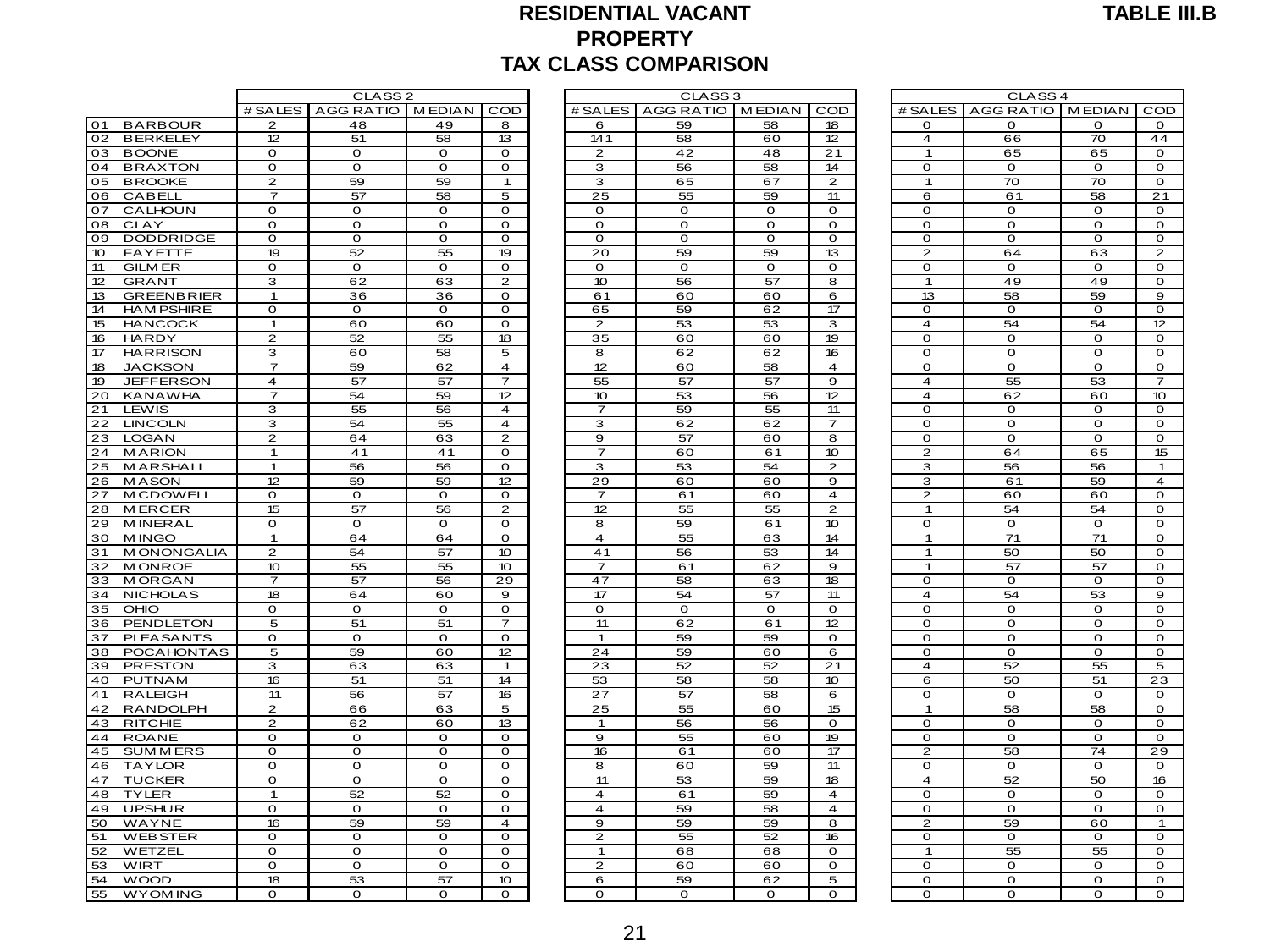#### **APARTMENT IMPROVED PROPERTY TAX CLASS COMPARISON**

|                                             |                            |                            |                  |                   |                  | <b>PROPERTY</b><br><b>TAX CLASS COMPARISON</b> |                  |                  |                             |                             |                  |                             |
|---------------------------------------------|----------------------------|----------------------------|------------------|-------------------|------------------|------------------------------------------------|------------------|------------------|-----------------------------|-----------------------------|------------------|-----------------------------|
|                                             |                            | CLASS <sub>2</sub>         |                  |                   |                  | CLASS <sub>3</sub>                             |                  |                  |                             | CLASS <sub>4</sub>          |                  |                             |
|                                             | # SALES                    | AGG RATIO MEDIAN           |                  | $\overline{COD}$  |                  | # SALES AGG RATIO MEDIAN                       |                  | $\overline{COD}$ | # SALES                     | AGG RATIO MEDIAN            |                  | COD                         |
| 01<br><b>BARBOUR</b>                        | 0                          | 0                          | O                | O                 | O                | 0                                              | o                | O                | $\mathbf 0$                 | 0                           | 0                | O                           |
| 02<br><b>BERKELEY</b>                       | $\mathbf 0$                | $\mathbf{o}$               | $\mathbf{o}$     | $\mathbf 0$       | $\overline{1}$   | 60                                             | 60               | $\mathbf 0$      | $\overline{1}$              | 58                          | 58               | $\mathbf 0$                 |
| <b>BOONE</b><br>03                          | $\mathbf 0$                | O                          | $\mathbf{o}$     | $\mathbf 0$       | $\mathbf 0$      | o                                              | $\mathbf{O}$     | $\mathbf{o}$     | $\mathbf 0$                 | $\mathbf 0$                 | $\mathbf 0$      | $\mathbf{o}$                |
| <b>BRAXTON</b><br>04                        | $\mathbf 0$                | $\mathbf 0$                | $\mathbf 0$      | $\mathbf 0$       | $\mathbf 0$      | $\mathbf 0$                                    | $\mathbf{o}$     | $\mathbf 0$      | $\mathbf O$                 | $\mathbf 0$                 | $\mathbf 0$      | $\mathbf 0$                 |
| <b>BROOKE</b><br>05                         | $\mathbf 0$                | $\mathbf 0$                | $\mathbf 0$      | $\mathbf 0$       | $\mathbf 0$      | $\Omega$                                       | $\mathbf 0$      | $\Omega$         | $\mathbf 0$                 | $\mathbf 0$                 | $\mathbf 0$      | $\mathbf 0$                 |
| 06<br>CABELL                                | $\mathbf{o}$               | $\mathsf O$                | $\mathbf 0$      | $\mathbf 0$       | $\mathbf{1}$     | 55                                             | 55               | $\mathbf 0$      | $\mathbf{1}$                | 52                          | 52               | $\mathbf 0$                 |
| 07<br><b>CALHOUN</b>                        | $\circ$                    | $\mathbf{o}$               | $\mathbf 0$      | $\mathbf 0$       | $\circ$          | O                                              | $\mathbf{O}$     | $\mathbf 0$      | $\mathbf{o}$                | $\mathbf 0$                 | $\mathbf 0$      | $\mathbf 0$                 |
| 08<br><b>CLAY</b><br><b>DODDRIDGE</b><br>09 | $\mathbf 0$<br>$\mathbf 0$ | $\mathbf O$<br>$\mathbf O$ | O<br>$\mathbf 0$ | 0<br>$\mathbf{o}$ | 0<br>$\mathbf 0$ | 0<br>$\mathbf{o}$                              | o<br>$\mathbf 0$ | O<br>$\mathbf 0$ | $\mathbf 0$<br>$\mathbf{o}$ | $\mathbf 0$<br>$\mathbf{o}$ | O<br>$\mathbf 0$ | $\mathbf 0$<br>$\mathbf{o}$ |
| 10 <sup>°</sup><br><b>FAYETTE</b>           | $\mathbf 0$                | $\mathbf 0$                | $\mathbf 0$      | $\mathbf 0$       | $\circ$          | $\mathbf{o}$                                   | $\mathbf 0$      | $\mathbf{o}$     | $\mathbf 0$                 | $\mathbf 0$                 | $\mathbf 0$      | $\mathbf 0$                 |
| 11<br><b>GILM ER</b>                        | $\mathbf 0$                | $\mathbf{o}$               | $\mathbf{o}$     | $\mathbf 0$       | $\mathbf 0$      | $\mathbf{o}$                                   | $\mathbf 0$      | $\mathbf 0$      | $\mathbf{o}$                | $\mathbf O$                 | $\mathbf 0$      | $\mathbf 0$                 |
| 12<br><b>GRANT</b>                          | $\mathbf 0$                | $\mathbf 0$                | $\mathbf O$      | $\mathbf 0$       | $\mathbf 0$      | $\mathbf{o}$                                   | $\mathbf{O}$     | $\mathbf 0$      | $\mathbf 0$                 | $\mathbf 0$                 | $\mathbf 0$      | $\mathbf{o}$                |
| 13<br><b>GREENBRIER</b>                     | $\mathbf 0$                | $\mathsf O$                | $\mathbf 0$      | $\mathbf 0$       | $\mathbf 0$      | $\mathbf{O}$                                   | $\mathbf 0$      | $\mathbf 0$      | $\mathbf 0$                 | $\mathbf 0$                 | $\mathbf 0$      | $\mathbf O$                 |
| 14<br><b>HAM PSHIRE</b>                     | $\mathbf 0$                | $\mathbf{o}$               | $\mathbf{o}$     | $\mathbf{o}$      | $\circ$          | $\mathbf{o}$                                   | $\mathbf{o}$     | $\Omega$         | $\mathbf{1}$                | 56                          | 56               | $\mathbf{o}$                |
| 15<br><b>HANCOCK</b>                        | $\Omega$                   | $\mathsf O$                | $\mathbf 0$      | $\mathbf 0$       | $\Omega$         | $\Omega$                                       | $\mathbf 0$      | $\Omega$         | $\mathbf{1}$                | 66                          | 66               | $\mathbf 0$                 |
| 16<br><b>HARDY</b>                          | $\mathbf 0$                | $\mathbf{o}$               | $\mathbf 0$      | $\mathbf 0$       | $\mathbf 0$      | $\mathbf{o}$                                   | $\mathbf{O}$     | $\mathbf 0$      | $\mathbf{o}$                | $\mathbf 0$                 | $\mathbf 0$      | $\mathbf 0$                 |
| 17<br><b>HARRISON</b>                       | $\circ$                    | $\circ$                    | $\mathbf 0$      | $\circ$           | $\circ$          | $\mathbf 0$                                    | $\mathbf{o}$     | $\mathbf{o}$     | $\mathbf{o}$                | $\circ$                     | $\mathbf 0$      | $\mathbf{o}$                |
| 18<br><b>JACKSON</b>                        | $\mathbf 0$                | $\mathbf O$                | $\mathbf 0$      | $\mathbf 0$       | $\mathbf 0$      | $\mathbf{o}$                                   | $\mathbf 0$      | $\mathbf 0$      | $\mathbf 0$                 | $\mathbf O$                 | $\mathbf 0$      | $\mathbf 0$                 |
| $\overline{19}$<br><b>JEFFERSON</b>         | $\mathbf 0$                | $\mathbf O$                | $\mathbf{o}$     | $\mathbf 0$       | $\circ$          | $\mathbf{o}$                                   | $\mathbf{o}$     | $\mathbf{o}$     | $\mathbf 0$                 | $\mathbf 0$                 | $\mathbf 0$      | $\mathbf 0$                 |
| 20<br><b>KANAWHA</b>                        | $\mathbf 0$                | $\mathbf{o}$               | $\mathbf{o}$     | $\mathbf 0$       | $\overline{4}$   | 59                                             | 63               | 8                | 10                          | 56                          | 59               | $\overline{7}$              |
| 21<br>LEWIS                                 | $\mathbf 0$                | $\mathbf{o}$               | $\mathbf{o}$     | 0                 | $\mathbf 0$      | O                                              | 0                | $\mathbf 0$      | $\mathbf 0$                 | $\mathbf O$                 | O                | $\mathbf 0$                 |
| 22<br><b>LINCOLN</b>                        | $\mathbf 0$                | $\mathbf O$                | $\mathbf 0$      | $\mathbf 0$       | $\mathbf 0$      | $\mathbf O$                                    | $\mathbf 0$      | $\mathbf 0$      | $\mathbf O$                 | $\mathbf O$                 | $\mathbf 0$      | $\mathbf O$                 |
| 23<br><b>LOGAN</b>                          | $\mathbf 0$                | $\mathbf{o}$               | $\mathbf{o}$     | $\mathbf 0$       | $\mathbf 0$      | $\mathbf{o}$                                   | $\mathbf{o}$     | $\Omega$         | $\mathbf{o}$                | $\mathbf{o}$                | $\mathbf 0$      | $\mathbf{o}$                |
| 24<br><b>MARION</b>                         | $\mathbf{o}$               | $\Omega$                   | $\mathbf 0$      | $\mathbf 0$       | $\mathbf 0$      | $\Omega$                                       | $\mathbf 0$      | $\Omega$         | $\Omega$                    | $\mathbf 0$                 | $\mathbf 0$      | $\mathbf 0$                 |
| 25<br>MARSHALL                              | $\mathbf 0$                | $\mathbf{o}$               | $\mathbf 0$      | $\mathbf 0$       | $\mathbf 0$      | $\mathbf{o}$                                   | $\mathbf{o}$     | $\mathbf 0$      | $\mathbf{o}$                | $\mathbf{o}$                | $\mathbf 0$      | $\mathbf 0$                 |
| 26<br><b>MASON</b>                          | $\circ$                    | $\circ$                    | $\mathbf 0$      | $\circ$           | $\circ$          | $\mathbf 0$                                    | $\mathbf{o}$     | $\mathbf{o}$     | $\mathbf{o}$                | $\circ$                     | $\mathbf 0$      | O                           |
| 27<br><b>MCDOWELL</b>                       | $\mathbf 0$                | $\mathbf O$                | $\mathbf 0$      | $\mathbf 0$       | $\circ$          | $\mathbf{o}$                                   | O                | $\mathbf 0$      | $\mathbf O$                 | $\mathbf O$                 | O                | $\mathbf 0$                 |
| 28<br><b>MERCER</b>                         | $\mathbf 0$                | $\mathbf O$                | $\mathbf{o}$     | $\mathbf{o}$      | $\circ$          | $\mathbf{o}$                                   | $\mathbf 0$      | $\mathbf 0$      | $\mathbf 0$                 | $\mathbf{o}$                | $\mathbf 0$      | $\mathbf{o}$                |
| 29<br><b>MINERAL</b>                        | $\mathbf 0$                | $\mathbf{o}$               | $\mathbf{o}$     | $\mathbf 0$       | $\mathbf 0$      | $\mathbf{o}$                                   | $\mathbf 0$      | $\mathbf 0$      | $\mathbf{o}$                | $\mathbf{o}$                | $\mathbf O$      | $\mathbf 0$                 |
| 30<br><b>MINGO</b>                          | $\mathbf 0$                | $\mathbf{o}$               | $\mathbf O$      | $\mathbf 0$       | $\mathbf 0$      | $\mathbf{o}$                                   | o                | $\mathbf 0$      | $\mathbf O$                 | $\mathbf{o}$                | $\mathbf 0$      | $\mathbf 0$                 |
| 31<br><b>MONONGALIA</b>                     | $\mathbf O$                | $\mathbf O$                | $\mathbf 0$      | $\mathbf O$       | $\mathbf O$      | $\mathbf 0$                                    | $\mathbf 0$      | $\mathbf 0$      | $\mathbf O$                 | $\mathbf 0$                 | $\mathbf 0$      | $\mathbf O$                 |
| 32<br><b>MONROE</b>                         | $\mathbf 0$                | $\mathbf O$                | $\mathbf 0$      | $\mathbf 0$       | $\mathbf 0$      | $\mathbf{o}$                                   | $\mathbf{o}$     | $\mathbf 0$      | $\mathbf{o}$                | $\mathbf 0$                 | $\mathbf 0$      | $\mathbf 0$                 |
| <b>MORGAN</b><br>33                         | $\mathbf{o}$               | $\mathbf 0$                | $\mathbf 0$      | $\mathbf 0$       | $\mathbf 0$      | $\mathbf 0$                                    | $\mathbf 0$      | $\mathbf 0$      | $\Omega$                    | $\mathbf 0$                 | $\mathbf 0$      | $\mathbf 0$                 |
| 34<br><b>NICHOLAS</b>                       | $\mathbf 0$                | $\mathbf O$                | $\mathbf 0$      | $\mathbf 0$       | $\mathbf 0$      | O                                              | $\mathbf 0$      | $\mathbf 0$      | $\mathbf 0$                 | $\mathbf 0$                 | $\mathbf 0$      | $\mathbf 0$                 |
| 35<br>OHIO                                  | $\circ$                    | $\circ$                    | $\mathbf 0$      | $\circ$           | $\circ$          | $\mathbf 0$                                    | $\mathbf{o}$     | $\mathbf 0$      | $\mathbf{o}$                | $\circ$                     | $\mathbf 0$      | O                           |
| 36<br>PENDLETON                             | 0                          | $\mathbf O$                | $\mathbf 0$      | $\mathbf 0$       | 0                | $\mathbf O$                                    | O                | $\Omega$         | $\mathbf 0$                 | $\mathbf O$                 | O                | $\mathbf 0$                 |
| 37<br><b>PLEASANTS</b>                      | $\mathbf 0$                | $\mathbf O$                | $\mathbf 0$      | $\mathbf 0$       | $\mathbf 0$      | $\mathbf{o}$                                   | $\mathbf 0$      | $\mathbf{o}$     | $\mathbf 0$                 | $\mathbf O$                 | $\mathbf 0$      | $\mathbf{o}$                |
| 38<br><b>POCAHONTAS</b>                     | $\mathbf 0$                | $\mathbf{o}$               | $\mathbf{o}$     | $\mathbf 0$       | $\mathbf 0$      | O                                              | $\mathbf{o}$     | $\mathbf 0$      | $\Omega$                    | $\mathbf{o}$                | $\mathbf 0$      | $\mathbf 0$                 |
| 39<br><b>PRESTON</b>                        | $\mathbf 0$                | O                          | O                | 0                 | $\mathbf 0$      | o                                              | $\mathbf 0$      | O                | $\mathbf 0$                 | $\mathbf O$                 | $\mathbf 0$      | $\mathbf 0$                 |
| 40<br><b>PUTNAM</b>                         | $\mathbf 0$                | $\mathbf 0$                | $\mathbf 0$      | $\mathbf 0$       | $\mathbf 0$      | $\mathbf 0$                                    | $\mathbf{o}$     | $\mathbf 0$      | $\mathbf 0$                 | $\mathbf 0$                 | $\mathbf 0$      | $\mathbf 0$                 |
| 41<br><b>RALEIGH</b>                        | $\mathbf 0$                | $\mathbf O$                | $\mathbf 0$      | $\mathbf 0$       | $\mathbf{o}$     | $\mathbf 0$                                    | $\mathbf 0$      | $\mathbf{o}$     | $\mathbf 0$                 | $\mathbf 0$                 | $\mathbf 0$      | $\mathbf 0$                 |
| 42<br><b>RANDOLPH</b>                       | $\mathbf 0$                | $\mathbf{o}$               | $\mathbf{o}$     | $\mathbf{o}$      | $\mathbf{1}$     | 60                                             | 60               | $\mathbf{o}$     | $\overline{2}$              | 63                          | 62               | $\overline{2}$              |
| 43<br><b>RITCHIE</b>                        | $\Omega$                   | O                          | $\mathbf O$      | $\Omega$          | $\Omega$         | O                                              | o                | $\Omega$         | $\Omega$                    | $\mathbf O$                 | $\mathbf 0$      | $\mathbf 0$                 |
| 44<br><b>ROANE</b>                          | $\mathbf 0$                | $\Omega$                   | $\mathbf 0$      | $\mathbf 0$       | $\mathbf 0$      | $\mathbf 0$                                    | $\mathbf{o}$     | $\mathbf 0$      | $\mathbf 0$                 | $\mathbf 0$                 | $\mathbf 0$      | $\mathbf 0$                 |
| 45<br><b>SUMMERS</b>                        | $\circ$                    | $\mathbf 0$                | $\mathbf 0$      | $\mathbf 0$       | $\circ$          | $\mathbf 0$                                    | $\mathbf 0$      | $\mathbf 0$      | $\mathbf 0$                 | $\mathbf 0$                 | $\mathbf 0$      | $\mathbf 0$                 |
| 46<br><b>TAYLOR</b>                         | $\mathbf 0$                | $\mathbf O$                | $\mathbf 0$      | $\mathbf 0$       | $\mathbf 0$      | O                                              | $\mathbf 0$      | $\mathbf 0$      | $\mathbf 0$                 | $\mathbf O$                 | $\mathbf 0$      | $\mathbf{o}$                |
| <b>TUCKER</b><br>47                         | $\mathbf 0$                | $\mathbf{o}$               | $\mathbf{o}$     | $\mathbf 0$       | $\mathbf 0$      | $\mathbf{o}$                                   | $\mathbf{o}$     | $\mathbf 0$      | $\mathbf{o}$                | $\mathbf{o}$                | $\mathbf 0$      | $\mathbf 0$                 |
| 48<br><b>TYLER</b>                          | $\mathbf 0$                | O                          | $\mathbf 0$      | 0                 | $\mathbf 0$      | O                                              | $\mathbf 0$      | $\mathbf 0$      | $\mathbf O$                 | $\mathbf O$                 | $\mathbf 0$      | $\mathbf 0$                 |
| 49<br><b>UPSHUR</b>                         | $\mathbf 0$                | $\mathbf O$                | $\mathbf 0$      | $\mathbf 0$       | $\mathbf 0$      | $\mathbf O$                                    | $\mathbf 0$      | $\mathbf 0$      | $\mathbf O$                 | $\mathbf O$                 | $\mathbf 0$      | $\mathbf 0$                 |
| 50<br>WAYNE                                 | $\mathbf 0$                | O                          | $\mathbf O$      | $\mathbf 0$       | $\mathbf 0$      | O                                              | $\mathbf o$      | $\Omega$         | $\mathbf O$                 | O                           | $\mathbf 0$      | $\mathbf 0$                 |
| 51<br><b>WEBSTER</b>                        | $\mathbf 0$                | $\mathbf{o}$               | $\mathbf{o}$     | $\mathbf{o}$      | $\mathbf 0$      | $\mathbf{o}$                                   | $\mathbf 0$      | $\mathbf 0$      | $\mathbf{o}$                | $\mathbf{o}$                | $\mathbf{o}$     | $\mathbf{o}$                |
| 52<br>WETZEL                                | $\Omega$                   | $\mathbf{o}$               | $\mathbf{o}$     | $\mathbf 0$       | $\mathbf 0$      | $\mathbf{o}$                                   | $\mathbf{o}$     | $\Omega$         | $\Omega$                    | $\mathbf{o}$                | $\mathbf 0$      | $\mathbf 0$                 |
| 53<br>WIRT                                  | $\mathbf 0$                | $\Omega$                   | $\mathbf 0$      | $\mathbf 0$       | $\mathbf 0$      | $\mathbf 0$                                    | $\mathbf{o}$     | $\mathbf 0$      | $\Omega$                    | $\mathbf 0$                 | $\mathbf 0$      | $\mathbf 0$                 |
| 54<br><b>WOOD</b>                           | $\circ$                    | O                          | $\mathbf 0$      | $\mathbf 0$       | $\circ$          | O                                              | $\mathbf 0$      | $\mathbf 0$      | $\overline{2}$              | 56                          | 54               | 5                           |
| 55<br><b>WYOMING</b>                        | $\mathbf 0$                | $\mathbf{o}$               | $\mathbf{o}$     | $\mathbf 0$       | $\mathbf 0$      | $\mathbf{o}$                                   | o                | $\mathbf 0$      | $\mathbf 0$                 | $\mathbf{o}$                | $\mathbf 0$      | $\mathbf 0$                 |
|                                             |                            |                            |                  |                   |                  |                                                |                  |                  |                             |                             |                  |                             |

| CLASS <sub>2</sub>               |                  |                            |                               | CLASS <sub>3</sub> |              |             |                | CLASS <sub>4</sub> |  |
|----------------------------------|------------------|----------------------------|-------------------------------|--------------------|--------------|-------------|----------------|--------------------|--|
| RATIO                            | <b>MEDIAN</b>    | COD                        | # SALES                       | AGG RATIO MEDIAN   |              | COD         | # SALES        | AGG RATIO          |  |
| 0                                | o                | $\mathbf 0$                | $\circ$                       | O                  | $\mathbf 0$  | o           | o              | o                  |  |
| $\circ$                          | O                | $\mathbf 0$                | $\mathbf 1$                   | 60                 | 60           | O           | $\mathbf{1}$   | 58                 |  |
| $\overline{0}$                   | $\mathbf O$      | $\mathbf O$                | $\mathbf O$                   | o                  | $\mathbf 0$  | $\mathbf 0$ | $\mathbf 0$    | $\mathbf O$        |  |
| $\overline{0}$                   | O                | O                          | o                             | O                  | o            | o           | O              | 0                  |  |
| $\overline{0}$                   | O                | $\mathbf O$                | O                             | $\mathbf O$        | $\mathbf 0$  | O           | $\mathbf o$    | $\mathbf{o}$       |  |
| o                                | $\mathbf 0$      | O                          | $\mathbf{1}$                  | 55                 | 55           | O           | $\mathbf 1$    | 52                 |  |
| o                                | o                | o                          | O                             | o                  | O            | O           | o              | o                  |  |
| o                                | O                | O                          | o                             | O                  | o            | O           | O              | O                  |  |
| $\overline{\mathbf{o}}$          | $\mathbf O$      | $\mathbf O$                | $\mathbf{o}$                  | $\mathbf O$        | $\mathbf O$  | O           | O              | $\mathbf O$        |  |
| O                                | $\mathbf O$      | $\mathbf O$                | $\mathbf O$                   | O                  | $\mathbf O$  | O           | $\mathbf O$    | $\mathbf O$        |  |
| $\overline{0}$                   | $\mathbf O$      | $\mathbf O$                | $\mathbf 0$                   | O                  | $\mathbf 0$  | $\mathbf 0$ | $\mathbf 0$    | $\mathbf O$        |  |
| $\frac{0}{0}$                    | O                | O                          | O                             | O                  | O            | O           | O              | O                  |  |
|                                  | $\mathbf O$      | $\mathbf O$                | O                             | O                  | $\mathbf O$  | O           | O              | $\mathbf O$        |  |
| o                                | $\mathbf 0$      | $\mathbf 0$                | $\mathbf 0$                   | $\mathbf O$        | $\mathbf 0$  | $\mathbf 0$ | $\mathbf{1}$   | 56                 |  |
| O                                | o                | $\mathbf 0$                | $\mathbf 0$                   | O                  | o            | O           | $\mathbf{1}$   | 66                 |  |
| o                                | $\mathbf O$      | $\mathbf O$                | O                             | $\mathbf O$        | $\mathbf O$  | O           | O              | $\mathbf O$        |  |
| $\overline{\rm o}$               | O                | O                          | O                             | $\mathbf O$        | O            | o           | $\mathbf 0$    | O                  |  |
| $\overline{0}$                   | o                | $\mathbf O$                | o                             | O                  | o            | O           | $\mathbf O$    | $\mathbf O$        |  |
| $\overline{0}$                   | $\mathbf 0$      | $\mathbf 0$<br>$\mathbf 0$ | $\mathbf 0$<br>$\overline{4}$ | O<br>59            | $\mathbf 0$  | O<br>8      | 0<br>10        | $\mathbf O$        |  |
| $\overline{0}$<br>$\overline{0}$ | o<br>$\mathbf 0$ | $\mathbf 0$                | O                             | O                  | 63<br>O      | O           | $\mathbf 0$    | 56<br>O            |  |
|                                  | $\mathbf O$      | $\mathbf O$                | $\mathbf{o}$                  | O                  | $\mathbf O$  | $\mathbf 0$ | $\mathbf 0$    | $\mathbf O$        |  |
| $\overline{0}$                   | O                | O                          | o                             | O                  | o            | o           | O              | 0                  |  |
| $\frac{0}{0}$                    | O                | $\mathbf O$                | O                             | $\mathbf O$        | O            | O           | $\mathbf O$    | O                  |  |
| o                                | $\mathbf 0$      | O                          | $\mathbf 0$                   | O                  | $\Omega$     | o           | O              | $\mathbf 0$        |  |
| o                                | o                | o                          | O                             | O                  | O            | o           | o              | o                  |  |
| $\overline{0}$                   | o                | O                          | o                             | O                  | o            | O           | O              | O                  |  |
| $\overline{0}$                   | $\mathbf O$      | $\mathbf O$                | $\mathbf{o}$                  | $\mathbf O$        | $\mathbf O$  | O           | 0              | $\mathbf O$        |  |
| O                                | $\mathbf O$      | $\mathbf O$                | $\mathbf O$                   | O                  | $\mathbf O$  | O           | $\mathbf o$    | $\mathbf O$        |  |
| $\overline{0}$                   | $\mathbf 0$      | $\mathbf O$                | $\mathbf 0$                   | O                  | $\mathbf 0$  | $\mathbf 0$ | $\mathbf 0$    | $\mathbf O$        |  |
| o                                | O                | O                          | $\mathbf{o}$                  | O                  | O            | O           | O              | O                  |  |
| $\overline{0}$                   | $\mathbf O$      | $\mathbf O$                | O                             | $\mathbf O$        | $\mathbf O$  | O           | O              | $\mathbf O$        |  |
| o                                | $\mathbf 0$      | $\mathbf 0$                | $\mathbf 0$                   | $\mathbf O$        | $\mathbf O$  | $\mathbf 0$ | $\mathbf O$    | $\mathbf O$        |  |
| $\overline{O}$                   | o                | $\mathbf 0$                | $\mathbf 0$                   | O                  | o            | O           | 0              | o                  |  |
| o                                | $\mathbf O$      | $\mathbf O$                | O                             | $\mathbf O$        | O            | O           | O              | $\mathbf O$        |  |
| $\overline{\rm o}$               | O                | O                          | O                             | O                  | O            | o           | $\mathbf 0$    | O                  |  |
| $\overline{0}$                   | o                | $\mathbf O$                | o                             | O                  | o            | O           | $\mathbf O$    | $\mathbf O$        |  |
| $\overline{0}$                   | $\mathbf 0$      | $\mathbf 0$                | $\mathbf 0$                   | O                  | $\mathbf 0$  | O           | 0              | $\mathbf O$        |  |
| $\overline{0}$                   | o                | $\mathbf{o}$               | $\mathbf 0$                   | O                  | $\mathbf 0$  | o           | $\mathbf 0$    | o                  |  |
| o                                | $\mathbf 0$      | $\mathbf 0$                | $\mathbf 0$                   | O                  | $\mathbf 0$  | O           | $\mathbf 0$    | $\mathbf 0$        |  |
| O                                | $\mathbf O$      | $\mathbf 0$                | O                             | $\mathbf O$        | $\mathbf 0$  | O           | $\mathbf 0$    | O                  |  |
| $\circ$                          | O                | O                          | $\mathbf 1$                   | 60                 | 60           | O           | $\overline{2}$ | 63                 |  |
| $\overline{0}$                   | O                | $\mathbf O$                | O                             | O                  | O            | O           | O              | O                  |  |
| o                                | $\mathbf 0$      | O                          | $\Omega$                      | O                  | $\mathbf{o}$ | O           | O              | O                  |  |
| o                                | o                | o                          | O                             | o                  | O            | o           | o              | o                  |  |
| $\overline{0}$                   | O                | O                          | o                             | O                  | o            | o           | O              | O                  |  |
| $\overline{0}$                   | O                | $\mathbf O$                | $\mathbf 0$                   | $\mathbf O$        | $\mathbf 0$  | O           | $\mathbf 0$    | $\mathbf O$        |  |
| O                                | $\mathbf O$      | $\mathbf O$                | $\mathbf O$                   | O                  | $\mathbf O$  | O           | $\mathbf o$    | $\mathbf O$        |  |
| $\circ$                          | $\mathbf 0$      | $\mathbf O$                | $\mathbf 0$                   | O                  | $\mathbf 0$  | $\mathbf 0$ | $\mathbf 0$    | $\mathbf O$        |  |
| o                                | O                | O                          | $\mathbf{o}$                  | O                  | O            | O           | O              | O                  |  |
| $\overline{\rm o}$               | $\mathbf O$      | $\mathbf O$                | O                             | $\mathbf O$        | $\mathbf O$  | O           | O              | $\mathbf O$        |  |
| o                                | $\mathbf 0$      | $\mathbf 0$                | $\mathbf 0$                   | O                  | $\mathbf 0$  | $\mathbf 0$ | $\mathbf 0$    | $\mathbf O$        |  |
| $\overline{0}$                   | o                | o                          | $\mathbf 0$                   | O                  | $\mathbf 0$  | O           | 0              | o                  |  |
| $\overline{\rm o}$               | O                | O                          | O                             | O                  | 0            | O           | 2              | 56                 |  |
| O                                | $\Omega$         | $\Omega$                   | $\Omega$                      | $\Omega$           | $\Omega$     | $\Omega$    | $\Omega$       | $\Omega$           |  |

|         | CLASS <sub>4</sub> |               |                |
|---------|--------------------|---------------|----------------|
| # SALES | AGG RATIO          | <b>MEDIAN</b> | COD            |
| O       | $\mathbf 0$        | 0             | o              |
| 1       | 58                 | 58            | o              |
| o       | O                  | 0             | O              |
| 0       | o                  | o             | 0              |
| o       | 0                  | 0             | o              |
| 1       | 52                 | 52            | O              |
| o       | O                  | o             | O              |
| 0       | $\overline{O}$     | o             | 0              |
| o       | O                  | O             | o              |
| o       |                    | 0             | o              |
| o       | 0<br>O             | O             | o              |
| o       | O                  | O             | O              |
|         |                    |               |                |
| o       | 0                  | o             | o              |
| 1       | 56                 | 56            | 0              |
| 1       | 66                 | 66            | o              |
| O       | O                  | O             | o              |
| o       | O                  | O             | o              |
| o       | O                  | o             | o              |
| o       | O                  | o             | o              |
| 10      | 56                 | 59            | $\overline{z}$ |
| 0       | 0                  | o             | o              |
| o       | O                  | O             | o              |
| o       | O                  | o             | o              |
| 0       | O                  | o             | o              |
| o       | O                  | o             | o              |
| o       | 0                  | 0             | o              |
| o       | O                  | o             | o              |
| o       | $\mathbf{o}$       | O             | o              |
| o       | o                  | o             | o              |
| o       | O                  | o             | o              |
| 0       | O                  | o             | o              |
| o       | O                  | O             | o              |
| o       | O                  | O             | o              |
| o       | O                  | o             | o              |
| o       | $\overline{O}$     | o             | O              |
| o       | O                  | o             | O              |
| o       |                    |               |                |
|         | 0                  | o             | 0              |
| O       | O                  | O             | O              |
| o       | O                  | o             | O              |
| o       | O                  | o             | $\overline{O}$ |
| o       | o                  | 0             | 0              |
| 2       | 63                 | 62            | 2              |
| O       | O                  | O             | O              |
| o       | O                  | o             | O              |
| 0       | O                  | o             | 0              |
| o       | O                  | O             | O              |
| o       | O                  | o             | O              |
| 0       | O                  | O             | O              |
| o       | 0                  | 0             | o              |
| o       | O                  | o             | o              |
| 0       | 0                  | o             | 0              |
| o       | O                  | o             | O              |
| 0       | 0                  | o             | o              |
| 2       | 56                 | 54            | $\overline{5}$ |
| o       | o                  | o             | O              |
|         |                    |               |                |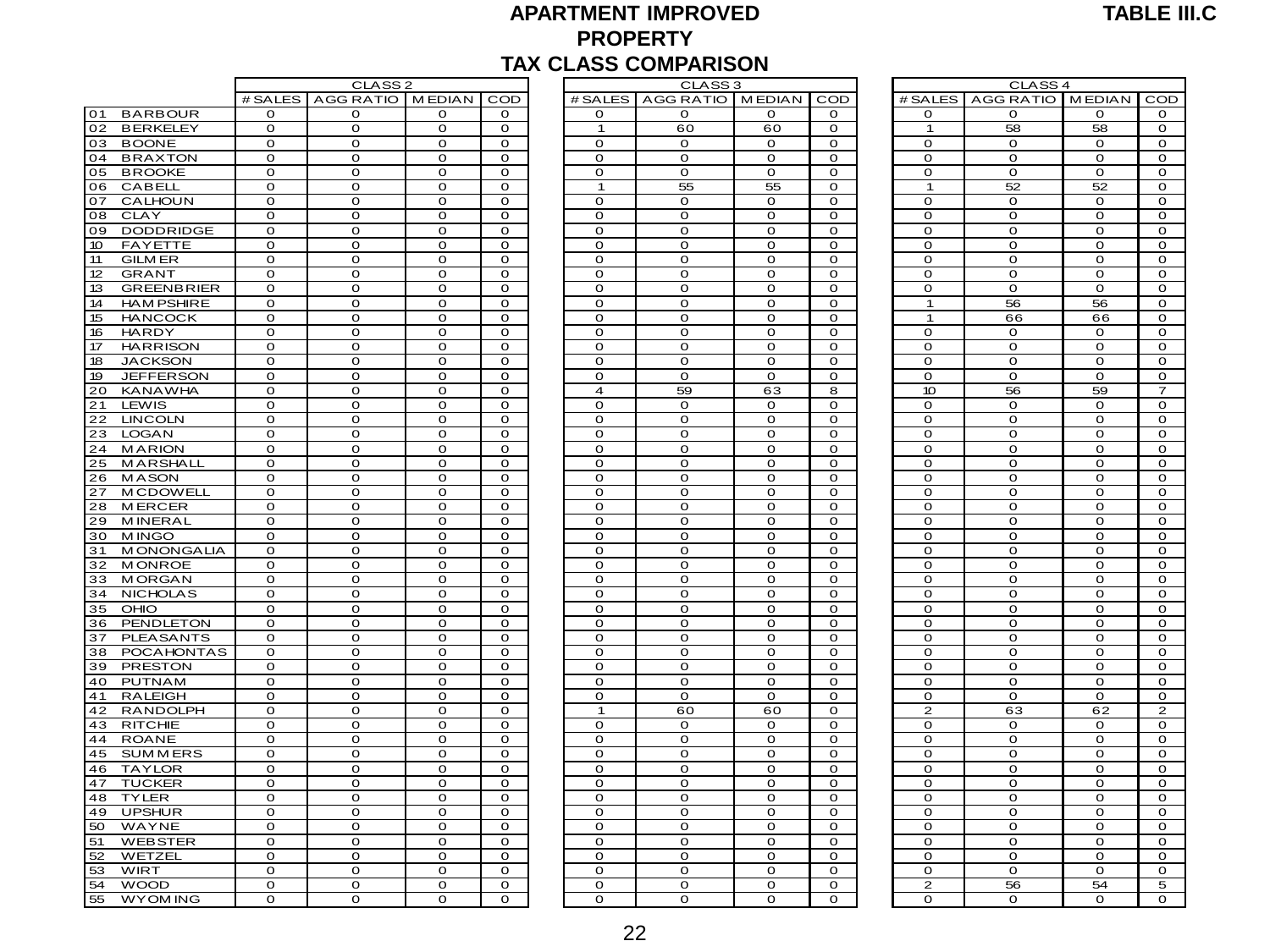#### **COMMERCIAL IMPROVED PROPERTY TAX CLASS COMPARISON**

| CLASS <sub>2</sub><br>CLASS <sub>3</sub><br>CLASS <sub>4</sub><br># SALES AGG RATIO MEDIAN<br>COD<br># SALES AGG RATIO MEDIAN COD<br># SALES   AGG RATIO   MEDIAN  <br>COD<br><b>BARBOUR</b><br>$\mathbf{o}$<br>$\mathbf 0$<br>$\mathbf 0$<br>$\mathbf 0$<br>$\mathbf{o}$<br>$\mathbf{o}$<br>O<br>O<br>$\mathbf{o}$<br>$\mathbf 0$<br>$\mathbf 0$<br>$\mathbf{o}$<br>54<br><b>BERKELEY</b><br>$\mathbf 0$<br>$\mathbf{o}$<br>$\mathbf{o}$<br>$\mathbf{o}$<br>$\mathbf 9$<br>56<br>$\overline{7}$<br>10<br>55<br>58<br>12<br><b>BOONE</b><br>$\mathbf{o}$<br>$\Omega$<br>$\circ$<br>$\mathbf{o}$<br>$\mathbf{o}$<br>$\mathbf 0$<br>$\mathbf{o}$<br>$\mathbf{o}$<br>$\mathbf{o}$<br>$\circ$<br>$\mathbf{o}$<br>O<br>04<br><b>BRAXTON</b><br>$\mathbf{o}$<br>$\mathbf 0$<br>$\mathbf 0$<br>O<br>$\Omega$<br>O<br>$\mathbf{o}$<br>$\mathbf{o}$<br>$\mathbf{o}$<br>$\mathbf 0$<br>$\circ$<br>$\mathbf{o}$<br>05<br>59<br><b>BROOKE</b><br>$\mathbf 0$<br>$\mathbf{o}$<br>$\mathbf 0$<br>$\mathbf 0$<br>59<br>56<br>5<br>12<br>3<br>7<br>56<br>06<br>$\overline{2}$<br>58<br>59<br>$\overline{2}$<br>64<br><b>CABELL</b><br>3<br>66<br>61<br>$\mathbf 9$<br>8<br>66<br>8<br>07<br>$\mathbf{o}$<br>O<br>$\mathbf 0$<br>CALHOUN<br>O<br>O<br>$\mathbf{o}$<br>O<br>o<br>$\circ$<br>0<br>O<br>o<br>08<br>CLAY<br>$\mathbf 0$<br>$\mathbf{o}$<br>$\Omega$<br>$\mathbf{o}$<br>$\mathbf 0$<br>$\mathbf{o}$<br>$\mathbf{o}$<br>$\Omega$<br>$\mathbf 0$<br>$\Omega$<br>$\Omega$<br>$\mathbf O$<br>09<br><b>DODDRIDGE</b><br>71<br>71<br>$\Omega$<br>$\Omega$<br>$\Omega$<br>$\Omega$<br>55<br>55<br>$\mathbf O$<br>$\mathbf{1}$<br>$\Omega$<br>$\mathbf{1}$<br>10 <sup>10</sup><br><b>FAYETTE</b><br>$\mathbf{1}$<br>61<br>61<br>$\mathbf{o}$<br>$\mathbf{1}$<br>88<br>88<br>$\mathbf{o}$<br>5<br>57<br>55<br>14<br>11<br><b>GILM ER</b><br>$\mathbf{o}$<br>0<br>$\circ$<br>$\mathbf{o}$<br>$\mathbf{o}$<br>0<br>0<br>$\circ$<br>$\mathbf{o}$<br>$\mathbf{o}$<br>$\mathbf{o}$<br>$\mathbf{o}$<br>12<br><b>GRANT</b><br>$\mathbf{o}$<br>$\mathbf{o}$<br>$\circ$<br>$\mathbf{o}$<br>$\mathbf{o}$<br>$\mathbf 0$<br>$\mathbf{o}$<br>$\circ$<br>$\mathbf{o}$<br>$\mathbf{o}$<br>$\mathbf{o}$<br>$\mathbf{o}$<br>13<br><b>GREENBRIER</b><br>62<br>62<br>$\mathbf 0$<br>$\overline{2}$<br>52<br>54<br>$\overline{4}$<br>3<br>61<br>60<br>6<br>1<br><b>HAM PSHIRE</b><br>$\mathbf 0$<br>$\mathbf 0$<br>45<br>45<br>$\mathbf 0$<br>$\mathbf 0$<br>$\mathbf 0$<br>$\mathbf 0$<br>$\mathbf{o}$<br>O<br>O<br>1<br><b>HANCOCK</b><br>$\mathbf O$<br>O<br>$\mathbf{o}$<br>$\mathbf 0$<br>3<br>57<br>53<br>3<br>57<br>57<br>$\mathbf 9$<br>6<br><b>HARDY</b><br>$\mathbf 0$<br>$\mathbf{o}$<br>$\mathbf{o}$<br>$\mathbf{o}$<br>$\mathbf 0$<br>O<br>53<br>53<br>$\mathbf{o}$<br>0<br>$\circ$<br>$\mathbf{1}$<br><b>HARRISON</b><br>$\Omega$<br>$\Omega$<br>$\Omega$<br>$\Omega$<br>$\overline{2}$<br>59<br>58<br>$\mathbf 0$<br>60<br>3<br>$\mathbf{1}$<br>58<br>18<br><b>JACKSON</b><br>$\mathbf 0$<br>$\mathbf{o}$<br>$\mathbf 0$<br>$\mathbf{o}$<br>$\overline{2}$<br>57<br>59<br>8<br>$\overline{4}$<br>60<br>59<br>$\mathbf{Z}$<br>19<br><b>JEFFERSON</b><br>$\mathbf 0$<br>$\Omega$<br>$\Omega$<br>$\mathbf{o}$<br>$\mathbf{1}$<br>49<br>49<br>$\circ$<br>5<br>58<br>55<br>9<br>20<br>$\overline{7}$<br>56<br>56<br>5<br>57<br>58<br>15<br><b>KANAWHA</b><br>$\mathbf{1}$<br>$\mathbf{o}$<br>3<br>64<br>60<br>21<br>$\mathbf 0$<br>O<br>$\mathbf 0$<br>49<br>3<br>$\overline{2}$<br>LEWIS<br>$\mathbf{o}$<br>$\mathbf{1}$<br>49<br>O<br>58<br>58<br>$\frac{22}{23}$<br><b>LINCOLN</b><br>$\mathbf O$<br>$\mathbf{o}$<br>$\mathbf 0$<br>$\mathbf 0$<br>$\mathbf 0$<br>O<br>$\mathbf O$<br>$\mathbf{o}$<br>$\mathbf 0$<br>$\mathbf 0$<br>$\mathbf 0$<br>$\mathbf 0$<br>$\overline{O}$<br>59<br>$\overline{O}$<br><b>LOGAN</b><br>o<br>O<br>0<br>57<br>$\overline{4}$<br>54<br>54<br>з<br>$\mathbf{1}$<br>24<br><b>MARION</b><br>$\mathbf O$<br>O<br>$\mathbf{o}$<br>$\mathbf 0$<br>$\mathbf 0$<br>O<br>$\mathbf 0$<br>$\mathbf{o}$<br>38<br>38<br>$\mathbf O$<br>$\overline{1}$<br>25<br>MARSHALL<br>$\mathbf O$<br>$\mathbf{o}$<br>$\mathbf{o}$<br>$\Omega$<br>35<br>35<br>$\Omega$<br>5<br>65<br>66<br>10<br>$\mathbf{1}$<br>26<br><b>MASON</b><br>$\mathbf{o}$<br>$\mathbf 0$<br>$\mathbf{o}$<br>$\mathbf{o}$<br>55<br>55<br>$\mathbf{o}$<br>5<br>57<br>56<br>12<br>$\mathbf{1}$<br>27<br><b>MCDOWELL</b><br>$\mathbf 0$<br>O<br>$\circ$<br>$\circ$<br>$\mathbf{o}$<br>O<br>$\circ$<br>$\mathbf 0$<br>64<br>64<br>$\mathbf{o}$<br>$\mathbf{1}$<br>28<br>$\mathbf{o}$<br>56<br>$\overline{2}$<br><b>MERCER</b><br>$\mathbf 0$<br>$\circ$<br>$\circ$<br>$\overline{4}$<br>56<br>$\overline{4}$<br>5<br>57<br>58<br>29<br>O<br>$\overline{7}$<br><b>MINERAL</b><br>$\mathbf O$<br>$\mathbf{o}$<br>$\mathbf 0$<br>1<br>61<br>61<br>$\mathbf 0$<br>$\overline{2}$<br>45<br>43<br>$\mathbf 0$<br>$\mathbf 0$<br>O<br>$\mathbf{o}$<br>$\mathbf 0$<br>$\mathbf 0$<br>O<br>$\mathbf{o}$<br>66<br>66<br><b>MINGO</b><br>O<br>$\overline{1}$<br>$\overline{\mathbf{z}}$<br>$\overline{5}$<br>17<br><b>MONONGALIA</b><br>O<br>o<br>O<br>O<br>59<br>58<br>$\overline{4}$<br>53<br>55<br>$\mathbf 0$<br>O<br>$\mathbf{o}$<br>$\mathbf{o}$<br>48<br>57<br>57<br>$\mathbf 0$<br><b>MONROE</b><br>48<br>$\mathbf{o}$<br>$\mathbf{1}$<br>-1<br>72<br>72<br><b>MORGAN</b><br>$\mathbf{1}$<br>$\mathbf 0$<br>$\mathbf{2}$<br>57<br>58<br>$\overline{4}$<br>$\mathbf O$<br>$\mathbf 0$<br>$\mathbf 0$<br>$\mathbf O$<br>34<br>57<br><b>NICHOLAS</b><br>$\mathbf 0$<br>$\mathbf 0$<br>$\mathbf{o}$<br>$\mathbf{o}$<br>$\mathbf{1}$<br>57<br>57<br>$\mathbf{o}$<br>$\overline{2}$<br>56<br>3<br>35<br>OHIO<br>$\overline{2}$<br>40<br>40<br>39<br>$\mathbf{o}$<br>$\mathbf 0$<br>$\mathbf{o}$<br>$\mathbf{o}$<br>$\mathbf{o}$<br>$\circ$<br>$\mathbf{o}$<br>o<br>36<br>PENDLETON<br>$\mathbf 0$<br>$\mathbf 0$<br>0<br>$\Omega$<br>$\mathbf{o}$<br>$\mathbf{1}$<br>82<br>82<br>$\mathbf 0$<br>$\mathbf{o}$<br>$\mathbf{o}$<br>$\mathbf 0$<br>37<br><b>PLEASANTS</b><br>$\mathbf{o}$<br>$\mathbf{o}$<br>$\mathbf{o}$<br>66<br>$\mathbf{o}$<br>$\circ$<br>$\mathbf{o}$<br>$\mathbf{o}$<br>$\mathbf{o}$<br>$\mathbf{o}$<br>$\mathbf{1}$<br>66<br>38<br><b>POCAHONTAS</b><br>O<br>$\mathbf{o}$<br>54<br>54<br>$\mathbf{z}$<br>$\mathbf{z}$<br>$\mathbf O$<br>$\mathbf 0$<br>1<br>$\mathbf{o}$<br>63<br>63<br>39<br>$\overline{0}$<br>$\overline{0}$<br>58<br><b>PRESTON</b><br>$\mathbf{o}$<br>$\mathbf{o}$<br>64<br>64<br>$\mathbf 0$<br>3<br>65<br>8<br>1<br>40<br><b>PUTNAM</b><br>$\mathbf O$<br>$\mathbf{o}$<br>$\mathbf{o}$<br>$\mathbf 0$<br>55<br>57<br>5<br>53<br>54<br>14<br>6<br>6<br>41<br><b>RALEIGH</b><br>61<br>61<br>$\mathbf{o}$<br>$\overline{4}$<br>59<br>61<br>11<br>5<br>61<br>57<br>$\overline{\phantom{a}}$<br>1<br>42<br>$\mathbf{2}$<br>$\mathbf 9$<br><b>RANDOLPH</b><br>$\mathbf 0$<br>$\mathbf{o}$<br>$\mathbf{o}$<br>$\mathbf{o}$<br>56<br>56<br>$\mathbf{1}$<br>8<br>50<br>58<br>43<br>$\mathbf{o}$<br>$\mathbf{o}$<br>$\mathbf{o}$<br>o<br>$\mathbf{o}$<br>$\mathbf{o}$<br>$\mathbf{o}$<br><b>RITCHIE</b><br>$\Omega$<br>$\mathbf{o}$<br>0<br>$\Omega$<br>O<br>44<br><b>ROANE</b><br>$\mathbf 0$<br>$\Omega$<br>$\circ$<br>$\mathbf{o}$<br>$\mathbf{o}$<br>$\mathbf 0$<br>$\mathbf{o}$<br>$\mathbf{o}$<br>$\mathbf{o}$<br>$\circ$<br>$\mathbf{o}$<br>$\mathbf{o}$<br>45<br><b>SUMMERS</b><br>$\mathbf{o}$<br>$\mathbf 0$<br>$\mathbf 0$<br>$\Omega$<br>$\mathbf{o}$<br>$\mathbf{1}$<br>66<br>66<br>$\mathbf 0$<br>$\mathbf 0$<br>$\mathbf{o}$<br>$\mathbf 0$<br><b>TAYLOR</b><br>$\mathbf O$<br>$\mathbf{o}$<br>$\mathbf 0$<br>$\mathbf 0$<br>$\mathbf{o}$<br>$\mathbf 0$<br>$\mathbf 0$<br>$\mathbf O$<br>O<br>o<br>O<br>O<br>$\overline{0}$<br><b>TUCKER</b><br>$\mathbf{o}$<br>O<br>$\mathbf{o}$<br>$\mathbf 0$<br>$\mathbf{o}$<br>$\mathbf{o}$<br>$\mathbf{o}$<br>$\mathbf{o}$<br>$\mathbf{o}$<br>$\mathbf{o}$<br>$\mathbf 0$<br>$\mathbf 0$<br>$\mathbf{o}$<br>O<br>$\mathbf 0$<br>o<br>62<br>62<br>$\mathbf 0$<br><b>TYLER</b><br>o<br>o<br>$\circ$<br>$\mathbf{1}$<br><b>UPSHUR</b><br>$\mathbf O$<br>o<br>$\mathbf O$<br>$\mathbf O$<br>$\mathbf O$<br>O<br>$\mathbf 0$<br>$\mathbf{o}$<br>50<br>50<br>$\mathbf O$<br>$\overline{1}$<br>WAYNE<br>$\mathbf O$<br>$\mathbf{o}$<br>$\mathbf{o}$<br>$\mathbf{o}$<br>3<br>57<br>58<br>3<br>3<br>62<br>55<br>13<br><b>WEBSTER</b><br>$\mathbf{o}$<br>$\mathbf{o}$<br>$\mathbf{o}$<br>59<br>$\mathbf{o}$<br>$\mathbf 0$<br>$\mathbf{o}$<br>$\mathbf{o}$<br>$\mathbf{1}$<br>59<br>$\Omega$<br>$\mathbf{o}$<br>52<br>WETZEL<br>$\Omega$<br>$\mathbf{o}$<br>$\mathbf{o}$<br>$\mathbf 0$<br>O<br>$\mathbf{o}$<br>55<br>55<br>$\mathbf{o}$<br>$\mathbf{O}$<br>$\Omega$<br>$\overline{1}$<br>53<br><b>WIRT</b><br>$\mathbf 0$<br>$\mathbf 0$<br>$\circ$<br>$\mathbf{o}$<br>$\mathbf{o}$<br>$\mathbf 0$<br>$\mathbf{o}$<br>$\circ$<br>58<br>58<br>$\mathbf{o}$<br>$\mathbf{1}$<br>54<br><b>WOOD</b><br>O<br>$\mathbf O$<br>58<br>58<br>5<br>57<br>58<br>O<br>O<br>5<br>6<br>6<br>55<br><b>WYOMING</b><br>$\mathbf{o}$<br>$\mathbf 0$<br>$\mathbf{o}$<br>$\mathbf{o}$<br>$\mathbf 0$<br>O<br>$\mathbf{o}$<br>$\mathbf{o}$<br>$\mathbf 0$<br>$\mathbf{o}$<br>$\mathbf 0$<br>$\mathbf 0$ |    |  |  |  | <b>PROPERTY</b><br><b>TAX CLASS COMPARISON</b> |  |  |  |  |
|--------------------------------------------------------------------------------------------------------------------------------------------------------------------------------------------------------------------------------------------------------------------------------------------------------------------------------------------------------------------------------------------------------------------------------------------------------------------------------------------------------------------------------------------------------------------------------------------------------------------------------------------------------------------------------------------------------------------------------------------------------------------------------------------------------------------------------------------------------------------------------------------------------------------------------------------------------------------------------------------------------------------------------------------------------------------------------------------------------------------------------------------------------------------------------------------------------------------------------------------------------------------------------------------------------------------------------------------------------------------------------------------------------------------------------------------------------------------------------------------------------------------------------------------------------------------------------------------------------------------------------------------------------------------------------------------------------------------------------------------------------------------------------------------------------------------------------------------------------------------------------------------------------------------------------------------------------------------------------------------------------------------------------------------------------------------------------------------------------------------------------------------------------------------------------------------------------------------------------------------------------------------------------------------------------------------------------------------------------------------------------------------------------------------------------------------------------------------------------------------------------------------------------------------------------------------------------------------------------------------------------------------------------------------------------------------------------------------------------------------------------------------------------------------------------------------------------------------------------------------------------------------------------------------------------------------------------------------------------------------------------------------------------------------------------------------------------------------------------------------------------------------------------------------------------------------------------------------------------------------------------------------------------------------------------------------------------------------------------------------------------------------------------------------------------------------------------------------------------------------------------------------------------------------------------------------------------------------------------------------------------------------------------------------------------------------------------------------------------------------------------------------------------------------------------------------------------------------------------------------------------------------------------------------------------------------------------------------------------------------------------------------------------------------------------------------------------------------------------------------------------------------------------------------------------------------------------------------------------------------------------------------------------------------------------------------------------------------------------------------------------------------------------------------------------------------------------------------------------------------------------------------------------------------------------------------------------------------------------------------------------------------------------------------------------------------------------------------------------------------------------------------------------------------------------------------------------------------------------------------------------------------------------------------------------------------------------------------------------------------------------------------------------------------------------------------------------------------------------------------------------------------------------------------------------------------------------------------------------------------------------------------------------------------------------------------------------------------------------------------------------------------------------------------------------------------------------------------------------------------------------------------------------------------------------------------------------------------------------------------------------------------------------------------------------------------------------------------------------------------------------------------------------------------------------------------------------------------------------------------------------------------------------------------------------------------------------------------------------------------------------------------------------------------------------------------------------------------------------------------------------------------------------------------------------------------------------------------------------------------------------------------------------------------------------------------------------------------------------------------------------------------------------------------------------------------------------------------------------------------------------------------------------------------------------------------------------------------------------------------------------------------------------------------------------------------------------------------------------------------------------------------------------------------------------------------------------------------------------------------------------------------------------------------------------------------------------------------------------------------------------------------------------------------------------------------------------------------------------------------------------------------------------------------------------------------------------------------------------------------------------------------------------------------------------------------------------------------------------------------------------------------------------------------------------------------------------------------------------------------------------------------------------------------------------------------------------------------------------------------------------------------------------------------------------------------------------------------------------------------------------------------------------------------------------------------------------------------------------------------------------------------------------------------------------------------------------------------------------------------------------------------------------------------------------------------------------------------------------------------------------------------------------------------------------------------------------------------------------------------------------------------------------------------------------------------------------------------------------------------------------------------------------------------------------------------------------------------------------------------------------------------------------------------------------------------------------------------------------------------------------------------------------------------------------------------------------------------------------------------------------------------------------------------------------------------------------------------------------------------------------------------------------------------------------------------------------------------------------------------------------------------------------------------------------------------------------------------------------------------------------------------------------------------------------------------------------------|----|--|--|--|------------------------------------------------|--|--|--|--|
|                                                                                                                                                                                                                                                                                                                                                                                                                                                                                                                                                                                                                                                                                                                                                                                                                                                                                                                                                                                                                                                                                                                                                                                                                                                                                                                                                                                                                                                                                                                                                                                                                                                                                                                                                                                                                                                                                                                                                                                                                                                                                                                                                                                                                                                                                                                                                                                                                                                                                                                                                                                                                                                                                                                                                                                                                                                                                                                                                                                                                                                                                                                                                                                                                                                                                                                                                                                                                                                                                                                                                                                                                                                                                                                                                                                                                                                                                                                                                                                                                                                                                                                                                                                                                                                                                                                                                                                                                                                                                                                                                                                                                                                                                                                                                                                                                                                                                                                                                                                                                                                                                                                                                                                                                                                                                                                                                                                                                                                                                                                                                                                                                                                                                                                                                                                                                                                                                                                                                                                                                                                                                                                                                                                                                                                                                                                                                                                                                                                                                                                                                                                                                                                                                                                                                                                                                                                                                                                                                                                                                                                                                                                                                                                                                                                                                                                                                                                                                                                                                                                                                                                                                                                                                                                                                                                                                                                                                                                                                                                                                                                                                                                                                                                                                                                                                                                                                                                                                                                                                                                                                                                                                                                                                                                                                                                                                                                                                                                                                                                                                                                                                                                                                                                                              |    |  |  |  |                                                |  |  |  |  |
|                                                                                                                                                                                                                                                                                                                                                                                                                                                                                                                                                                                                                                                                                                                                                                                                                                                                                                                                                                                                                                                                                                                                                                                                                                                                                                                                                                                                                                                                                                                                                                                                                                                                                                                                                                                                                                                                                                                                                                                                                                                                                                                                                                                                                                                                                                                                                                                                                                                                                                                                                                                                                                                                                                                                                                                                                                                                                                                                                                                                                                                                                                                                                                                                                                                                                                                                                                                                                                                                                                                                                                                                                                                                                                                                                                                                                                                                                                                                                                                                                                                                                                                                                                                                                                                                                                                                                                                                                                                                                                                                                                                                                                                                                                                                                                                                                                                                                                                                                                                                                                                                                                                                                                                                                                                                                                                                                                                                                                                                                                                                                                                                                                                                                                                                                                                                                                                                                                                                                                                                                                                                                                                                                                                                                                                                                                                                                                                                                                                                                                                                                                                                                                                                                                                                                                                                                                                                                                                                                                                                                                                                                                                                                                                                                                                                                                                                                                                                                                                                                                                                                                                                                                                                                                                                                                                                                                                                                                                                                                                                                                                                                                                                                                                                                                                                                                                                                                                                                                                                                                                                                                                                                                                                                                                                                                                                                                                                                                                                                                                                                                                                                                                                                                                                              |    |  |  |  |                                                |  |  |  |  |
|                                                                                                                                                                                                                                                                                                                                                                                                                                                                                                                                                                                                                                                                                                                                                                                                                                                                                                                                                                                                                                                                                                                                                                                                                                                                                                                                                                                                                                                                                                                                                                                                                                                                                                                                                                                                                                                                                                                                                                                                                                                                                                                                                                                                                                                                                                                                                                                                                                                                                                                                                                                                                                                                                                                                                                                                                                                                                                                                                                                                                                                                                                                                                                                                                                                                                                                                                                                                                                                                                                                                                                                                                                                                                                                                                                                                                                                                                                                                                                                                                                                                                                                                                                                                                                                                                                                                                                                                                                                                                                                                                                                                                                                                                                                                                                                                                                                                                                                                                                                                                                                                                                                                                                                                                                                                                                                                                                                                                                                                                                                                                                                                                                                                                                                                                                                                                                                                                                                                                                                                                                                                                                                                                                                                                                                                                                                                                                                                                                                                                                                                                                                                                                                                                                                                                                                                                                                                                                                                                                                                                                                                                                                                                                                                                                                                                                                                                                                                                                                                                                                                                                                                                                                                                                                                                                                                                                                                                                                                                                                                                                                                                                                                                                                                                                                                                                                                                                                                                                                                                                                                                                                                                                                                                                                                                                                                                                                                                                                                                                                                                                                                                                                                                                                                              | 01 |  |  |  |                                                |  |  |  |  |
|                                                                                                                                                                                                                                                                                                                                                                                                                                                                                                                                                                                                                                                                                                                                                                                                                                                                                                                                                                                                                                                                                                                                                                                                                                                                                                                                                                                                                                                                                                                                                                                                                                                                                                                                                                                                                                                                                                                                                                                                                                                                                                                                                                                                                                                                                                                                                                                                                                                                                                                                                                                                                                                                                                                                                                                                                                                                                                                                                                                                                                                                                                                                                                                                                                                                                                                                                                                                                                                                                                                                                                                                                                                                                                                                                                                                                                                                                                                                                                                                                                                                                                                                                                                                                                                                                                                                                                                                                                                                                                                                                                                                                                                                                                                                                                                                                                                                                                                                                                                                                                                                                                                                                                                                                                                                                                                                                                                                                                                                                                                                                                                                                                                                                                                                                                                                                                                                                                                                                                                                                                                                                                                                                                                                                                                                                                                                                                                                                                                                                                                                                                                                                                                                                                                                                                                                                                                                                                                                                                                                                                                                                                                                                                                                                                                                                                                                                                                                                                                                                                                                                                                                                                                                                                                                                                                                                                                                                                                                                                                                                                                                                                                                                                                                                                                                                                                                                                                                                                                                                                                                                                                                                                                                                                                                                                                                                                                                                                                                                                                                                                                                                                                                                                                                              | 02 |  |  |  |                                                |  |  |  |  |
|                                                                                                                                                                                                                                                                                                                                                                                                                                                                                                                                                                                                                                                                                                                                                                                                                                                                                                                                                                                                                                                                                                                                                                                                                                                                                                                                                                                                                                                                                                                                                                                                                                                                                                                                                                                                                                                                                                                                                                                                                                                                                                                                                                                                                                                                                                                                                                                                                                                                                                                                                                                                                                                                                                                                                                                                                                                                                                                                                                                                                                                                                                                                                                                                                                                                                                                                                                                                                                                                                                                                                                                                                                                                                                                                                                                                                                                                                                                                                                                                                                                                                                                                                                                                                                                                                                                                                                                                                                                                                                                                                                                                                                                                                                                                                                                                                                                                                                                                                                                                                                                                                                                                                                                                                                                                                                                                                                                                                                                                                                                                                                                                                                                                                                                                                                                                                                                                                                                                                                                                                                                                                                                                                                                                                                                                                                                                                                                                                                                                                                                                                                                                                                                                                                                                                                                                                                                                                                                                                                                                                                                                                                                                                                                                                                                                                                                                                                                                                                                                                                                                                                                                                                                                                                                                                                                                                                                                                                                                                                                                                                                                                                                                                                                                                                                                                                                                                                                                                                                                                                                                                                                                                                                                                                                                                                                                                                                                                                                                                                                                                                                                                                                                                                                                              | 03 |  |  |  |                                                |  |  |  |  |
|                                                                                                                                                                                                                                                                                                                                                                                                                                                                                                                                                                                                                                                                                                                                                                                                                                                                                                                                                                                                                                                                                                                                                                                                                                                                                                                                                                                                                                                                                                                                                                                                                                                                                                                                                                                                                                                                                                                                                                                                                                                                                                                                                                                                                                                                                                                                                                                                                                                                                                                                                                                                                                                                                                                                                                                                                                                                                                                                                                                                                                                                                                                                                                                                                                                                                                                                                                                                                                                                                                                                                                                                                                                                                                                                                                                                                                                                                                                                                                                                                                                                                                                                                                                                                                                                                                                                                                                                                                                                                                                                                                                                                                                                                                                                                                                                                                                                                                                                                                                                                                                                                                                                                                                                                                                                                                                                                                                                                                                                                                                                                                                                                                                                                                                                                                                                                                                                                                                                                                                                                                                                                                                                                                                                                                                                                                                                                                                                                                                                                                                                                                                                                                                                                                                                                                                                                                                                                                                                                                                                                                                                                                                                                                                                                                                                                                                                                                                                                                                                                                                                                                                                                                                                                                                                                                                                                                                                                                                                                                                                                                                                                                                                                                                                                                                                                                                                                                                                                                                                                                                                                                                                                                                                                                                                                                                                                                                                                                                                                                                                                                                                                                                                                                                                              |    |  |  |  |                                                |  |  |  |  |
|                                                                                                                                                                                                                                                                                                                                                                                                                                                                                                                                                                                                                                                                                                                                                                                                                                                                                                                                                                                                                                                                                                                                                                                                                                                                                                                                                                                                                                                                                                                                                                                                                                                                                                                                                                                                                                                                                                                                                                                                                                                                                                                                                                                                                                                                                                                                                                                                                                                                                                                                                                                                                                                                                                                                                                                                                                                                                                                                                                                                                                                                                                                                                                                                                                                                                                                                                                                                                                                                                                                                                                                                                                                                                                                                                                                                                                                                                                                                                                                                                                                                                                                                                                                                                                                                                                                                                                                                                                                                                                                                                                                                                                                                                                                                                                                                                                                                                                                                                                                                                                                                                                                                                                                                                                                                                                                                                                                                                                                                                                                                                                                                                                                                                                                                                                                                                                                                                                                                                                                                                                                                                                                                                                                                                                                                                                                                                                                                                                                                                                                                                                                                                                                                                                                                                                                                                                                                                                                                                                                                                                                                                                                                                                                                                                                                                                                                                                                                                                                                                                                                                                                                                                                                                                                                                                                                                                                                                                                                                                                                                                                                                                                                                                                                                                                                                                                                                                                                                                                                                                                                                                                                                                                                                                                                                                                                                                                                                                                                                                                                                                                                                                                                                                                                              |    |  |  |  |                                                |  |  |  |  |
|                                                                                                                                                                                                                                                                                                                                                                                                                                                                                                                                                                                                                                                                                                                                                                                                                                                                                                                                                                                                                                                                                                                                                                                                                                                                                                                                                                                                                                                                                                                                                                                                                                                                                                                                                                                                                                                                                                                                                                                                                                                                                                                                                                                                                                                                                                                                                                                                                                                                                                                                                                                                                                                                                                                                                                                                                                                                                                                                                                                                                                                                                                                                                                                                                                                                                                                                                                                                                                                                                                                                                                                                                                                                                                                                                                                                                                                                                                                                                                                                                                                                                                                                                                                                                                                                                                                                                                                                                                                                                                                                                                                                                                                                                                                                                                                                                                                                                                                                                                                                                                                                                                                                                                                                                                                                                                                                                                                                                                                                                                                                                                                                                                                                                                                                                                                                                                                                                                                                                                                                                                                                                                                                                                                                                                                                                                                                                                                                                                                                                                                                                                                                                                                                                                                                                                                                                                                                                                                                                                                                                                                                                                                                                                                                                                                                                                                                                                                                                                                                                                                                                                                                                                                                                                                                                                                                                                                                                                                                                                                                                                                                                                                                                                                                                                                                                                                                                                                                                                                                                                                                                                                                                                                                                                                                                                                                                                                                                                                                                                                                                                                                                                                                                                                                              |    |  |  |  |                                                |  |  |  |  |
|                                                                                                                                                                                                                                                                                                                                                                                                                                                                                                                                                                                                                                                                                                                                                                                                                                                                                                                                                                                                                                                                                                                                                                                                                                                                                                                                                                                                                                                                                                                                                                                                                                                                                                                                                                                                                                                                                                                                                                                                                                                                                                                                                                                                                                                                                                                                                                                                                                                                                                                                                                                                                                                                                                                                                                                                                                                                                                                                                                                                                                                                                                                                                                                                                                                                                                                                                                                                                                                                                                                                                                                                                                                                                                                                                                                                                                                                                                                                                                                                                                                                                                                                                                                                                                                                                                                                                                                                                                                                                                                                                                                                                                                                                                                                                                                                                                                                                                                                                                                                                                                                                                                                                                                                                                                                                                                                                                                                                                                                                                                                                                                                                                                                                                                                                                                                                                                                                                                                                                                                                                                                                                                                                                                                                                                                                                                                                                                                                                                                                                                                                                                                                                                                                                                                                                                                                                                                                                                                                                                                                                                                                                                                                                                                                                                                                                                                                                                                                                                                                                                                                                                                                                                                                                                                                                                                                                                                                                                                                                                                                                                                                                                                                                                                                                                                                                                                                                                                                                                                                                                                                                                                                                                                                                                                                                                                                                                                                                                                                                                                                                                                                                                                                                                                              |    |  |  |  |                                                |  |  |  |  |
|                                                                                                                                                                                                                                                                                                                                                                                                                                                                                                                                                                                                                                                                                                                                                                                                                                                                                                                                                                                                                                                                                                                                                                                                                                                                                                                                                                                                                                                                                                                                                                                                                                                                                                                                                                                                                                                                                                                                                                                                                                                                                                                                                                                                                                                                                                                                                                                                                                                                                                                                                                                                                                                                                                                                                                                                                                                                                                                                                                                                                                                                                                                                                                                                                                                                                                                                                                                                                                                                                                                                                                                                                                                                                                                                                                                                                                                                                                                                                                                                                                                                                                                                                                                                                                                                                                                                                                                                                                                                                                                                                                                                                                                                                                                                                                                                                                                                                                                                                                                                                                                                                                                                                                                                                                                                                                                                                                                                                                                                                                                                                                                                                                                                                                                                                                                                                                                                                                                                                                                                                                                                                                                                                                                                                                                                                                                                                                                                                                                                                                                                                                                                                                                                                                                                                                                                                                                                                                                                                                                                                                                                                                                                                                                                                                                                                                                                                                                                                                                                                                                                                                                                                                                                                                                                                                                                                                                                                                                                                                                                                                                                                                                                                                                                                                                                                                                                                                                                                                                                                                                                                                                                                                                                                                                                                                                                                                                                                                                                                                                                                                                                                                                                                                                                              |    |  |  |  |                                                |  |  |  |  |
|                                                                                                                                                                                                                                                                                                                                                                                                                                                                                                                                                                                                                                                                                                                                                                                                                                                                                                                                                                                                                                                                                                                                                                                                                                                                                                                                                                                                                                                                                                                                                                                                                                                                                                                                                                                                                                                                                                                                                                                                                                                                                                                                                                                                                                                                                                                                                                                                                                                                                                                                                                                                                                                                                                                                                                                                                                                                                                                                                                                                                                                                                                                                                                                                                                                                                                                                                                                                                                                                                                                                                                                                                                                                                                                                                                                                                                                                                                                                                                                                                                                                                                                                                                                                                                                                                                                                                                                                                                                                                                                                                                                                                                                                                                                                                                                                                                                                                                                                                                                                                                                                                                                                                                                                                                                                                                                                                                                                                                                                                                                                                                                                                                                                                                                                                                                                                                                                                                                                                                                                                                                                                                                                                                                                                                                                                                                                                                                                                                                                                                                                                                                                                                                                                                                                                                                                                                                                                                                                                                                                                                                                                                                                                                                                                                                                                                                                                                                                                                                                                                                                                                                                                                                                                                                                                                                                                                                                                                                                                                                                                                                                                                                                                                                                                                                                                                                                                                                                                                                                                                                                                                                                                                                                                                                                                                                                                                                                                                                                                                                                                                                                                                                                                                                                              |    |  |  |  |                                                |  |  |  |  |
|                                                                                                                                                                                                                                                                                                                                                                                                                                                                                                                                                                                                                                                                                                                                                                                                                                                                                                                                                                                                                                                                                                                                                                                                                                                                                                                                                                                                                                                                                                                                                                                                                                                                                                                                                                                                                                                                                                                                                                                                                                                                                                                                                                                                                                                                                                                                                                                                                                                                                                                                                                                                                                                                                                                                                                                                                                                                                                                                                                                                                                                                                                                                                                                                                                                                                                                                                                                                                                                                                                                                                                                                                                                                                                                                                                                                                                                                                                                                                                                                                                                                                                                                                                                                                                                                                                                                                                                                                                                                                                                                                                                                                                                                                                                                                                                                                                                                                                                                                                                                                                                                                                                                                                                                                                                                                                                                                                                                                                                                                                                                                                                                                                                                                                                                                                                                                                                                                                                                                                                                                                                                                                                                                                                                                                                                                                                                                                                                                                                                                                                                                                                                                                                                                                                                                                                                                                                                                                                                                                                                                                                                                                                                                                                                                                                                                                                                                                                                                                                                                                                                                                                                                                                                                                                                                                                                                                                                                                                                                                                                                                                                                                                                                                                                                                                                                                                                                                                                                                                                                                                                                                                                                                                                                                                                                                                                                                                                                                                                                                                                                                                                                                                                                                                                              |    |  |  |  |                                                |  |  |  |  |
|                                                                                                                                                                                                                                                                                                                                                                                                                                                                                                                                                                                                                                                                                                                                                                                                                                                                                                                                                                                                                                                                                                                                                                                                                                                                                                                                                                                                                                                                                                                                                                                                                                                                                                                                                                                                                                                                                                                                                                                                                                                                                                                                                                                                                                                                                                                                                                                                                                                                                                                                                                                                                                                                                                                                                                                                                                                                                                                                                                                                                                                                                                                                                                                                                                                                                                                                                                                                                                                                                                                                                                                                                                                                                                                                                                                                                                                                                                                                                                                                                                                                                                                                                                                                                                                                                                                                                                                                                                                                                                                                                                                                                                                                                                                                                                                                                                                                                                                                                                                                                                                                                                                                                                                                                                                                                                                                                                                                                                                                                                                                                                                                                                                                                                                                                                                                                                                                                                                                                                                                                                                                                                                                                                                                                                                                                                                                                                                                                                                                                                                                                                                                                                                                                                                                                                                                                                                                                                                                                                                                                                                                                                                                                                                                                                                                                                                                                                                                                                                                                                                                                                                                                                                                                                                                                                                                                                                                                                                                                                                                                                                                                                                                                                                                                                                                                                                                                                                                                                                                                                                                                                                                                                                                                                                                                                                                                                                                                                                                                                                                                                                                                                                                                                                                              |    |  |  |  |                                                |  |  |  |  |
|                                                                                                                                                                                                                                                                                                                                                                                                                                                                                                                                                                                                                                                                                                                                                                                                                                                                                                                                                                                                                                                                                                                                                                                                                                                                                                                                                                                                                                                                                                                                                                                                                                                                                                                                                                                                                                                                                                                                                                                                                                                                                                                                                                                                                                                                                                                                                                                                                                                                                                                                                                                                                                                                                                                                                                                                                                                                                                                                                                                                                                                                                                                                                                                                                                                                                                                                                                                                                                                                                                                                                                                                                                                                                                                                                                                                                                                                                                                                                                                                                                                                                                                                                                                                                                                                                                                                                                                                                                                                                                                                                                                                                                                                                                                                                                                                                                                                                                                                                                                                                                                                                                                                                                                                                                                                                                                                                                                                                                                                                                                                                                                                                                                                                                                                                                                                                                                                                                                                                                                                                                                                                                                                                                                                                                                                                                                                                                                                                                                                                                                                                                                                                                                                                                                                                                                                                                                                                                                                                                                                                                                                                                                                                                                                                                                                                                                                                                                                                                                                                                                                                                                                                                                                                                                                                                                                                                                                                                                                                                                                                                                                                                                                                                                                                                                                                                                                                                                                                                                                                                                                                                                                                                                                                                                                                                                                                                                                                                                                                                                                                                                                                                                                                                                                              |    |  |  |  |                                                |  |  |  |  |
|                                                                                                                                                                                                                                                                                                                                                                                                                                                                                                                                                                                                                                                                                                                                                                                                                                                                                                                                                                                                                                                                                                                                                                                                                                                                                                                                                                                                                                                                                                                                                                                                                                                                                                                                                                                                                                                                                                                                                                                                                                                                                                                                                                                                                                                                                                                                                                                                                                                                                                                                                                                                                                                                                                                                                                                                                                                                                                                                                                                                                                                                                                                                                                                                                                                                                                                                                                                                                                                                                                                                                                                                                                                                                                                                                                                                                                                                                                                                                                                                                                                                                                                                                                                                                                                                                                                                                                                                                                                                                                                                                                                                                                                                                                                                                                                                                                                                                                                                                                                                                                                                                                                                                                                                                                                                                                                                                                                                                                                                                                                                                                                                                                                                                                                                                                                                                                                                                                                                                                                                                                                                                                                                                                                                                                                                                                                                                                                                                                                                                                                                                                                                                                                                                                                                                                                                                                                                                                                                                                                                                                                                                                                                                                                                                                                                                                                                                                                                                                                                                                                                                                                                                                                                                                                                                                                                                                                                                                                                                                                                                                                                                                                                                                                                                                                                                                                                                                                                                                                                                                                                                                                                                                                                                                                                                                                                                                                                                                                                                                                                                                                                                                                                                                                                              | 14 |  |  |  |                                                |  |  |  |  |
|                                                                                                                                                                                                                                                                                                                                                                                                                                                                                                                                                                                                                                                                                                                                                                                                                                                                                                                                                                                                                                                                                                                                                                                                                                                                                                                                                                                                                                                                                                                                                                                                                                                                                                                                                                                                                                                                                                                                                                                                                                                                                                                                                                                                                                                                                                                                                                                                                                                                                                                                                                                                                                                                                                                                                                                                                                                                                                                                                                                                                                                                                                                                                                                                                                                                                                                                                                                                                                                                                                                                                                                                                                                                                                                                                                                                                                                                                                                                                                                                                                                                                                                                                                                                                                                                                                                                                                                                                                                                                                                                                                                                                                                                                                                                                                                                                                                                                                                                                                                                                                                                                                                                                                                                                                                                                                                                                                                                                                                                                                                                                                                                                                                                                                                                                                                                                                                                                                                                                                                                                                                                                                                                                                                                                                                                                                                                                                                                                                                                                                                                                                                                                                                                                                                                                                                                                                                                                                                                                                                                                                                                                                                                                                                                                                                                                                                                                                                                                                                                                                                                                                                                                                                                                                                                                                                                                                                                                                                                                                                                                                                                                                                                                                                                                                                                                                                                                                                                                                                                                                                                                                                                                                                                                                                                                                                                                                                                                                                                                                                                                                                                                                                                                                                                              | 15 |  |  |  |                                                |  |  |  |  |
|                                                                                                                                                                                                                                                                                                                                                                                                                                                                                                                                                                                                                                                                                                                                                                                                                                                                                                                                                                                                                                                                                                                                                                                                                                                                                                                                                                                                                                                                                                                                                                                                                                                                                                                                                                                                                                                                                                                                                                                                                                                                                                                                                                                                                                                                                                                                                                                                                                                                                                                                                                                                                                                                                                                                                                                                                                                                                                                                                                                                                                                                                                                                                                                                                                                                                                                                                                                                                                                                                                                                                                                                                                                                                                                                                                                                                                                                                                                                                                                                                                                                                                                                                                                                                                                                                                                                                                                                                                                                                                                                                                                                                                                                                                                                                                                                                                                                                                                                                                                                                                                                                                                                                                                                                                                                                                                                                                                                                                                                                                                                                                                                                                                                                                                                                                                                                                                                                                                                                                                                                                                                                                                                                                                                                                                                                                                                                                                                                                                                                                                                                                                                                                                                                                                                                                                                                                                                                                                                                                                                                                                                                                                                                                                                                                                                                                                                                                                                                                                                                                                                                                                                                                                                                                                                                                                                                                                                                                                                                                                                                                                                                                                                                                                                                                                                                                                                                                                                                                                                                                                                                                                                                                                                                                                                                                                                                                                                                                                                                                                                                                                                                                                                                                                                              | 16 |  |  |  |                                                |  |  |  |  |
|                                                                                                                                                                                                                                                                                                                                                                                                                                                                                                                                                                                                                                                                                                                                                                                                                                                                                                                                                                                                                                                                                                                                                                                                                                                                                                                                                                                                                                                                                                                                                                                                                                                                                                                                                                                                                                                                                                                                                                                                                                                                                                                                                                                                                                                                                                                                                                                                                                                                                                                                                                                                                                                                                                                                                                                                                                                                                                                                                                                                                                                                                                                                                                                                                                                                                                                                                                                                                                                                                                                                                                                                                                                                                                                                                                                                                                                                                                                                                                                                                                                                                                                                                                                                                                                                                                                                                                                                                                                                                                                                                                                                                                                                                                                                                                                                                                                                                                                                                                                                                                                                                                                                                                                                                                                                                                                                                                                                                                                                                                                                                                                                                                                                                                                                                                                                                                                                                                                                                                                                                                                                                                                                                                                                                                                                                                                                                                                                                                                                                                                                                                                                                                                                                                                                                                                                                                                                                                                                                                                                                                                                                                                                                                                                                                                                                                                                                                                                                                                                                                                                                                                                                                                                                                                                                                                                                                                                                                                                                                                                                                                                                                                                                                                                                                                                                                                                                                                                                                                                                                                                                                                                                                                                                                                                                                                                                                                                                                                                                                                                                                                                                                                                                                                                              | 17 |  |  |  |                                                |  |  |  |  |
|                                                                                                                                                                                                                                                                                                                                                                                                                                                                                                                                                                                                                                                                                                                                                                                                                                                                                                                                                                                                                                                                                                                                                                                                                                                                                                                                                                                                                                                                                                                                                                                                                                                                                                                                                                                                                                                                                                                                                                                                                                                                                                                                                                                                                                                                                                                                                                                                                                                                                                                                                                                                                                                                                                                                                                                                                                                                                                                                                                                                                                                                                                                                                                                                                                                                                                                                                                                                                                                                                                                                                                                                                                                                                                                                                                                                                                                                                                                                                                                                                                                                                                                                                                                                                                                                                                                                                                                                                                                                                                                                                                                                                                                                                                                                                                                                                                                                                                                                                                                                                                                                                                                                                                                                                                                                                                                                                                                                                                                                                                                                                                                                                                                                                                                                                                                                                                                                                                                                                                                                                                                                                                                                                                                                                                                                                                                                                                                                                                                                                                                                                                                                                                                                                                                                                                                                                                                                                                                                                                                                                                                                                                                                                                                                                                                                                                                                                                                                                                                                                                                                                                                                                                                                                                                                                                                                                                                                                                                                                                                                                                                                                                                                                                                                                                                                                                                                                                                                                                                                                                                                                                                                                                                                                                                                                                                                                                                                                                                                                                                                                                                                                                                                                                                                              |    |  |  |  |                                                |  |  |  |  |
|                                                                                                                                                                                                                                                                                                                                                                                                                                                                                                                                                                                                                                                                                                                                                                                                                                                                                                                                                                                                                                                                                                                                                                                                                                                                                                                                                                                                                                                                                                                                                                                                                                                                                                                                                                                                                                                                                                                                                                                                                                                                                                                                                                                                                                                                                                                                                                                                                                                                                                                                                                                                                                                                                                                                                                                                                                                                                                                                                                                                                                                                                                                                                                                                                                                                                                                                                                                                                                                                                                                                                                                                                                                                                                                                                                                                                                                                                                                                                                                                                                                                                                                                                                                                                                                                                                                                                                                                                                                                                                                                                                                                                                                                                                                                                                                                                                                                                                                                                                                                                                                                                                                                                                                                                                                                                                                                                                                                                                                                                                                                                                                                                                                                                                                                                                                                                                                                                                                                                                                                                                                                                                                                                                                                                                                                                                                                                                                                                                                                                                                                                                                                                                                                                                                                                                                                                                                                                                                                                                                                                                                                                                                                                                                                                                                                                                                                                                                                                                                                                                                                                                                                                                                                                                                                                                                                                                                                                                                                                                                                                                                                                                                                                                                                                                                                                                                                                                                                                                                                                                                                                                                                                                                                                                                                                                                                                                                                                                                                                                                                                                                                                                                                                                                                              |    |  |  |  |                                                |  |  |  |  |
|                                                                                                                                                                                                                                                                                                                                                                                                                                                                                                                                                                                                                                                                                                                                                                                                                                                                                                                                                                                                                                                                                                                                                                                                                                                                                                                                                                                                                                                                                                                                                                                                                                                                                                                                                                                                                                                                                                                                                                                                                                                                                                                                                                                                                                                                                                                                                                                                                                                                                                                                                                                                                                                                                                                                                                                                                                                                                                                                                                                                                                                                                                                                                                                                                                                                                                                                                                                                                                                                                                                                                                                                                                                                                                                                                                                                                                                                                                                                                                                                                                                                                                                                                                                                                                                                                                                                                                                                                                                                                                                                                                                                                                                                                                                                                                                                                                                                                                                                                                                                                                                                                                                                                                                                                                                                                                                                                                                                                                                                                                                                                                                                                                                                                                                                                                                                                                                                                                                                                                                                                                                                                                                                                                                                                                                                                                                                                                                                                                                                                                                                                                                                                                                                                                                                                                                                                                                                                                                                                                                                                                                                                                                                                                                                                                                                                                                                                                                                                                                                                                                                                                                                                                                                                                                                                                                                                                                                                                                                                                                                                                                                                                                                                                                                                                                                                                                                                                                                                                                                                                                                                                                                                                                                                                                                                                                                                                                                                                                                                                                                                                                                                                                                                                                                              |    |  |  |  |                                                |  |  |  |  |
|                                                                                                                                                                                                                                                                                                                                                                                                                                                                                                                                                                                                                                                                                                                                                                                                                                                                                                                                                                                                                                                                                                                                                                                                                                                                                                                                                                                                                                                                                                                                                                                                                                                                                                                                                                                                                                                                                                                                                                                                                                                                                                                                                                                                                                                                                                                                                                                                                                                                                                                                                                                                                                                                                                                                                                                                                                                                                                                                                                                                                                                                                                                                                                                                                                                                                                                                                                                                                                                                                                                                                                                                                                                                                                                                                                                                                                                                                                                                                                                                                                                                                                                                                                                                                                                                                                                                                                                                                                                                                                                                                                                                                                                                                                                                                                                                                                                                                                                                                                                                                                                                                                                                                                                                                                                                                                                                                                                                                                                                                                                                                                                                                                                                                                                                                                                                                                                                                                                                                                                                                                                                                                                                                                                                                                                                                                                                                                                                                                                                                                                                                                                                                                                                                                                                                                                                                                                                                                                                                                                                                                                                                                                                                                                                                                                                                                                                                                                                                                                                                                                                                                                                                                                                                                                                                                                                                                                                                                                                                                                                                                                                                                                                                                                                                                                                                                                                                                                                                                                                                                                                                                                                                                                                                                                                                                                                                                                                                                                                                                                                                                                                                                                                                                                                              |    |  |  |  |                                                |  |  |  |  |
|                                                                                                                                                                                                                                                                                                                                                                                                                                                                                                                                                                                                                                                                                                                                                                                                                                                                                                                                                                                                                                                                                                                                                                                                                                                                                                                                                                                                                                                                                                                                                                                                                                                                                                                                                                                                                                                                                                                                                                                                                                                                                                                                                                                                                                                                                                                                                                                                                                                                                                                                                                                                                                                                                                                                                                                                                                                                                                                                                                                                                                                                                                                                                                                                                                                                                                                                                                                                                                                                                                                                                                                                                                                                                                                                                                                                                                                                                                                                                                                                                                                                                                                                                                                                                                                                                                                                                                                                                                                                                                                                                                                                                                                                                                                                                                                                                                                                                                                                                                                                                                                                                                                                                                                                                                                                                                                                                                                                                                                                                                                                                                                                                                                                                                                                                                                                                                                                                                                                                                                                                                                                                                                                                                                                                                                                                                                                                                                                                                                                                                                                                                                                                                                                                                                                                                                                                                                                                                                                                                                                                                                                                                                                                                                                                                                                                                                                                                                                                                                                                                                                                                                                                                                                                                                                                                                                                                                                                                                                                                                                                                                                                                                                                                                                                                                                                                                                                                                                                                                                                                                                                                                                                                                                                                                                                                                                                                                                                                                                                                                                                                                                                                                                                                                                              |    |  |  |  |                                                |  |  |  |  |
|                                                                                                                                                                                                                                                                                                                                                                                                                                                                                                                                                                                                                                                                                                                                                                                                                                                                                                                                                                                                                                                                                                                                                                                                                                                                                                                                                                                                                                                                                                                                                                                                                                                                                                                                                                                                                                                                                                                                                                                                                                                                                                                                                                                                                                                                                                                                                                                                                                                                                                                                                                                                                                                                                                                                                                                                                                                                                                                                                                                                                                                                                                                                                                                                                                                                                                                                                                                                                                                                                                                                                                                                                                                                                                                                                                                                                                                                                                                                                                                                                                                                                                                                                                                                                                                                                                                                                                                                                                                                                                                                                                                                                                                                                                                                                                                                                                                                                                                                                                                                                                                                                                                                                                                                                                                                                                                                                                                                                                                                                                                                                                                                                                                                                                                                                                                                                                                                                                                                                                                                                                                                                                                                                                                                                                                                                                                                                                                                                                                                                                                                                                                                                                                                                                                                                                                                                                                                                                                                                                                                                                                                                                                                                                                                                                                                                                                                                                                                                                                                                                                                                                                                                                                                                                                                                                                                                                                                                                                                                                                                                                                                                                                                                                                                                                                                                                                                                                                                                                                                                                                                                                                                                                                                                                                                                                                                                                                                                                                                                                                                                                                                                                                                                                                                              |    |  |  |  |                                                |  |  |  |  |
|                                                                                                                                                                                                                                                                                                                                                                                                                                                                                                                                                                                                                                                                                                                                                                                                                                                                                                                                                                                                                                                                                                                                                                                                                                                                                                                                                                                                                                                                                                                                                                                                                                                                                                                                                                                                                                                                                                                                                                                                                                                                                                                                                                                                                                                                                                                                                                                                                                                                                                                                                                                                                                                                                                                                                                                                                                                                                                                                                                                                                                                                                                                                                                                                                                                                                                                                                                                                                                                                                                                                                                                                                                                                                                                                                                                                                                                                                                                                                                                                                                                                                                                                                                                                                                                                                                                                                                                                                                                                                                                                                                                                                                                                                                                                                                                                                                                                                                                                                                                                                                                                                                                                                                                                                                                                                                                                                                                                                                                                                                                                                                                                                                                                                                                                                                                                                                                                                                                                                                                                                                                                                                                                                                                                                                                                                                                                                                                                                                                                                                                                                                                                                                                                                                                                                                                                                                                                                                                                                                                                                                                                                                                                                                                                                                                                                                                                                                                                                                                                                                                                                                                                                                                                                                                                                                                                                                                                                                                                                                                                                                                                                                                                                                                                                                                                                                                                                                                                                                                                                                                                                                                                                                                                                                                                                                                                                                                                                                                                                                                                                                                                                                                                                                                                              |    |  |  |  |                                                |  |  |  |  |
|                                                                                                                                                                                                                                                                                                                                                                                                                                                                                                                                                                                                                                                                                                                                                                                                                                                                                                                                                                                                                                                                                                                                                                                                                                                                                                                                                                                                                                                                                                                                                                                                                                                                                                                                                                                                                                                                                                                                                                                                                                                                                                                                                                                                                                                                                                                                                                                                                                                                                                                                                                                                                                                                                                                                                                                                                                                                                                                                                                                                                                                                                                                                                                                                                                                                                                                                                                                                                                                                                                                                                                                                                                                                                                                                                                                                                                                                                                                                                                                                                                                                                                                                                                                                                                                                                                                                                                                                                                                                                                                                                                                                                                                                                                                                                                                                                                                                                                                                                                                                                                                                                                                                                                                                                                                                                                                                                                                                                                                                                                                                                                                                                                                                                                                                                                                                                                                                                                                                                                                                                                                                                                                                                                                                                                                                                                                                                                                                                                                                                                                                                                                                                                                                                                                                                                                                                                                                                                                                                                                                                                                                                                                                                                                                                                                                                                                                                                                                                                                                                                                                                                                                                                                                                                                                                                                                                                                                                                                                                                                                                                                                                                                                                                                                                                                                                                                                                                                                                                                                                                                                                                                                                                                                                                                                                                                                                                                                                                                                                                                                                                                                                                                                                                                                              |    |  |  |  |                                                |  |  |  |  |
|                                                                                                                                                                                                                                                                                                                                                                                                                                                                                                                                                                                                                                                                                                                                                                                                                                                                                                                                                                                                                                                                                                                                                                                                                                                                                                                                                                                                                                                                                                                                                                                                                                                                                                                                                                                                                                                                                                                                                                                                                                                                                                                                                                                                                                                                                                                                                                                                                                                                                                                                                                                                                                                                                                                                                                                                                                                                                                                                                                                                                                                                                                                                                                                                                                                                                                                                                                                                                                                                                                                                                                                                                                                                                                                                                                                                                                                                                                                                                                                                                                                                                                                                                                                                                                                                                                                                                                                                                                                                                                                                                                                                                                                                                                                                                                                                                                                                                                                                                                                                                                                                                                                                                                                                                                                                                                                                                                                                                                                                                                                                                                                                                                                                                                                                                                                                                                                                                                                                                                                                                                                                                                                                                                                                                                                                                                                                                                                                                                                                                                                                                                                                                                                                                                                                                                                                                                                                                                                                                                                                                                                                                                                                                                                                                                                                                                                                                                                                                                                                                                                                                                                                                                                                                                                                                                                                                                                                                                                                                                                                                                                                                                                                                                                                                                                                                                                                                                                                                                                                                                                                                                                                                                                                                                                                                                                                                                                                                                                                                                                                                                                                                                                                                                                                              |    |  |  |  |                                                |  |  |  |  |
|                                                                                                                                                                                                                                                                                                                                                                                                                                                                                                                                                                                                                                                                                                                                                                                                                                                                                                                                                                                                                                                                                                                                                                                                                                                                                                                                                                                                                                                                                                                                                                                                                                                                                                                                                                                                                                                                                                                                                                                                                                                                                                                                                                                                                                                                                                                                                                                                                                                                                                                                                                                                                                                                                                                                                                                                                                                                                                                                                                                                                                                                                                                                                                                                                                                                                                                                                                                                                                                                                                                                                                                                                                                                                                                                                                                                                                                                                                                                                                                                                                                                                                                                                                                                                                                                                                                                                                                                                                                                                                                                                                                                                                                                                                                                                                                                                                                                                                                                                                                                                                                                                                                                                                                                                                                                                                                                                                                                                                                                                                                                                                                                                                                                                                                                                                                                                                                                                                                                                                                                                                                                                                                                                                                                                                                                                                                                                                                                                                                                                                                                                                                                                                                                                                                                                                                                                                                                                                                                                                                                                                                                                                                                                                                                                                                                                                                                                                                                                                                                                                                                                                                                                                                                                                                                                                                                                                                                                                                                                                                                                                                                                                                                                                                                                                                                                                                                                                                                                                                                                                                                                                                                                                                                                                                                                                                                                                                                                                                                                                                                                                                                                                                                                                                                              |    |  |  |  |                                                |  |  |  |  |
|                                                                                                                                                                                                                                                                                                                                                                                                                                                                                                                                                                                                                                                                                                                                                                                                                                                                                                                                                                                                                                                                                                                                                                                                                                                                                                                                                                                                                                                                                                                                                                                                                                                                                                                                                                                                                                                                                                                                                                                                                                                                                                                                                                                                                                                                                                                                                                                                                                                                                                                                                                                                                                                                                                                                                                                                                                                                                                                                                                                                                                                                                                                                                                                                                                                                                                                                                                                                                                                                                                                                                                                                                                                                                                                                                                                                                                                                                                                                                                                                                                                                                                                                                                                                                                                                                                                                                                                                                                                                                                                                                                                                                                                                                                                                                                                                                                                                                                                                                                                                                                                                                                                                                                                                                                                                                                                                                                                                                                                                                                                                                                                                                                                                                                                                                                                                                                                                                                                                                                                                                                                                                                                                                                                                                                                                                                                                                                                                                                                                                                                                                                                                                                                                                                                                                                                                                                                                                                                                                                                                                                                                                                                                                                                                                                                                                                                                                                                                                                                                                                                                                                                                                                                                                                                                                                                                                                                                                                                                                                                                                                                                                                                                                                                                                                                                                                                                                                                                                                                                                                                                                                                                                                                                                                                                                                                                                                                                                                                                                                                                                                                                                                                                                                                                              |    |  |  |  |                                                |  |  |  |  |
|                                                                                                                                                                                                                                                                                                                                                                                                                                                                                                                                                                                                                                                                                                                                                                                                                                                                                                                                                                                                                                                                                                                                                                                                                                                                                                                                                                                                                                                                                                                                                                                                                                                                                                                                                                                                                                                                                                                                                                                                                                                                                                                                                                                                                                                                                                                                                                                                                                                                                                                                                                                                                                                                                                                                                                                                                                                                                                                                                                                                                                                                                                                                                                                                                                                                                                                                                                                                                                                                                                                                                                                                                                                                                                                                                                                                                                                                                                                                                                                                                                                                                                                                                                                                                                                                                                                                                                                                                                                                                                                                                                                                                                                                                                                                                                                                                                                                                                                                                                                                                                                                                                                                                                                                                                                                                                                                                                                                                                                                                                                                                                                                                                                                                                                                                                                                                                                                                                                                                                                                                                                                                                                                                                                                                                                                                                                                                                                                                                                                                                                                                                                                                                                                                                                                                                                                                                                                                                                                                                                                                                                                                                                                                                                                                                                                                                                                                                                                                                                                                                                                                                                                                                                                                                                                                                                                                                                                                                                                                                                                                                                                                                                                                                                                                                                                                                                                                                                                                                                                                                                                                                                                                                                                                                                                                                                                                                                                                                                                                                                                                                                                                                                                                                                                              | 30 |  |  |  |                                                |  |  |  |  |
|                                                                                                                                                                                                                                                                                                                                                                                                                                                                                                                                                                                                                                                                                                                                                                                                                                                                                                                                                                                                                                                                                                                                                                                                                                                                                                                                                                                                                                                                                                                                                                                                                                                                                                                                                                                                                                                                                                                                                                                                                                                                                                                                                                                                                                                                                                                                                                                                                                                                                                                                                                                                                                                                                                                                                                                                                                                                                                                                                                                                                                                                                                                                                                                                                                                                                                                                                                                                                                                                                                                                                                                                                                                                                                                                                                                                                                                                                                                                                                                                                                                                                                                                                                                                                                                                                                                                                                                                                                                                                                                                                                                                                                                                                                                                                                                                                                                                                                                                                                                                                                                                                                                                                                                                                                                                                                                                                                                                                                                                                                                                                                                                                                                                                                                                                                                                                                                                                                                                                                                                                                                                                                                                                                                                                                                                                                                                                                                                                                                                                                                                                                                                                                                                                                                                                                                                                                                                                                                                                                                                                                                                                                                                                                                                                                                                                                                                                                                                                                                                                                                                                                                                                                                                                                                                                                                                                                                                                                                                                                                                                                                                                                                                                                                                                                                                                                                                                                                                                                                                                                                                                                                                                                                                                                                                                                                                                                                                                                                                                                                                                                                                                                                                                                                                              | 31 |  |  |  |                                                |  |  |  |  |
|                                                                                                                                                                                                                                                                                                                                                                                                                                                                                                                                                                                                                                                                                                                                                                                                                                                                                                                                                                                                                                                                                                                                                                                                                                                                                                                                                                                                                                                                                                                                                                                                                                                                                                                                                                                                                                                                                                                                                                                                                                                                                                                                                                                                                                                                                                                                                                                                                                                                                                                                                                                                                                                                                                                                                                                                                                                                                                                                                                                                                                                                                                                                                                                                                                                                                                                                                                                                                                                                                                                                                                                                                                                                                                                                                                                                                                                                                                                                                                                                                                                                                                                                                                                                                                                                                                                                                                                                                                                                                                                                                                                                                                                                                                                                                                                                                                                                                                                                                                                                                                                                                                                                                                                                                                                                                                                                                                                                                                                                                                                                                                                                                                                                                                                                                                                                                                                                                                                                                                                                                                                                                                                                                                                                                                                                                                                                                                                                                                                                                                                                                                                                                                                                                                                                                                                                                                                                                                                                                                                                                                                                                                                                                                                                                                                                                                                                                                                                                                                                                                                                                                                                                                                                                                                                                                                                                                                                                                                                                                                                                                                                                                                                                                                                                                                                                                                                                                                                                                                                                                                                                                                                                                                                                                                                                                                                                                                                                                                                                                                                                                                                                                                                                                                                              | 32 |  |  |  |                                                |  |  |  |  |
|                                                                                                                                                                                                                                                                                                                                                                                                                                                                                                                                                                                                                                                                                                                                                                                                                                                                                                                                                                                                                                                                                                                                                                                                                                                                                                                                                                                                                                                                                                                                                                                                                                                                                                                                                                                                                                                                                                                                                                                                                                                                                                                                                                                                                                                                                                                                                                                                                                                                                                                                                                                                                                                                                                                                                                                                                                                                                                                                                                                                                                                                                                                                                                                                                                                                                                                                                                                                                                                                                                                                                                                                                                                                                                                                                                                                                                                                                                                                                                                                                                                                                                                                                                                                                                                                                                                                                                                                                                                                                                                                                                                                                                                                                                                                                                                                                                                                                                                                                                                                                                                                                                                                                                                                                                                                                                                                                                                                                                                                                                                                                                                                                                                                                                                                                                                                                                                                                                                                                                                                                                                                                                                                                                                                                                                                                                                                                                                                                                                                                                                                                                                                                                                                                                                                                                                                                                                                                                                                                                                                                                                                                                                                                                                                                                                                                                                                                                                                                                                                                                                                                                                                                                                                                                                                                                                                                                                                                                                                                                                                                                                                                                                                                                                                                                                                                                                                                                                                                                                                                                                                                                                                                                                                                                                                                                                                                                                                                                                                                                                                                                                                                                                                                                                                              | 33 |  |  |  |                                                |  |  |  |  |
|                                                                                                                                                                                                                                                                                                                                                                                                                                                                                                                                                                                                                                                                                                                                                                                                                                                                                                                                                                                                                                                                                                                                                                                                                                                                                                                                                                                                                                                                                                                                                                                                                                                                                                                                                                                                                                                                                                                                                                                                                                                                                                                                                                                                                                                                                                                                                                                                                                                                                                                                                                                                                                                                                                                                                                                                                                                                                                                                                                                                                                                                                                                                                                                                                                                                                                                                                                                                                                                                                                                                                                                                                                                                                                                                                                                                                                                                                                                                                                                                                                                                                                                                                                                                                                                                                                                                                                                                                                                                                                                                                                                                                                                                                                                                                                                                                                                                                                                                                                                                                                                                                                                                                                                                                                                                                                                                                                                                                                                                                                                                                                                                                                                                                                                                                                                                                                                                                                                                                                                                                                                                                                                                                                                                                                                                                                                                                                                                                                                                                                                                                                                                                                                                                                                                                                                                                                                                                                                                                                                                                                                                                                                                                                                                                                                                                                                                                                                                                                                                                                                                                                                                                                                                                                                                                                                                                                                                                                                                                                                                                                                                                                                                                                                                                                                                                                                                                                                                                                                                                                                                                                                                                                                                                                                                                                                                                                                                                                                                                                                                                                                                                                                                                                                                              |    |  |  |  |                                                |  |  |  |  |
|                                                                                                                                                                                                                                                                                                                                                                                                                                                                                                                                                                                                                                                                                                                                                                                                                                                                                                                                                                                                                                                                                                                                                                                                                                                                                                                                                                                                                                                                                                                                                                                                                                                                                                                                                                                                                                                                                                                                                                                                                                                                                                                                                                                                                                                                                                                                                                                                                                                                                                                                                                                                                                                                                                                                                                                                                                                                                                                                                                                                                                                                                                                                                                                                                                                                                                                                                                                                                                                                                                                                                                                                                                                                                                                                                                                                                                                                                                                                                                                                                                                                                                                                                                                                                                                                                                                                                                                                                                                                                                                                                                                                                                                                                                                                                                                                                                                                                                                                                                                                                                                                                                                                                                                                                                                                                                                                                                                                                                                                                                                                                                                                                                                                                                                                                                                                                                                                                                                                                                                                                                                                                                                                                                                                                                                                                                                                                                                                                                                                                                                                                                                                                                                                                                                                                                                                                                                                                                                                                                                                                                                                                                                                                                                                                                                                                                                                                                                                                                                                                                                                                                                                                                                                                                                                                                                                                                                                                                                                                                                                                                                                                                                                                                                                                                                                                                                                                                                                                                                                                                                                                                                                                                                                                                                                                                                                                                                                                                                                                                                                                                                                                                                                                                                                              |    |  |  |  |                                                |  |  |  |  |
|                                                                                                                                                                                                                                                                                                                                                                                                                                                                                                                                                                                                                                                                                                                                                                                                                                                                                                                                                                                                                                                                                                                                                                                                                                                                                                                                                                                                                                                                                                                                                                                                                                                                                                                                                                                                                                                                                                                                                                                                                                                                                                                                                                                                                                                                                                                                                                                                                                                                                                                                                                                                                                                                                                                                                                                                                                                                                                                                                                                                                                                                                                                                                                                                                                                                                                                                                                                                                                                                                                                                                                                                                                                                                                                                                                                                                                                                                                                                                                                                                                                                                                                                                                                                                                                                                                                                                                                                                                                                                                                                                                                                                                                                                                                                                                                                                                                                                                                                                                                                                                                                                                                                                                                                                                                                                                                                                                                                                                                                                                                                                                                                                                                                                                                                                                                                                                                                                                                                                                                                                                                                                                                                                                                                                                                                                                                                                                                                                                                                                                                                                                                                                                                                                                                                                                                                                                                                                                                                                                                                                                                                                                                                                                                                                                                                                                                                                                                                                                                                                                                                                                                                                                                                                                                                                                                                                                                                                                                                                                                                                                                                                                                                                                                                                                                                                                                                                                                                                                                                                                                                                                                                                                                                                                                                                                                                                                                                                                                                                                                                                                                                                                                                                                                                              |    |  |  |  |                                                |  |  |  |  |
|                                                                                                                                                                                                                                                                                                                                                                                                                                                                                                                                                                                                                                                                                                                                                                                                                                                                                                                                                                                                                                                                                                                                                                                                                                                                                                                                                                                                                                                                                                                                                                                                                                                                                                                                                                                                                                                                                                                                                                                                                                                                                                                                                                                                                                                                                                                                                                                                                                                                                                                                                                                                                                                                                                                                                                                                                                                                                                                                                                                                                                                                                                                                                                                                                                                                                                                                                                                                                                                                                                                                                                                                                                                                                                                                                                                                                                                                                                                                                                                                                                                                                                                                                                                                                                                                                                                                                                                                                                                                                                                                                                                                                                                                                                                                                                                                                                                                                                                                                                                                                                                                                                                                                                                                                                                                                                                                                                                                                                                                                                                                                                                                                                                                                                                                                                                                                                                                                                                                                                                                                                                                                                                                                                                                                                                                                                                                                                                                                                                                                                                                                                                                                                                                                                                                                                                                                                                                                                                                                                                                                                                                                                                                                                                                                                                                                                                                                                                                                                                                                                                                                                                                                                                                                                                                                                                                                                                                                                                                                                                                                                                                                                                                                                                                                                                                                                                                                                                                                                                                                                                                                                                                                                                                                                                                                                                                                                                                                                                                                                                                                                                                                                                                                                                                              |    |  |  |  |                                                |  |  |  |  |
|                                                                                                                                                                                                                                                                                                                                                                                                                                                                                                                                                                                                                                                                                                                                                                                                                                                                                                                                                                                                                                                                                                                                                                                                                                                                                                                                                                                                                                                                                                                                                                                                                                                                                                                                                                                                                                                                                                                                                                                                                                                                                                                                                                                                                                                                                                                                                                                                                                                                                                                                                                                                                                                                                                                                                                                                                                                                                                                                                                                                                                                                                                                                                                                                                                                                                                                                                                                                                                                                                                                                                                                                                                                                                                                                                                                                                                                                                                                                                                                                                                                                                                                                                                                                                                                                                                                                                                                                                                                                                                                                                                                                                                                                                                                                                                                                                                                                                                                                                                                                                                                                                                                                                                                                                                                                                                                                                                                                                                                                                                                                                                                                                                                                                                                                                                                                                                                                                                                                                                                                                                                                                                                                                                                                                                                                                                                                                                                                                                                                                                                                                                                                                                                                                                                                                                                                                                                                                                                                                                                                                                                                                                                                                                                                                                                                                                                                                                                                                                                                                                                                                                                                                                                                                                                                                                                                                                                                                                                                                                                                                                                                                                                                                                                                                                                                                                                                                                                                                                                                                                                                                                                                                                                                                                                                                                                                                                                                                                                                                                                                                                                                                                                                                                                                              |    |  |  |  |                                                |  |  |  |  |
|                                                                                                                                                                                                                                                                                                                                                                                                                                                                                                                                                                                                                                                                                                                                                                                                                                                                                                                                                                                                                                                                                                                                                                                                                                                                                                                                                                                                                                                                                                                                                                                                                                                                                                                                                                                                                                                                                                                                                                                                                                                                                                                                                                                                                                                                                                                                                                                                                                                                                                                                                                                                                                                                                                                                                                                                                                                                                                                                                                                                                                                                                                                                                                                                                                                                                                                                                                                                                                                                                                                                                                                                                                                                                                                                                                                                                                                                                                                                                                                                                                                                                                                                                                                                                                                                                                                                                                                                                                                                                                                                                                                                                                                                                                                                                                                                                                                                                                                                                                                                                                                                                                                                                                                                                                                                                                                                                                                                                                                                                                                                                                                                                                                                                                                                                                                                                                                                                                                                                                                                                                                                                                                                                                                                                                                                                                                                                                                                                                                                                                                                                                                                                                                                                                                                                                                                                                                                                                                                                                                                                                                                                                                                                                                                                                                                                                                                                                                                                                                                                                                                                                                                                                                                                                                                                                                                                                                                                                                                                                                                                                                                                                                                                                                                                                                                                                                                                                                                                                                                                                                                                                                                                                                                                                                                                                                                                                                                                                                                                                                                                                                                                                                                                                                                              |    |  |  |  |                                                |  |  |  |  |
|                                                                                                                                                                                                                                                                                                                                                                                                                                                                                                                                                                                                                                                                                                                                                                                                                                                                                                                                                                                                                                                                                                                                                                                                                                                                                                                                                                                                                                                                                                                                                                                                                                                                                                                                                                                                                                                                                                                                                                                                                                                                                                                                                                                                                                                                                                                                                                                                                                                                                                                                                                                                                                                                                                                                                                                                                                                                                                                                                                                                                                                                                                                                                                                                                                                                                                                                                                                                                                                                                                                                                                                                                                                                                                                                                                                                                                                                                                                                                                                                                                                                                                                                                                                                                                                                                                                                                                                                                                                                                                                                                                                                                                                                                                                                                                                                                                                                                                                                                                                                                                                                                                                                                                                                                                                                                                                                                                                                                                                                                                                                                                                                                                                                                                                                                                                                                                                                                                                                                                                                                                                                                                                                                                                                                                                                                                                                                                                                                                                                                                                                                                                                                                                                                                                                                                                                                                                                                                                                                                                                                                                                                                                                                                                                                                                                                                                                                                                                                                                                                                                                                                                                                                                                                                                                                                                                                                                                                                                                                                                                                                                                                                                                                                                                                                                                                                                                                                                                                                                                                                                                                                                                                                                                                                                                                                                                                                                                                                                                                                                                                                                                                                                                                                                                              |    |  |  |  |                                                |  |  |  |  |
|                                                                                                                                                                                                                                                                                                                                                                                                                                                                                                                                                                                                                                                                                                                                                                                                                                                                                                                                                                                                                                                                                                                                                                                                                                                                                                                                                                                                                                                                                                                                                                                                                                                                                                                                                                                                                                                                                                                                                                                                                                                                                                                                                                                                                                                                                                                                                                                                                                                                                                                                                                                                                                                                                                                                                                                                                                                                                                                                                                                                                                                                                                                                                                                                                                                                                                                                                                                                                                                                                                                                                                                                                                                                                                                                                                                                                                                                                                                                                                                                                                                                                                                                                                                                                                                                                                                                                                                                                                                                                                                                                                                                                                                                                                                                                                                                                                                                                                                                                                                                                                                                                                                                                                                                                                                                                                                                                                                                                                                                                                                                                                                                                                                                                                                                                                                                                                                                                                                                                                                                                                                                                                                                                                                                                                                                                                                                                                                                                                                                                                                                                                                                                                                                                                                                                                                                                                                                                                                                                                                                                                                                                                                                                                                                                                                                                                                                                                                                                                                                                                                                                                                                                                                                                                                                                                                                                                                                                                                                                                                                                                                                                                                                                                                                                                                                                                                                                                                                                                                                                                                                                                                                                                                                                                                                                                                                                                                                                                                                                                                                                                                                                                                                                                                                              |    |  |  |  |                                                |  |  |  |  |
|                                                                                                                                                                                                                                                                                                                                                                                                                                                                                                                                                                                                                                                                                                                                                                                                                                                                                                                                                                                                                                                                                                                                                                                                                                                                                                                                                                                                                                                                                                                                                                                                                                                                                                                                                                                                                                                                                                                                                                                                                                                                                                                                                                                                                                                                                                                                                                                                                                                                                                                                                                                                                                                                                                                                                                                                                                                                                                                                                                                                                                                                                                                                                                                                                                                                                                                                                                                                                                                                                                                                                                                                                                                                                                                                                                                                                                                                                                                                                                                                                                                                                                                                                                                                                                                                                                                                                                                                                                                                                                                                                                                                                                                                                                                                                                                                                                                                                                                                                                                                                                                                                                                                                                                                                                                                                                                                                                                                                                                                                                                                                                                                                                                                                                                                                                                                                                                                                                                                                                                                                                                                                                                                                                                                                                                                                                                                                                                                                                                                                                                                                                                                                                                                                                                                                                                                                                                                                                                                                                                                                                                                                                                                                                                                                                                                                                                                                                                                                                                                                                                                                                                                                                                                                                                                                                                                                                                                                                                                                                                                                                                                                                                                                                                                                                                                                                                                                                                                                                                                                                                                                                                                                                                                                                                                                                                                                                                                                                                                                                                                                                                                                                                                                                                                              |    |  |  |  |                                                |  |  |  |  |
|                                                                                                                                                                                                                                                                                                                                                                                                                                                                                                                                                                                                                                                                                                                                                                                                                                                                                                                                                                                                                                                                                                                                                                                                                                                                                                                                                                                                                                                                                                                                                                                                                                                                                                                                                                                                                                                                                                                                                                                                                                                                                                                                                                                                                                                                                                                                                                                                                                                                                                                                                                                                                                                                                                                                                                                                                                                                                                                                                                                                                                                                                                                                                                                                                                                                                                                                                                                                                                                                                                                                                                                                                                                                                                                                                                                                                                                                                                                                                                                                                                                                                                                                                                                                                                                                                                                                                                                                                                                                                                                                                                                                                                                                                                                                                                                                                                                                                                                                                                                                                                                                                                                                                                                                                                                                                                                                                                                                                                                                                                                                                                                                                                                                                                                                                                                                                                                                                                                                                                                                                                                                                                                                                                                                                                                                                                                                                                                                                                                                                                                                                                                                                                                                                                                                                                                                                                                                                                                                                                                                                                                                                                                                                                                                                                                                                                                                                                                                                                                                                                                                                                                                                                                                                                                                                                                                                                                                                                                                                                                                                                                                                                                                                                                                                                                                                                                                                                                                                                                                                                                                                                                                                                                                                                                                                                                                                                                                                                                                                                                                                                                                                                                                                                                                              |    |  |  |  |                                                |  |  |  |  |
|                                                                                                                                                                                                                                                                                                                                                                                                                                                                                                                                                                                                                                                                                                                                                                                                                                                                                                                                                                                                                                                                                                                                                                                                                                                                                                                                                                                                                                                                                                                                                                                                                                                                                                                                                                                                                                                                                                                                                                                                                                                                                                                                                                                                                                                                                                                                                                                                                                                                                                                                                                                                                                                                                                                                                                                                                                                                                                                                                                                                                                                                                                                                                                                                                                                                                                                                                                                                                                                                                                                                                                                                                                                                                                                                                                                                                                                                                                                                                                                                                                                                                                                                                                                                                                                                                                                                                                                                                                                                                                                                                                                                                                                                                                                                                                                                                                                                                                                                                                                                                                                                                                                                                                                                                                                                                                                                                                                                                                                                                                                                                                                                                                                                                                                                                                                                                                                                                                                                                                                                                                                                                                                                                                                                                                                                                                                                                                                                                                                                                                                                                                                                                                                                                                                                                                                                                                                                                                                                                                                                                                                                                                                                                                                                                                                                                                                                                                                                                                                                                                                                                                                                                                                                                                                                                                                                                                                                                                                                                                                                                                                                                                                                                                                                                                                                                                                                                                                                                                                                                                                                                                                                                                                                                                                                                                                                                                                                                                                                                                                                                                                                                                                                                                                                              |    |  |  |  |                                                |  |  |  |  |
|                                                                                                                                                                                                                                                                                                                                                                                                                                                                                                                                                                                                                                                                                                                                                                                                                                                                                                                                                                                                                                                                                                                                                                                                                                                                                                                                                                                                                                                                                                                                                                                                                                                                                                                                                                                                                                                                                                                                                                                                                                                                                                                                                                                                                                                                                                                                                                                                                                                                                                                                                                                                                                                                                                                                                                                                                                                                                                                                                                                                                                                                                                                                                                                                                                                                                                                                                                                                                                                                                                                                                                                                                                                                                                                                                                                                                                                                                                                                                                                                                                                                                                                                                                                                                                                                                                                                                                                                                                                                                                                                                                                                                                                                                                                                                                                                                                                                                                                                                                                                                                                                                                                                                                                                                                                                                                                                                                                                                                                                                                                                                                                                                                                                                                                                                                                                                                                                                                                                                                                                                                                                                                                                                                                                                                                                                                                                                                                                                                                                                                                                                                                                                                                                                                                                                                                                                                                                                                                                                                                                                                                                                                                                                                                                                                                                                                                                                                                                                                                                                                                                                                                                                                                                                                                                                                                                                                                                                                                                                                                                                                                                                                                                                                                                                                                                                                                                                                                                                                                                                                                                                                                                                                                                                                                                                                                                                                                                                                                                                                                                                                                                                                                                                                                                              | 46 |  |  |  |                                                |  |  |  |  |
|                                                                                                                                                                                                                                                                                                                                                                                                                                                                                                                                                                                                                                                                                                                                                                                                                                                                                                                                                                                                                                                                                                                                                                                                                                                                                                                                                                                                                                                                                                                                                                                                                                                                                                                                                                                                                                                                                                                                                                                                                                                                                                                                                                                                                                                                                                                                                                                                                                                                                                                                                                                                                                                                                                                                                                                                                                                                                                                                                                                                                                                                                                                                                                                                                                                                                                                                                                                                                                                                                                                                                                                                                                                                                                                                                                                                                                                                                                                                                                                                                                                                                                                                                                                                                                                                                                                                                                                                                                                                                                                                                                                                                                                                                                                                                                                                                                                                                                                                                                                                                                                                                                                                                                                                                                                                                                                                                                                                                                                                                                                                                                                                                                                                                                                                                                                                                                                                                                                                                                                                                                                                                                                                                                                                                                                                                                                                                                                                                                                                                                                                                                                                                                                                                                                                                                                                                                                                                                                                                                                                                                                                                                                                                                                                                                                                                                                                                                                                                                                                                                                                                                                                                                                                                                                                                                                                                                                                                                                                                                                                                                                                                                                                                                                                                                                                                                                                                                                                                                                                                                                                                                                                                                                                                                                                                                                                                                                                                                                                                                                                                                                                                                                                                                                                              | 47 |  |  |  |                                                |  |  |  |  |
|                                                                                                                                                                                                                                                                                                                                                                                                                                                                                                                                                                                                                                                                                                                                                                                                                                                                                                                                                                                                                                                                                                                                                                                                                                                                                                                                                                                                                                                                                                                                                                                                                                                                                                                                                                                                                                                                                                                                                                                                                                                                                                                                                                                                                                                                                                                                                                                                                                                                                                                                                                                                                                                                                                                                                                                                                                                                                                                                                                                                                                                                                                                                                                                                                                                                                                                                                                                                                                                                                                                                                                                                                                                                                                                                                                                                                                                                                                                                                                                                                                                                                                                                                                                                                                                                                                                                                                                                                                                                                                                                                                                                                                                                                                                                                                                                                                                                                                                                                                                                                                                                                                                                                                                                                                                                                                                                                                                                                                                                                                                                                                                                                                                                                                                                                                                                                                                                                                                                                                                                                                                                                                                                                                                                                                                                                                                                                                                                                                                                                                                                                                                                                                                                                                                                                                                                                                                                                                                                                                                                                                                                                                                                                                                                                                                                                                                                                                                                                                                                                                                                                                                                                                                                                                                                                                                                                                                                                                                                                                                                                                                                                                                                                                                                                                                                                                                                                                                                                                                                                                                                                                                                                                                                                                                                                                                                                                                                                                                                                                                                                                                                                                                                                                                                              | 48 |  |  |  |                                                |  |  |  |  |
|                                                                                                                                                                                                                                                                                                                                                                                                                                                                                                                                                                                                                                                                                                                                                                                                                                                                                                                                                                                                                                                                                                                                                                                                                                                                                                                                                                                                                                                                                                                                                                                                                                                                                                                                                                                                                                                                                                                                                                                                                                                                                                                                                                                                                                                                                                                                                                                                                                                                                                                                                                                                                                                                                                                                                                                                                                                                                                                                                                                                                                                                                                                                                                                                                                                                                                                                                                                                                                                                                                                                                                                                                                                                                                                                                                                                                                                                                                                                                                                                                                                                                                                                                                                                                                                                                                                                                                                                                                                                                                                                                                                                                                                                                                                                                                                                                                                                                                                                                                                                                                                                                                                                                                                                                                                                                                                                                                                                                                                                                                                                                                                                                                                                                                                                                                                                                                                                                                                                                                                                                                                                                                                                                                                                                                                                                                                                                                                                                                                                                                                                                                                                                                                                                                                                                                                                                                                                                                                                                                                                                                                                                                                                                                                                                                                                                                                                                                                                                                                                                                                                                                                                                                                                                                                                                                                                                                                                                                                                                                                                                                                                                                                                                                                                                                                                                                                                                                                                                                                                                                                                                                                                                                                                                                                                                                                                                                                                                                                                                                                                                                                                                                                                                                                                              | 49 |  |  |  |                                                |  |  |  |  |
|                                                                                                                                                                                                                                                                                                                                                                                                                                                                                                                                                                                                                                                                                                                                                                                                                                                                                                                                                                                                                                                                                                                                                                                                                                                                                                                                                                                                                                                                                                                                                                                                                                                                                                                                                                                                                                                                                                                                                                                                                                                                                                                                                                                                                                                                                                                                                                                                                                                                                                                                                                                                                                                                                                                                                                                                                                                                                                                                                                                                                                                                                                                                                                                                                                                                                                                                                                                                                                                                                                                                                                                                                                                                                                                                                                                                                                                                                                                                                                                                                                                                                                                                                                                                                                                                                                                                                                                                                                                                                                                                                                                                                                                                                                                                                                                                                                                                                                                                                                                                                                                                                                                                                                                                                                                                                                                                                                                                                                                                                                                                                                                                                                                                                                                                                                                                                                                                                                                                                                                                                                                                                                                                                                                                                                                                                                                                                                                                                                                                                                                                                                                                                                                                                                                                                                                                                                                                                                                                                                                                                                                                                                                                                                                                                                                                                                                                                                                                                                                                                                                                                                                                                                                                                                                                                                                                                                                                                                                                                                                                                                                                                                                                                                                                                                                                                                                                                                                                                                                                                                                                                                                                                                                                                                                                                                                                                                                                                                                                                                                                                                                                                                                                                                                                              | 50 |  |  |  |                                                |  |  |  |  |
|                                                                                                                                                                                                                                                                                                                                                                                                                                                                                                                                                                                                                                                                                                                                                                                                                                                                                                                                                                                                                                                                                                                                                                                                                                                                                                                                                                                                                                                                                                                                                                                                                                                                                                                                                                                                                                                                                                                                                                                                                                                                                                                                                                                                                                                                                                                                                                                                                                                                                                                                                                                                                                                                                                                                                                                                                                                                                                                                                                                                                                                                                                                                                                                                                                                                                                                                                                                                                                                                                                                                                                                                                                                                                                                                                                                                                                                                                                                                                                                                                                                                                                                                                                                                                                                                                                                                                                                                                                                                                                                                                                                                                                                                                                                                                                                                                                                                                                                                                                                                                                                                                                                                                                                                                                                                                                                                                                                                                                                                                                                                                                                                                                                                                                                                                                                                                                                                                                                                                                                                                                                                                                                                                                                                                                                                                                                                                                                                                                                                                                                                                                                                                                                                                                                                                                                                                                                                                                                                                                                                                                                                                                                                                                                                                                                                                                                                                                                                                                                                                                                                                                                                                                                                                                                                                                                                                                                                                                                                                                                                                                                                                                                                                                                                                                                                                                                                                                                                                                                                                                                                                                                                                                                                                                                                                                                                                                                                                                                                                                                                                                                                                                                                                                                                              | 51 |  |  |  |                                                |  |  |  |  |
|                                                                                                                                                                                                                                                                                                                                                                                                                                                                                                                                                                                                                                                                                                                                                                                                                                                                                                                                                                                                                                                                                                                                                                                                                                                                                                                                                                                                                                                                                                                                                                                                                                                                                                                                                                                                                                                                                                                                                                                                                                                                                                                                                                                                                                                                                                                                                                                                                                                                                                                                                                                                                                                                                                                                                                                                                                                                                                                                                                                                                                                                                                                                                                                                                                                                                                                                                                                                                                                                                                                                                                                                                                                                                                                                                                                                                                                                                                                                                                                                                                                                                                                                                                                                                                                                                                                                                                                                                                                                                                                                                                                                                                                                                                                                                                                                                                                                                                                                                                                                                                                                                                                                                                                                                                                                                                                                                                                                                                                                                                                                                                                                                                                                                                                                                                                                                                                                                                                                                                                                                                                                                                                                                                                                                                                                                                                                                                                                                                                                                                                                                                                                                                                                                                                                                                                                                                                                                                                                                                                                                                                                                                                                                                                                                                                                                                                                                                                                                                                                                                                                                                                                                                                                                                                                                                                                                                                                                                                                                                                                                                                                                                                                                                                                                                                                                                                                                                                                                                                                                                                                                                                                                                                                                                                                                                                                                                                                                                                                                                                                                                                                                                                                                                                                              |    |  |  |  |                                                |  |  |  |  |
|                                                                                                                                                                                                                                                                                                                                                                                                                                                                                                                                                                                                                                                                                                                                                                                                                                                                                                                                                                                                                                                                                                                                                                                                                                                                                                                                                                                                                                                                                                                                                                                                                                                                                                                                                                                                                                                                                                                                                                                                                                                                                                                                                                                                                                                                                                                                                                                                                                                                                                                                                                                                                                                                                                                                                                                                                                                                                                                                                                                                                                                                                                                                                                                                                                                                                                                                                                                                                                                                                                                                                                                                                                                                                                                                                                                                                                                                                                                                                                                                                                                                                                                                                                                                                                                                                                                                                                                                                                                                                                                                                                                                                                                                                                                                                                                                                                                                                                                                                                                                                                                                                                                                                                                                                                                                                                                                                                                                                                                                                                                                                                                                                                                                                                                                                                                                                                                                                                                                                                                                                                                                                                                                                                                                                                                                                                                                                                                                                                                                                                                                                                                                                                                                                                                                                                                                                                                                                                                                                                                                                                                                                                                                                                                                                                                                                                                                                                                                                                                                                                                                                                                                                                                                                                                                                                                                                                                                                                                                                                                                                                                                                                                                                                                                                                                                                                                                                                                                                                                                                                                                                                                                                                                                                                                                                                                                                                                                                                                                                                                                                                                                                                                                                                                                              |    |  |  |  |                                                |  |  |  |  |
|                                                                                                                                                                                                                                                                                                                                                                                                                                                                                                                                                                                                                                                                                                                                                                                                                                                                                                                                                                                                                                                                                                                                                                                                                                                                                                                                                                                                                                                                                                                                                                                                                                                                                                                                                                                                                                                                                                                                                                                                                                                                                                                                                                                                                                                                                                                                                                                                                                                                                                                                                                                                                                                                                                                                                                                                                                                                                                                                                                                                                                                                                                                                                                                                                                                                                                                                                                                                                                                                                                                                                                                                                                                                                                                                                                                                                                                                                                                                                                                                                                                                                                                                                                                                                                                                                                                                                                                                                                                                                                                                                                                                                                                                                                                                                                                                                                                                                                                                                                                                                                                                                                                                                                                                                                                                                                                                                                                                                                                                                                                                                                                                                                                                                                                                                                                                                                                                                                                                                                                                                                                                                                                                                                                                                                                                                                                                                                                                                                                                                                                                                                                                                                                                                                                                                                                                                                                                                                                                                                                                                                                                                                                                                                                                                                                                                                                                                                                                                                                                                                                                                                                                                                                                                                                                                                                                                                                                                                                                                                                                                                                                                                                                                                                                                                                                                                                                                                                                                                                                                                                                                                                                                                                                                                                                                                                                                                                                                                                                                                                                                                                                                                                                                                                                              |    |  |  |  |                                                |  |  |  |  |
|                                                                                                                                                                                                                                                                                                                                                                                                                                                                                                                                                                                                                                                                                                                                                                                                                                                                                                                                                                                                                                                                                                                                                                                                                                                                                                                                                                                                                                                                                                                                                                                                                                                                                                                                                                                                                                                                                                                                                                                                                                                                                                                                                                                                                                                                                                                                                                                                                                                                                                                                                                                                                                                                                                                                                                                                                                                                                                                                                                                                                                                                                                                                                                                                                                                                                                                                                                                                                                                                                                                                                                                                                                                                                                                                                                                                                                                                                                                                                                                                                                                                                                                                                                                                                                                                                                                                                                                                                                                                                                                                                                                                                                                                                                                                                                                                                                                                                                                                                                                                                                                                                                                                                                                                                                                                                                                                                                                                                                                                                                                                                                                                                                                                                                                                                                                                                                                                                                                                                                                                                                                                                                                                                                                                                                                                                                                                                                                                                                                                                                                                                                                                                                                                                                                                                                                                                                                                                                                                                                                                                                                                                                                                                                                                                                                                                                                                                                                                                                                                                                                                                                                                                                                                                                                                                                                                                                                                                                                                                                                                                                                                                                                                                                                                                                                                                                                                                                                                                                                                                                                                                                                                                                                                                                                                                                                                                                                                                                                                                                                                                                                                                                                                                                                                              |    |  |  |  |                                                |  |  |  |  |

| CLASS 2            |                |              |                         | CLASS <sub>3</sub> |               |                         |                         | CLASS <sub>4</sub> |  |
|--------------------|----------------|--------------|-------------------------|--------------------|---------------|-------------------------|-------------------------|--------------------|--|
|                    | RATIO   MEDIAN | COD          | # SALES                 | AGG RATIO          | <b>MEDIAN</b> | COD                     | # SALES                 | AGG RATIO          |  |
| 0                  | o              | o            | o                       | O                  | O             | o                       | o                       | O                  |  |
| 0                  | 0              | o            | 9                       | 54                 | 56            | 7                       | 10                      | 55                 |  |
| 0                  | O              | O            | O                       | O                  | O             | O                       | o                       | O                  |  |
| o                  | O              | O            | O                       | O                  | O             | O                       | o                       | O                  |  |
| o                  | O              | O            | з                       | 59                 | 56            | $\overline{7}$          | 5                       | 59                 |  |
| 58                 | 59             | 3            | $\overline{\mathbf{c}}$ | 66                 | 61            | 9                       | 8                       | 64                 |  |
| o                  | O              | $\mathbf O$  | $\mathbf O$             | o                  | O             | $\mathbf O$             | O                       | O                  |  |
| o                  | 0              | o            | O                       | O                  | o             | o                       | o                       | 0                  |  |
| $\overline{71}$    | 71             | O            | O                       | $\mathbf{o}$       | $\mathbf 0$   | $\mathbf O$             | $\mathbf{1}$            | 55                 |  |
| 61                 | 61             | O            | $\mathbf{1}$            | 88                 | 88            | O                       | 5                       | 57                 |  |
| $\mathbf{O}$       | o              | $\mathbf O$  | O                       | o                  | o             | o                       | O                       | o                  |  |
| o                  | $\mathbf 0$    | $\mathbf{o}$ | $\mathbf O$             | $\mathbf{o}$       | $\mathbf 0$   | $\mathbf O$             | O                       | $\mathbf 0$        |  |
| 32                 | 62             | o            | $\overline{2}$          | 52                 | 54            | 4                       | з                       | 61                 |  |
| 0                  | o              | $\mathbf O$  | 1                       | 45                 | 45            | O                       | o                       | o                  |  |
| o                  | O              | O            | з                       | 57                 | 53            | 6                       | 3                       | 57                 |  |
| o                  | $\mathbf 0$    | O            | O                       | O                  | $\mathbf 0$   | O                       | $\mathbf{1}$            | 53                 |  |
| 0                  | $\mathbf 0$    | $\mathbf 0$  | $\overline{\mathbf{c}}$ | 60                 | 59            | з                       | $\mathbf{1}$            | 58                 |  |
| o                  | O              | O            | $\overline{2}$          | 57                 | 59            | 8                       | 4                       | 60                 |  |
| o                  | O              | O            | 1                       | 49                 | 49            | O                       | 5                       | 58                 |  |
| 56                 | 56             | $\mathbf 0$  | 5                       | 57                 | 58            | з                       | 15                      | 64                 |  |
| 0                  | O              | $\mathbf O$  | $\mathbf{1}$            | 49                 | 49            | $\mathbf{o}$            | З                       | 58                 |  |
| o                  | o              | o            | o                       | o                  | o             | o                       | o                       | o                  |  |
| o                  | O              | $\mathbf{o}$ | з                       | 59                 | 57            | $\overline{\mathbf{4}}$ | $\overline{\mathbf{1}}$ | 54                 |  |
| o                  | O              | O            | O                       | O                  | $\mathbf 0$   | o                       | 1                       | 38                 |  |
| o                  | O              | O            | 1                       | 35                 | 35            | O                       | 5                       | 65                 |  |
| o                  | O              | O            | 1                       | 55                 | 55            | O                       | 5                       | 57                 |  |
| o                  | O              | O            | $\mathbf 0$             | O                  | O             | O                       | $\mathbf 1$             | 64                 |  |
| o                  | O              | O            | 4                       | 56                 | 56            | 4                       | 5                       | 57                 |  |
| o                  | O              | O            | 1                       | 61                 | 61            | O                       | 2                       | 45                 |  |
| o                  | O              | O            | O                       | O                  | $\mathbf 0$   | O                       | $\mathbf{1}$            | 66                 |  |
| 0                  | $\mathbf 0$    | $\mathbf 0$  | $\overline{7}$          | 59                 | 58            | 4                       | 5                       | 53                 |  |
| o                  | O              | O            | 1                       | 48                 | 48            | o                       | $\mathbf{1}$            | 57                 |  |
| 72                 | 72             | O            | $\mathbf{z}$            | 57                 | 58            | 4                       | o                       | O                  |  |
| 0                  | $\mathbf 0$    | $\mathbf 0$  | 1                       | 57                 | 57            | $\mathbf 0$             | $\overline{2}$          | 57                 |  |
| 10                 | 40             | 39           | O                       | $\mathbf O$        | $\mathbf O$   | $\mathbf O$             | $\mathbf 0$             | $\mathbf O$        |  |
| o                  | o              | o            | 1                       | 82                 | 82            | o                       | O                       | o                  |  |
| 0                  | O              | $\mathbf O$  | $\mathbf O$             | $\mathbf O$        | $\mathbf 0$   | O                       | $\mathbf{1}$            | 66                 |  |
| o                  | $\mathbf O$    | $\mathbf O$  | 1                       | 54                 | 54            | $\mathbf O$             | 2                       | 63                 |  |
| o                  | o              | o            | 1                       | 64                 | 64            | o                       | 3                       | 58                 |  |
| o                  | O              | o            | 14                      | 55                 | 57            | 6                       | 5                       | 53                 |  |
| $\overline{31}$    | 61             | O            | $\overline{\mathbf{4}}$ | 59                 | 61            | 11                      | 5                       | 61                 |  |
| 0                  | O              | O            | $\overline{2}$          | 56                 | 56            | $\mathbf{1}$            | 8                       | 50                 |  |
| o                  | o              | o            | o                       | o                  | o             | o                       | o                       | 0                  |  |
| 0                  | O              | O            | O                       | O                  | o             | o                       | O                       | 0                  |  |
| 0                  | $\mathbf 0$    | $\mathbf 0$  | $\mathbf{1}$            | 66                 | 66            | O                       | O                       | 0                  |  |
| o                  | $\mathbf O$    | $\mathbf O$  | $\mathbf O$             | $\mathbf O$        | $\mathbf O$   | $\mathbf O$             | $\mathbf 0$             | $\mathbf O$        |  |
| 0                  | O              | O            | O                       | O                  | o             | O                       | O                       | O                  |  |
| o                  | $\mathbf 0$    | $\mathbf 0$  | $\mathbf 0$             | O                  | $\mathbf 0$   | o                       | 1                       | 62                 |  |
| o                  | O              | $\mathbf O$  | O                       | $\mathbf O$        | O             | $\mathbf O$             | $\mathbf{1}$            | 50                 |  |
| o                  | o              | O            | з                       | 57                 | 58            | 3                       | 3                       | 62                 |  |
| o                  | O              | $\mathbf{o}$ | 1                       | 59                 | 59            | O                       | $\mathbf{o}$            | O                  |  |
| o                  | O              | O            | O                       | o                  | O             | $\mathbf O$             | $\mathbf{1}$            | 55                 |  |
| o                  | o              | O            | o                       | O                  | O             | O                       | 1                       | 58                 |  |
| $\overline{\rm o}$ | O              | o            | 5                       | 58                 | 58            | 5                       | 6                       | 57                 |  |
| $\overline{a}$     | $\Omega$       | $\Omega$     | $\Omega$                | $\Omega$           | $\Omega$      | $\Omega$                | $\Omega$                | $\Omega$           |  |

|                         | CLASS <sub>4</sub> |                 |                |
|-------------------------|--------------------|-----------------|----------------|
| # SALES                 | AGG RATIO          | <b>MEDIAN</b>   | COD            |
| o                       | o                  | o               | O              |
| 10                      | 55                 | 58              | 12             |
| O                       | o                  | O               | O              |
| o                       | o                  | O               | o              |
| 5                       | 59                 | 56              | 12             |
| 8                       | 64                 | 66              | 8              |
| o                       | 0                  | 0               | o              |
|                         | $\Omega$           | $\Omega$        |                |
| O                       |                    |                 | O              |
| 1                       | 55                 | 55              | 0              |
| 5                       | 57                 | 55              | 14             |
| 0                       | o                  | o               | O              |
| o                       | O                  | o               | o              |
| з                       | 61                 | 60              | 6              |
| o                       | O                  | o               | o              |
| З                       | 57                 | 57              | 9              |
| 1                       | 53                 | 53              | O              |
| $\overline{\mathbf{1}}$ | $\overline{58}$    | 58              | 0              |
| 4                       | 60                 | 59              | 2              |
| 5                       | 58                 | 55              | 9              |
| 15                      | 64                 | 60              | 7              |
| 3                       | 58                 | 58              | $\overline{2}$ |
| o                       | o                  | o               | O              |
| 1                       | 54                 | 54              | O              |
| 1                       | 38                 | 38              | o              |
| 5                       | 65                 | 66              | 10             |
| 5                       | 57                 | 56              | 12             |
| 1                       | $6\overline{4}$    | 64              | o              |
| 5                       | 57                 | 58              | $\overline{2}$ |
| 2                       | 45                 | 43              | 7              |
| $\overline{\mathbf{1}}$ | 66                 | 66              | o              |
| 5                       | 53                 | 55              | 17             |
| 1                       | 57                 | 57              | O              |
| o                       | O                  | O               | o              |
| 2                       | 57                 | 56              | 3              |
| 0                       | o                  | O               | 0              |
| 0                       | O                  | O               | o              |
| 1                       | 66                 | 66              | o              |
|                         | 63                 | 63              | $\overline{2}$ |
| 2<br>з                  | 58                 | 65              | 8              |
|                         | 53                 |                 |                |
| 5                       |                    | 54              | 6              |
| 5                       | 61                 | 57              | 7              |
| 8                       | 50                 | 58              | 9              |
| o                       | 0                  | 0               | o              |
| O                       | O                  | O               | O              |
| o                       | o                  | o               | O              |
| o                       | 0                  | 0               | O              |
| o                       | o                  | o               | o              |
| 1                       | 62                 | $\overline{62}$ | o              |
| 1                       | 50                 | 50              | O              |
| 3                       | 62                 | 55              | 13             |
| o                       | O                  | O               | o              |
| 1                       | 55                 | 55              | o              |
| $\overline{\mathbf{1}}$ | 58                 | 58              | o              |
| 6                       | 57                 | 58              | 6              |
| 0                       | o                  | o               | o              |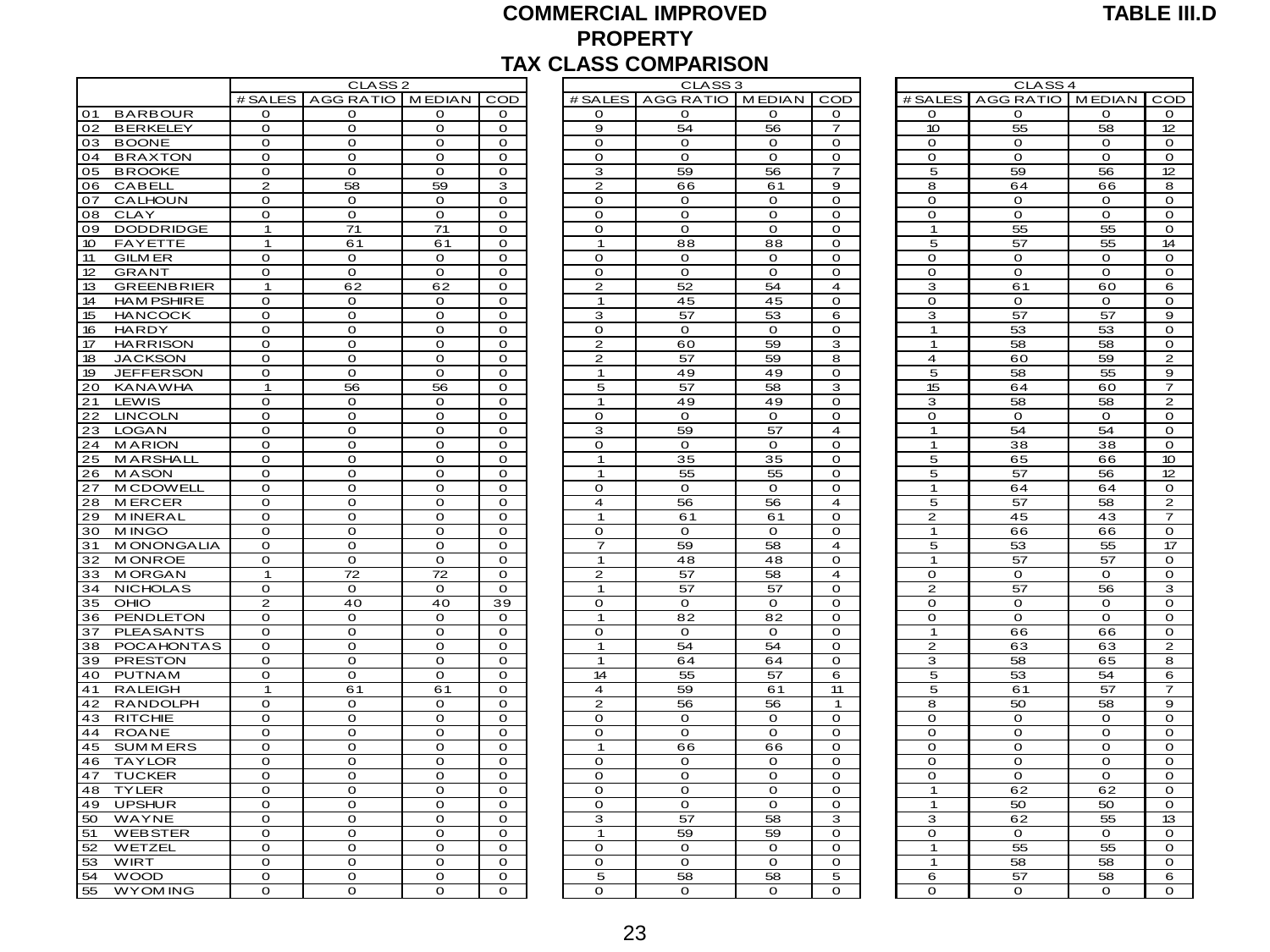#### **INDUSTRIAL IMPROVED PROPERTY TAX CLASS COMPARISON**

|                                    |                |                          |                |                |                | <b>TAX CLASS COMPARISON</b> |                |              |                |                              |                |                |
|------------------------------------|----------------|--------------------------|----------------|----------------|----------------|-----------------------------|----------------|--------------|----------------|------------------------------|----------------|----------------|
|                                    |                | CLASS <sub>2</sub>       |                |                |                | CLASS <sub>3</sub>          |                |              |                | CLASS <sub>4</sub>           |                |                |
|                                    |                | # SALES AGG RATIO MEDIAN |                | COD            |                | # SALES AGG RATIO   MEDIAN  |                | COD          |                | # SALES   AGG RATIO   MEDIAN |                | COD            |
| <b>BARBOUR</b><br>-1               | $\mathbf{o}$   | $\mathbf 0$              | O              | o              | $\mathbf 0$    | o                           | 0              | $\mathbf{o}$ | $\Omega$       | O                            | 0              | O              |
| $\overline{c}$<br><b>BERKELEY</b>  | $\mathbf{O}$   | $\mathbf 0$              | $\mathbf O$    | $\mathbf{O}$   | $\mathbf{o}$   | $\mathbf O$                 | O              | $\mathbf{o}$ | $\mathbf 0$    | $\overline{0}$               | $\mathbf 0$    | $\mathbf 0$    |
| 3<br><b>BOONE</b>                  | 0              | $\mathbf 0$              | $\mathbf{o}$   | 0              | O              | $\mathbf{o}$                | O              | 0            | $\mathbf 0$    | O                            | $\mathbf 0$    | $\mathbf 0$    |
| $\overline{4}$<br><b>BRAXTON</b>   | 0              | $\mathbf 0$              | $\mathbf O$    | 0              | O              | $\mathbf 0$                 | O              | $\mathbf 0$  | $\mathbf 0$    | O                            | 0              | $\mathbf 0$    |
| 5<br><b>BROOKE</b>                 | $\mathbf{O}$   | $\mathbf 0$              | $\mathbf O$    | $\mathbf{o}$   | O              | $\mathbf 0$                 | O              | O            | $\mathbf 0$    | O                            | $\mathbf 0$    | $\mathbf 0$    |
| 6<br><b>CABELL</b>                 | $\overline{O}$ | $\mathbf{o}$             | $\overline{O}$ | $\overline{O}$ | $\circ$        | $\mathbf{o}$                | $\overline{O}$ | $\Omega$     | $\mathbf{o}$   | $\overline{O}$               | $\overline{O}$ | $\mathbf{o}$   |
| $\overline{7}$<br>CALHOUN          | $\Omega$       | $\Omega$                 | $\mathbf O$    | $\Omega$       | $\Omega$       | $\Omega$                    | O              | $\Omega$     | $\Omega$       | $\Omega$                     | $\Omega$       | $\Omega$       |
| $\bf8$<br><b>CLAY</b>              | $\mathbf{o}$   | $\mathbf 0$              | $\mathbf{O}$   | $\mathbf{o}$   | $\mathbf{o}$   | $\mathbf 0$                 | $\mathbf 0$    | $\mathbf{o}$ | $\mathbf 0$    | $\mathbf 0$                  | $\mathbf 0$    | $\mathbf 0$    |
| $\mathbf{9}$<br><b>DODDRIDGE</b>   | $\mathbf{o}$   | $\mathbf{o}$             | $\mathbf 0$    | $\mathbf{O}$   | $\mathbf 0$    | $\mathbf 0$                 | O              | $\mathbf 0$  | $\Omega$       | $\mathbf 0$                  | $\circ$        | $\Omega$       |
| 10 <sup>10</sup><br><b>FAYETTE</b> | $\mathbf{o}$   | $\mathbf 0$              | $\mathbf{o}$   | $\mathbf{o}$   | $\mathbf{o}$   | $\mathbf 0$                 | $\mathbf{o}$   | $\mathbf{o}$ | $\mathbf 0$    | $\mathbf{o}$                 | $\mathbf 0$    | $\mathbf{o}$   |
| 11<br><b>GILM ER</b>               | $\mathbf{o}$   | $\mathbf O$              | $\mathbf{o}$   | $\mathbf{O}$   | $\mathbf{o}$   | $\mathbf 0$                 | $\mathbf{o}$   | $\mathbf{o}$ | $\mathbf 0$    | $\mathbf{o}$                 | $\mathbf 0$    | $\mathbf O$    |
| 12<br><b>GRANT</b>                 | 0              | $\mathbf 0$              | $\mathbf{o}$   | o              | $\mathbf O$    | $\mathbf{o}$                | O              | O            | $\mathbf 0$    | O                            | $\mathbf 0$    | $\mathbf 0$    |
| 13<br><b>GREENBRIER</b>            | 0              | $\mathbf 0$              | $\mathbf O$    | $\mathbf{o}$   | $\mathbf O$    | $\mathbf 0$                 | O              | $\mathbf 0$  | $\mathbf 0$    | $\mathbf O$                  | $\mathbf 0$    | $\mathbf 0$    |
| 14<br><b>HAM PSHIRE</b>            | $\mathbf{o}$   | $\mathbf 0$              | $\mathbf{o}$   | $\mathbf{O}$   | $\mathbf{o}$   | $\mathbf{O}$                | $\mathbf{o}$   | $\mathbf{o}$ | $\mathbf 0$    | O                            | $\mathbf 0$    | $\mathbf 0$    |
| 15<br><b>HANCOCK</b>               | $\mathbf{o}$   | $\mathbf{o}$             | $\mathbf O$    | $\mathbf{O}$   | $\mathbf 0$    | $\mathbf{O}$                | $\mathbf{o}$   | $\Omega$     | $\mathbf 0$    | $\mathbf{o}$                 | $\mathbf 0$    | $\mathbf 0$    |
| 16<br><b>HARDY</b>                 | $\mathbf{o}$   | $\mathbf 0$              | $\mathbf{o}$   | $\mathbf{O}$   | $\mathbf{o}$   | $\mathbf{O}$                | O              | $\mathbf{O}$ | $\mathbf 0$    | $\mathbf{o}$                 | $\mathbf 0$    | $\mathbf 0$    |
| 17<br><b>HARRISON</b>              | $\mathbf{o}$   | $\mathbf{o}$             | $\mathbf 0$    | $\mathbf{o}$   | $\circ$        | $\mathbf 0$                 | $\circ$        | $\mathbf{o}$ | $\Omega$       | $\mathbf 0$                  | $\circ$        | O              |
| 18<br><b>JACKSON</b>               | o              | $\mathbf 0$              | O              | 0              | O              | O                           | o              | O            | $\mathbf 0$    | O                            | 0              | $\mathbf 0$    |
| 19<br><b>JEFFERSON</b>             | $\mathbf{o}$   | $\mathbf 0$              | $\mathbf{o}$   | $\mathbf{o}$   | $\mathbf 0$    | $\mathbf{o}$                | O              | $\mathbf{o}$ | $\mathbf{o}$   | $\overline{O}$               | $\circ$        | $\mathbf{o}$   |
| 20<br><b>KANAWHA</b>               | $\mathbf{o}$   | $\mathbf O$              | $\mathbf{o}$   | $\mathbf 0$    | O              | $\mathbf O$                 | o              | $\mathbf O$  | $\mathbf 0$    | $\overline{O}$               | $\mathbf O$    | $\mathbf O$    |
| 21<br>LEWIS                        | o              | $\mathbf 0$              | $\mathbf{o}$   | 0              | O              | $\mathbf{o}$                | O              | o            | $\mathbf 0$    | O                            | $\mathbf O$    | $\mathbf 0$    |
| 22<br><b>LINCOLN</b>               | $\mathbf{o}$   | $\mathbf 0$              | $\mathbf O$    | $\mathbf{o}$   | $\mathbf{o}$   | $\mathbf O$                 | o              | $\mathbf 0$  | $\mathbf 0$    | $\mathbf{o}$                 | $\mathbf 0$    | $\mathbf O$    |
| 23<br><b>LOGAN</b>                 | $\mathbf{O}$   | $\mathbf{o}$             | $\overline{O}$ | $\mathbf{O}$   | $\mathbf{o}$   | $\overline{O}$              | $\mathbf{o}$   | $\Omega$     | $\mathbf 0$    | $\overline{O}$               | $\mathbf 0$    | $\mathbf{o}$   |
| <b>MARION</b><br>24                | $\mathbf{o}$   | $\mathbf{o}$             | $\mathbf O$    | $\mathbf{o}$   | $\mathbf 0$    | $\mathbf 0$                 | $\mathbf{o}$   | $\mathbf{o}$ | $\mathbf 0$    | $\mathbf 0$                  | $\mathbf 0$    | $\mathbf 0$    |
| 25<br><b>MARSHALL</b>              | $\mathbf{O}$   | $\mathbf{o}$             | $\mathbf{o}$   | $\mathbf{O}$   | $\mathbf{o}$   | $\mathbf{O}$                | $\mathbf{o}$   | $\mathbf{O}$ | $\mathbf 0$    | $\mathbf{o}$                 | $\mathbf 0$    | $\mathbf 0$    |
| 26<br><b>MASON</b>                 | $\mathbf{o}$   | $\mathbf{o}$             | $\mathbf 0$    | $\mathbf{o}$   | $\circ$        | $\mathbf{O}$                | $\circ$        | $\mathbf{o}$ | $\Omega$       | $\mathbf 0$                  | $\circ$        | O              |
| 27<br><b>MCDOWELL</b>              | 0              | $\mathbf 0$              | $\mathbf O$    | $\mathbf 0$    | O              | $\mathbf O$                 | O              | $\mathbf{o}$ | $\mathbf 0$    | O                            | 0              | $\mathbf 0$    |
| 28<br><b>MERCER</b>                | $\mathbf{o}$   | $\mathbf 0$              | $\mathbf 0$    | $\mathbf{o}$   | $\mathbf 0$    | $\mathbf{O}$                | O              | $\mathbf{O}$ | $\mathbf 0$    | $\mathbf{o}$                 | $\circ$        | $\mathbf 0$    |
| 29<br><b>MINERAL</b>               | $\mathbf{o}$   | $\mathbf{o}$             | $\mathbf{o}$   | 0              | $\overline{O}$ | $\mathbf{o}$                | o              | $\mathbf O$  | $\mathbf{o}$   | $\overline{O}$               | $\mathbf{o}$   | $\mathbf 0$    |
| 30<br><b>MINGO</b>                 | 0              | 0                        | $\mathbf{o}$   | 0              | o              | $\mathbf{o}$                | o              | 0            | $\mathbf 0$    | $\overline{O}$               | O              | O              |
| <b>MONONGALIA</b><br>31            | 0              | $\mathbf 0$              | $\mathbf O$    | 0              | $\mathbf O$    | $\mathbf O$                 | O              | $\Omega$     | $\mathbf 0$    | O                            | $\mathbf 0$    | $\mathbf O$    |
| 32<br><b>MONROE</b>                | $\mathbf{o}$   | $\overline{O}$           | $\overline{O}$ | $\mathbf{O}$   | $\mathbf{o}$   | $\overline{O}$              | $\mathbf{o}$   | $\Omega$     | $\mathbf 0$    | $\overline{O}$               | $\mathbf 0$    | $\overline{O}$ |
| <b>MORGAN</b><br>33                | $\mathbf{o}$   | $\mathbf{o}$             | $\mathbf{o}$   | $\mathbf{O}$   | $\mathbf 0$    | $\mathbf 0$                 | $\mathbf{o}$   | $\Omega$     | $\Omega$       | $\mathbf{o}$                 | $\mathbf 0$    | $\mathbf 0$    |
| 34<br><b>NICHOLAS</b>              | $\mathbf{o}$   | $\mathbf 0$              | $\mathbf{o}$   | $\mathbf{O}$   | $\mathbf{o}$   | $\mathbf{O}$                | $\mathbf{o}$   | $\mathbf{O}$ | $\mathbf 0$    | $\overline{O}$               | $\mathbf 0$    | $\mathbf{o}$   |
| 35<br>OHIO                         | $\mathbf{o}$   | $\mathbf{o}$             | $\mathbf 0$    | $\mathbf{o}$   | $\circ$        | $\mathbf{O}$                | 0              | $\mathbf{o}$ | $\Omega$       | $\mathbf 0$                  | $\circ$        | $\mathbf{o}$   |
| 36<br><b>PENDLETON</b>             | $\mathbf{o}$   | $\mathbf 0$              | $\mathbf O$    | $\mathbf{o}$   | $\mathbf{o}$   | $\mathbf O$                 | $\mathbf{o}$   | $\mathbf{o}$ | $\mathbf 0$    | O                            | $\mathbf 0$    | $\mathbf 0$    |
| <b>PLEASANTS</b><br>37             | $\mathbf{o}$   | $\mathbf 0$              | $\mathbf O$    | $\mathbf{o}$   | $\mathbf 0$    | $\mathbf{O}$                | O              | $\mathbf{O}$ | $\mathbf 0$    | $\mathbf{o}$                 | $\circ$        | $\mathbf 0$    |
| <b>POCAHONTAS</b><br>38            | $\mathbf{o}$   | $\mathbf 0$              | $\overline{O}$ | $\mathbf{o}$   | $\overline{O}$ | $\mathbf{o}$                | o              | $\mathbf O$  | $\mathbf{o}$   | $\overline{O}$               | $\mathbf{o}$   | $\mathbf 0$    |
| <b>PRESTON</b><br>39               | 0              | $\mathbf 0$              | $\mathbf O$    | 0              | o              | $\mathbf 0$                 | O              | 0            | $\Omega$       | O                            | O              | O              |
| 40<br><b>PUTNAM</b>                | $\mathbf{o}$   | $\mathbf 0$              | $\mathbf O$    | $\mathbf{o}$   | $\mathbf{o}$   | $\mathbf O$                 | O              | $\mathbf 0$  | $\mathbf 0$    | O                            | $\mathbf 0$    | $\mathbf 0$    |
| 41<br><b>RALEIGH</b>               | $\Omega$       | $\overline{0}$           | $\overline{O}$ | $\Omega$       | $\mathbf 0$    | $\overline{0}$              | $\overline{O}$ | $\Omega$     | $\overline{0}$ | $\overline{O}$               | $\circ$        | $\overline{0}$ |
| 42<br><b>RANDOLPH</b>              | 0              | $\mathbf 0$              | $\mathbf O$    | 0              | $\mathbf 0$    | $\mathbf O$                 | O              | $\mathbf{o}$ | $\mathbf 0$    | $\mathbf O$                  | $\mathbf 0$    | $\mathbf 0$    |
| 43<br><b>RITCHIE</b>               | $\mathbf{o}$   | $\mathbf{o}$             | $\mathbf 0$    | $\mathbf{O}$   | O              | $\mathbf{O}$                | $\overline{O}$ | $\mathbf{O}$ | $\Omega$       | $\overline{O}$               | $\circ$        | $\Omega$       |
| 44<br><b>ROANE</b>                 | o              | $\mathbf 0$              | $\mathbf O$    | o              | O              | $\mathbf 0$                 | o              | 0            | O              | O                            | 0              | O              |
| 45<br><b>SUMMERS</b>               | $\mathbf{o}$   | $\mathbf 0$              | $\mathbf{o}$   | $\overline{O}$ | $\mathbf{o}$   | $\mathbf 0$                 | $\mathbf{o}$   | $\mathbf 0$  | $\mathbf 0$    | $\overline{O}$               | $\mathbf 0$    | $\mathbf{o}$   |
| <b>TAYLOR</b><br>46                | $\mathbf{o}$   | $\mathbf{o}$             | $\mathbf{O}$   | $\mathbf{O}$   | $\mathbf 0$    | $\mathbf{O}$                | O              | $\mathbf 0$  | $\mathbf 0$    | $\mathbf{o}$                 | $\circ$        | $\mathbf O$    |
| 47<br><b>TUCKER</b>                | $\overline{O}$ | $\mathbf{o}$             | $\overline{O}$ | $\overline{O}$ | $\mathbf{o}$   | $\mathbf{o}$                | $\overline{O}$ | $\mathbf O$  | $\mathbf{o}$   | $\overline{O}$               | $\overline{O}$ | $\mathbf{o}$   |
| 48<br><b>TYLER</b>                 | $\mathbf{O}$   | $\mathbf 0$              | $\mathbf O$    | 0              | O              | $\mathbf{O}$                | O              | O            | $\mathbf 0$    | O                            | $\mathbf O$    | O              |
| <b>UPSHUR</b><br>49                | $\mathbf{o}$   | $\mathbf{o}$             | $\mathbf{o}$   | $\mathbf{o}$   | $\mathbf{o}$   | $\mathbf O$                 | O              | $\mathbf 0$  | $\mathbf 0$    | $\mathbf O$                  | $\mathbf 0$    | $\mathbf 0$    |
| WAYNE<br>50                        | $\Omega$       | $\mathbf{o}$             | $\mathbf{o}$   | $\Omega$       | $\Omega$       | $\Omega$                    | $\mathbf{o}$   | $\Omega$     | $\Omega$       | $\mathbf{o}$                 | $\mathbf 0$    | $\mathbf 0$    |
| 51<br><b>WEBSTER</b>               | $\mathbf{o}$   | $\mathbf 0$              | $\mathbf O$    | O              | $\mathbf 0$    | $\mathbf O$                 | O              | $\mathbf{o}$ | $\mathbf 0$    | $\mathbf 0$                  | $\mathbf 0$    | $\mathbf 0$    |
| 52<br>WETZEL                       | $\mathbf{o}$   | $\mathbf{o}$             | $\mathbf 0$    | $\mathbf{O}$   | O              | $\mathbf 0$                 | $\mathbf{o}$   | $\mathbf{O}$ | $\Omega$       | $\mathbf{o}$                 | $\circ$        | $\Omega$       |
| 53<br><b>WIRT</b>                  | o              | $\mathbf 0$              | $\mathbf O$    | o              | O              | $\mathbf 0$                 | O              | 0            | $\mathbf 0$    | $\mathbf O$                  | 0              | O              |
| 54<br><b>WOOD</b>                  | $\mathbf{O}$   | 0                        | $\mathbf 0$    | $\mathbf{O}$   | O              | $\mathbf 0$                 | O              | $\mathbf 0$  | $\Omega$       | O                            | $\circ$        | O              |
| 55<br><b>WYOMING</b>               | o              | $\mathbf 0$              | $\mathbf O$    | $\mathbf 0$    | O              | $\mathbf 0$                 | O              | o            | $\mathbf 0$    | O                            | $\mathbf O$    | $\mathbf 0$    |

| <b>MEDIAN</b><br>COD<br># SALES<br>AGG RATIO<br><b>MEDIAN</b><br>COD<br># SALES<br>RATIO  <br>0<br>o<br>o<br>o<br>0<br>o<br>o<br>o<br>0<br>$\mathbf{o}$<br>$\mathbf O$<br>O<br>O<br>O<br>O<br>o<br>о<br>$\mathbf O$<br>O<br>o<br>o<br>o<br>o<br>o<br>o<br>$\mathbf O$<br>$\mathbf O$<br>$\mathbf O$<br>$\mathbf O$<br>$\mathbf O$<br>O<br>O<br>o<br>$\mathbf O$<br>$\Omega$<br>$\mathbf 0$<br>$\Omega$<br>$\mathbf 0$<br>o<br>o<br>0<br>$\mathbf 0$<br>$\mathbf 0$<br>O<br>O<br>O<br>$\Omega$<br>$\mathbf O$<br>o<br>$\mathbf O$<br>$\mathbf O$<br>$\mathbf O$<br>O<br>o<br>o<br>O<br>o<br>O<br>o<br>O<br>o<br>o<br>o<br>o<br>o<br>$\mathbf O$<br>$\mathbf O$<br>$\mathbf O$<br>O<br>O<br>O<br>O<br>o<br>$\mathbf O$<br>$\mathbf O$<br>$\mathbf O$<br>$\mathbf O$<br>$\mathbf O$<br>$\mathbf O$<br>$\mathbf 0$<br>$\overline{0}$<br>$\mathbf O$<br>O<br>o<br>o<br>o<br>o<br>o<br>o<br>$\mathbf O$<br>$\mathbf O$<br>O<br>O<br>O<br>$\mathbf{o}$<br>O<br>o<br>$\mathbf O$<br>O<br>$\mathbf 0$<br>O<br>$\mathbf{o}$<br>O<br>O<br>o<br>$\mathbf O$<br>O<br>o<br>o<br>O<br>O<br>o<br>o<br>O<br>O<br>O<br>O<br>o<br>o<br>o<br>ō<br>$\mathbf O$<br>$\mathbf O$<br>$\mathbf O$<br>$\mathbf O$<br>O<br>O<br>$\mathbf{o}$<br>o<br>$\mathbf O$<br>$\mathbf O$<br>$\mathbf O$<br>$\mathbf O$<br>$\mathbf O$<br>$\mathbf O$<br>O<br>o<br>$\mathbf O$<br>$\mathbf O$<br>$\mathbf O$<br>$\mathbf O$<br>$\mathbf O$<br>O<br>o<br>o<br>O<br>O<br>O<br>O<br>o<br>o<br>o<br>o<br>$\mathbf 0$<br>$\mathbf 0$<br>$\mathbf 0$<br>$\mathbf 0$<br>$\mathbf 0$<br>$\mathbf 0$<br>O<br>o<br>$\mathbf O$<br>$\mathbf O$<br>$\mathbf O$<br>$\mathbf O$<br>$\mathbf O$<br>$\mathbf 0$<br>O<br>o<br>O<br>o<br>O<br>o<br>O<br>o<br>o<br>o<br>$\mathbf{o}$<br>$\mathbf O$<br>$\mathbf O$<br>$\mathbf O$<br>$\mathbf O$<br>$\mathbf O$<br>O<br>o<br>$\mathbf O$<br>$\mathbf O$<br>$\mathbf O$<br>$\mathbf O$<br>$\mathbf O$<br>$\mathbf O$<br>$\mathbf 0$<br>o<br>$\mathbf O$<br>O<br>O<br>o<br>o<br>o<br>o<br>ō<br>$\mathbf O$<br>$\mathbf O$<br>O<br>$\mathbf O$<br>$\mathbf O$<br>$\mathbf O$<br>O<br>o<br>$\mathbf O$<br>$\mathbf 0$<br>$\mathbf O$<br>O<br>$\mathbf 0$<br>O<br>O<br>o<br>O<br>O<br>O<br>O<br>o<br>O<br>O<br>o<br>O<br>O<br>O<br>O<br>O<br>O<br>O<br>$\overline{\rm o}$<br>$\mathbf O$<br>$\mathbf O$<br>$\mathbf O$<br>$\mathbf O$<br>$\mathbf O$<br>$\mathbf O$<br>$\mathbf 0$<br>o<br>$\mathbf O$<br>$\mathbf O$<br>$\mathbf O$<br>$\mathbf O$<br>O<br>O<br>O<br>o<br>$\mathbf O$<br>$\mathbf O$<br>O<br>$\mathbf O$<br>$\mathbf{o}$<br>O<br>O<br>o<br>O<br>O<br>O<br>o<br>O<br>o<br>o<br>о<br>$\Omega$<br>$\mathbf 0$<br>$\Omega$<br>$\mathbf 0$<br>$\mathbf 0$<br>$\mathbf O$<br>O<br>o<br>$\mathbf O$<br>$\mathbf O$<br>$\mathbf O$<br>$\mathbf O$<br>$\mathbf O$<br>$\mathbf O$<br>O<br>o<br>O<br>o<br>O<br>o<br>o<br>o<br>o<br>o<br>O<br>O<br>O<br>O<br>O<br>O<br>O<br>o<br>$\mathbf O$<br>$\mathbf O$<br>$\mathbf O$<br>$\mathbf O$<br>$\mathbf{o}$<br>$\mathbf O$<br>O<br>o<br>$\mathbf O$<br>$\mathbf O$<br>$\mathbf O$<br>$\mathbf O$<br>O<br>O<br>o<br>o<br>$\mathbf O$<br>O<br>O<br>O<br>O<br>O<br>O<br>o<br>O<br>o<br>O<br>o<br>o<br>o<br>o<br>o<br>$\mathbf O$<br>$\mathbf O$<br>$\mathbf O$<br>$\mathbf O$<br>$\mathbf O$<br>$\mathbf O$<br>o<br>o<br>O<br>O<br>O<br>O<br>O<br>o<br>o<br>$\overline{o}$<br>O<br>O<br>O<br>$\mathbf{o}$<br>O<br>o<br>O<br>o<br>$\mathbf O$<br>$\mathbf O$<br>$\mathbf O$<br>$\mathbf O$<br>$\mathbf O$<br>$\mathbf O$<br>O |  |  |  |  |                  |  |
|----------------------------------------------------------------------------------------------------------------------------------------------------------------------------------------------------------------------------------------------------------------------------------------------------------------------------------------------------------------------------------------------------------------------------------------------------------------------------------------------------------------------------------------------------------------------------------------------------------------------------------------------------------------------------------------------------------------------------------------------------------------------------------------------------------------------------------------------------------------------------------------------------------------------------------------------------------------------------------------------------------------------------------------------------------------------------------------------------------------------------------------------------------------------------------------------------------------------------------------------------------------------------------------------------------------------------------------------------------------------------------------------------------------------------------------------------------------------------------------------------------------------------------------------------------------------------------------------------------------------------------------------------------------------------------------------------------------------------------------------------------------------------------------------------------------------------------------------------------------------------------------------------------------------------------------------------------------------------------------------------------------------------------------------------------------------------------------------------------------------------------------------------------------------------------------------------------------------------------------------------------------------------------------------------------------------------------------------------------------------------------------------------------------------------------------------------------------------------------------------------------------------------------------------------------------------------------------------------------------------------------------------------------------------------------------------------------------------------------------------------------------------------------------------------------------------------------------------------------------------------------------------------------------------------------------------------------------------------------------------------------------------------------------------------------------------------------------------------------------------------------------------------------------------------------------------------------------------------------------------------------------------------------------------------------------------------------------------------------------------------------------------------------------------------------------------------------------|--|--|--|--|------------------|--|
|                                                                                                                                                                                                                                                                                                                                                                                                                                                                                                                                                                                                                                                                                                                                                                                                                                                                                                                                                                                                                                                                                                                                                                                                                                                                                                                                                                                                                                                                                                                                                                                                                                                                                                                                                                                                                                                                                                                                                                                                                                                                                                                                                                                                                                                                                                                                                                                                                                                                                                                                                                                                                                                                                                                                                                                                                                                                                                                                                                                                                                                                                                                                                                                                                                                                                                                                                                                                                                                                |  |  |  |  | AGG RATIO        |  |
|                                                                                                                                                                                                                                                                                                                                                                                                                                                                                                                                                                                                                                                                                                                                                                                                                                                                                                                                                                                                                                                                                                                                                                                                                                                                                                                                                                                                                                                                                                                                                                                                                                                                                                                                                                                                                                                                                                                                                                                                                                                                                                                                                                                                                                                                                                                                                                                                                                                                                                                                                                                                                                                                                                                                                                                                                                                                                                                                                                                                                                                                                                                                                                                                                                                                                                                                                                                                                                                                |  |  |  |  | $\mathbf O$      |  |
|                                                                                                                                                                                                                                                                                                                                                                                                                                                                                                                                                                                                                                                                                                                                                                                                                                                                                                                                                                                                                                                                                                                                                                                                                                                                                                                                                                                                                                                                                                                                                                                                                                                                                                                                                                                                                                                                                                                                                                                                                                                                                                                                                                                                                                                                                                                                                                                                                                                                                                                                                                                                                                                                                                                                                                                                                                                                                                                                                                                                                                                                                                                                                                                                                                                                                                                                                                                                                                                                |  |  |  |  | O                |  |
|                                                                                                                                                                                                                                                                                                                                                                                                                                                                                                                                                                                                                                                                                                                                                                                                                                                                                                                                                                                                                                                                                                                                                                                                                                                                                                                                                                                                                                                                                                                                                                                                                                                                                                                                                                                                                                                                                                                                                                                                                                                                                                                                                                                                                                                                                                                                                                                                                                                                                                                                                                                                                                                                                                                                                                                                                                                                                                                                                                                                                                                                                                                                                                                                                                                                                                                                                                                                                                                                |  |  |  |  | $\mathbf O$      |  |
|                                                                                                                                                                                                                                                                                                                                                                                                                                                                                                                                                                                                                                                                                                                                                                                                                                                                                                                                                                                                                                                                                                                                                                                                                                                                                                                                                                                                                                                                                                                                                                                                                                                                                                                                                                                                                                                                                                                                                                                                                                                                                                                                                                                                                                                                                                                                                                                                                                                                                                                                                                                                                                                                                                                                                                                                                                                                                                                                                                                                                                                                                                                                                                                                                                                                                                                                                                                                                                                                |  |  |  |  | $\mathbf O$      |  |
|                                                                                                                                                                                                                                                                                                                                                                                                                                                                                                                                                                                                                                                                                                                                                                                                                                                                                                                                                                                                                                                                                                                                                                                                                                                                                                                                                                                                                                                                                                                                                                                                                                                                                                                                                                                                                                                                                                                                                                                                                                                                                                                                                                                                                                                                                                                                                                                                                                                                                                                                                                                                                                                                                                                                                                                                                                                                                                                                                                                                                                                                                                                                                                                                                                                                                                                                                                                                                                                                |  |  |  |  | $\mathbf 0$      |  |
|                                                                                                                                                                                                                                                                                                                                                                                                                                                                                                                                                                                                                                                                                                                                                                                                                                                                                                                                                                                                                                                                                                                                                                                                                                                                                                                                                                                                                                                                                                                                                                                                                                                                                                                                                                                                                                                                                                                                                                                                                                                                                                                                                                                                                                                                                                                                                                                                                                                                                                                                                                                                                                                                                                                                                                                                                                                                                                                                                                                                                                                                                                                                                                                                                                                                                                                                                                                                                                                                |  |  |  |  | $\mathbf 0$      |  |
|                                                                                                                                                                                                                                                                                                                                                                                                                                                                                                                                                                                                                                                                                                                                                                                                                                                                                                                                                                                                                                                                                                                                                                                                                                                                                                                                                                                                                                                                                                                                                                                                                                                                                                                                                                                                                                                                                                                                                                                                                                                                                                                                                                                                                                                                                                                                                                                                                                                                                                                                                                                                                                                                                                                                                                                                                                                                                                                                                                                                                                                                                                                                                                                                                                                                                                                                                                                                                                                                |  |  |  |  | $\mathbf O$      |  |
|                                                                                                                                                                                                                                                                                                                                                                                                                                                                                                                                                                                                                                                                                                                                                                                                                                                                                                                                                                                                                                                                                                                                                                                                                                                                                                                                                                                                                                                                                                                                                                                                                                                                                                                                                                                                                                                                                                                                                                                                                                                                                                                                                                                                                                                                                                                                                                                                                                                                                                                                                                                                                                                                                                                                                                                                                                                                                                                                                                                                                                                                                                                                                                                                                                                                                                                                                                                                                                                                |  |  |  |  | 0                |  |
|                                                                                                                                                                                                                                                                                                                                                                                                                                                                                                                                                                                                                                                                                                                                                                                                                                                                                                                                                                                                                                                                                                                                                                                                                                                                                                                                                                                                                                                                                                                                                                                                                                                                                                                                                                                                                                                                                                                                                                                                                                                                                                                                                                                                                                                                                                                                                                                                                                                                                                                                                                                                                                                                                                                                                                                                                                                                                                                                                                                                                                                                                                                                                                                                                                                                                                                                                                                                                                                                |  |  |  |  | $\mathbf O$      |  |
|                                                                                                                                                                                                                                                                                                                                                                                                                                                                                                                                                                                                                                                                                                                                                                                                                                                                                                                                                                                                                                                                                                                                                                                                                                                                                                                                                                                                                                                                                                                                                                                                                                                                                                                                                                                                                                                                                                                                                                                                                                                                                                                                                                                                                                                                                                                                                                                                                                                                                                                                                                                                                                                                                                                                                                                                                                                                                                                                                                                                                                                                                                                                                                                                                                                                                                                                                                                                                                                                |  |  |  |  | $\mathbf O$      |  |
|                                                                                                                                                                                                                                                                                                                                                                                                                                                                                                                                                                                                                                                                                                                                                                                                                                                                                                                                                                                                                                                                                                                                                                                                                                                                                                                                                                                                                                                                                                                                                                                                                                                                                                                                                                                                                                                                                                                                                                                                                                                                                                                                                                                                                                                                                                                                                                                                                                                                                                                                                                                                                                                                                                                                                                                                                                                                                                                                                                                                                                                                                                                                                                                                                                                                                                                                                                                                                                                                |  |  |  |  | o                |  |
|                                                                                                                                                                                                                                                                                                                                                                                                                                                                                                                                                                                                                                                                                                                                                                                                                                                                                                                                                                                                                                                                                                                                                                                                                                                                                                                                                                                                                                                                                                                                                                                                                                                                                                                                                                                                                                                                                                                                                                                                                                                                                                                                                                                                                                                                                                                                                                                                                                                                                                                                                                                                                                                                                                                                                                                                                                                                                                                                                                                                                                                                                                                                                                                                                                                                                                                                                                                                                                                                |  |  |  |  | O                |  |
|                                                                                                                                                                                                                                                                                                                                                                                                                                                                                                                                                                                                                                                                                                                                                                                                                                                                                                                                                                                                                                                                                                                                                                                                                                                                                                                                                                                                                                                                                                                                                                                                                                                                                                                                                                                                                                                                                                                                                                                                                                                                                                                                                                                                                                                                                                                                                                                                                                                                                                                                                                                                                                                                                                                                                                                                                                                                                                                                                                                                                                                                                                                                                                                                                                                                                                                                                                                                                                                                |  |  |  |  | $\mathbf O$      |  |
|                                                                                                                                                                                                                                                                                                                                                                                                                                                                                                                                                                                                                                                                                                                                                                                                                                                                                                                                                                                                                                                                                                                                                                                                                                                                                                                                                                                                                                                                                                                                                                                                                                                                                                                                                                                                                                                                                                                                                                                                                                                                                                                                                                                                                                                                                                                                                                                                                                                                                                                                                                                                                                                                                                                                                                                                                                                                                                                                                                                                                                                                                                                                                                                                                                                                                                                                                                                                                                                                |  |  |  |  | O                |  |
|                                                                                                                                                                                                                                                                                                                                                                                                                                                                                                                                                                                                                                                                                                                                                                                                                                                                                                                                                                                                                                                                                                                                                                                                                                                                                                                                                                                                                                                                                                                                                                                                                                                                                                                                                                                                                                                                                                                                                                                                                                                                                                                                                                                                                                                                                                                                                                                                                                                                                                                                                                                                                                                                                                                                                                                                                                                                                                                                                                                                                                                                                                                                                                                                                                                                                                                                                                                                                                                                |  |  |  |  | O                |  |
|                                                                                                                                                                                                                                                                                                                                                                                                                                                                                                                                                                                                                                                                                                                                                                                                                                                                                                                                                                                                                                                                                                                                                                                                                                                                                                                                                                                                                                                                                                                                                                                                                                                                                                                                                                                                                                                                                                                                                                                                                                                                                                                                                                                                                                                                                                                                                                                                                                                                                                                                                                                                                                                                                                                                                                                                                                                                                                                                                                                                                                                                                                                                                                                                                                                                                                                                                                                                                                                                |  |  |  |  | O                |  |
|                                                                                                                                                                                                                                                                                                                                                                                                                                                                                                                                                                                                                                                                                                                                                                                                                                                                                                                                                                                                                                                                                                                                                                                                                                                                                                                                                                                                                                                                                                                                                                                                                                                                                                                                                                                                                                                                                                                                                                                                                                                                                                                                                                                                                                                                                                                                                                                                                                                                                                                                                                                                                                                                                                                                                                                                                                                                                                                                                                                                                                                                                                                                                                                                                                                                                                                                                                                                                                                                |  |  |  |  | $\mathbf O$      |  |
|                                                                                                                                                                                                                                                                                                                                                                                                                                                                                                                                                                                                                                                                                                                                                                                                                                                                                                                                                                                                                                                                                                                                                                                                                                                                                                                                                                                                                                                                                                                                                                                                                                                                                                                                                                                                                                                                                                                                                                                                                                                                                                                                                                                                                                                                                                                                                                                                                                                                                                                                                                                                                                                                                                                                                                                                                                                                                                                                                                                                                                                                                                                                                                                                                                                                                                                                                                                                                                                                |  |  |  |  | $\mathbf O$      |  |
|                                                                                                                                                                                                                                                                                                                                                                                                                                                                                                                                                                                                                                                                                                                                                                                                                                                                                                                                                                                                                                                                                                                                                                                                                                                                                                                                                                                                                                                                                                                                                                                                                                                                                                                                                                                                                                                                                                                                                                                                                                                                                                                                                                                                                                                                                                                                                                                                                                                                                                                                                                                                                                                                                                                                                                                                                                                                                                                                                                                                                                                                                                                                                                                                                                                                                                                                                                                                                                                                |  |  |  |  | O                |  |
|                                                                                                                                                                                                                                                                                                                                                                                                                                                                                                                                                                                                                                                                                                                                                                                                                                                                                                                                                                                                                                                                                                                                                                                                                                                                                                                                                                                                                                                                                                                                                                                                                                                                                                                                                                                                                                                                                                                                                                                                                                                                                                                                                                                                                                                                                                                                                                                                                                                                                                                                                                                                                                                                                                                                                                                                                                                                                                                                                                                                                                                                                                                                                                                                                                                                                                                                                                                                                                                                |  |  |  |  | $\mathbf 0$      |  |
|                                                                                                                                                                                                                                                                                                                                                                                                                                                                                                                                                                                                                                                                                                                                                                                                                                                                                                                                                                                                                                                                                                                                                                                                                                                                                                                                                                                                                                                                                                                                                                                                                                                                                                                                                                                                                                                                                                                                                                                                                                                                                                                                                                                                                                                                                                                                                                                                                                                                                                                                                                                                                                                                                                                                                                                                                                                                                                                                                                                                                                                                                                                                                                                                                                                                                                                                                                                                                                                                |  |  |  |  | $\mathbf O$      |  |
|                                                                                                                                                                                                                                                                                                                                                                                                                                                                                                                                                                                                                                                                                                                                                                                                                                                                                                                                                                                                                                                                                                                                                                                                                                                                                                                                                                                                                                                                                                                                                                                                                                                                                                                                                                                                                                                                                                                                                                                                                                                                                                                                                                                                                                                                                                                                                                                                                                                                                                                                                                                                                                                                                                                                                                                                                                                                                                                                                                                                                                                                                                                                                                                                                                                                                                                                                                                                                                                                |  |  |  |  | 0                |  |
|                                                                                                                                                                                                                                                                                                                                                                                                                                                                                                                                                                                                                                                                                                                                                                                                                                                                                                                                                                                                                                                                                                                                                                                                                                                                                                                                                                                                                                                                                                                                                                                                                                                                                                                                                                                                                                                                                                                                                                                                                                                                                                                                                                                                                                                                                                                                                                                                                                                                                                                                                                                                                                                                                                                                                                                                                                                                                                                                                                                                                                                                                                                                                                                                                                                                                                                                                                                                                                                                |  |  |  |  | $\mathbf{o}$     |  |
|                                                                                                                                                                                                                                                                                                                                                                                                                                                                                                                                                                                                                                                                                                                                                                                                                                                                                                                                                                                                                                                                                                                                                                                                                                                                                                                                                                                                                                                                                                                                                                                                                                                                                                                                                                                                                                                                                                                                                                                                                                                                                                                                                                                                                                                                                                                                                                                                                                                                                                                                                                                                                                                                                                                                                                                                                                                                                                                                                                                                                                                                                                                                                                                                                                                                                                                                                                                                                                                                |  |  |  |  | $\mathbf O$      |  |
|                                                                                                                                                                                                                                                                                                                                                                                                                                                                                                                                                                                                                                                                                                                                                                                                                                                                                                                                                                                                                                                                                                                                                                                                                                                                                                                                                                                                                                                                                                                                                                                                                                                                                                                                                                                                                                                                                                                                                                                                                                                                                                                                                                                                                                                                                                                                                                                                                                                                                                                                                                                                                                                                                                                                                                                                                                                                                                                                                                                                                                                                                                                                                                                                                                                                                                                                                                                                                                                                |  |  |  |  | o                |  |
|                                                                                                                                                                                                                                                                                                                                                                                                                                                                                                                                                                                                                                                                                                                                                                                                                                                                                                                                                                                                                                                                                                                                                                                                                                                                                                                                                                                                                                                                                                                                                                                                                                                                                                                                                                                                                                                                                                                                                                                                                                                                                                                                                                                                                                                                                                                                                                                                                                                                                                                                                                                                                                                                                                                                                                                                                                                                                                                                                                                                                                                                                                                                                                                                                                                                                                                                                                                                                                                                |  |  |  |  | $\mathbf O$      |  |
|                                                                                                                                                                                                                                                                                                                                                                                                                                                                                                                                                                                                                                                                                                                                                                                                                                                                                                                                                                                                                                                                                                                                                                                                                                                                                                                                                                                                                                                                                                                                                                                                                                                                                                                                                                                                                                                                                                                                                                                                                                                                                                                                                                                                                                                                                                                                                                                                                                                                                                                                                                                                                                                                                                                                                                                                                                                                                                                                                                                                                                                                                                                                                                                                                                                                                                                                                                                                                                                                |  |  |  |  | $\mathbf 0$      |  |
|                                                                                                                                                                                                                                                                                                                                                                                                                                                                                                                                                                                                                                                                                                                                                                                                                                                                                                                                                                                                                                                                                                                                                                                                                                                                                                                                                                                                                                                                                                                                                                                                                                                                                                                                                                                                                                                                                                                                                                                                                                                                                                                                                                                                                                                                                                                                                                                                                                                                                                                                                                                                                                                                                                                                                                                                                                                                                                                                                                                                                                                                                                                                                                                                                                                                                                                                                                                                                                                                |  |  |  |  | O                |  |
|                                                                                                                                                                                                                                                                                                                                                                                                                                                                                                                                                                                                                                                                                                                                                                                                                                                                                                                                                                                                                                                                                                                                                                                                                                                                                                                                                                                                                                                                                                                                                                                                                                                                                                                                                                                                                                                                                                                                                                                                                                                                                                                                                                                                                                                                                                                                                                                                                                                                                                                                                                                                                                                                                                                                                                                                                                                                                                                                                                                                                                                                                                                                                                                                                                                                                                                                                                                                                                                                |  |  |  |  | O                |  |
|                                                                                                                                                                                                                                                                                                                                                                                                                                                                                                                                                                                                                                                                                                                                                                                                                                                                                                                                                                                                                                                                                                                                                                                                                                                                                                                                                                                                                                                                                                                                                                                                                                                                                                                                                                                                                                                                                                                                                                                                                                                                                                                                                                                                                                                                                                                                                                                                                                                                                                                                                                                                                                                                                                                                                                                                                                                                                                                                                                                                                                                                                                                                                                                                                                                                                                                                                                                                                                                                |  |  |  |  | 0                |  |
|                                                                                                                                                                                                                                                                                                                                                                                                                                                                                                                                                                                                                                                                                                                                                                                                                                                                                                                                                                                                                                                                                                                                                                                                                                                                                                                                                                                                                                                                                                                                                                                                                                                                                                                                                                                                                                                                                                                                                                                                                                                                                                                                                                                                                                                                                                                                                                                                                                                                                                                                                                                                                                                                                                                                                                                                                                                                                                                                                                                                                                                                                                                                                                                                                                                                                                                                                                                                                                                                |  |  |  |  | $\mathbf O$      |  |
|                                                                                                                                                                                                                                                                                                                                                                                                                                                                                                                                                                                                                                                                                                                                                                                                                                                                                                                                                                                                                                                                                                                                                                                                                                                                                                                                                                                                                                                                                                                                                                                                                                                                                                                                                                                                                                                                                                                                                                                                                                                                                                                                                                                                                                                                                                                                                                                                                                                                                                                                                                                                                                                                                                                                                                                                                                                                                                                                                                                                                                                                                                                                                                                                                                                                                                                                                                                                                                                                |  |  |  |  | $\mathbf O$      |  |
|                                                                                                                                                                                                                                                                                                                                                                                                                                                                                                                                                                                                                                                                                                                                                                                                                                                                                                                                                                                                                                                                                                                                                                                                                                                                                                                                                                                                                                                                                                                                                                                                                                                                                                                                                                                                                                                                                                                                                                                                                                                                                                                                                                                                                                                                                                                                                                                                                                                                                                                                                                                                                                                                                                                                                                                                                                                                                                                                                                                                                                                                                                                                                                                                                                                                                                                                                                                                                                                                |  |  |  |  | o                |  |
|                                                                                                                                                                                                                                                                                                                                                                                                                                                                                                                                                                                                                                                                                                                                                                                                                                                                                                                                                                                                                                                                                                                                                                                                                                                                                                                                                                                                                                                                                                                                                                                                                                                                                                                                                                                                                                                                                                                                                                                                                                                                                                                                                                                                                                                                                                                                                                                                                                                                                                                                                                                                                                                                                                                                                                                                                                                                                                                                                                                                                                                                                                                                                                                                                                                                                                                                                                                                                                                                |  |  |  |  | $\mathbf 0$      |  |
|                                                                                                                                                                                                                                                                                                                                                                                                                                                                                                                                                                                                                                                                                                                                                                                                                                                                                                                                                                                                                                                                                                                                                                                                                                                                                                                                                                                                                                                                                                                                                                                                                                                                                                                                                                                                                                                                                                                                                                                                                                                                                                                                                                                                                                                                                                                                                                                                                                                                                                                                                                                                                                                                                                                                                                                                                                                                                                                                                                                                                                                                                                                                                                                                                                                                                                                                                                                                                                                                |  |  |  |  | $\mathbf O$      |  |
|                                                                                                                                                                                                                                                                                                                                                                                                                                                                                                                                                                                                                                                                                                                                                                                                                                                                                                                                                                                                                                                                                                                                                                                                                                                                                                                                                                                                                                                                                                                                                                                                                                                                                                                                                                                                                                                                                                                                                                                                                                                                                                                                                                                                                                                                                                                                                                                                                                                                                                                                                                                                                                                                                                                                                                                                                                                                                                                                                                                                                                                                                                                                                                                                                                                                                                                                                                                                                                                                |  |  |  |  | 0                |  |
|                                                                                                                                                                                                                                                                                                                                                                                                                                                                                                                                                                                                                                                                                                                                                                                                                                                                                                                                                                                                                                                                                                                                                                                                                                                                                                                                                                                                                                                                                                                                                                                                                                                                                                                                                                                                                                                                                                                                                                                                                                                                                                                                                                                                                                                                                                                                                                                                                                                                                                                                                                                                                                                                                                                                                                                                                                                                                                                                                                                                                                                                                                                                                                                                                                                                                                                                                                                                                                                                |  |  |  |  | O                |  |
|                                                                                                                                                                                                                                                                                                                                                                                                                                                                                                                                                                                                                                                                                                                                                                                                                                                                                                                                                                                                                                                                                                                                                                                                                                                                                                                                                                                                                                                                                                                                                                                                                                                                                                                                                                                                                                                                                                                                                                                                                                                                                                                                                                                                                                                                                                                                                                                                                                                                                                                                                                                                                                                                                                                                                                                                                                                                                                                                                                                                                                                                                                                                                                                                                                                                                                                                                                                                                                                                |  |  |  |  | $\mathbf O$      |  |
|                                                                                                                                                                                                                                                                                                                                                                                                                                                                                                                                                                                                                                                                                                                                                                                                                                                                                                                                                                                                                                                                                                                                                                                                                                                                                                                                                                                                                                                                                                                                                                                                                                                                                                                                                                                                                                                                                                                                                                                                                                                                                                                                                                                                                                                                                                                                                                                                                                                                                                                                                                                                                                                                                                                                                                                                                                                                                                                                                                                                                                                                                                                                                                                                                                                                                                                                                                                                                                                                |  |  |  |  | $\mathbf O$      |  |
|                                                                                                                                                                                                                                                                                                                                                                                                                                                                                                                                                                                                                                                                                                                                                                                                                                                                                                                                                                                                                                                                                                                                                                                                                                                                                                                                                                                                                                                                                                                                                                                                                                                                                                                                                                                                                                                                                                                                                                                                                                                                                                                                                                                                                                                                                                                                                                                                                                                                                                                                                                                                                                                                                                                                                                                                                                                                                                                                                                                                                                                                                                                                                                                                                                                                                                                                                                                                                                                                |  |  |  |  | O<br>O           |  |
|                                                                                                                                                                                                                                                                                                                                                                                                                                                                                                                                                                                                                                                                                                                                                                                                                                                                                                                                                                                                                                                                                                                                                                                                                                                                                                                                                                                                                                                                                                                                                                                                                                                                                                                                                                                                                                                                                                                                                                                                                                                                                                                                                                                                                                                                                                                                                                                                                                                                                                                                                                                                                                                                                                                                                                                                                                                                                                                                                                                                                                                                                                                                                                                                                                                                                                                                                                                                                                                                |  |  |  |  |                  |  |
|                                                                                                                                                                                                                                                                                                                                                                                                                                                                                                                                                                                                                                                                                                                                                                                                                                                                                                                                                                                                                                                                                                                                                                                                                                                                                                                                                                                                                                                                                                                                                                                                                                                                                                                                                                                                                                                                                                                                                                                                                                                                                                                                                                                                                                                                                                                                                                                                                                                                                                                                                                                                                                                                                                                                                                                                                                                                                                                                                                                                                                                                                                                                                                                                                                                                                                                                                                                                                                                                |  |  |  |  | O                |  |
|                                                                                                                                                                                                                                                                                                                                                                                                                                                                                                                                                                                                                                                                                                                                                                                                                                                                                                                                                                                                                                                                                                                                                                                                                                                                                                                                                                                                                                                                                                                                                                                                                                                                                                                                                                                                                                                                                                                                                                                                                                                                                                                                                                                                                                                                                                                                                                                                                                                                                                                                                                                                                                                                                                                                                                                                                                                                                                                                                                                                                                                                                                                                                                                                                                                                                                                                                                                                                                                                |  |  |  |  | O                |  |
|                                                                                                                                                                                                                                                                                                                                                                                                                                                                                                                                                                                                                                                                                                                                                                                                                                                                                                                                                                                                                                                                                                                                                                                                                                                                                                                                                                                                                                                                                                                                                                                                                                                                                                                                                                                                                                                                                                                                                                                                                                                                                                                                                                                                                                                                                                                                                                                                                                                                                                                                                                                                                                                                                                                                                                                                                                                                                                                                                                                                                                                                                                                                                                                                                                                                                                                                                                                                                                                                |  |  |  |  | 0<br>$\mathbf O$ |  |
| o<br>$\mathbf O$<br>$\mathbf O$<br>$\mathbf O$<br>$\mathbf O$<br>$\mathbf O$<br>$\mathbf O$<br>$\mathbf 0$                                                                                                                                                                                                                                                                                                                                                                                                                                                                                                                                                                                                                                                                                                                                                                                                                                                                                                                                                                                                                                                                                                                                                                                                                                                                                                                                                                                                                                                                                                                                                                                                                                                                                                                                                                                                                                                                                                                                                                                                                                                                                                                                                                                                                                                                                                                                                                                                                                                                                                                                                                                                                                                                                                                                                                                                                                                                                                                                                                                                                                                                                                                                                                                                                                                                                                                                                     |  |  |  |  | $\mathbf O$      |  |
|                                                                                                                                                                                                                                                                                                                                                                                                                                                                                                                                                                                                                                                                                                                                                                                                                                                                                                                                                                                                                                                                                                                                                                                                                                                                                                                                                                                                                                                                                                                                                                                                                                                                                                                                                                                                                                                                                                                                                                                                                                                                                                                                                                                                                                                                                                                                                                                                                                                                                                                                                                                                                                                                                                                                                                                                                                                                                                                                                                                                                                                                                                                                                                                                                                                                                                                                                                                                                                                                |  |  |  |  |                  |  |
| o<br>O<br>O<br>O<br>o<br>o<br>o<br>O<br>o<br>$\mathbf O$<br>O<br>O<br>O<br>O<br>o<br>o                                                                                                                                                                                                                                                                                                                                                                                                                                                                                                                                                                                                                                                                                                                                                                                                                                                                                                                                                                                                                                                                                                                                                                                                                                                                                                                                                                                                                                                                                                                                                                                                                                                                                                                                                                                                                                                                                                                                                                                                                                                                                                                                                                                                                                                                                                                                                                                                                                                                                                                                                                                                                                                                                                                                                                                                                                                                                                                                                                                                                                                                                                                                                                                                                                                                                                                                                                         |  |  |  |  | O<br>O           |  |
| o<br>$\mathbf O$<br>$\mathbf O$<br>$\mathbf O$<br>$\mathbf O$<br>$\mathbf O$<br>$\mathbf 0$<br>$\mathbf 0$                                                                                                                                                                                                                                                                                                                                                                                                                                                                                                                                                                                                                                                                                                                                                                                                                                                                                                                                                                                                                                                                                                                                                                                                                                                                                                                                                                                                                                                                                                                                                                                                                                                                                                                                                                                                                                                                                                                                                                                                                                                                                                                                                                                                                                                                                                                                                                                                                                                                                                                                                                                                                                                                                                                                                                                                                                                                                                                                                                                                                                                                                                                                                                                                                                                                                                                                                     |  |  |  |  | $\mathbf O$      |  |
| o                                                                                                                                                                                                                                                                                                                                                                                                                                                                                                                                                                                                                                                                                                                                                                                                                                                                                                                                                                                                                                                                                                                                                                                                                                                                                                                                                                                                                                                                                                                                                                                                                                                                                                                                                                                                                                                                                                                                                                                                                                                                                                                                                                                                                                                                                                                                                                                                                                                                                                                                                                                                                                                                                                                                                                                                                                                                                                                                                                                                                                                                                                                                                                                                                                                                                                                                                                                                                                                              |  |  |  |  |                  |  |
| o<br>O<br>o<br>O<br>o<br>O<br>o<br>$\overline{\circ}$<br>$\mathbf O$<br>$\mathbf O$<br>$\mathbf O$<br>$\mathbf O$<br>O<br>O<br>O                                                                                                                                                                                                                                                                                                                                                                                                                                                                                                                                                                                                                                                                                                                                                                                                                                                                                                                                                                                                                                                                                                                                                                                                                                                                                                                                                                                                                                                                                                                                                                                                                                                                                                                                                                                                                                                                                                                                                                                                                                                                                                                                                                                                                                                                                                                                                                                                                                                                                                                                                                                                                                                                                                                                                                                                                                                                                                                                                                                                                                                                                                                                                                                                                                                                                                                               |  |  |  |  | O<br>O           |  |
| $\mathbf O$<br>$\mathbf O$<br>$\mathbf O$<br>$\mathbf O$<br>$\mathbf{o}$<br>$\mathbf O$<br>$\mathbf O$                                                                                                                                                                                                                                                                                                                                                                                                                                                                                                                                                                                                                                                                                                                                                                                                                                                                                                                                                                                                                                                                                                                                                                                                                                                                                                                                                                                                                                                                                                                                                                                                                                                                                                                                                                                                                                                                                                                                                                                                                                                                                                                                                                                                                                                                                                                                                                                                                                                                                                                                                                                                                                                                                                                                                                                                                                                                                                                                                                                                                                                                                                                                                                                                                                                                                                                                                         |  |  |  |  | $\mathbf O$      |  |
| o<br>o<br>$\mathbf O$<br>O<br>O<br>o<br>o<br>o<br>o                                                                                                                                                                                                                                                                                                                                                                                                                                                                                                                                                                                                                                                                                                                                                                                                                                                                                                                                                                                                                                                                                                                                                                                                                                                                                                                                                                                                                                                                                                                                                                                                                                                                                                                                                                                                                                                                                                                                                                                                                                                                                                                                                                                                                                                                                                                                                                                                                                                                                                                                                                                                                                                                                                                                                                                                                                                                                                                                                                                                                                                                                                                                                                                                                                                                                                                                                                                                            |  |  |  |  | o                |  |
| $\overline{0}$<br>O<br>O<br>O<br>O<br>O<br>O<br>O                                                                                                                                                                                                                                                                                                                                                                                                                                                                                                                                                                                                                                                                                                                                                                                                                                                                                                                                                                                                                                                                                                                                                                                                                                                                                                                                                                                                                                                                                                                                                                                                                                                                                                                                                                                                                                                                                                                                                                                                                                                                                                                                                                                                                                                                                                                                                                                                                                                                                                                                                                                                                                                                                                                                                                                                                                                                                                                                                                                                                                                                                                                                                                                                                                                                                                                                                                                                              |  |  |  |  | $\mathbf O$      |  |
| $\Omega$<br>$\Omega$<br>$\Omega$<br>$\Omega$<br>$\Omega$<br>$\Omega$<br>$\Omega$<br>$\Omega$                                                                                                                                                                                                                                                                                                                                                                                                                                                                                                                                                                                                                                                                                                                                                                                                                                                                                                                                                                                                                                                                                                                                                                                                                                                                                                                                                                                                                                                                                                                                                                                                                                                                                                                                                                                                                                                                                                                                                                                                                                                                                                                                                                                                                                                                                                                                                                                                                                                                                                                                                                                                                                                                                                                                                                                                                                                                                                                                                                                                                                                                                                                                                                                                                                                                                                                                                                   |  |  |  |  | $\Omega$         |  |

| CLASS <sub>4</sub> |                  |                |              |  |  |  |  |  |  |
|--------------------|------------------|----------------|--------------|--|--|--|--|--|--|
| # SALES            | <b>AGG RATIO</b> | <b>MEDIAN</b>  | COD          |  |  |  |  |  |  |
| O                  | О                | o              | o            |  |  |  |  |  |  |
| o                  | 0                | o              | o            |  |  |  |  |  |  |
| o                  | o                | o              | o            |  |  |  |  |  |  |
| O                  | 0                | O              | o            |  |  |  |  |  |  |
| O                  | o                | o              | o            |  |  |  |  |  |  |
| O                  | o                | o              | o            |  |  |  |  |  |  |
| $\mathbf{o}$       | O                | o              | o            |  |  |  |  |  |  |
| o                  | o                | o              | o            |  |  |  |  |  |  |
| O                  | o                | o              | o            |  |  |  |  |  |  |
|                    |                  |                |              |  |  |  |  |  |  |
| o                  | O                | o              | o            |  |  |  |  |  |  |
| o                  | O                | $\overline{O}$ | 0            |  |  |  |  |  |  |
| $\circ$            | O                | O              | O            |  |  |  |  |  |  |
| O                  | O                | o              | o            |  |  |  |  |  |  |
| O                  | o                | o              | o            |  |  |  |  |  |  |
| 0                  | O                | O              | o            |  |  |  |  |  |  |
| o                  | o                | o              | o            |  |  |  |  |  |  |
| O                  | o                | o              | o            |  |  |  |  |  |  |
| O                  | o                | o              | o            |  |  |  |  |  |  |
| o                  | o                | o              | o            |  |  |  |  |  |  |
| O                  | o                | O              | o            |  |  |  |  |  |  |
| o                  | o                | o              | o            |  |  |  |  |  |  |
| O                  | o                | o              | o            |  |  |  |  |  |  |
| o                  | o                | o              | o            |  |  |  |  |  |  |
| o                  | $\overline{O}$   | $\overline{O}$ | o            |  |  |  |  |  |  |
| O                  | o                | o              | o            |  |  |  |  |  |  |
| O                  | o                | o              | o            |  |  |  |  |  |  |
| $\mathbf{o}$       | 0                | o              | o            |  |  |  |  |  |  |
| 0                  | O                | o              | 0            |  |  |  |  |  |  |
| o                  | o                | o              | o            |  |  |  |  |  |  |
| o                  | O                | O              |              |  |  |  |  |  |  |
|                    |                  |                | $\mathbf{o}$ |  |  |  |  |  |  |
| o                  | O                | o              | $\mathbf{o}$ |  |  |  |  |  |  |
| o                  | o                | o              | o            |  |  |  |  |  |  |
| O                  | $\overline{O}$   | o              | o            |  |  |  |  |  |  |
| O                  | o                | o              | o            |  |  |  |  |  |  |
| O                  | o                | o              | o            |  |  |  |  |  |  |
| o                  | o                | o              | o            |  |  |  |  |  |  |
| o                  | $\overline{O}$   | $\overline{O}$ | o            |  |  |  |  |  |  |
| $\mathbf{o}$       | O                | O              | 0            |  |  |  |  |  |  |
| O                  | o                | o              | o            |  |  |  |  |  |  |
| O                  | o                | O              | o            |  |  |  |  |  |  |
| o                  | o                | o              | o            |  |  |  |  |  |  |
| o                  | O                | O              | 0            |  |  |  |  |  |  |
| O                  | O                | O              | O            |  |  |  |  |  |  |
| o                  | 0                | O              | o            |  |  |  |  |  |  |
| 0                  | O                | O              | o            |  |  |  |  |  |  |
| o                  | O                | O              | 0            |  |  |  |  |  |  |
| O                  | 0                | o              | o            |  |  |  |  |  |  |
| O                  | O                | O              | o            |  |  |  |  |  |  |
| o                  | o                | o              | o            |  |  |  |  |  |  |
| o                  | $\overline{O}$   | $\overline{O}$ | o            |  |  |  |  |  |  |
|                    |                  |                |              |  |  |  |  |  |  |
| O                  | o                | O              | 0            |  |  |  |  |  |  |
| $\mathbf{o}$       | O                | O              | o            |  |  |  |  |  |  |
| o                  | O                | O              | o            |  |  |  |  |  |  |
| o                  | o                | O              | o            |  |  |  |  |  |  |
| o                  | o                | $\overline{O}$ | o            |  |  |  |  |  |  |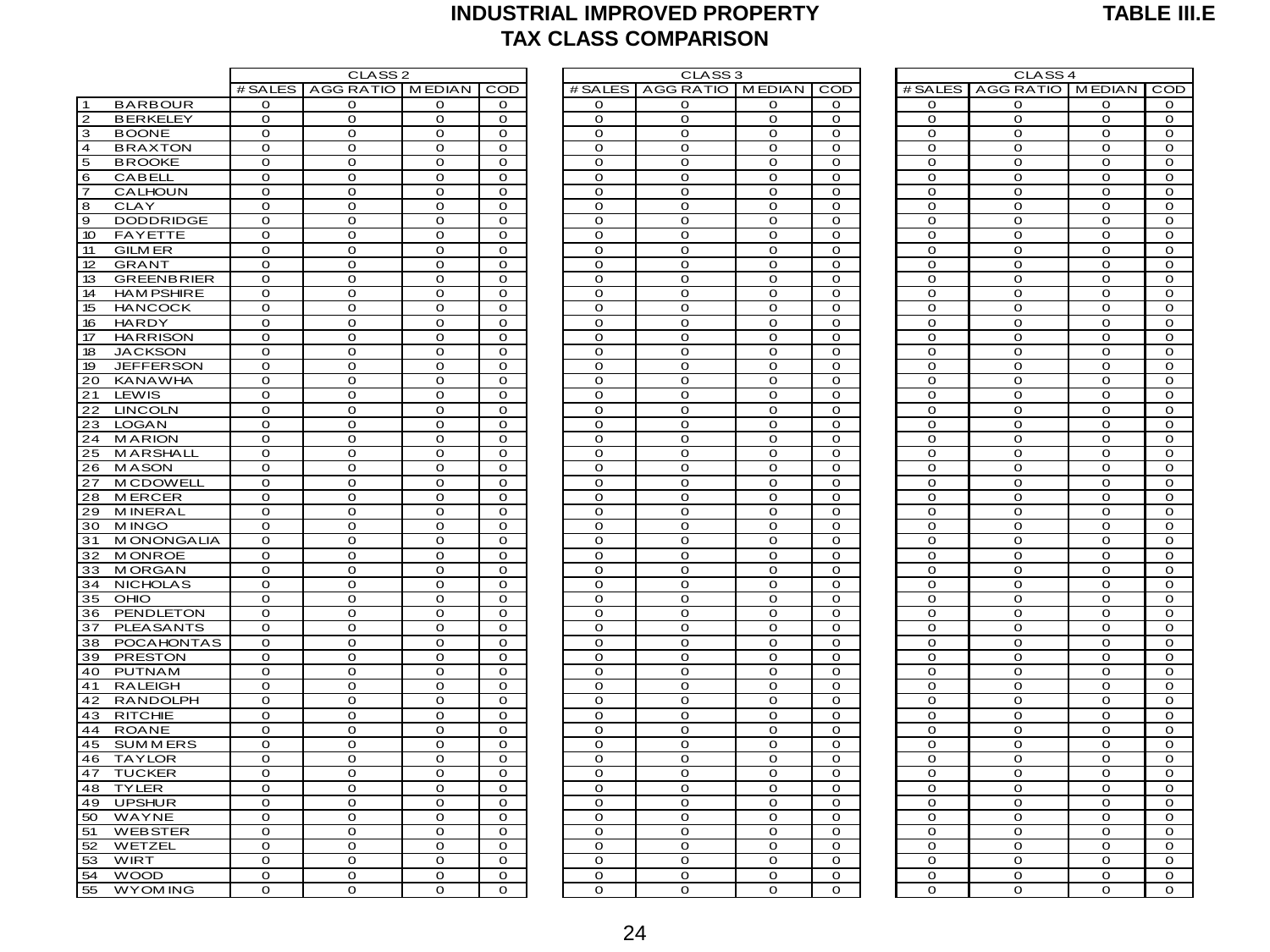

### **IV. APPRAISAL RATIO**

WV Code 11-3-1(d) requires the Tax Commissioner to ascertain annually if an assessor is failing to assess all property at 60% of its true and actual value. One of the criteria for determining whether the assessor has made a satisfactory showing is an "appraisal evaluation", more commonly known as a ratio study, using the appraised value compared to the sales price. The appraised value used in this report is the market value of each property as of July 1, 2018 as determined by the assessor in each of the 55 counties.

An aggregate ratio or median ratio between 90 and 110 is considered acceptable when determining if a county is in compliance. Table IV.A shows results of the appraisal ratio study for Tax Year 2019 as of January 2019 prior to any adjustment to the appraised values by the Boards of Review and Equalization in the 55 counties.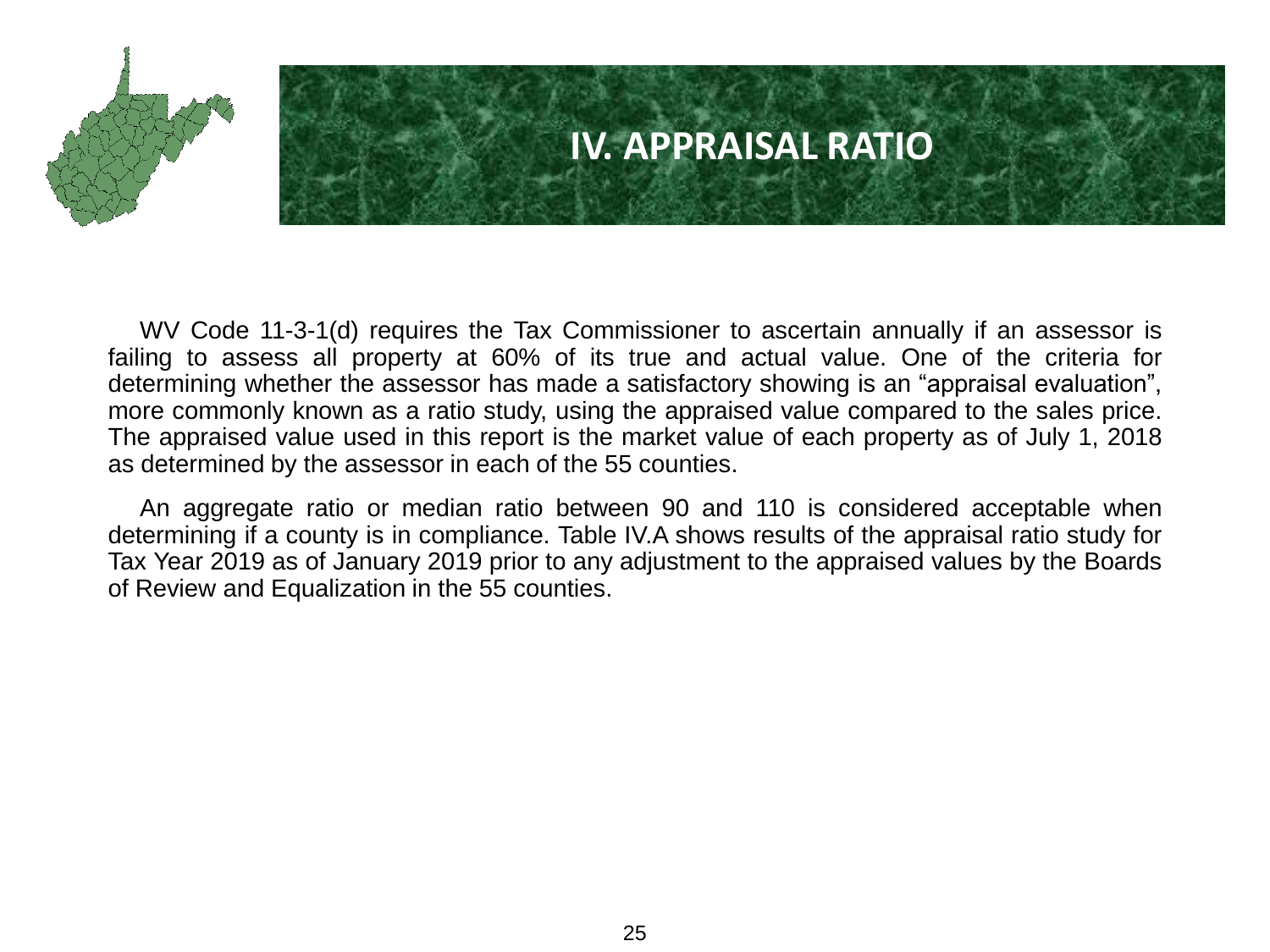#### **ALL PROPERTY LESS FARM AND TIMBER APPRAISAL TO SALES COMPARISON**

|    |                       | <b>TOTAL LESS F&amp;T</b> |                |
|----|-----------------------|---------------------------|----------------|
|    |                       | Median or<br>AGG          | COD            |
|    | 1 BARBOUR             | 94                        | 15             |
| 2  | <b>BERKELEY</b>       | 92                        | 9              |
|    | 3 BOONE               | 94                        | 15             |
|    | 4 BRAXTON             | 95                        | 15             |
| 5  | <b>BROOKE</b>         | 93                        | 15             |
|    | 6 CABELL              |                           |                |
| 7  | CALHOUN               | 93<br>101                 | 11<br>5        |
|    | 8 CLAY                | 98                        | 14             |
|    |                       |                           |                |
|    | 9 DODDRIDGE           | 97                        | 14             |
| 10 | <b>FAYETTE</b>        | 99                        | 9              |
|    | 11 GILMER             | 102                       | 15             |
|    | 12 GRANT              | 92                        | 11             |
|    | 13 GREENBRIER         | 95                        | 12             |
|    | 14 HAMPSHIRE          | 94                        | 14             |
|    | 15 HANCOCK            | 91                        | 15             |
|    | 16 HARDY              | 93                        | 16             |
| 17 | <b>HARRISON</b>       | 93                        | 11             |
|    | 18 JACKSON            | 97                        | 5              |
|    | 19 JEFFERSON          | 92                        | $\overline{7}$ |
|    | 20 KANAWHA            | 92                        | 12             |
|    | 21 LEWIS              | 94                        | 11             |
|    | 22 LINCOLN            | 95                        | 13             |
|    | 23 LOGAN              | 95                        | 12             |
|    | 24 MARION             | 94                        | 11             |
| 25 | MARSHALL              | 96                        | 21             |
|    | 26 MASON              | 97                        | 8              |
| 27 | <b>MCDOWELL</b>       | 100                       | 4              |
|    | 28 MERCER             | 94                        | 3              |
|    | 29 MINERAL            | 96                        | 12             |
| 30 | <b>MINGO</b>          | 99                        | 13             |
|    | 31 MONONGALIA         | 91                        | 13             |
|    | 32 MONROE             | 95                        | 11             |
|    | 33 MORGAN             | 98                        | 11             |
|    | <b>34 NICHOLAS</b>    | 95                        | 8              |
|    | 35 OHIO               | 90                        | 22             |
|    | <b>36 PENDLETON</b>   | 100                       | 12             |
| 37 | PLEASANTS             | 96                        | 12             |
|    | 38 POCAHONTAS         | 100                       | $\overline{7}$ |
|    | <b>39 PRESTON</b>     | 90                        | 14             |
|    | 40 PUTNAM             | 93                        | 11             |
| 41 | <b>RALEIGH</b>        | 95                        | 7              |
|    | 42 RANDOLPH           | 95                        | 11             |
|    | 43 RITCHIE            | 98                        | 9              |
|    | 44 ROANE              | 92                        | 15             |
| 45 | <b>SUMMERS</b>        | 97                        | 12             |
|    | <b>46 TAYLOR</b>      | 94                        | 10             |
| 47 | <b>TUCKER</b>         | 99                        | 16             |
|    | 48 TYLER              |                           |                |
|    |                       | 92                        | 10             |
|    | 49 UPSHUR<br>50 WAYNE | 93                        | 10             |
|    |                       | 93                        | 10             |
| 51 | WEBSTER               | 95                        | 8              |
|    | 52 WETZEL             | 99                        | 11             |
|    | 53 WIRT               | 98                        | $\overline{7}$ |
|    | 54 WOOD               | 96                        | 9              |
|    | 55 WYOMING            | 97                        | 15             |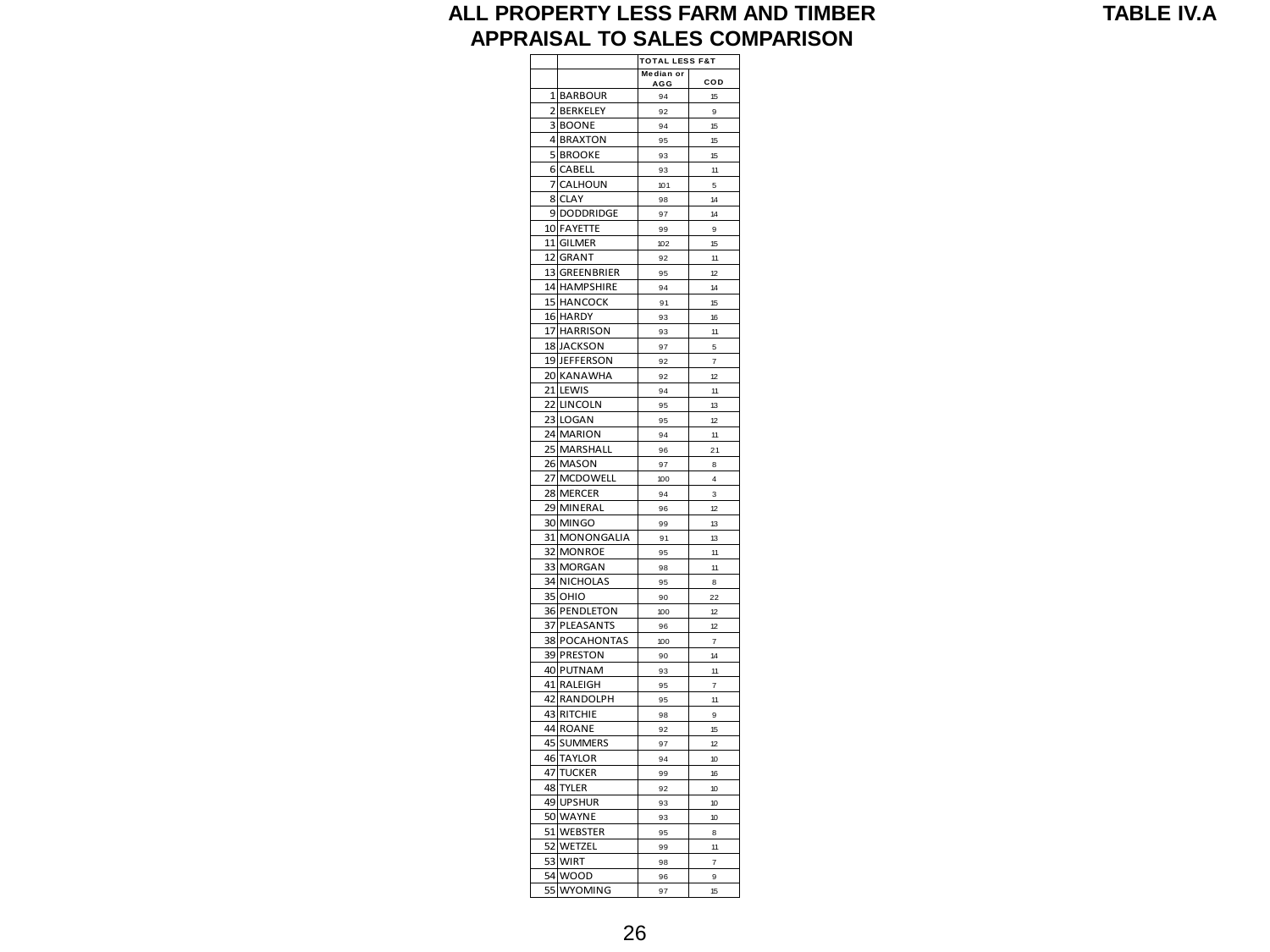

## **V. APPENDICES**

| <b>APPENDIX A</b> | Page |
|-------------------|------|
|                   | .28  |
| <b>APPENDIX B</b> |      |
| <b>APPENDIX C</b> |      |
| <b>APPENDIX D</b> | .35  |
| <b>APPENDIX E</b> |      |
| <b>APPENDIX F</b> | 37   |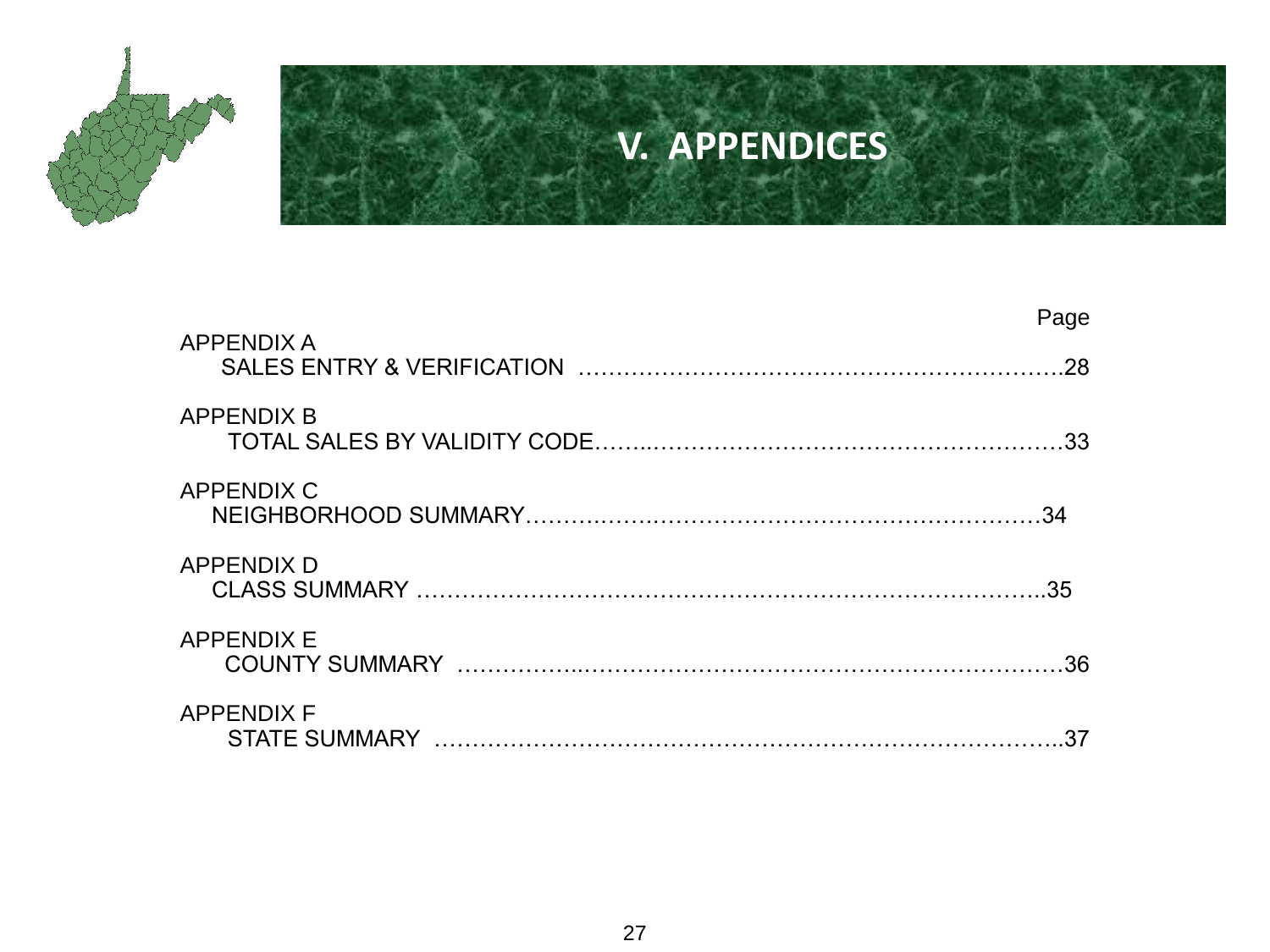

1. Completion dates for entry of sales data are as follows: 1<sup>st</sup> Quarter (July, August, September) by November 1 2<sup>nd</sup> Quarter (October, November, December) by February 1 3<sup>rd</sup> Quarter (January, February, March) by May 1 4 th Quarter (April, May, June) by August 1

- 2. \$100 or more Sales for less than \$100 should not be processed to the AA/CAMA file.
- 3. Split Parcel Sales
	- (1) Enter the appropriate appraisal data to both the parent and split parcel.
	- (2) Enter the sales data to the split parcel.
- 4. Multiparcel Sales The sales data and the proper validity code (Validity Code = 1) must be shown on all parcels involved in the transaction. The full sale price should be entered on each of the parcels.
- 5. Deactivate/Activate If you need to deactivate or re-activate a parcel you will do this on AA21.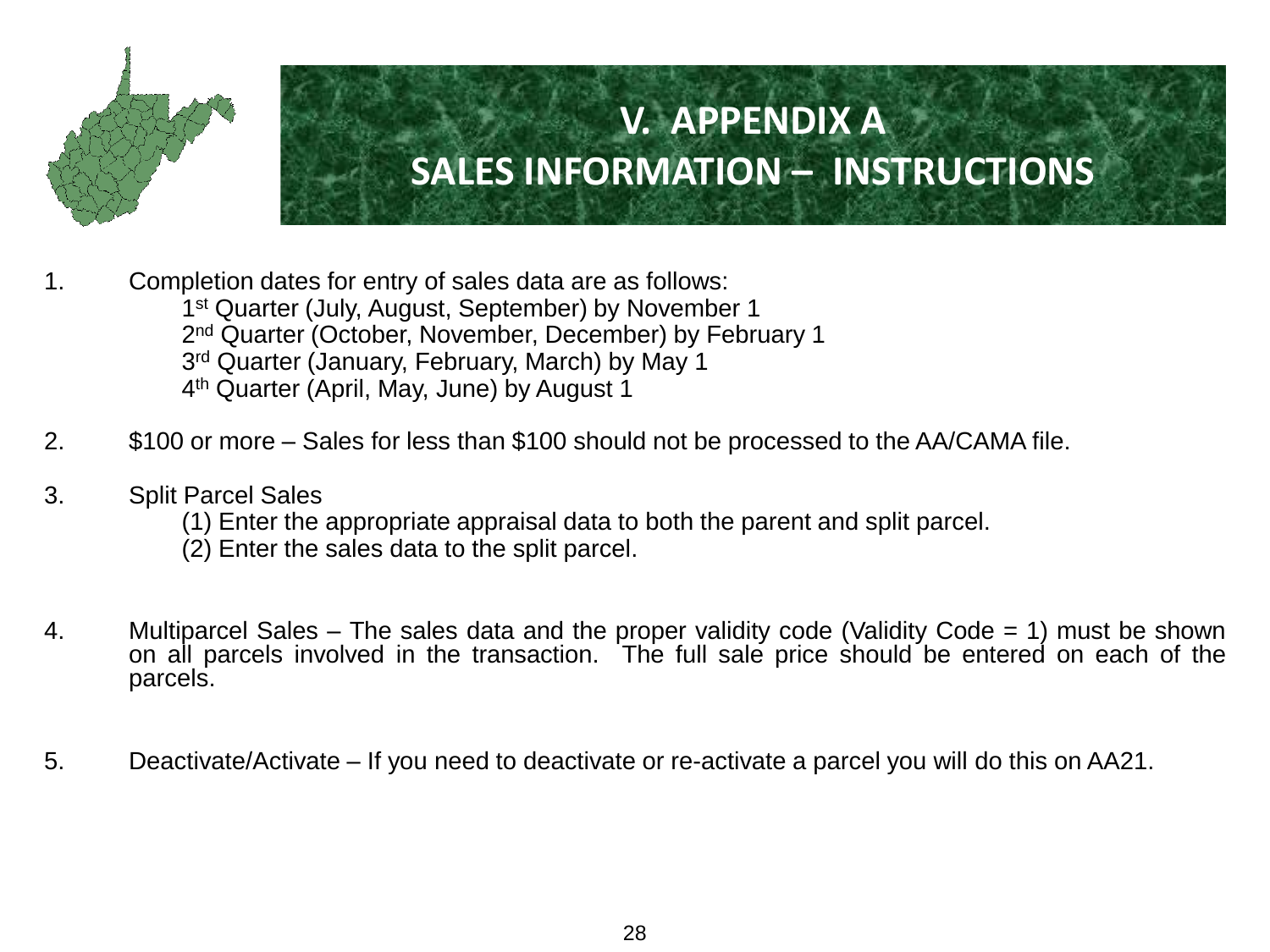

#### **SALES INFORMATION – DATA ENTRY INSTRUCTIONS**:

- **DATE** Character positions are provided for the two digit number of the month, the two digit number of the day, and the last four digits of the year of the sale. Each character position must be filled in. Use leading zeros if necessary.
- **TYPE** Refers to the distinction between a type of sale involving LAND only, as opposed to a sale involving both LAND AND BUIDING(S) or just BUILDING(S). Three alternatives are provided. Enter the code which is representative of the sale. Only one code may be entered.
	- Enter 1 LAND to indicate that the sale involved land only.
	- Enter 2 L & B to indicate that the sale involved land and building(s).
	- Enter 3 BUILDING to indicate that the sale involved building(s) only. For example, building(s) on leased land or high rise condominiums.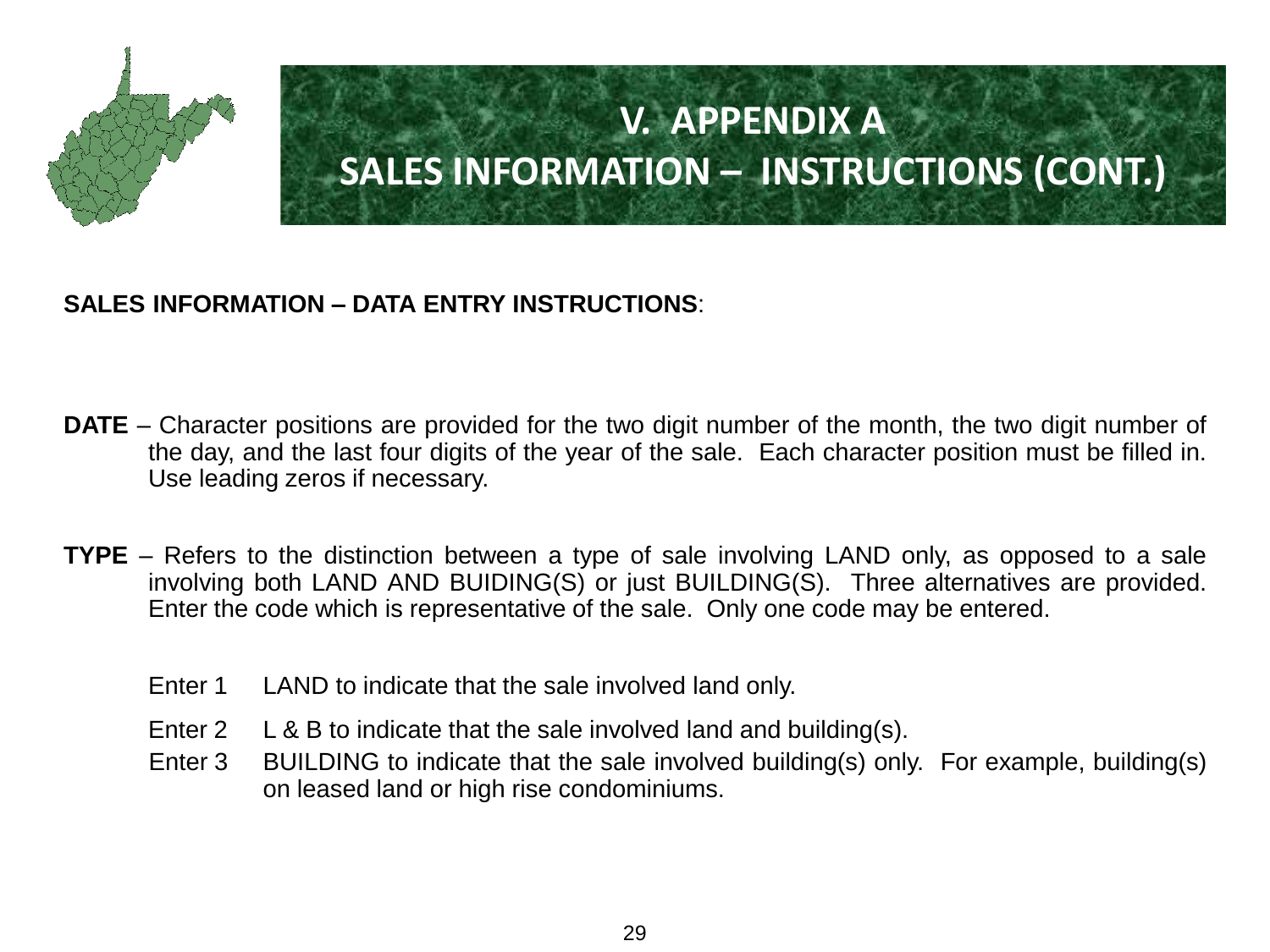

**AMOUNT (SALE PRICE**) – Character positions are provided to enter up to ten numeric characters (up to \$9,999,999,999). It is not necessary to fill in each character position. Enter whole dollars only.

**SOURCE** – Refers to the source of the sales data entered in this section. Four alternatives are provided. Enter the code which is most representative of the source. Only **ONE** code may be entered.

Enter 1 BUYER to indicate that the information was obtained from the grantee – or buyer.

Enter 2 SELLER to indicate that the information was obtained from the grantor – or seller.

Enter 3 AGENT to indicate that the information was obtained from an agent representing a buyer or seller.

Enter 4 OTHER to indicate that the information was obtained from conveyance fee, similar transfer records, or any other source.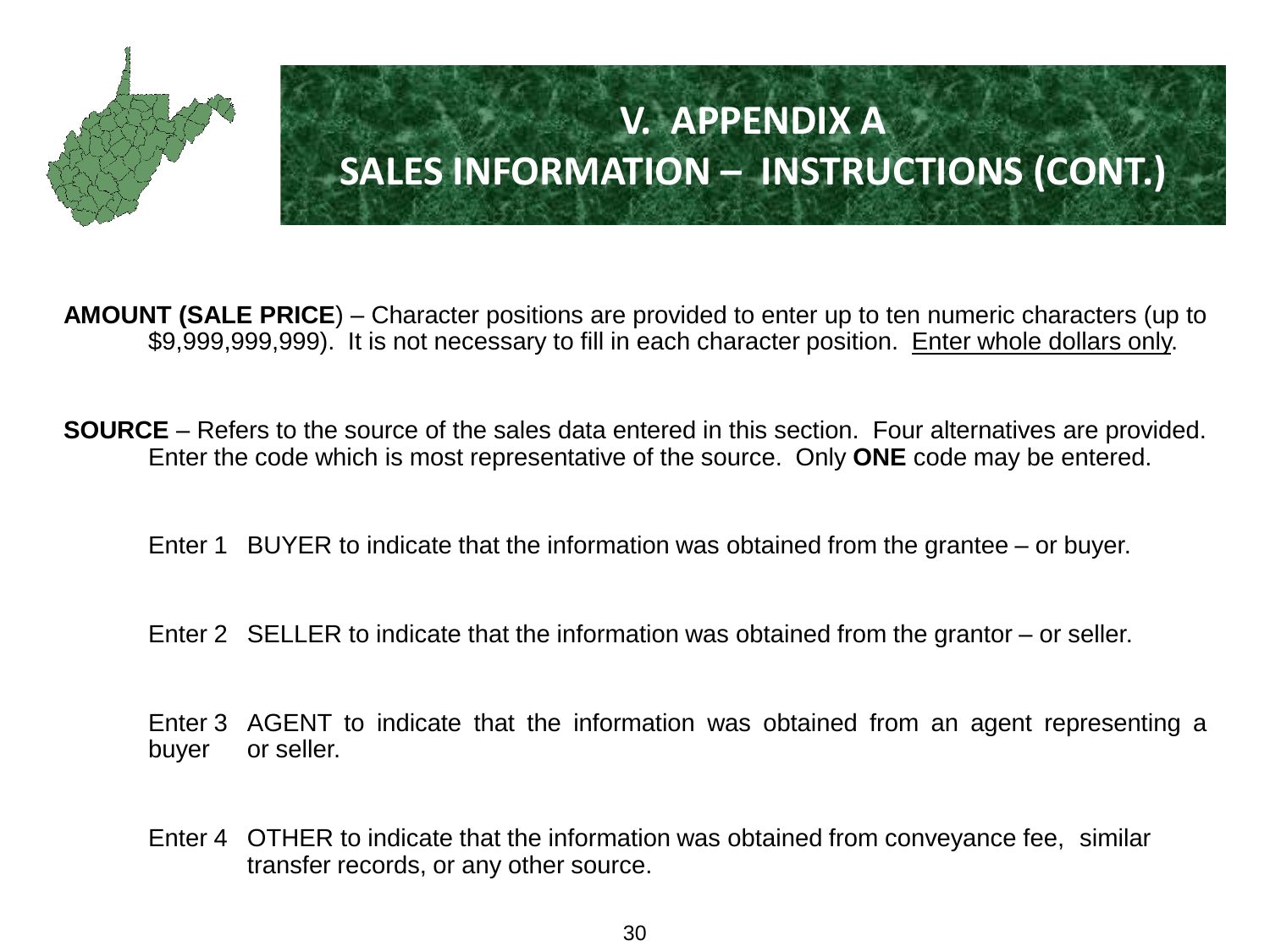

SALES VALIDITY CODE – Space is provided to enter one of ten numeric codes.

- Enter 0 to indicate the sale can be considered an "arms-length" transaction (a valid sale).
- Enter 1 to indicate that the sale involved more than one parcel.
- Enter 2 to indicate that the property was not exposed to the open market or that the marketing time for the property could be considered abnormal.
- Enter 3 to indicate that the highest and best use of the property has changed since the sale or that construction and/or demolition of improvements have taken place since the transaction occurred.
- Enter 4 to indicate that the parties of the transaction were either related individuals or related corporations.
- Enter 5 to indicate that the cause of the transaction was either a liquidation of assets or a forced sale.
- Enter 6 to indicate that the sale involved abnormal financing or that the transaction was a land contract arrangement.
- Enter 7 to indicate that the amount shown is a construction cost only used for verification of cost schedules.
- Enter 8 to indicate that the sale included an excessive amount of personal property or any other situation that would make the sale **NOT** an arms-length transaction.
- Enter 10 to indicate that the sale included natural resource rights.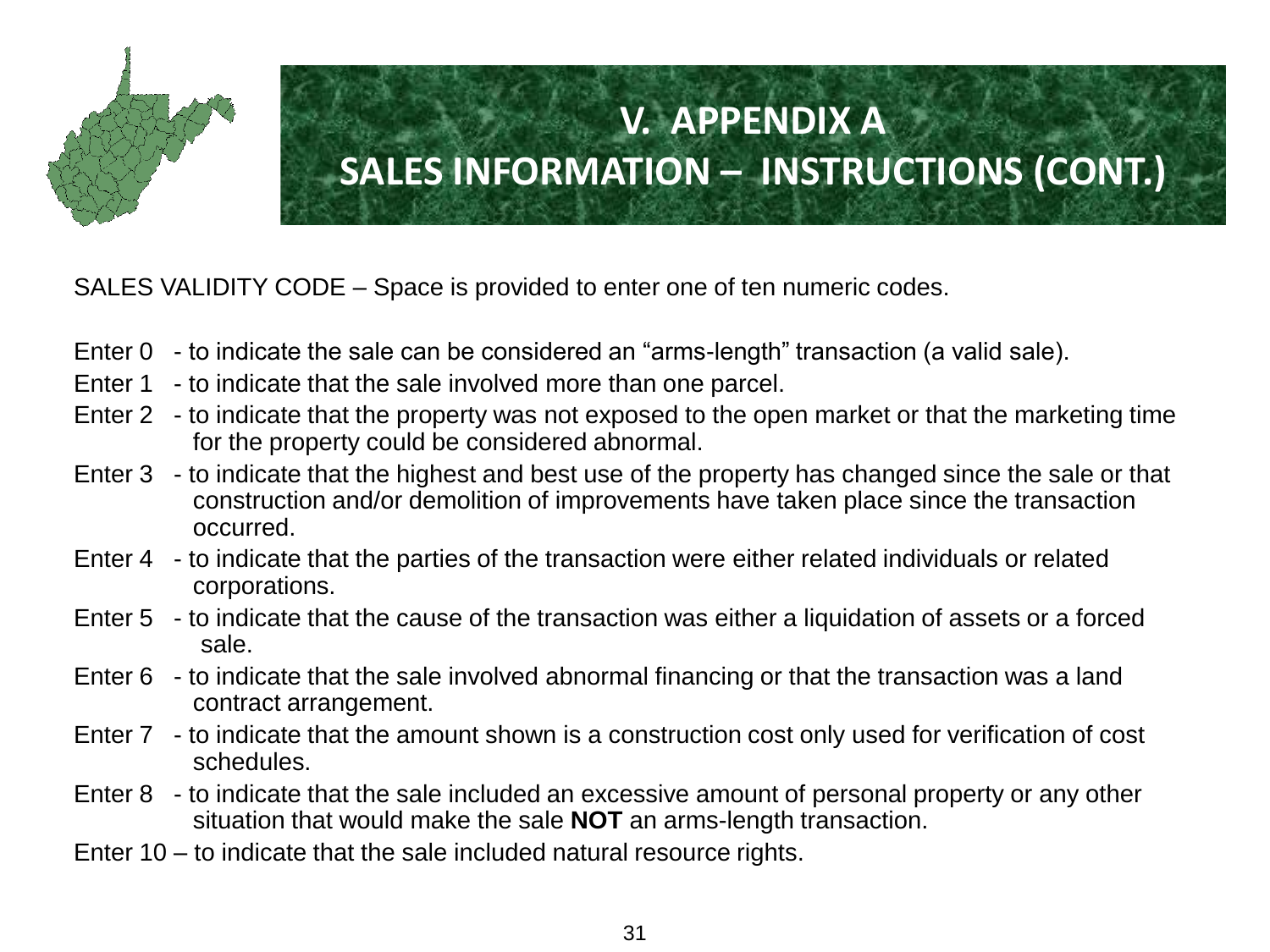

In order to ensure that only sales representing market value are entered into IAS as "valid", Code= 0, you must determine that an arms-length sale has taken place.

"In an arms-length sale, the seller seeks the highest possible price for his property on the open market. While eager to sell, he is under no undue coercion to do so. Similarly, the buyer is knowledgeable concerning the market and seeks to buy the property at the lowest possible price. While eager to buy, he is under no undue coercion to do so."

Improving Real Property Assessment, International Association of Assessing Officers, 1978

Sales verification can be made via a sales questionnaire, a telephone call, or personal contact. The sources of information may be the buyer, the seller, or other knowledgeable individuals such as the agent, a local Realtor, etc.

The following transactions should never be coded as "valid" sales:

- 1. Gifts or transactions for a nominal fee, less than \$100.
- 2. Sales between relatives or corporate affiliates.
- 3. Sales involving government agencies.
- 4. Sales to correct a title defect, create joint tenancy, or of other legal convenience.
- 5. Sales in which a financial institution is the buyer.
- 6. Forced sales.
- 7. Sales involving a charitable, religious, or educational institution.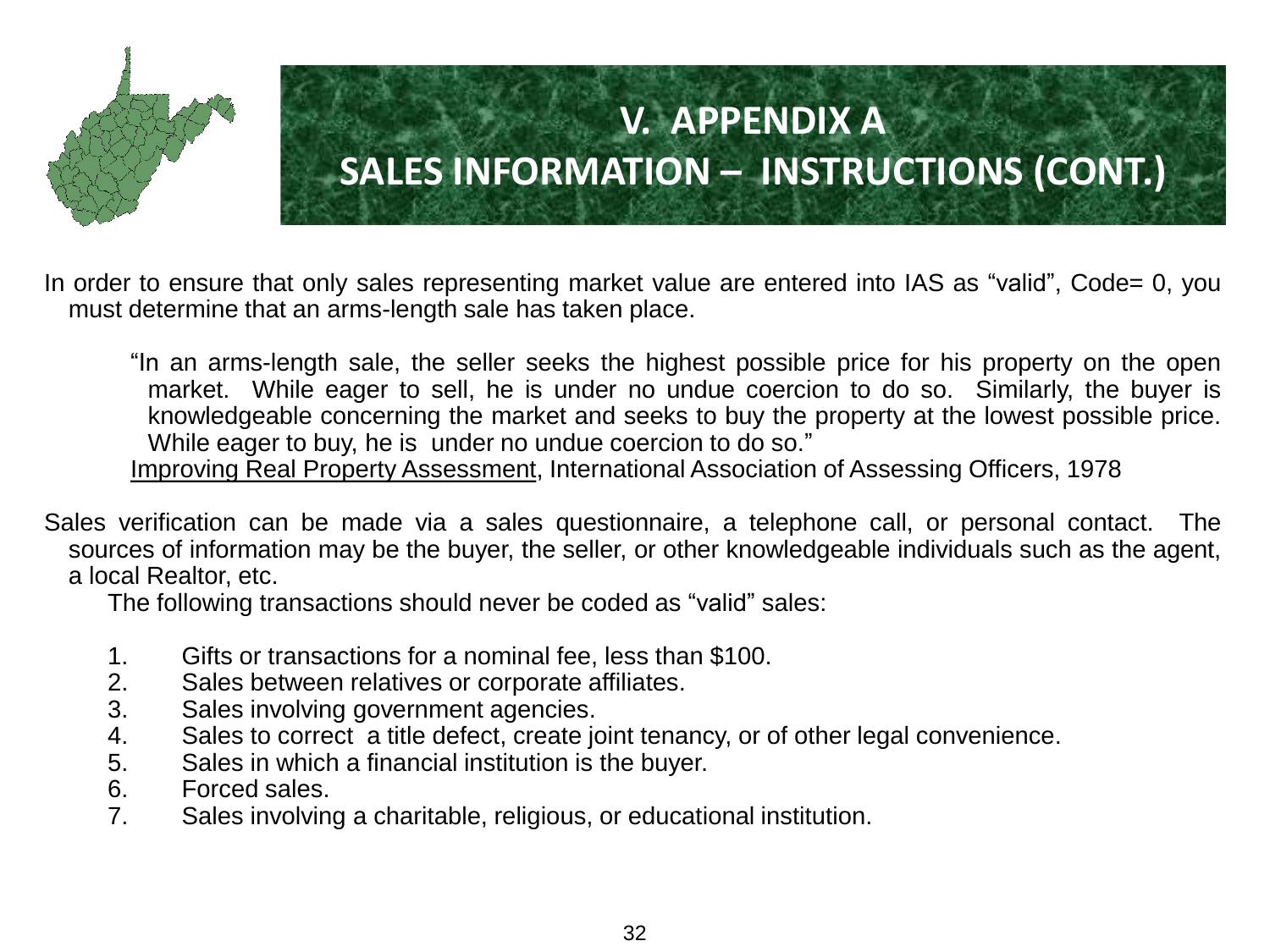#### **TOTAL SALES BY VALIDITY CODE JULY 2017 – JUNE 2018** ES BT V<br>CODE<br>PRELATED FAM<br>OR CORP

|  | <b>APPENDIX B</b> |  |
|--|-------------------|--|
|--|-------------------|--|

| <u>IUIAL JALEJ DI VALIVII I</u><br>APPENDIA E<br><b>CODE</b> |                    |                   |                |             |                              |                    |                    |                  |                            |                                  |                                |
|--------------------------------------------------------------|--------------------|-------------------|----------------|-------------|------------------------------|--------------------|--------------------|------------------|----------------------------|----------------------------------|--------------------------------|
|                                                              |                    |                   |                |             |                              |                    |                    |                  |                            |                                  |                                |
|                                                              |                    |                   |                |             | <b>JULY 2017 - JUNE 2018</b> |                    |                    |                  |                            |                                  |                                |
|                                                              | <b>TOTAL SALES</b> | <b>VALID ARMS</b> | M ULTIPLE      | NOT EXPOSED | <b>HIGHEST/BEST</b>          | <b>RELATED FAM</b> | FORCED SALE        | <b>ABNORMAL</b>  | CONSTRUCTION               | <b>EXCESSIVE</b>                 | NATURAL                        |
|                                                              | <b>KEYED</b>       | LENGTH            | <b>PARCELS</b> | OR OPEN MKT | USE CHANGED                  | OR CORP            | <b>LIQUIDATION</b> | <b>FINANCING</b> | <b>COST ONLY</b>           | PERS PROP                        | <b>RESOURCE RIGHTS</b>         |
| 01 BARBOUR<br>02 BERKELEY                                    | 567<br>4403        | 56<br>2694        | 198            | 83          | 7<br>223                     | 49                 | 59                 | 8                | 0                          | 1<br>8                           | 106<br>$\mathbf 0$             |
| 03<br><b>BOONE</b>                                           | 504                | 28                | 805<br>209     | 187<br>91   | 12                           | 98<br>36           | 367<br>114         | 21<br>13         | $\mathbf 0$<br>$\mathbf 0$ | $\overline{1}$                   | $\mathbf 0$                    |
| 04 BRAXTON                                                   | 382                | 40                | 206            | 55          | 15                           | 12                 | 35                 | $\overline{7}$   | $\mathbf 0$                | 6                                | 6                              |
| 05 BROOKE                                                    | 515                | 132               | 163            | 47          | $\overline{2}$               | 21                 | 26                 | 5                | $\mathbf 0$                | 114                              | 5                              |
| 06 CABELL                                                    | 2138               | 761               | 374            | 489         | 56                           | 141                | 236                | 50               | $\mathbf 0$                | 31                               | $\mathsf 0$                    |
| 07<br>CALHOUN                                                | 201                | $5\phantom{.0}$   | 97             | 64          | 3                            | $\overline{22}$    | 5                  | $\overline{4}$   | $\mathbf 0$                | $\mathbf 0$                      | $\mathbf{1}$                   |
| 08<br>CLAY                                                   | 250                | 8                 | 99             | 76          | $\overline{1}$               | 42                 | 18                 | $\overline{4}$   | $\mathsf 0$                | $\overline{1}$                   | $\mathbf{1}$                   |
| 09<br><b>DODDRIDGE</b>                                       | 191                | 20                | 82             | 41          | 3                            | 9                  | 18                 | $\overline{4}$   | $\mathsf 0$                | 14                               | $\mathsf 0$                    |
| 10 <sup>°</sup><br><b>FAYETTE</b>                            | 2465               | 281               | 1130           | 210         | 18                           | 604                | 187                | 15               | $\mathbf 0$                | 10 <sup>10</sup>                 | 10                             |
| 11<br><b>GILM ER</b>                                         | 276                | 11                | 74             | 58          | $\overline{7}$               | 99                 | 20                 | 5                | $\mathbf 0$                | $\overline{2}$                   | $\mathbf 0$                    |
| 12<br><b>GRANT</b>                                           | 317                | 44                | 112            | 109         | 19                           | 23                 | 10 <sup>10</sup>   | 0                | $\mathsf 0$                | $\mathbf 0$                      | $\mathbf 0$                    |
| 13<br><b>GREENBRIER</b>                                      | 1076               | 327               | 341            | 216         | 29                           | 34                 | 84                 | 9                | $\mathsf 0$                | 36                               | $\mathbf 0$                    |
| 14<br><b>HAM PSHIRE</b><br>15                                | 838                | 295               | 189            | 143         | 78                           | 30                 | 89                 | 10               | $\mathbf 0$                | $\overline{4}$                   | 0                              |
| <b>HANCOCK</b><br>16<br><b>HARDY</b>                         | 624<br>506         | 149<br>137        | 199<br>139     | 101<br>94   | 5<br>20                      | 20<br>64           | 80<br>42           | 70<br>5          | $\mathbf 0$<br>$\mathbf 0$ | $\mathbf 0$<br>5                 | $\mathbf 0$<br>$\mathbf 0$     |
| 17<br><b>HARRISON</b>                                        | 2297               | 396               | 1012           | 346         | 63                           | 66                 | 200                | 55               | 152                        | 5                                | $\overline{2}$                 |
| 18<br><b>JACKSON</b>                                         | 1142               | 140               | 197            | 285         | 17                           | 445                | 48                 | 9                | $\mathsf 0$                | $\mathbf{1}$                     | $\mathbf 0$                    |
| 19<br><b>JEFFERSON</b>                                       | 1937               | 960               | 447            | 182         | 100                          | 64                 | 183                | 0                | $\mathbf{1}$               | $\mathsf 0$                      | 0                              |
| 20<br><b>KANAWHA</b>                                         | 4470               | 1277              | 1082           | 953         | 115                          | 198                | 684                | 126              | $\mathbf 0$                | $\overline{1}$                   | 34                             |
| 21<br>LEWIS                                                  | 541                | 98                | 257            | 102         | 8                            | 19                 | 39                 | 15               | $\mathbf 0$                | 3                                | $\mathbf 0$                    |
| 22<br><b>LINCOLN</b>                                         | 426                | 39                | 191            | 119         | $\mathbf{0}$                 | 14                 | 51                 | 6                | $\mathbf 0$                | 6                                | $\mathbf 0$                    |
| 23<br><b>LOGAN</b>                                           | 848                | 104               | 408            | 134         | $\overline{4}$               | 47                 | 67                 | 12               | $\mathbf 0$                | $\overline{1}$                   | 71                             |
| 24<br><b>MARION</b>                                          | 1538               | 427               | 366            | 306         | 95                           | 100                | 193                | 41               | $\mathsf 0$                | 10 <sup>10</sup>                 | $\mathbf 0$                    |
| 25<br>MARSHALI                                               | 797                | 234               | 311            | 105         | 16                           | 34                 | 59                 | 35               | $\mathbf 0$                | 3                                | 0                              |
| 26<br><b>MASON</b>                                           | 1135               | 183               | 515            | 82          | 29                           | 189                | 84                 | 30               | $\mathsf 0$                | $\mathbf 0$                      | 23                             |
| 27 MCDOWELL                                                  | 567                | 47                | 243            | 144         | $\mathbf{1}$                 | 24                 | 99                 | 9                | $\mathbf 0$                | $\mathbf 0$                      | 0                              |
| 28 MERCER                                                    | 1606               | 369               | 578            | 456         | 28                           | 58                 | 87                 | 27               | $\mathbf 0$                | 3                                | $\mathbf 0$                    |
| 29 MINERAL                                                   | 678                | 157<br>30         | 178            | 180         | 68<br>$\overline{4}$         | 56                 | 34<br>142          | $\mathbf{1}$     | $\mathsf 0$<br>$\mathsf 0$ | $\overline{4}$<br>$\overline{1}$ | $\mathsf 0$                    |
| 30 MINGO<br>31 MONONGALIA                                    | 1235<br>2054       | 1165              | 669<br>506     | 68<br>146   | 79                           | 307<br>74          | 52                 | 13<br>8          | $\mathbf 0$                | $\mathbf{1}$                     | $\mathbf{1}$<br>23             |
| 32<br><b>MONROE</b>                                          | 437                | 119               | 130            | 81          | 6                            | 38                 | 48                 | 12               | $\mathbf 0$                | 3                                | $\mathbf 0$                    |
| 33 MORGAN                                                    | 635                | 289               | 138            | 106         | 7                            | 23                 | 69                 | $\mathbf{0}$     | $\mathbf 0$                | 3                                | 0                              |
| 34 NICHOLAS                                                  | 599                | 150               | 268            | 100         | 14                           | 33                 | 29                 | 3                | $\mathbf 0$                | $\overline{2}$                   | $\mathbf 0$                    |
| 35<br>OHIO                                                   | 569                | 48                | 233            | 89          | $\overline{2}$               | 87                 | 91                 | 17               | $\overline{2}$             | $\mathbf 0$                      | $\mathbf 0$                    |
| 36 PENDLETON                                                 | 265                | 64                | 88             | 59          | $\overline{2}$               | 38                 | 13                 | $\overline{1}$   | $\mathsf 0$                | $\mathbf 0$                      | 0                              |
| 37 PLEASANTS                                                 | 170                | 27                | 88             | 23          | 5                            | 9                  | 11                 | 5                | $\mathbf 0$                | $\mathsf 0$                      | $\overline{2}$                 |
| 38 POCAHONTAS                                                | 517                | 190               | 165            | 83          | 13                           | 27                 | 30                 | $\overline{7}$   | $\mathbf 0$                | $\mathbf{1}$                     | $\mathbf{1}$                   |
| 39 PRESTON                                                   | 1224               | 201               | 473            | 248         | 54                           | 75                 | 120                | 17               | $\mathbf 0$                | 26                               | 10 <sup>°</sup>                |
| 40 PUTNAM                                                    | 1661               | 823               | 472            | 157         | 40                           | 45                 | 105                | 11               | $\mathsf 0$                | 8                                | $\mathsf 0$                    |
| 41 RALEIGH                                                   | 2133               | 514               | 870            | 430         | 33                           | 46                 | 223                | 13               | $\mathsf 0$                | $\overline{4}$                   | $\mathbf 0$                    |
| 42<br>RANDOLPH<br>43<br><b>RITCHIE</b>                       | 665<br>411         | 188<br>14         | 249<br>233     | 79<br>84    | 15<br>3                      | 42<br>26           | 48<br>26           | 11<br>19         | $\mathbf 0$<br>$\mathsf 0$ | 32<br>$\overline{2}$             | $\mathbf{1}$<br>$\overline{4}$ |
| 44<br><b>ROANE</b>                                           | 896                | 65                | 272            | 114         | 10 <sup>°</sup>              | 23                 | 46                 | 18               | $\mathbf 0$                | $\overline{2}$                   | 346                            |
| 45 SUMMERS                                                   | 637                | 83                | 116            | 94          | 15                           | 280                | 28                 | 19               | $\mathbf 0$                | $\overline{2}$                   | $\mathbf 0$                    |
| 46 TAYLOR                                                    | 457                | $\overline{77}$   | 175            | 127         | 11                           | 13                 | 38                 | 16               | $\mathbf 0$                | $\mathsf 0$                      | $\mathsf 0$                    |
| 47 TUCKER                                                    | 280                | 105               | 75             | 35          | $\overline{7}$               | 20                 | 31                 | 6                | $\mathbf 0$                | 1                                | $\mathbf 0$                    |
| 48 TYLER                                                     | 277                | 59                | 113            | 48          | $\overline{7}$               | 9                  | 26                 | $\overline{7}$   | $\mathbf 0$                | $\mathbf 0$                      | 8                              |
| 49<br><b>UPSHUR</b>                                          | 476                | 92                | 146            | 116         | 15                           | 33                 | 53                 | 14               | $\mathbf 0$                | $\overline{5}$                   | $\overline{2}$                 |
| $50\,$<br>WAYNE                                              | 1122               | 226               | 533            | 158         | 14                           | 79                 | 91                 | 19               | $\mathsf 0$                | $\overline{2}$                   | 0                              |
| 51<br>WEBSTER                                                | 210                | 11                | 103            | 40          | 6                            | 26                 | 11                 | 6                | $\mathbf 0$                | $\overline{7}$                   | $\mathbf 0$                    |
| 52<br>WETZEL                                                 | 464                | 54                | 226            | 89          | 25                           | 8                  | 41                 | 5                | $\mathsf 0$                | 16                               | $\mathsf 0$                    |
| 53<br>WIRT                                                   | 359                | 27                | 125            | 30          | 3                            | 106                | 36                 | $\overline{4}$   | $\mathsf 0$                | $\overline{2}$                   | 26                             |
| 54<br><b>WOOD</b>                                            | 2240               | 732               | 897            | 289         | 78                           | 77                 | 137                | 25               | $\mathsf 0$                | 5                                | $\mathsf 0$                    |
| 55<br><b>WYOM ING</b>                                        | 855                | 22                | 551            | 169         | 5                            | 26                 | 65                 | 10               | $\mathbf 0$                | $\overline{7}$                   | $\mathbf 0$                    |
| <b>STATE TOTALS</b>                                          | 54,083             | 14,794            | 18,116         | 8,520       | 1,515                        | 4,188              | 4,828              | 882              | 155                        | 402                              | 683                            |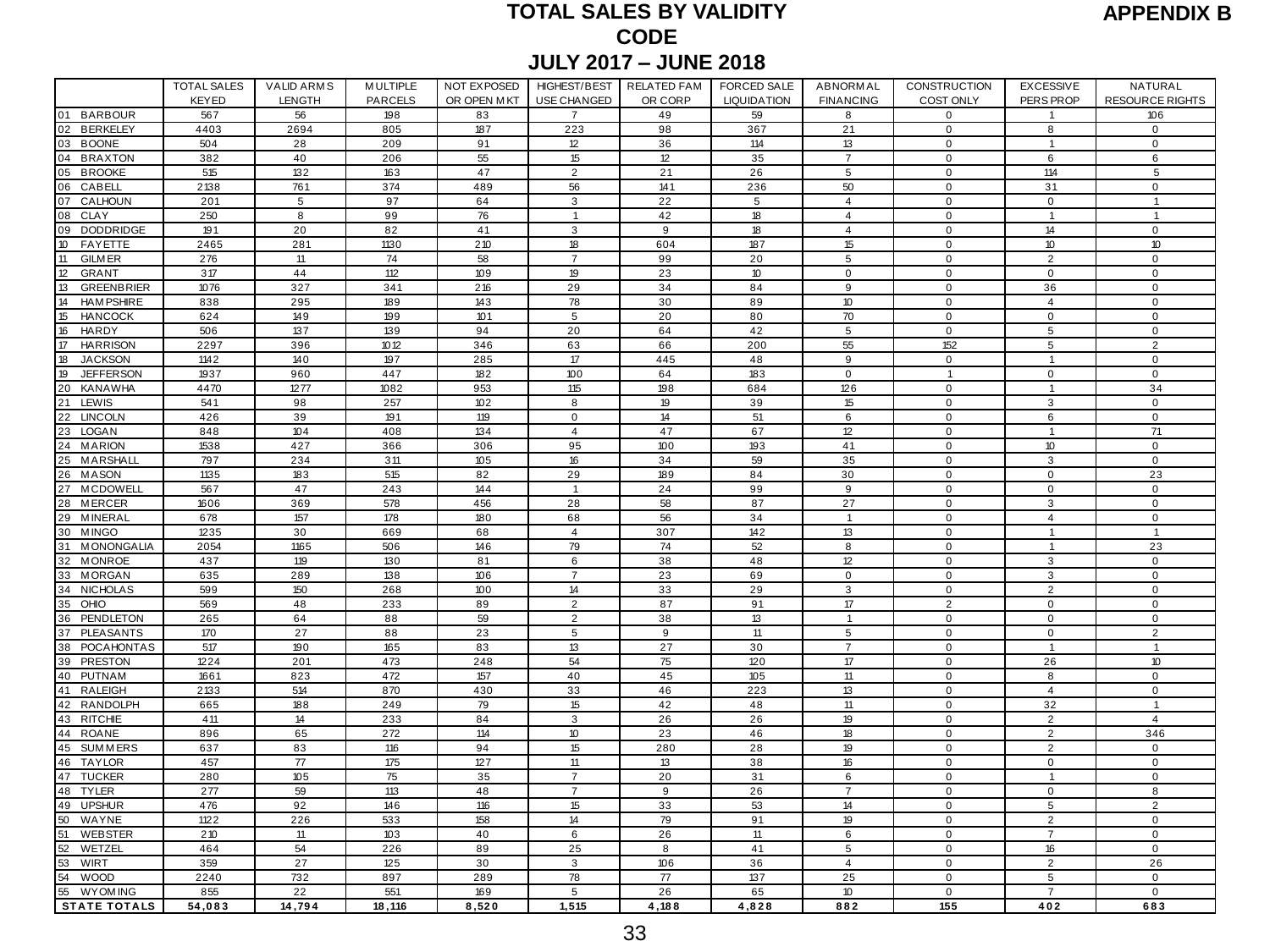| <b>NEIGHBORHOOD</b>                      |                    |                     |             | <b>EXAMPLE</b>         |                                             |              |              |              | <b>APPENDIX C</b> |                |
|------------------------------------------|--------------------|---------------------|-------------|------------------------|---------------------------------------------|--------------|--------------|--------------|-------------------|----------------|
| TXNRA642 ASSESSMENT SYSTEM VALUES<br>Y2K |                    |                     |             | STATE OF WEST VIRGINIA |                                             | <b>DATE</b>  |              |              | PAGE NO.          | $\overline{4}$ |
| SALES RATIO FOR                          |                    | COUNTY              |             |                        | FROM 07/11 TO 06/12 RANGE 000.00% - 999.99% |              | NBHD 212.0   |              |                   |                |
|                                          | NUMBER             | TOTAL               | <b>MEAN</b> | TOTAL                  | MEAN                                        | AGGR.        | MEAN         | MEDIAN       | STD.              | COEF           |
|                                          | SALES              | CONSIDER.           | CONSIDER.   | VALUE                  | VALUE                                       | <b>RATIO</b> | RATIO        | RATIO        | DEV.              | DISP           |
| RESIDENTIAL IMP                          |                    |                     |             |                        |                                             |              |              |              |                   |                |
| 0000000-0019999                          | 25                 | 222,802             | 8,912       | 125,760                | 5,030                                       | 56.44        | 59.85        | 58.29        | 25.90             | 32.22          |
| 0020000-0039999                          | 7                  | 204,400             | 29,200      | 125,520                | 17,931                                      | 61.41        | 58.71        | 54.50        | 18.82             | 17.53          |
| 0040000-0059999                          | 11                 | 557,400             | 50,672      | 343,620                | 31,238                                      | 61.65        | 62.07        | 58.07        | 9.91              | 13.31          |
| 0060000-0079999                          | 18                 | 1,332,200           | 74,011      | 785,520                | 43,640                                      | 58.96        | 59.04        | 59.10        | 8.51              | 10.95          |
| 0080000-0099999                          | 10                 | 925,620             | 92,562      | 621,320                | 62,132                                      | 67.12        | 67.11        | 61.95        | 18.43             | 17.57          |
| 0100000-0149999                          | 226                | 29, 211, 351        | 129,253     | 17, 174, 460           | 75,993                                      | 58.79        | 58.85        | 58.72        | 6.00              | 7.52           |
| 0150000-9999999                          | 682                | 152,027,674         | 222,914     | 86,108,930             | 126,259                                     | 56.64        | 56.73        | 56.69        | 46.71             | 7.22           |
| RESIDENTIAL                              |                    |                     |             |                        |                                             |              |              |              |                   |                |
| IMPROVED                                 | 979                | 184,481,447         | 188,438     | 105,285,130            | 107,543                                     | 57.07        | 57.52        | 57.12        | 7.39              | 8.43           |
| VACANT                                   | 38                 | 3,263,356           | 85,877      | 1,749,240              | 46,032                                      | 53.60        | 56.41        | 54.88        | 17.50             | 15.93          |
| TOTAL                                    |                    | 1,017 187,744,803   | 184,606     | 107,034,370            | 105,245                                     | 57.01        | 57.48        | 57.05        | 7.99              | 8.72           |
|                                          |                    |                     |             |                        |                                             |              |              |              |                   |                |
| APARTMENT                                | $\circ$            | $\circ$             | $\circ$     |                        | $\circ$                                     |              |              | 0.00         |                   |                |
| IMPROVED<br>VACANT                       | $\circ$            | $\mathsf{O}\xspace$ | $\circ$     | $\circ$<br>$\circ$     | $\circ$                                     | 0.00<br>0.00 | 0.00<br>0.00 | 0.00         | 0.00<br>0.00      | 0.00<br>0.00   |
| TOTAL                                    | $\Omega$           | $\Omega$            | $\circ$     | $\Omega$               | $\Omega$                                    | 0.00         | 0.00         | 0.00         | 0.00              | 0.00           |
|                                          |                    |                     |             |                        |                                             |              |              |              |                   |                |
| COMMERCIAL                               |                    |                     |             |                        |                                             |              |              |              |                   |                |
| IMPROVED                                 | 6                  | 2,462,000           | 410,333     | 1,350,920              | 225,153                                     | 54.87        | 60.17        | 53.31        | 23.71             | 26.22          |
| VACANT                                   | 3                  | 1,685,000           | 561,666     | 893,040                | 297,680                                     | 53.00        | 54.92        | 61.08        | 13.67             | 13.74          |
| TOTAL                                    | $\mathcal{Q}$      | 4,147,000           | 460,777     | 2,243,960              | 249,328                                     | 54.11        | 58.42        | 56.69        | 20.12             | 22.23          |
| INDUSTRIAL                               |                    |                     |             |                        |                                             |              |              |              |                   |                |
| IMPROVED                                 | $\circ$            | $\circ$             | $\circ$     | $\circ$                | $\circ$                                     | 0.00         | 0.00         | 0.00         | 0.00              | 0.00           |
| VACANT                                   | $\circ$            | $\mathsf{O}\xspace$ | $\circ$     | $\circ$                | $\circ$                                     | 0.00         | 0.00         | 0.00         | 0.00              | 0.00           |
| TOTAL                                    | $\Omega$           | $\Omega$            | $\Omega$    | $\Omega$               | $\Omega$                                    | 0.00         | 0.00         | 0.00         | 0.00              | 0.00           |
|                                          |                    |                     |             |                        |                                             |              |              |              |                   |                |
| TIMBER                                   |                    | $\circ$             | $\circ$     | $\circ$                | $\circ$                                     |              |              |              |                   |                |
| IMPROVED                                 | $\circ$<br>$\circ$ | $\circ$             | $\circ$     | $\circ$                | $\circ$                                     | 0.00<br>0.00 | 0.00         | 0.00         | 0.00              | 0.00           |
| VACANT                                   | $\Omega$           | $\Omega$            | $\Omega$    | $\Omega$               | $\Omega$                                    | 0.00         | 0.00<br>0.00 | 0.00<br>0.00 | 0.00<br>0.00      | 0.00<br>0.00   |
| TOTAL                                    |                    |                     |             |                        |                                             |              |              |              |                   |                |
| FARM                                     |                    |                     |             |                        |                                             |              |              |              |                   |                |
| IMPROVED                                 | 3                  | 749,600             | 249,866     | 419,700                | 139,900                                     | 55.99        | 62.80        | 55.67        | 19.30             | 21.90          |
| VACANT                                   | $\mathbf{1}$       | 55,450              | 55,450      | 1,680                  | 1,680                                       | 3.03         | 3.03         | 3.03         | 0.00              | 0.00           |
| TOTAL                                    | $\overline{4}$     | 805,050             | 201,262     | 421,380                | 105,345                                     | 52.34        | 47.86        | 51.87        | 33.78             | 43.00          |
| COMB C & I                               |                    |                     |             |                        |                                             |              |              |              |                   |                |
| IMPROVED                                 | 6                  | 2,462,000           | 410,333     | 1,350,920              | 225,153                                     | 54.87        | 60.17        | 53.31        | 23.71             | 26.22          |
| VACANT                                   | 3                  | 1,685,000           | 561,666     | 893,040                | 297,680                                     | 53.00        | 54.92        | 61.08        | 13.67             | 13.74          |
| TOTAL                                    | 9                  | 4,147,000           | 460,777     | 2,243,960              | 249,328                                     | 54.11        | 58.42        | 56.69        | 20.12             | 22.23          |
|                                          |                    |                     |             |                        |                                             |              |              |              |                   |                |
| TOTAL                                    | 1,030              | 192,696,853         | 187,084     | 109,699,710            | 106,504                                     | 56.93        | 57.45        | 57.04        | 8.36              | 8.97           |
| TOTAL LESS F&T                           |                    | 1,026 191,891,803   | 187,029     | 109,278,330            | 106,509                                     | 56.95        | 57.49        | 57.05        | 8.15              | 8.84           |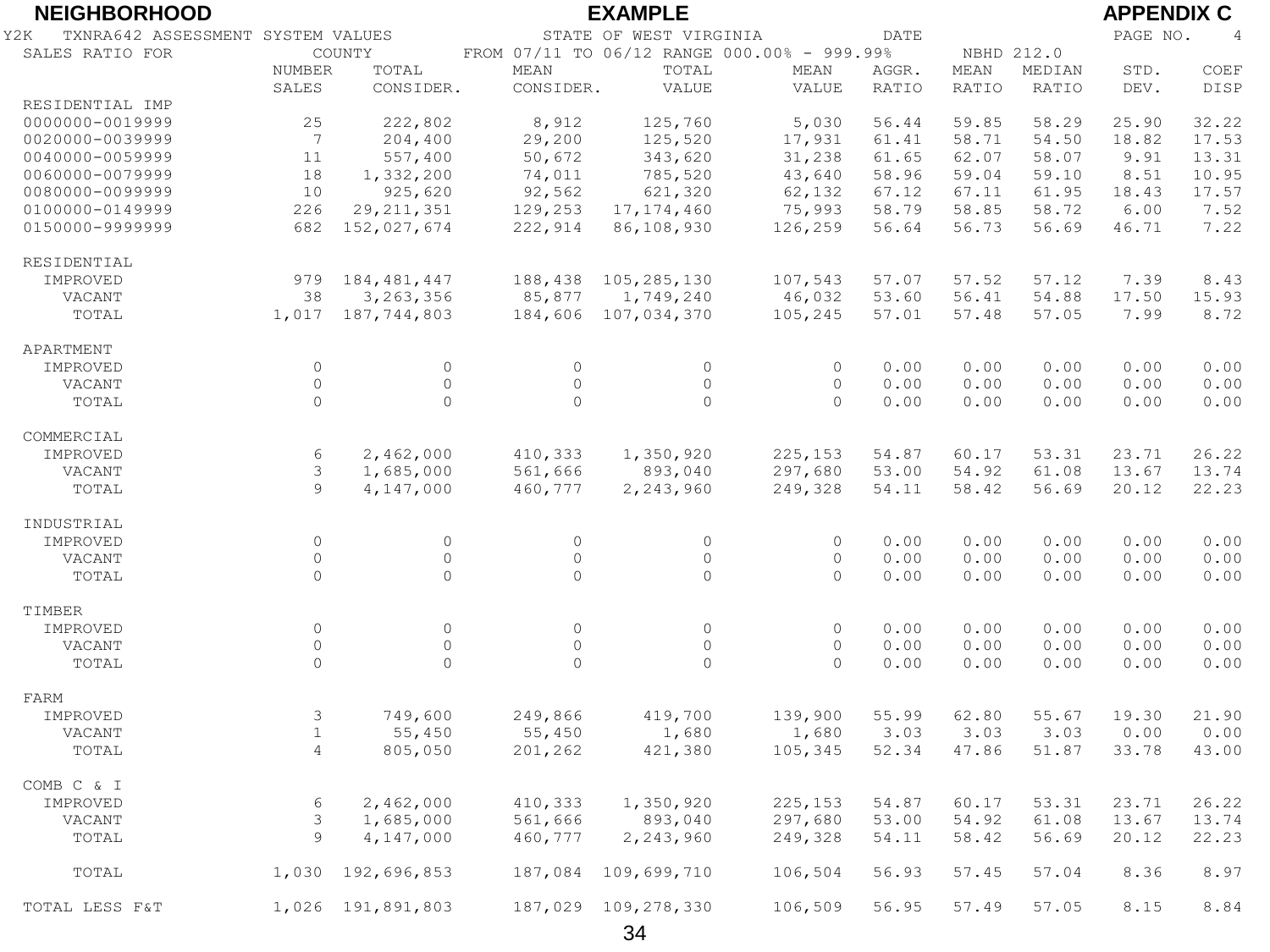| <b>TAX CLASS</b>                         |                 |                   |           | <b>EXAMPLE</b>                              |          |              |              |             | <b>APPENDIX D</b> |       |
|------------------------------------------|-----------------|-------------------|-----------|---------------------------------------------|----------|--------------|--------------|-------------|-------------------|-------|
| TXNRA642 ASSESSMENT SYSTEM VALUES<br>Y2K |                 |                   |           | STATE OF WEST VIRGINIA                      |          | DATE         |              |             | PAGE NO.          | 1     |
| SALES RATIO FOR                          | COUNTY          |                   |           | FROM 07/11 TO 06/12 RANGE 000.00% - 999.99% |          |              |              | TAX CLASS 2 |                   |       |
|                                          | NUMBER          | TOTAL             | MEAN      | TOTAL                                       | MEAN     | AGGR.        | MEAN         | MEDIAN      | STD.              | COEF  |
|                                          | SALES           | CONSIDER.         | CONSIDER. | VALUE                                       | VALUE    | <b>RATIO</b> | <b>RATIO</b> | RATIO       | DEV.              | DISP  |
| RESIDENTIAL IMP                          |                 |                   |           |                                             |          |              |              |             |                   |       |
| 0000000-0019999                          | 24              | 216,782           | 9,032     | 123,720                                     | 5,155    | 57.07        | 60.94        | 59.14       | 25.88             | 31.37 |
| 0020000-0039999                          | 5               | 148,400           | 29,680    | 93,840                                      | 18,768   | 63.23        | 59.51        | 54.48       | 22.99             | 22.94 |
| 0040000-0059999                          | $\overline{4}$  | 210,900           | 52,725    | 120,360                                     | 30,090   | 57.07        | 56.96        | 56.37       | 9.61              | 11.81 |
| 0060000-0079999                          | 14              | 1,042,700         | 74,478    | 636,600                                     | 45,471   | 61.05        | 61.11        | 60.43       | 7.62              | 9.99  |
| 0080000-0099999                          | $7\overline{ }$ | 651,220           | 93,031    | 404,240                                     | 57,748   | 62.07        | 62.26        | 61.99       | 9.14              | 12.05 |
| 0100000-0149999                          | 207             | 26, 954, 351      | 130,214   | 15,803,820                                  | 76,346   | 58.63        | 58.67        | 58.51       | 6.02              | 7.47  |
| 0150000-9999999                          | 666             | 149,169,496       | 223,978   | 84,503,450                                  | 126,882  | 56.65        | 56.73        | 56.69       | 47.82             | 7.25  |
| RESIDENTIAL                              |                 |                   |           |                                             |          |              |              |             |                   |       |
| IMPROVED                                 | 927             | 178,393,849       |           | 192,442 101,686,030                         | 109,693  | 57.00        | 57.40        | 57.08       | 7.14              | 8.28  |
| VACANT                                   | 4               | 239,100           | 59,775    | 111,660                                     | 27,915   | 46.70        | 49.12        | 51.79       | 9.65              | 13.84 |
| TOTAL                                    | 931             | 178,632,949       |           | 191,872 101,797,690                         | 109,342  | 56.99        | 57.36        | 57.04       | 7.16              | 8.31  |
| APARTMENT                                |                 |                   |           |                                             |          |              |              |             |                   |       |
| IMPROVED                                 | $\circ$         | $\circ$           | $\circ$   | $\circ$                                     | $\circ$  | 0.00         | 0.00         | 0.00        | 0.00              | 0.00  |
| VACANT                                   | $\circ$         | $\circ$           | $\circ$   | $\circ$                                     | $\circ$  | 0.00         | 0.00         | 0.00        | 0.00              | 0.00  |
| TOTAL                                    | $\Omega$        | $\circ$           | $\Omega$  | $\mathbf{0}$                                | $\Omega$ | 0.00         | 0.00         | 0.00        | 0.00              | 0.00  |
| COMMERCIAL                               |                 |                   |           |                                             |          |              |              |             |                   |       |
| IMPROVED                                 | $\circ$         | $\circ$           | $\circ$   | $\circ$                                     | $\circ$  | 0.00         | 0.00         | 0.00        | 0.00              | 0.00  |
| VACANT                                   | $\circ$         | $\circ$           | $\circ$   | $\circ$                                     | $\circ$  | 0.00         | 0.00         | 0.00        | 0.00              | 0.00  |
| TOTAL                                    | $\Omega$        | $\Omega$          | $\Omega$  | $\circ$                                     | $\Omega$ | 0.00         | 0.00         | 0.00        | 0.00              | 0.00  |
| INDUSTRIAL                               |                 |                   |           |                                             |          |              |              |             |                   |       |
| IMPROVED                                 | $\circ$         | $\circ$           | $\circ$   | $\circ$                                     | $\circ$  | 0.00         | 0.00         | 0.00        | 0.00              | 0.00  |
| VACANT                                   | $\circ$         | $\circ$           | $\circ$   | $\mathbf{0}$                                | $\circ$  | 0.00         | 0.00         | 0.00        | 0.00              | 0.00  |
| TOTAL                                    | $\Omega$        | $\circ$           | $\Omega$  | $\mathbf{0}$                                | $\Omega$ | 0.00         | 0.00         | 0.00        | 0.00              | 0.00  |
| TIMBER                                   |                 |                   |           |                                             |          |              |              |             |                   |       |
| IMPROVED                                 | $\circ$         | $\circ$           | $\circ$   | $\circ$                                     | $\circ$  | 0.00         | 0.00         | 0.00        | 0.00              | 0.00  |
| VACANT                                   | $\circ$         | $\circ$           | $\circ$   | $\circ$                                     | $\circ$  | 0.00         | 0.00         | 0.00        | 0.00              | 0.00  |
| TOTAL                                    | $\Omega$        | $\Omega$          | $\Omega$  | $\mathbf{0}$                                | $\Omega$ | 0.00         | 0.00         | 0.00        | 0.00              | 0.00  |
| FARM                                     |                 |                   |           |                                             |          |              |              |             |                   |       |
| IMPROVED                                 | 3               | 749,600           | 249,866   | 419,700                                     | 139,900  | 55.99        | 62.80        | 55.67       | 19.30             | 21.90 |
| VACANT                                   | $\mathbf{1}$    | 55,450            | 55,450    | 1,680                                       | 1,680    | 3.03         | 3.03         | 3.03        | 0.00              | 0.00  |
| TOTAL                                    | 4               | 805,050           | 201,262   | 421,380                                     | 105,345  | 52.34        | 47.86        | 51.87       | 33.78             | 43.00 |
| COMB C & I                               |                 |                   |           |                                             |          |              |              |             |                   |       |
| IMPROVED                                 | $\circ$         | 0                 | $\circ$   | 0                                           | 0        | 0.00         | 0.00         | 0.00        | 0.00              | 0.00  |
| VACANT                                   | $\mathbb O$     | $\circ$           | $\circ$   | $\circ$                                     | $\circ$  | 0.00         | 0.00         | 0.00        | 0.00              | 0.00  |
| TOTAL                                    | $\circ$         | $\circ$           | $\circ$   | $\circ$                                     | $\Omega$ | 0.00         | 0.00         | 0.00        | 0.00              | 0.00  |
| TOTAL                                    |                 | 935 179, 437, 999 |           | 191,912 102,219,070                         | 109,325  | 56.97        | 57.32        | 57.01       | 7.43              | 8.46  |
|                                          |                 |                   |           | 35                                          |          |              |              |             |                   |       |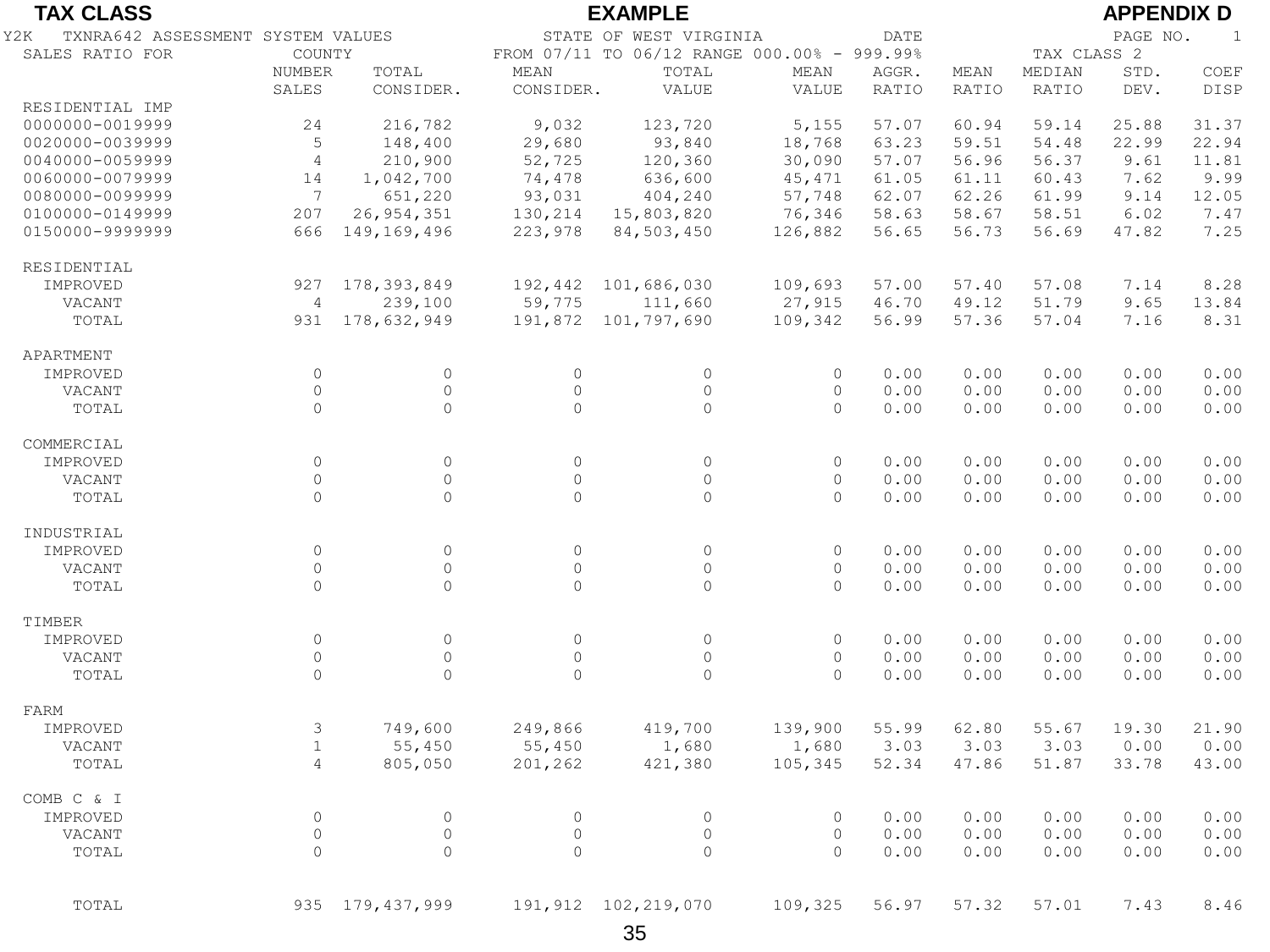| <b>COUNTY</b>                            | <b>EXAMPLE</b>  |                     |                        |                                     |             |              |                            |        |       | <b>APPENDIX E</b> |  |  |
|------------------------------------------|-----------------|---------------------|------------------------|-------------------------------------|-------------|--------------|----------------------------|--------|-------|-------------------|--|--|
| TXNRA642 ASSESSMENT SYSTEM VALUES<br>Y2K |                 |                     | STATE OF WEST VIRGINIA | <b>DATE</b>                         |             |              | PAGE NO.<br>$\overline{4}$ |        |       |                   |  |  |
| SALES RATIO FOR                          |                 | COUNTY              |                        | FROM 07/11 TO 06/12 RANGE 000.00% - |             | 999.99%      |                            |        |       |                   |  |  |
|                                          | NUMBER          | TOTAL               | <b>MEAN</b>            | TOTAL                               | <b>MEAN</b> | AGGR.        | MEAN                       | MEDIAN | STD.  | COEF              |  |  |
|                                          | SALES           | CONSIDER.           | CONSIDER.              | VALUE                               | VALUE       | <b>RATIO</b> | RATIO                      | RATIO  | DEV.  | <b>DISP</b>       |  |  |
| RESIDENTIAL IMP                          |                 |                     |                        |                                     |             |              |                            |        |       |                   |  |  |
| 0000000-0019999                          | 8               | 91,500              | 11,437                 | 61,740                              | 7,717       | 67.48        | 69.24                      | 64.50  | 12.73 | 14.35             |  |  |
| 0020000-0039999                          | 8               | 247,700             | 30,962                 | 146,760                             | 18,345      | 59.25        | 59.53                      | 58.17  | 2.74  | 3.19              |  |  |
| 0040000-0059999                          | $7\phantom{.0}$ | 328,000             | 46,857                 | 193,800                             | 27,685      | 59.09        | 59.12                      | 59.10  | 1.31  | 1.68              |  |  |
| 0060000-0079999                          | 16              | 1,117,000           | 69,812                 | 662,700                             | 41,418      | 59.33        | 59.31                      | 58.95  | 1.77  | 2.03              |  |  |
| 0080000-0099999                          | 14              | 1,242,500           | 88,750                 | 730,140                             | 52,152      | 58.76        | 58.80                      | 58.70  | 1.13  | 1.45              |  |  |
| 0100000-0149999                          | 11              | 1,280,500           | 116,409                | 760,880                             | 69,170      | 59.42        | 59.42                      | 59.33  | 0.81  | 1.05              |  |  |
| 0150000-9999999                          | 21              | 3,858,620           | 183,743                | 2,300,080                           | 109,527     | 59.61        | 59.57                      | 59.26  | 1.32  | 1.37              |  |  |
| RESIDENTIAL                              |                 |                     |                        |                                     |             |              |                            |        |       |                   |  |  |
| IMPROVED                                 | 85              | 8,165,820           | 96,068                 | 4,856,100                           | 57,130      | 59.47        | 60.24                      | 59.10  | 4.91  | 3.34              |  |  |
| VACANT                                   | 13              | 383,100             | 29,469                 | 230,770                             | 17,751      | 60.24        | 61.70                      | 60.00  | 7.24  | 3.80              |  |  |
| TOTAL                                    | 98              |                     |                        |                                     | 51,906      | 59.50        | 60.44                      | 59.25  | 5.25  | 3.50              |  |  |
|                                          |                 | 8,548,920           | 87,233                 | 5,086,870                           |             |              |                            |        |       |                   |  |  |
| APARTMENT                                |                 |                     |                        |                                     |             |              |                            |        |       |                   |  |  |
| IMPROVED                                 | $\circ$         | $\circ$             | $\circ$                | $\circ$                             | $\circ$     | 0.00         | 0.00                       | 0.00   | 0.00  | 0.00              |  |  |
| VACANT                                   | $\circ$         | $\circ$             | $\circ$                | $\circ$                             | $\circ$     | 0.00         | 0.00                       | 0.00   | 0.00  | 0.00              |  |  |
| TOTAL                                    | $\Omega$        | $\Omega$            | $\Omega$               | $\Omega$                            | $\Omega$    | 0.00         | 0.00                       | 0.00   | 0.00  | 0.00              |  |  |
| COMMERCIAL                               |                 |                     |                        |                                     |             |              |                            |        |       |                   |  |  |
| IMPROVED                                 | $\mathfrak{Z}$  | 167,000             | 55,666                 | 97,620                              | 32,540      | 58.46        | 58.92                      | 58.71  | 1.50  | 1.69              |  |  |
| VACANT                                   | $\mathbf{1}$    | 45,000              | 45,000                 | 24,780                              | 24,780      | 55.07        | 55.07                      | 55.07  | 0.00  | 0.00              |  |  |
| TOTAL                                    | 4               | 212,000             | 53,000                 | 122,400                             | 30,600      | 57.74        | 57.96                      | 58.12  | 2.28  | 2.84              |  |  |
| INDUSTRIAL                               |                 |                     |                        |                                     |             |              |                            |        |       |                   |  |  |
| IMPROVED                                 | $\circ$         | $\circ$             | $\circ$                | $\circ$                             | $\circ$     | 0.00         | 0.00                       | 0.00   | 0.00  | 0.00              |  |  |
| VACANT                                   | $\Omega$        | $\mathsf{O}\xspace$ | $\Omega$               | $\Omega$                            | $\Omega$    | 0.00         | 0.00                       | 0.00   | 0.00  | 0.00              |  |  |
| TOTAL                                    | $\Omega$        | $\Omega$            | $\Omega$               | $\Omega$                            | $\Omega$    | 0.00         | 0.00                       | 0.00   | 0.00  | 0.00              |  |  |
|                                          |                 |                     |                        |                                     |             |              |                            |        |       |                   |  |  |
| TIMBER                                   |                 |                     |                        |                                     |             |              |                            |        |       |                   |  |  |
| IMPROVED                                 | $\circ$         | $\circ$             | $\circ$                | $\circ$                             | $\circ$     | 0.00         | 0.00                       | 0.00   | 0.00  | 0.00              |  |  |
| VACANT                                   | $\circ$         | $\overline{0}$      | $\circ$                | $\circ$                             | $\circ$     | 0.00         | 0.00                       | 0.00   | 0.00  | 0.00              |  |  |
| TOTAL                                    | $\circ$         | $\circ$             | $\circ$                | $\circ$                             | $\circ$     | 0.00         | 0.00                       | 0.00   | 0.00  | 0.00              |  |  |
| FARM                                     |                 |                     |                        |                                     |             |              |                            |        |       |                   |  |  |
| IMPROVED                                 | $\circ$         | $\circ$             | $\circ$                | $\circ$                             | $\circ$     | 0.00         | 0.00                       | 0.00   | 0.00  | 0.00              |  |  |
| VACANT                                   | $\circ$         | $\circ$             | $\circ$                | $\circ$                             | $\circ$     | 0.00         | 0.00                       | 0.00   | 0.00  | 0.00              |  |  |
| TOTAL                                    | $\Omega$        | $\Omega$            | $\Omega$               | $\Omega$                            | $\Omega$    | 0.00         | 0.00                       | 0.00   | 0.00  | 0.00              |  |  |
| COMB C & I                               |                 |                     |                        |                                     |             |              |                            |        |       |                   |  |  |
| IMPROVED                                 | 3               | 167,000             | 55,666                 | 97,620                              | 32,540      | 58.46        | 58.92                      | 58.71  | 1.50  | 1.69              |  |  |
| VACANT                                   | $\mathbf{1}$    | 45,000              | 45,000                 | 24,780                              | 24,780      | 55.07        | 55.07                      | 55.07  | 0.00  | 0.00              |  |  |
| TOTAL                                    | $\overline{4}$  | 212,000             | 53,000                 | 122,400                             | 30,600      | 57.74        | 57.96                      | 58.12  | 2.28  | 2.84              |  |  |
| TOTAL                                    | 102             | 8,760,920           | 85,891                 | 5,209,270                           | 51,071      | 59.46        | 60.34                      | 59.25  | 5.18  | 3.49              |  |  |
| TOTAL LESS F&T                           | 102             | 8,760,920           | 85,891                 | 5,209,270                           | 51,071      | 59.46        | 60.34                      | 59.25  | 5.18  | 3.49              |  |  |